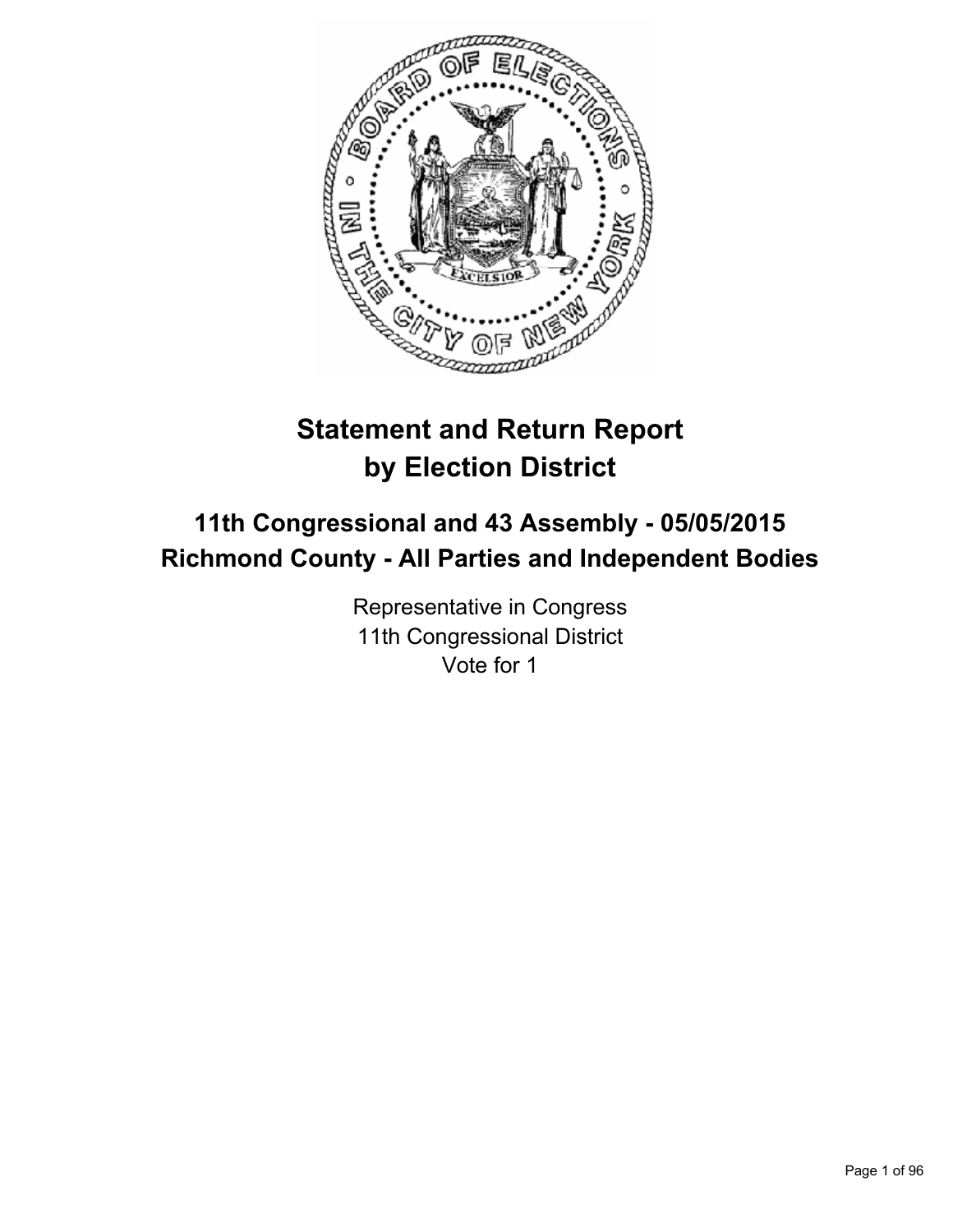

| <b>PUBLIC COUNTER</b>                                    | 158 |
|----------------------------------------------------------|-----|
| ABSENTEE/MILITARY                                        | 7   |
| <b>FEDERAL</b>                                           | 2   |
| AFFIDAVIT                                                | 2   |
| <b>Total Ballots</b>                                     | 169 |
| Less - Inapplicable Federal/Special Presidential Ballots | 0   |
| <b>Total Applicable Ballots</b>                          | 169 |
| VINCENT J. GENTILE (DEMOCRATIC)                          | 106 |
| DAN DONOVAN (REPUBLICAN)                                 | 15  |
| DAN DONOVAN (CONSERVATIVE)                               | 9   |
| JAMES C. LANE (GREEN)                                    | 13  |
| VINCENT J. GENTILE (WORKING FAMILIES)                    | 23  |
| DAN DONOVAN (INDEPENDENCE)                               | 3   |
| <b>Total Votes</b>                                       | 169 |

#### **002/61**

| <b>PUBLIC COUNTER</b>                                    | 156      |
|----------------------------------------------------------|----------|
| ABSENTEE/MILITARY                                        | 2        |
| <b>FEDERAL</b>                                           | 0        |
| AFFIDAVIT                                                | $\Omega$ |
| <b>Total Ballots</b>                                     | 158      |
| Less - Inapplicable Federal/Special Presidential Ballots | 0        |
| <b>Total Applicable Ballots</b>                          | 158      |
| VINCENT J. GENTILE (DEMOCRATIC)                          | 134      |
| DAN DONOVAN (REPUBLICAN)                                 | 4        |
| DAN DONOVAN (CONSERVATIVE)                               | 0        |
| JAMES C. LANE (GREEN)                                    | 6        |
| VINCENT J. GENTILE (WORKING FAMILIES)                    | 12       |
| DAN DONOVAN (INDEPENDENCE)                               | 2        |
| <b>Total Votes</b>                                       | 158      |

| <b>PUBLIC COUNTER</b>                                    | 229 |
|----------------------------------------------------------|-----|
| ABSENTEE/MILITARY                                        | 8   |
| <b>FEDERAL</b>                                           | 1   |
| AFFIDAVIT                                                | 4   |
| <b>Total Ballots</b>                                     | 242 |
| Less - Inapplicable Federal/Special Presidential Ballots | 0   |
| <b>Total Applicable Ballots</b>                          | 242 |
| VINCENT J. GENTILE (DEMOCRATIC)                          | 154 |
| DAN DONOVAN (REPUBLICAN)                                 | 36  |
| DAN DONOVAN (CONSERVATIVE)                               | 8   |
| JAMES C. LANE (GREEN)                                    | 17  |
| VINCENT J. GENTILE (WORKING FAMILIES)                    | 24  |
| DAN DONOVAN (INDEPENDENCE)                               | 3   |
| <b>Total Votes</b>                                       | 242 |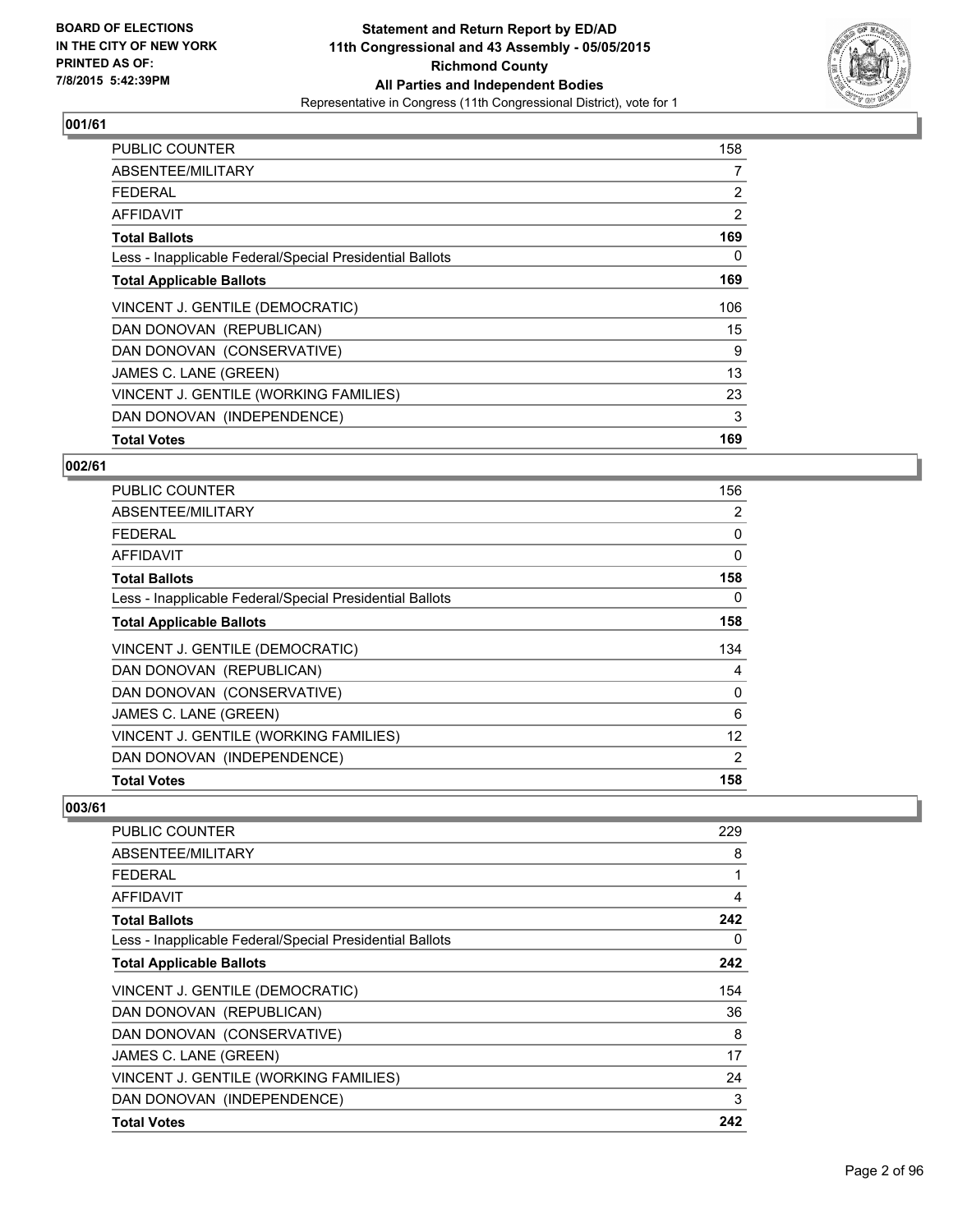

| <b>PUBLIC COUNTER</b>                                    | 332 |
|----------------------------------------------------------|-----|
| ABSENTEE/MILITARY                                        | 7   |
| <b>FEDERAL</b>                                           | 0   |
| <b>AFFIDAVIT</b>                                         | 6   |
| <b>Total Ballots</b>                                     | 345 |
| Less - Inapplicable Federal/Special Presidential Ballots | 0   |
| <b>Total Applicable Ballots</b>                          | 345 |
| VINCENT J. GENTILE (DEMOCRATIC)                          | 212 |
| DAN DONOVAN (REPUBLICAN)                                 | 61  |
| DAN DONOVAN (CONSERVATIVE)                               | 10  |
| JAMES C. LANE (GREEN)                                    | 20  |
| VINCENT J. GENTILE (WORKING FAMILIES)                    | 34  |
| DAN DONOVAN (INDEPENDENCE)                               | 5   |
| MEG VENTRUDO (WRITE-IN)                                  | 1   |
| MICHAEL MCMAHON (WRITE-IN)                               | 1   |
| <b>Total Votes</b>                                       | 344 |
| Unrecorded                                               | 1   |

## **005/61 COMBINED into: 004/61**

| <b>PUBLIC COUNTER</b>                                    | 86       |
|----------------------------------------------------------|----------|
| ABSENTEE/MILITARY                                        | 37       |
| <b>FEDERAL</b>                                           |          |
| <b>AFFIDAVIT</b>                                         | $\Omega$ |
| <b>Total Ballots</b>                                     | 124      |
| Less - Inapplicable Federal/Special Presidential Ballots | 0        |
| <b>Total Applicable Ballots</b>                          | 124      |
| VINCENT J. GENTILE (DEMOCRATIC)                          | 65       |
| DAN DONOVAN (REPUBLICAN)                                 | 37       |
| DAN DONOVAN (CONSERVATIVE)                               | 11       |
| JAMES C. LANE (GREEN)                                    | 5        |
| VINCENT J. GENTILE (WORKING FAMILIES)                    | 1        |
| DAN DONOVAN (INDEPENDENCE)                               | 1        |
| ROBERT OLIVERI (WRITE-IN)                                |          |
| <b>Total Votes</b>                                       | 121      |
| Unrecorded                                               | 3        |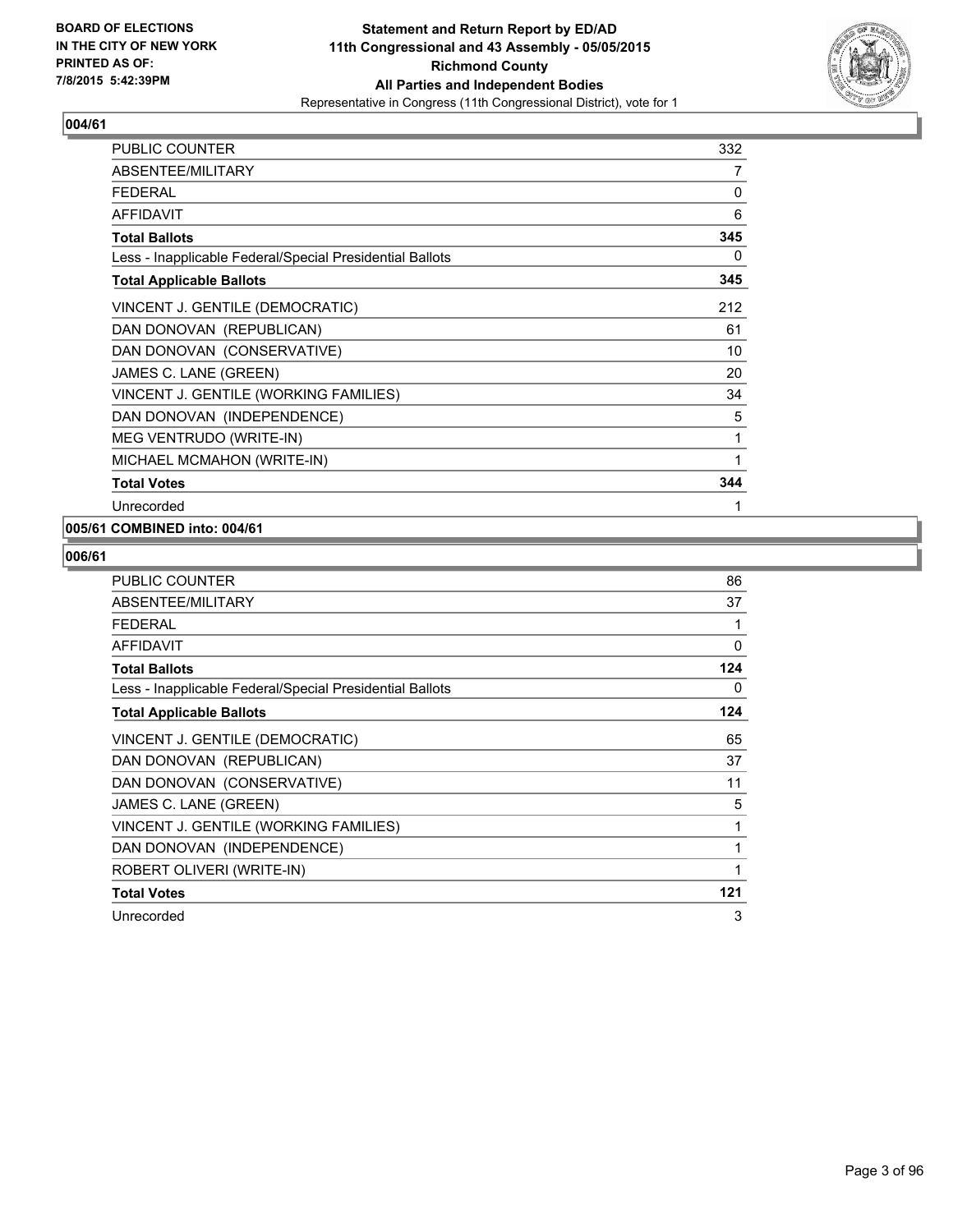

| <b>PUBLIC COUNTER</b>                                    | 161 |
|----------------------------------------------------------|-----|
| ABSENTEE/MILITARY                                        | 4   |
| <b>FEDERAL</b>                                           | 0   |
| AFFIDAVIT                                                | 0   |
| <b>Total Ballots</b>                                     | 165 |
| Less - Inapplicable Federal/Special Presidential Ballots | 0   |
| <b>Total Applicable Ballots</b>                          | 165 |
| VINCENT J. GENTILE (DEMOCRATIC)                          | 129 |
| DAN DONOVAN (REPUBLICAN)                                 | 4   |
| DAN DONOVAN (CONSERVATIVE)                               | 1   |
| JAMES C. LANE (GREEN)                                    | 25  |
| VINCENT J. GENTILE (WORKING FAMILIES)                    | 6   |
| DAN DONOVAN (INDEPENDENCE)                               | 0   |
| <b>Total Votes</b>                                       | 165 |

| <b>PUBLIC COUNTER</b>                                    | 163 |
|----------------------------------------------------------|-----|
| ABSENTEE/MILITARY                                        | 3   |
| <b>FEDERAL</b>                                           | 0   |
| AFFIDAVIT                                                | 1   |
| <b>Total Ballots</b>                                     | 167 |
| Less - Inapplicable Federal/Special Presidential Ballots | 0   |
| <b>Total Applicable Ballots</b>                          | 167 |
| VINCENT J. GENTILE (DEMOCRATIC)                          | 136 |
| DAN DONOVAN (REPUBLICAN)                                 | 9   |
| DAN DONOVAN (CONSERVATIVE)                               | 1   |
| JAMES C. LANE (GREEN)                                    | 7   |
| VINCENT J. GENTILE (WORKING FAMILIES)                    | 11  |
| DAN DONOVAN (INDEPENDENCE)                               | 3   |
| <b>Total Votes</b>                                       | 167 |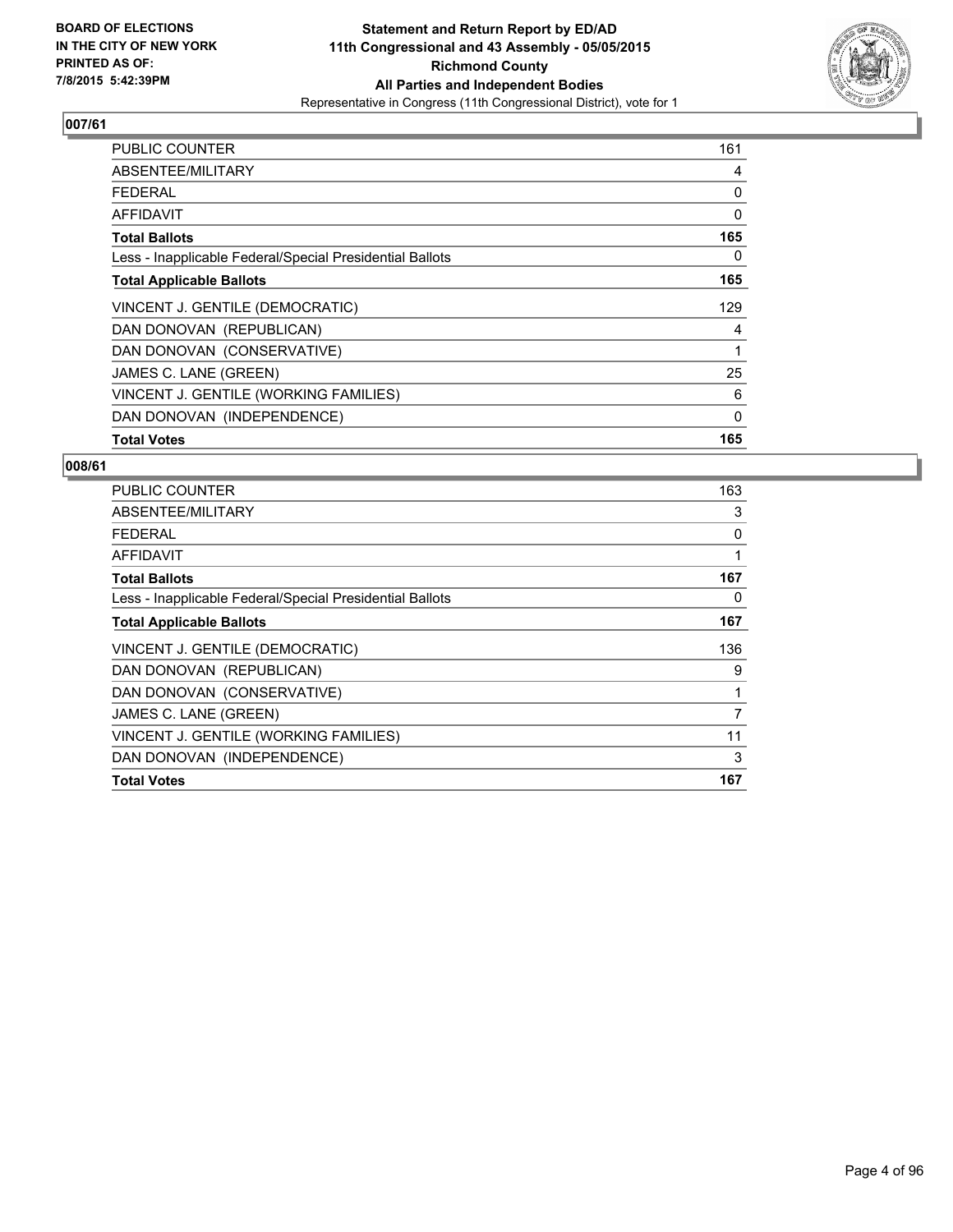

| <b>PUBLIC COUNTER</b>                                    | 306 |
|----------------------------------------------------------|-----|
| ABSENTEE/MILITARY                                        | 33  |
| <b>FEDERAL</b>                                           | 2   |
| <b>AFFIDAVIT</b>                                         | 2   |
| <b>Total Ballots</b>                                     | 343 |
| Less - Inapplicable Federal/Special Presidential Ballots | 0   |
| <b>Total Applicable Ballots</b>                          | 343 |
| VINCENT J. GENTILE (DEMOCRATIC)                          | 227 |
| DAN DONOVAN (REPUBLICAN)                                 | 65  |
| DAN DONOVAN (CONSERVATIVE)                               | 11  |
| JAMES C. LANE (GREEN)                                    | 7   |
| VINCENT J. GENTILE (WORKING FAMILIES)                    | 16  |
| DAN DONOVAN (INDEPENDENCE)                               | 15  |
| DANIEL PANTALEO (WRITE-IN)                               | 1   |
| MEG VENTRUDO (WRITE-IN)                                  | 1   |
| <b>Total Votes</b>                                       | 343 |

| 8<br>0<br>0<br>195<br>0<br>195<br>129 |
|---------------------------------------|
|                                       |
|                                       |
|                                       |
|                                       |
|                                       |
|                                       |
|                                       |
| 32                                    |
| 10                                    |
| 5                                     |
| 13                                    |
| 6                                     |
| 195                                   |
|                                       |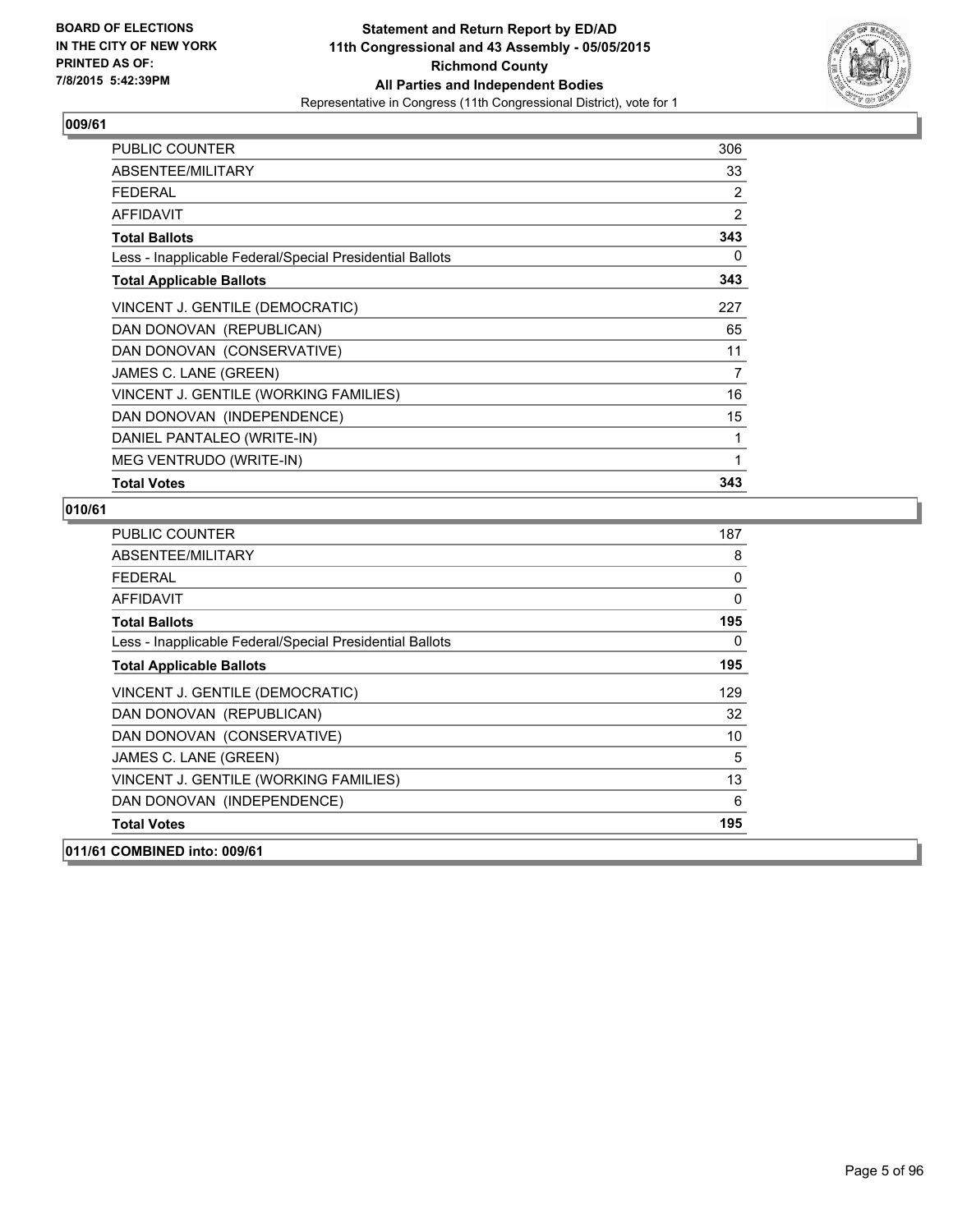

| <b>PUBLIC COUNTER</b>                                    | 251 |
|----------------------------------------------------------|-----|
| ABSENTEE/MILITARY                                        | 10  |
| <b>FEDERAL</b>                                           | 0   |
| AFFIDAVIT                                                | 1   |
| <b>Total Ballots</b>                                     | 262 |
| Less - Inapplicable Federal/Special Presidential Ballots | 0   |
| <b>Total Applicable Ballots</b>                          | 262 |
| VINCENT J. GENTILE (DEMOCRATIC)                          | 109 |
| DAN DONOVAN (REPUBLICAN)                                 | 108 |
| DAN DONOVAN (CONSERVATIVE)                               | 19  |
| JAMES C. LANE (GREEN)                                    | 3   |
| VINCENT J. GENTILE (WORKING FAMILIES)                    | 6   |
| DAN DONOVAN (INDEPENDENCE)                               | 17  |
| <b>Total Votes</b>                                       | 262 |

| <b>PUBLIC COUNTER</b>                                    | 173 |
|----------------------------------------------------------|-----|
| ABSENTEE/MILITARY                                        | 6   |
| <b>FEDERAL</b>                                           | 0   |
| <b>AFFIDAVIT</b>                                         | 5   |
| <b>Total Ballots</b>                                     | 184 |
| Less - Inapplicable Federal/Special Presidential Ballots | 0   |
| <b>Total Applicable Ballots</b>                          | 184 |
| VINCENT J. GENTILE (DEMOCRATIC)                          | 127 |
| DAN DONOVAN (REPUBLICAN)                                 | 35  |
| DAN DONOVAN (CONSERVATIVE)                               | 3   |
| JAMES C. LANE (GREEN)                                    | 5   |
| VINCENT J. GENTILE (WORKING FAMILIES)                    | 6   |
| DAN DONOVAN (INDEPENDENCE)                               | 2   |
| RICHARD BELL (WRITE-IN)                                  | 3   |
| UNATTRIBUTABLE WRITE-IN (WRITE-IN)                       | 1   |
| <b>Total Votes</b>                                       | 182 |
| Unrecorded                                               | 2   |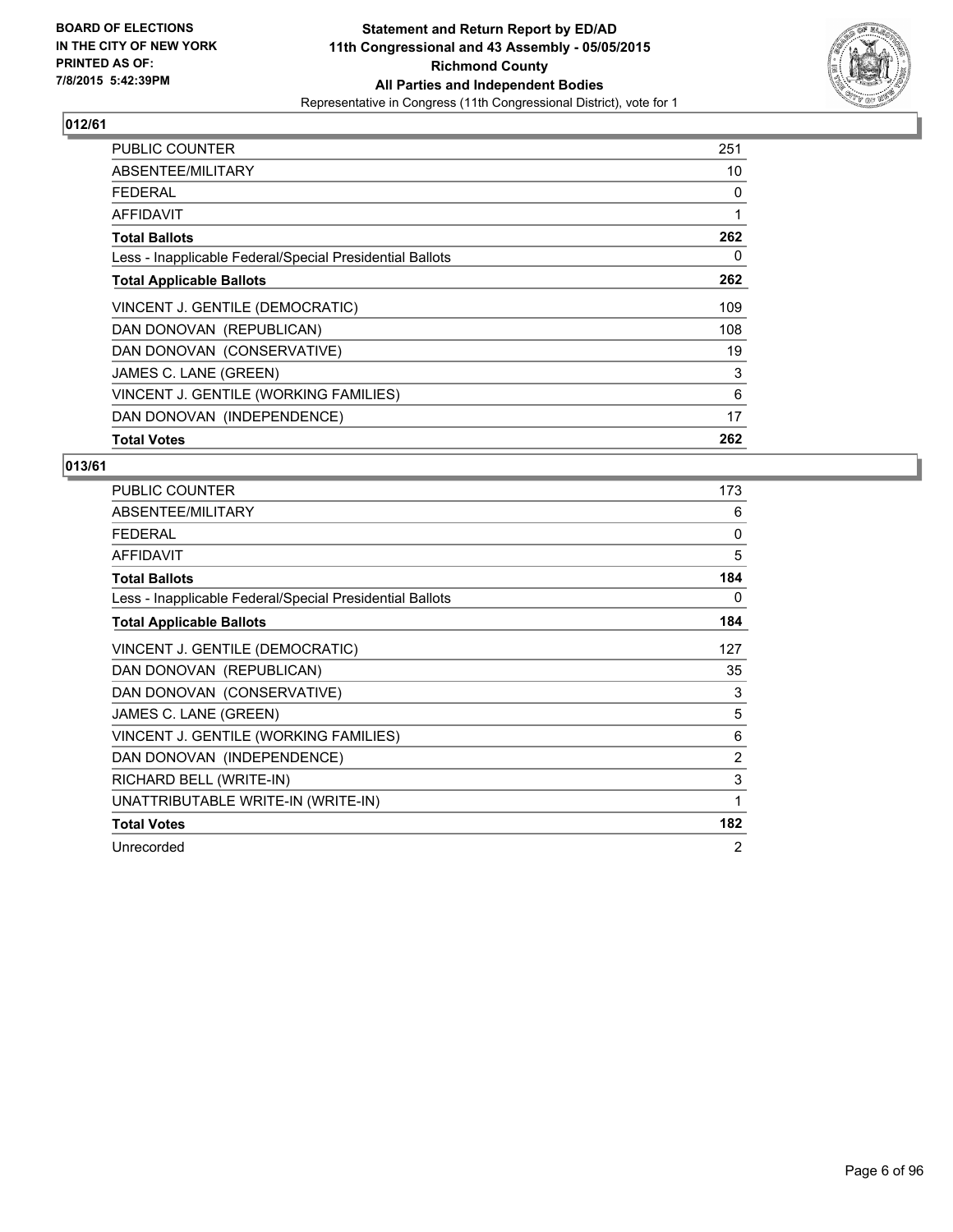

| PUBLIC COUNTER                                           | 166 |
|----------------------------------------------------------|-----|
| ABSENTEE/MILITARY                                        | 6   |
| FEDERAL                                                  | 1   |
| <b>AFFIDAVIT</b>                                         | 0   |
| <b>Total Ballots</b>                                     | 173 |
| Less - Inapplicable Federal/Special Presidential Ballots | 0   |
| <b>Total Applicable Ballots</b>                          | 173 |
| VINCENT J. GENTILE (DEMOCRATIC)                          | 80  |
| DAN DONOVAN (REPUBLICAN)                                 | 54  |
| DAN DONOVAN (CONSERVATIVE)                               | 23  |
| JAMES C. LANE (GREEN)                                    | 4   |
| VINCENT J. GENTILE (WORKING FAMILIES)                    | 4   |
| DAN DONOVAN (INDEPENDENCE)                               | 7   |
| <b>Total Votes</b>                                       | 172 |
| Unrecorded                                               | 1   |

## **015/61**

| PUBLIC COUNTER                                           | 174            |
|----------------------------------------------------------|----------------|
| ABSENTEE/MILITARY                                        | 5              |
| <b>FEDERAL</b>                                           | 2              |
| AFFIDAVIT                                                | $\overline{2}$ |
| <b>Total Ballots</b>                                     | 183            |
| Less - Inapplicable Federal/Special Presidential Ballots | 0              |
| <b>Total Applicable Ballots</b>                          | 183            |
| VINCENT J. GENTILE (DEMOCRATIC)                          | 106            |
| DAN DONOVAN (REPUBLICAN)                                 | 48             |
| DAN DONOVAN (CONSERVATIVE)                               | 11             |
| JAMES C. LANE (GREEN)                                    | 3              |
| VINCENT J. GENTILE (WORKING FAMILIES)                    | 7              |
| DAN DONOVAN (INDEPENDENCE)                               | 8              |
| <b>Total Votes</b>                                       | 183            |

| <b>PUBLIC COUNTER</b>                                    | 99  |
|----------------------------------------------------------|-----|
| ABSENTEE/MILITARY                                        | 3   |
| <b>FEDERAL</b>                                           | 0   |
| AFFIDAVIT                                                | 1   |
| <b>Total Ballots</b>                                     | 103 |
| Less - Inapplicable Federal/Special Presidential Ballots | 0   |
| <b>Total Applicable Ballots</b>                          | 103 |
| VINCENT J. GENTILE (DEMOCRATIC)                          | 99  |
| DAN DONOVAN (REPUBLICAN)                                 | 2   |
| DAN DONOVAN (CONSERVATIVE)                               | 0   |
| JAMES C. LANE (GREEN)                                    |     |
| VINCENT J. GENTILE (WORKING FAMILIES)                    | 0   |
| DAN DONOVAN (INDEPENDENCE)                               | 1   |
| <b>Total Votes</b>                                       | 103 |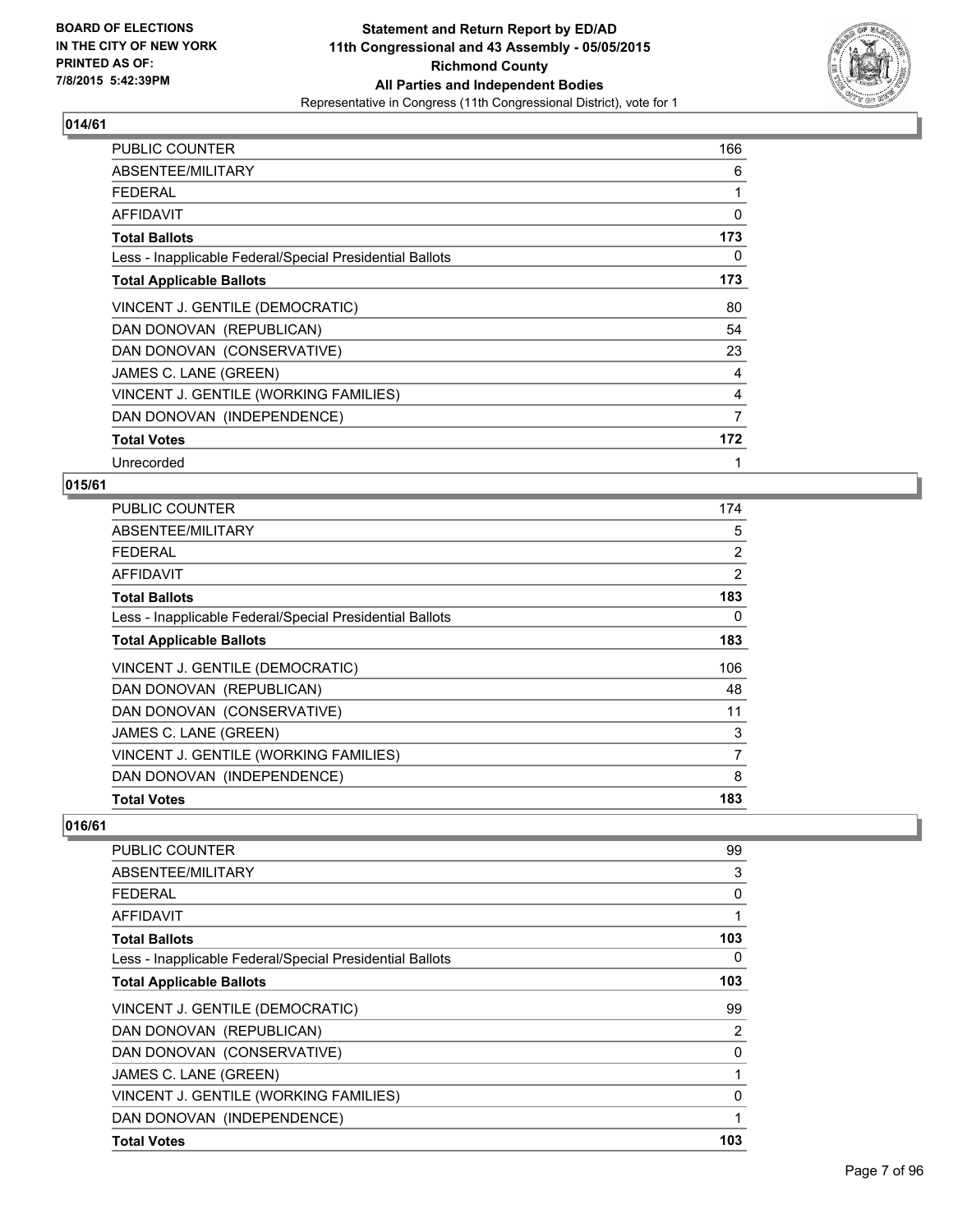

| PUBLIC COUNTER                                           | 107 |
|----------------------------------------------------------|-----|
| ABSENTEE/MILITARY                                        | 3   |
| <b>FEDERAL</b>                                           | 2   |
| AFFIDAVIT                                                | 0   |
| <b>Total Ballots</b>                                     | 112 |
| Less - Inapplicable Federal/Special Presidential Ballots | 0   |
| <b>Total Applicable Ballots</b>                          | 112 |
| VINCENT J. GENTILE (DEMOCRATIC)                          | 84  |
| DAN DONOVAN (REPUBLICAN)                                 | 10  |
| DAN DONOVAN (CONSERVATIVE)                               | 6   |
| JAMES C. LANE (GREEN)                                    | 5   |
| VINCENT J. GENTILE (WORKING FAMILIES)                    | 6   |
| DAN DONOVAN (INDEPENDENCE)                               | 1   |
| <b>Total Votes</b>                                       | 112 |

| <b>PUBLIC COUNTER</b>                                    | 136 |
|----------------------------------------------------------|-----|
| ABSENTEE/MILITARY                                        | 3   |
| <b>FEDERAL</b>                                           | 0   |
| <b>AFFIDAVIT</b>                                         | 1   |
| <b>Total Ballots</b>                                     | 140 |
| Less - Inapplicable Federal/Special Presidential Ballots | 0   |
| <b>Total Applicable Ballots</b>                          | 140 |
| VINCENT J. GENTILE (DEMOCRATIC)                          | 80  |
| DAN DONOVAN (REPUBLICAN)                                 | 28  |
| DAN DONOVAN (CONSERVATIVE)                               | 11  |
| JAMES C. LANE (GREEN)                                    | 1   |
| VINCENT J. GENTILE (WORKING FAMILIES)                    | 14  |
| DAN DONOVAN (INDEPENDENCE)                               | 5   |
| MATTHEW PT CASSERLY (WRITE-IN)                           | 1   |
| <b>Total Votes</b>                                       | 140 |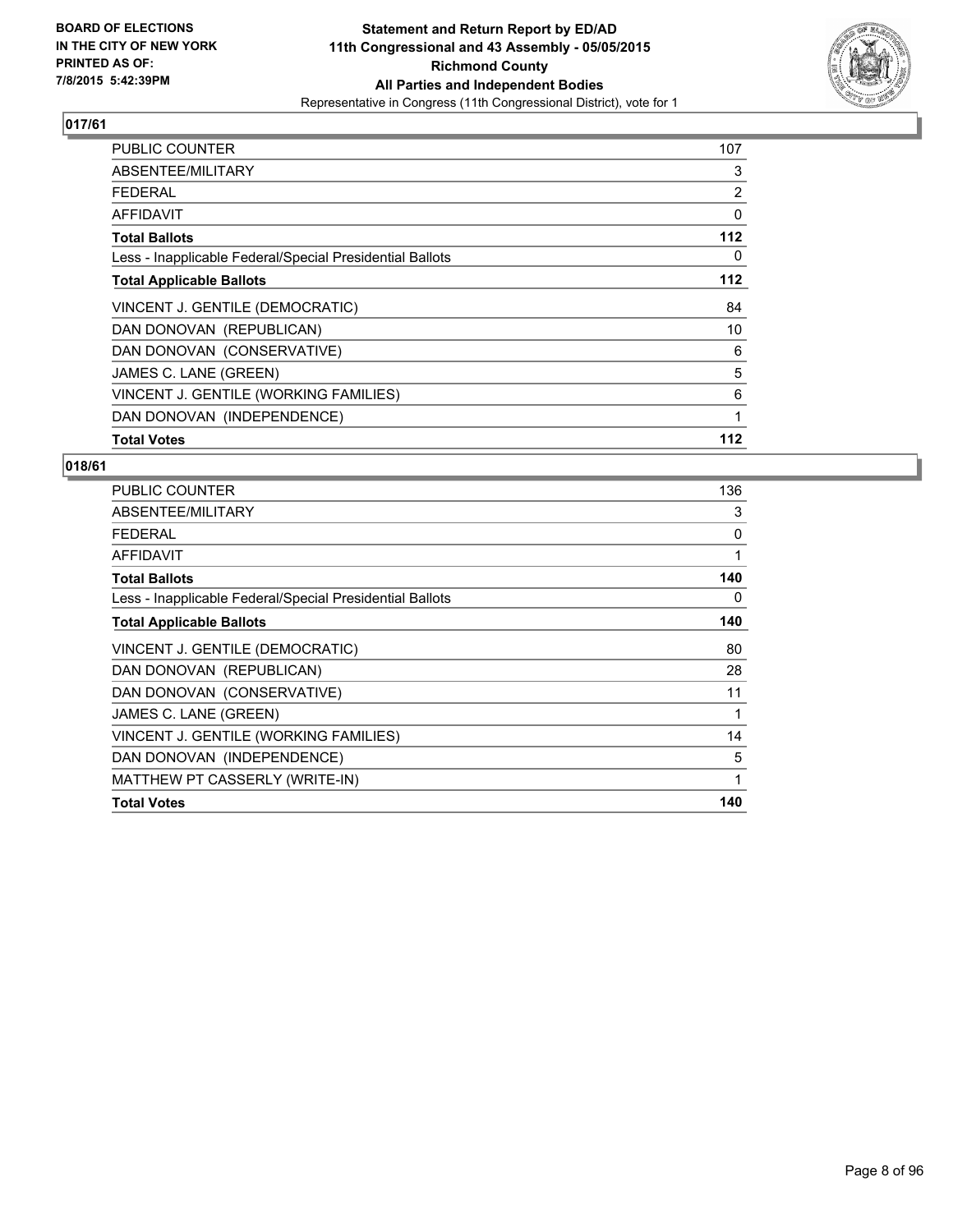

| <b>PUBLIC COUNTER</b>                                    | 114 |
|----------------------------------------------------------|-----|
| ABSENTEE/MILITARY                                        | 7   |
| <b>FEDERAL</b>                                           | 0   |
| <b>AFFIDAVIT</b>                                         | 0   |
| <b>Total Ballots</b>                                     | 121 |
| Less - Inapplicable Federal/Special Presidential Ballots | 0   |
| <b>Total Applicable Ballots</b>                          | 121 |
| VINCENT J. GENTILE (DEMOCRATIC)                          | 52  |
| DAN DONOVAN (REPUBLICAN)                                 | 34  |
| DAN DONOVAN (CONSERVATIVE)                               | 16  |
| JAMES C. LANE (GREEN)                                    | 6   |
| VINCENT J. GENTILE (WORKING FAMILIES)                    | 7   |
| DAN DONOVAN (INDEPENDENCE)                               | 5   |
| WHITNEY HOUSTON (WRITE-IN)                               | 1   |
| <b>Total Votes</b>                                       | 121 |

| <b>PUBLIC COUNTER</b>                                    | 129 |
|----------------------------------------------------------|-----|
| ABSENTEE/MILITARY                                        | 8   |
| <b>FEDERAL</b>                                           | 0   |
| AFFIDAVIT                                                | 0   |
| <b>Total Ballots</b>                                     | 137 |
| Less - Inapplicable Federal/Special Presidential Ballots | 0   |
| <b>Total Applicable Ballots</b>                          | 137 |
| VINCENT J. GENTILE (DEMOCRATIC)                          | 65  |
| DAN DONOVAN (REPUBLICAN)                                 | 40  |
| DAN DONOVAN (CONSERVATIVE)                               | 16  |
| JAMES C. LANE (GREEN)                                    | 3   |
| VINCENT J. GENTILE (WORKING FAMILIES)                    | 8   |
| DAN DONOVAN (INDEPENDENCE)                               | 3   |
| MICHAEL MCDERMOT (WRITE-IN)                              | 1   |
| <b>Total Votes</b>                                       | 136 |
| Unrecorded                                               | 1   |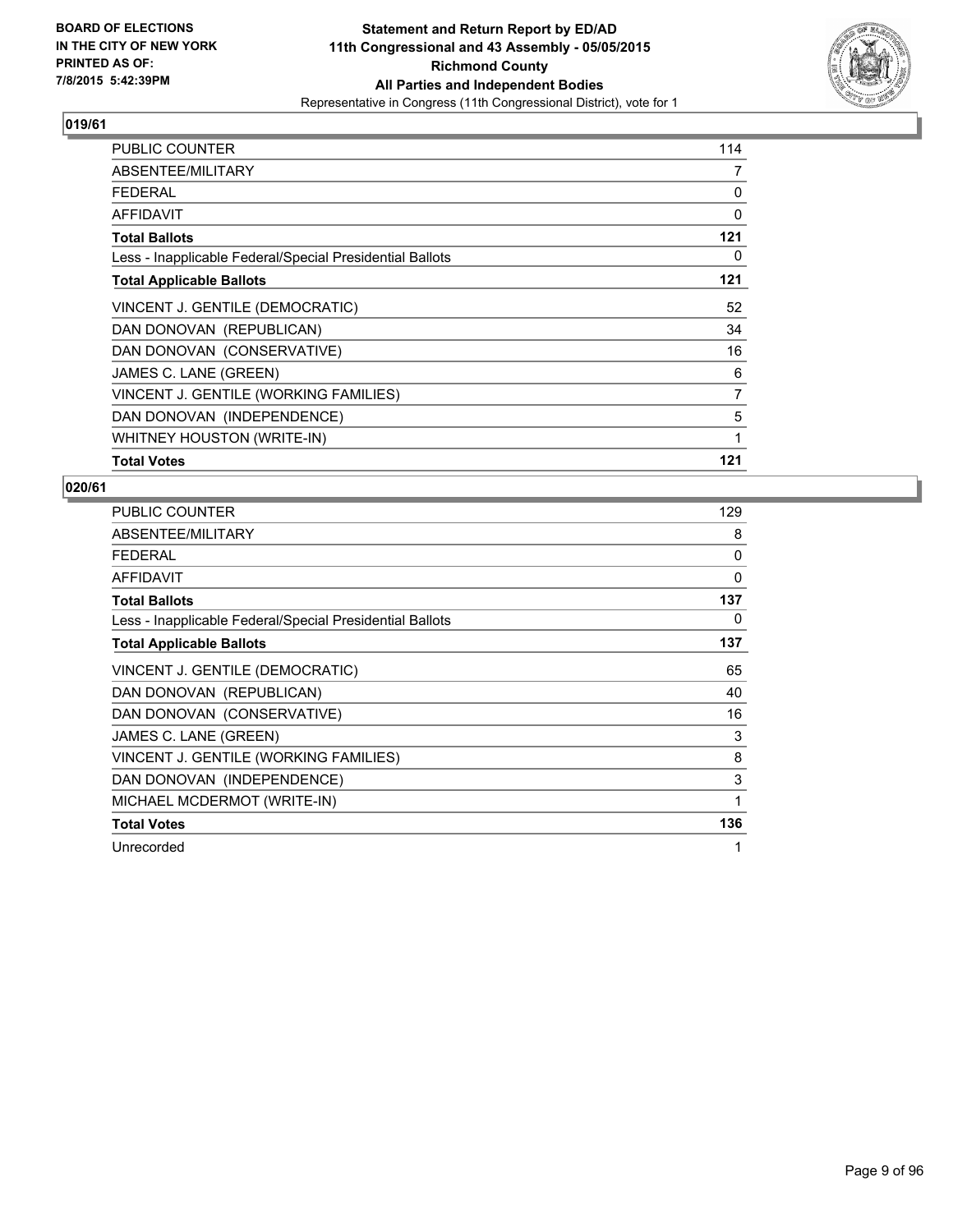

| <b>PUBLIC COUNTER</b>                                    | 143 |
|----------------------------------------------------------|-----|
| ABSENTEE/MILITARY                                        | 5   |
| <b>FEDERAL</b>                                           | 0   |
| AFFIDAVIT                                                | 2   |
| <b>Total Ballots</b>                                     | 150 |
| Less - Inapplicable Federal/Special Presidential Ballots | 0   |
| <b>Total Applicable Ballots</b>                          | 150 |
| VINCENT J. GENTILE (DEMOCRATIC)                          | 118 |
| DAN DONOVAN (REPUBLICAN)                                 | 21  |
| DAN DONOVAN (CONSERVATIVE)                               | 4   |
| JAMES C. LANE (GREEN)                                    | 2   |
| VINCENT J. GENTILE (WORKING FAMILIES)                    | 4   |
| DAN DONOVAN (INDEPENDENCE)                               | 1   |
| <b>Total Votes</b>                                       | 150 |

#### **022/61**

| PUBLIC COUNTER                                           | 133 |
|----------------------------------------------------------|-----|
| ABSENTEE/MILITARY                                        | 4   |
| <b>FEDERAL</b>                                           | 0   |
| AFFIDAVIT                                                | 3   |
| <b>Total Ballots</b>                                     | 140 |
| Less - Inapplicable Federal/Special Presidential Ballots | 0   |
| <b>Total Applicable Ballots</b>                          | 140 |
| VINCENT J. GENTILE (DEMOCRATIC)                          | 93  |
| DAN DONOVAN (REPUBLICAN)                                 | 24  |
| DAN DONOVAN (CONSERVATIVE)                               | 4   |
| JAMES C. LANE (GREEN)                                    | 6   |
| VINCENT J. GENTILE (WORKING FAMILIES)                    | 10  |
| DAN DONOVAN (INDEPENDENCE)                               | 2   |
| UNATTRIBUTABLE WRITE-IN (WRITE-IN)                       | 1   |
| <b>Total Votes</b>                                       | 140 |

| <b>PUBLIC COUNTER</b>                                    | 92 |
|----------------------------------------------------------|----|
| ABSENTEE/MILITARY                                        | 5  |
| <b>FEDERAL</b>                                           | 0  |
| AFFIDAVIT                                                | 1  |
| <b>Total Ballots</b>                                     | 98 |
| Less - Inapplicable Federal/Special Presidential Ballots | 0  |
| <b>Total Applicable Ballots</b>                          | 98 |
| VINCENT J. GENTILE (DEMOCRATIC)                          | 50 |
| DAN DONOVAN (REPUBLICAN)                                 | 34 |
| DAN DONOVAN (CONSERVATIVE)                               | 8  |
| JAMES C. LANE (GREEN)                                    | 2  |
| VINCENT J. GENTILE (WORKING FAMILIES)                    | 3  |
| DAN DONOVAN (INDEPENDENCE)                               | 1  |
| <b>Total Votes</b>                                       | 98 |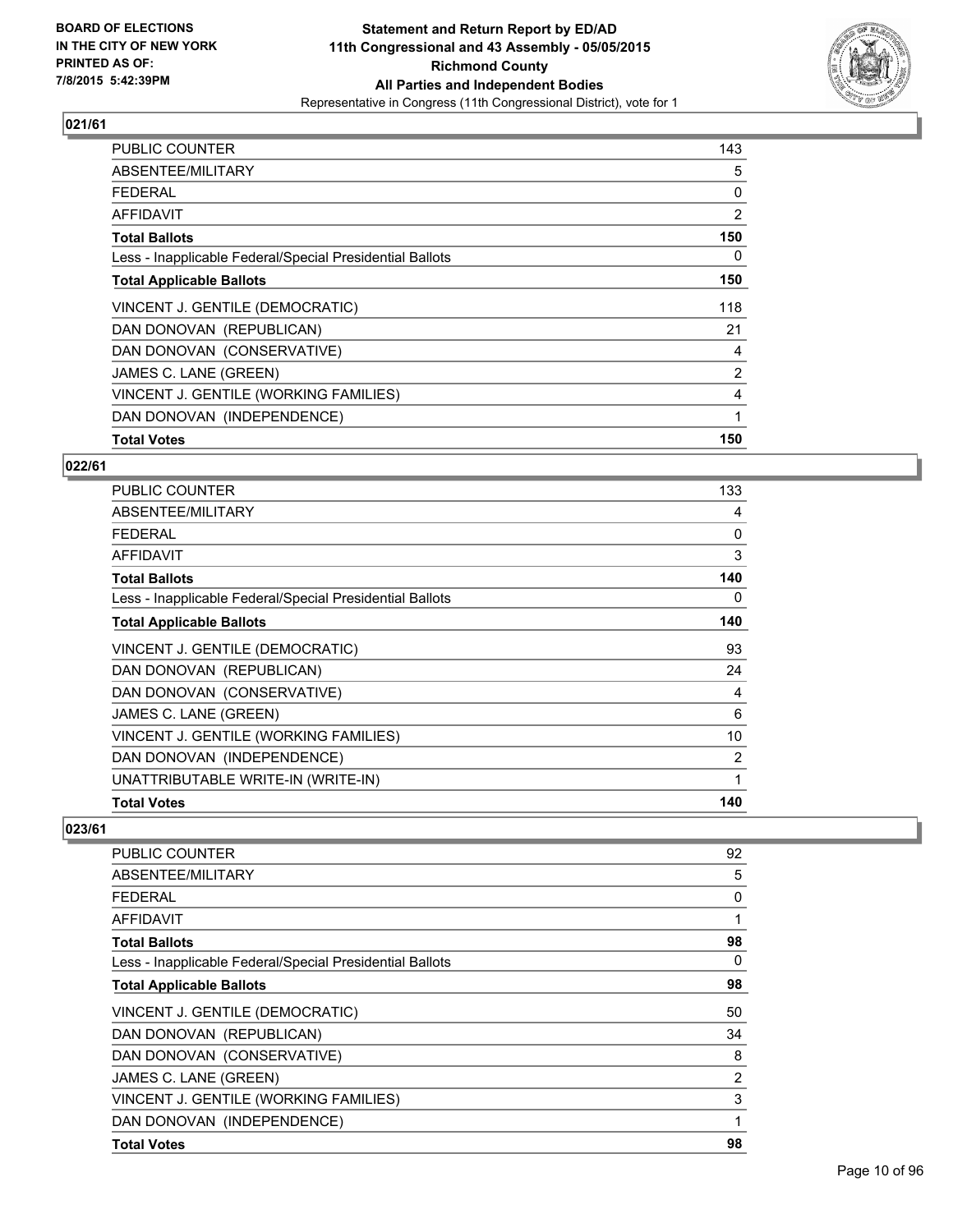

| <b>PUBLIC COUNTER</b>                                    | 139 |
|----------------------------------------------------------|-----|
| ABSENTEE/MILITARY                                        | 6   |
| <b>FEDERAL</b>                                           | 0   |
| <b>AFFIDAVIT</b>                                         | 0   |
| <b>Total Ballots</b>                                     | 145 |
| Less - Inapplicable Federal/Special Presidential Ballots | 0   |
| <b>Total Applicable Ballots</b>                          | 145 |
| VINCENT J. GENTILE (DEMOCRATIC)                          | 43  |
| DAN DONOVAN (REPUBLICAN)                                 | 67  |
| DAN DONOVAN (CONSERVATIVE)                               | 23  |
| JAMES C. LANE (GREEN)                                    | 4   |
| VINCENT J. GENTILE (WORKING FAMILIES)                    | 2   |
| DAN DONOVAN (INDEPENDENCE)                               | 5   |
| <b>Total Votes</b>                                       | 144 |
| Unrecorded                                               | 1   |

#### **025/61**

| <b>PUBLIC COUNTER</b>                                    | 119 |
|----------------------------------------------------------|-----|
| ABSENTEE/MILITARY                                        |     |
| <b>FEDERAL</b>                                           | 0   |
| AFFIDAVIT                                                | 3   |
| <b>Total Ballots</b>                                     | 123 |
| Less - Inapplicable Federal/Special Presidential Ballots | 0   |
| <b>Total Applicable Ballots</b>                          | 123 |
| VINCENT J. GENTILE (DEMOCRATIC)                          | 64  |
| DAN DONOVAN (REPUBLICAN)                                 | 40  |
| DAN DONOVAN (CONSERVATIVE)                               | 4   |
| JAMES C. LANE (GREEN)                                    | 4   |
| VINCENT J. GENTILE (WORKING FAMILIES)                    | 8   |
| DAN DONOVAN (INDEPENDENCE)                               | 3   |
| <b>Total Votes</b>                                       | 123 |

| <b>PUBLIC COUNTER</b>                                    | 142 |
|----------------------------------------------------------|-----|
| ABSENTEE/MILITARY                                        | 12  |
| <b>FEDERAL</b>                                           | 0   |
| AFFIDAVIT                                                | 0   |
| <b>Total Ballots</b>                                     | 154 |
| Less - Inapplicable Federal/Special Presidential Ballots | 0   |
| <b>Total Applicable Ballots</b>                          | 154 |
| VINCENT J. GENTILE (DEMOCRATIC)                          | 120 |
| DAN DONOVAN (REPUBLICAN)                                 | 15  |
| DAN DONOVAN (CONSERVATIVE)                               | 4   |
| JAMES C. LANE (GREEN)                                    | 2   |
| VINCENT J. GENTILE (WORKING FAMILIES)                    | 9   |
| DAN DONOVAN (INDEPENDENCE)                               | 4   |
| <b>Total Votes</b>                                       | 154 |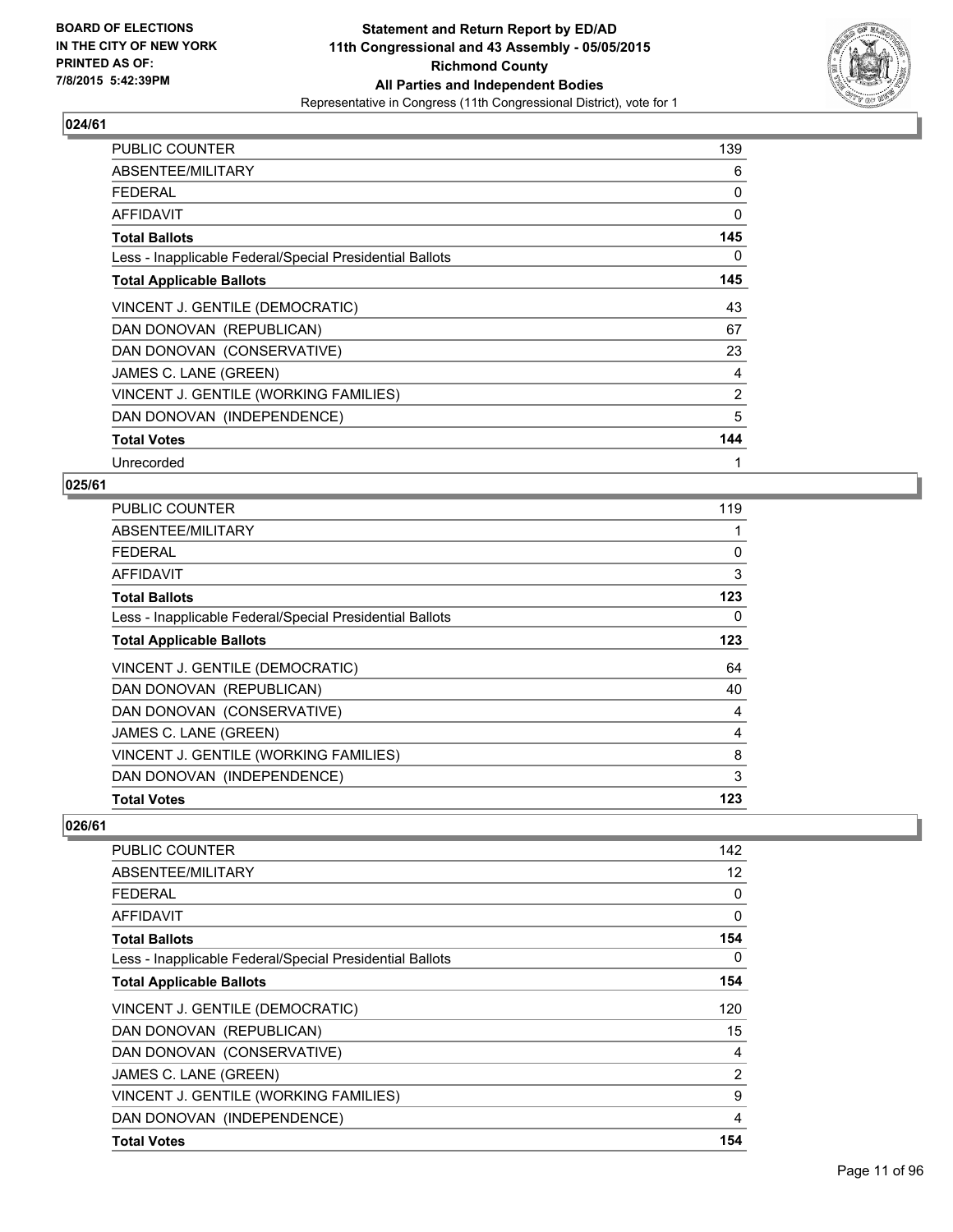

| <b>PUBLIC COUNTER</b>                                    | 96  |
|----------------------------------------------------------|-----|
| ABSENTEE/MILITARY                                        | 9   |
| <b>FEDERAL</b>                                           | 0   |
| AFFIDAVIT                                                | 1   |
| <b>Total Ballots</b>                                     | 106 |
| Less - Inapplicable Federal/Special Presidential Ballots | 0   |
| <b>Total Applicable Ballots</b>                          | 106 |
| VINCENT J. GENTILE (DEMOCRATIC)                          | 71  |
| DAN DONOVAN (REPUBLICAN)                                 | 21  |
| DAN DONOVAN (CONSERVATIVE)                               | 7   |
| JAMES C. LANE (GREEN)                                    | 3   |
| VINCENT J. GENTILE (WORKING FAMILIES)                    | 2   |
| DAN DONOVAN (INDEPENDENCE)                               | 2   |
| <b>Total Votes</b>                                       | 106 |

| <b>PUBLIC COUNTER</b>                                    | 156            |
|----------------------------------------------------------|----------------|
| ABSENTEE/MILITARY                                        | 5              |
| <b>FEDERAL</b>                                           | 0              |
| <b>AFFIDAVIT</b>                                         | $\overline{2}$ |
| <b>Total Ballots</b>                                     | 163            |
| Less - Inapplicable Federal/Special Presidential Ballots | 0              |
| <b>Total Applicable Ballots</b>                          | 163            |
| VINCENT J. GENTILE (DEMOCRATIC)                          | 90             |
| DAN DONOVAN (REPUBLICAN)                                 | 45             |
| DAN DONOVAN (CONSERVATIVE)                               | 15             |
| JAMES C. LANE (GREEN)                                    | $\overline{2}$ |
| VINCENT J. GENTILE (WORKING FAMILIES)                    | 4              |
| DAN DONOVAN (INDEPENDENCE)                               | 6              |
| RICHARD BELL (WRITE-IN)                                  | 1              |
| <b>Total Votes</b>                                       | 163            |
| 029/61 COMBINED into: 028/61                             |                |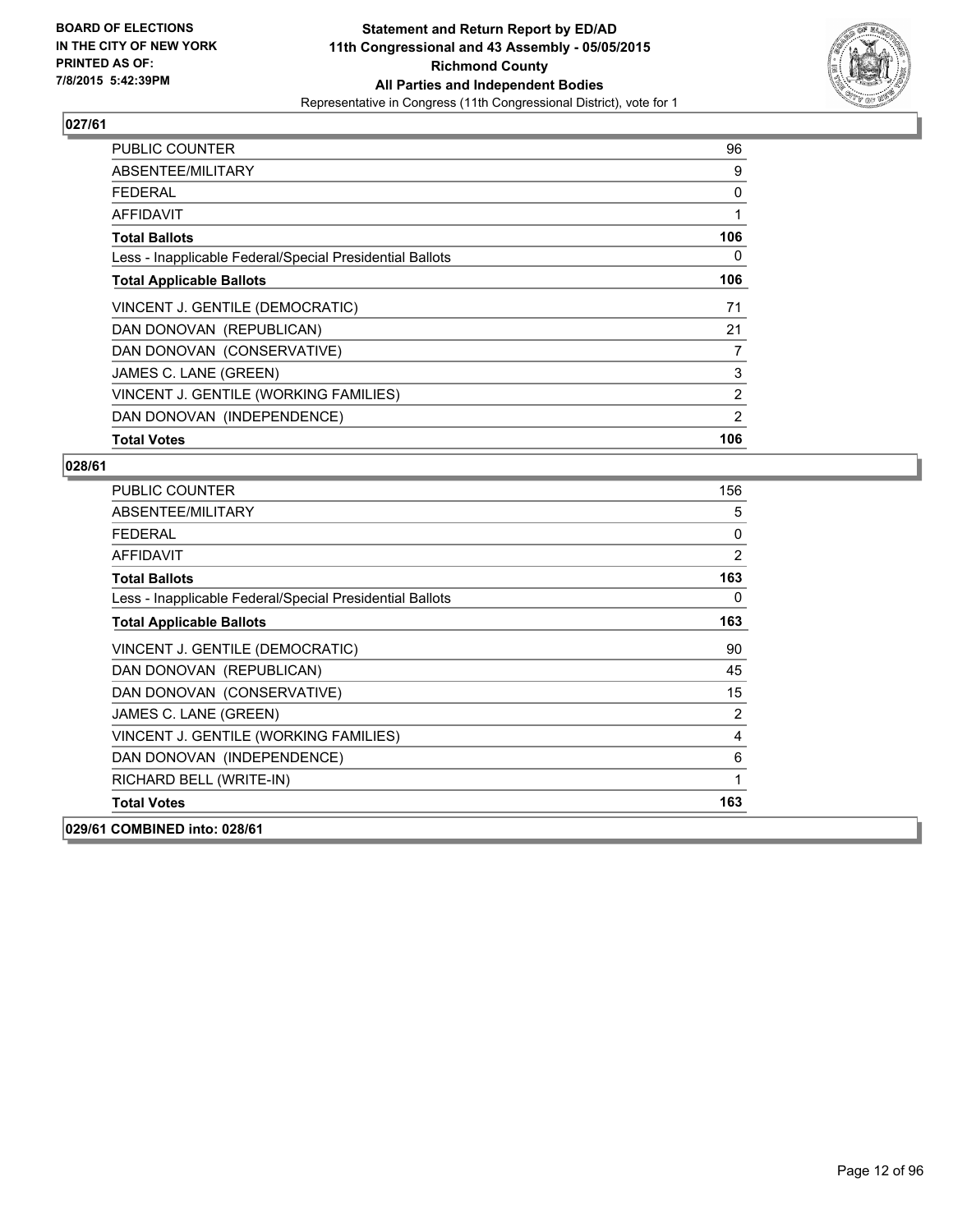

| <b>PUBLIC COUNTER</b>                                    | 103 |
|----------------------------------------------------------|-----|
| ABSENTEE/MILITARY                                        | 4   |
| <b>FEDERAL</b>                                           | 0   |
| AFFIDAVIT                                                | 0   |
| <b>Total Ballots</b>                                     | 107 |
| Less - Inapplicable Federal/Special Presidential Ballots | 0   |
| <b>Total Applicable Ballots</b>                          | 107 |
| VINCENT J. GENTILE (DEMOCRATIC)                          | 57  |
| DAN DONOVAN (REPUBLICAN)                                 | 37  |
| DAN DONOVAN (CONSERVATIVE)                               | 3   |
| JAMES C. LANE (GREEN)                                    | 1   |
| VINCENT J. GENTILE (WORKING FAMILIES)                    | 5   |
| DAN DONOVAN (INDEPENDENCE)                               | 4   |
| <b>Total Votes</b>                                       | 107 |

| PUBLIC COUNTER                                           | 139 |
|----------------------------------------------------------|-----|
| ABSENTEE/MILITARY                                        | 25  |
| <b>FEDERAL</b>                                           | 0   |
| <b>AFFIDAVIT</b>                                         | 0   |
| <b>Total Ballots</b>                                     | 164 |
| Less - Inapplicable Federal/Special Presidential Ballots | 0   |
| <b>Total Applicable Ballots</b>                          | 164 |
| VINCENT J. GENTILE (DEMOCRATIC)                          | 120 |
| DAN DONOVAN (REPUBLICAN)                                 | 27  |
| DAN DONOVAN (CONSERVATIVE)                               | 4   |
| JAMES C. LANE (GREEN)                                    | 3   |
| VINCENT J. GENTILE (WORKING FAMILIES)                    | 6   |
| DAN DONOVAN (INDEPENDENCE)                               | 3   |
| <b>Total Votes</b>                                       | 163 |
| Unrecorded                                               | 1   |
| 032/61 COMBINED into: 031/61                             |     |
| 033/61 COMBINED into: 057/61                             |     |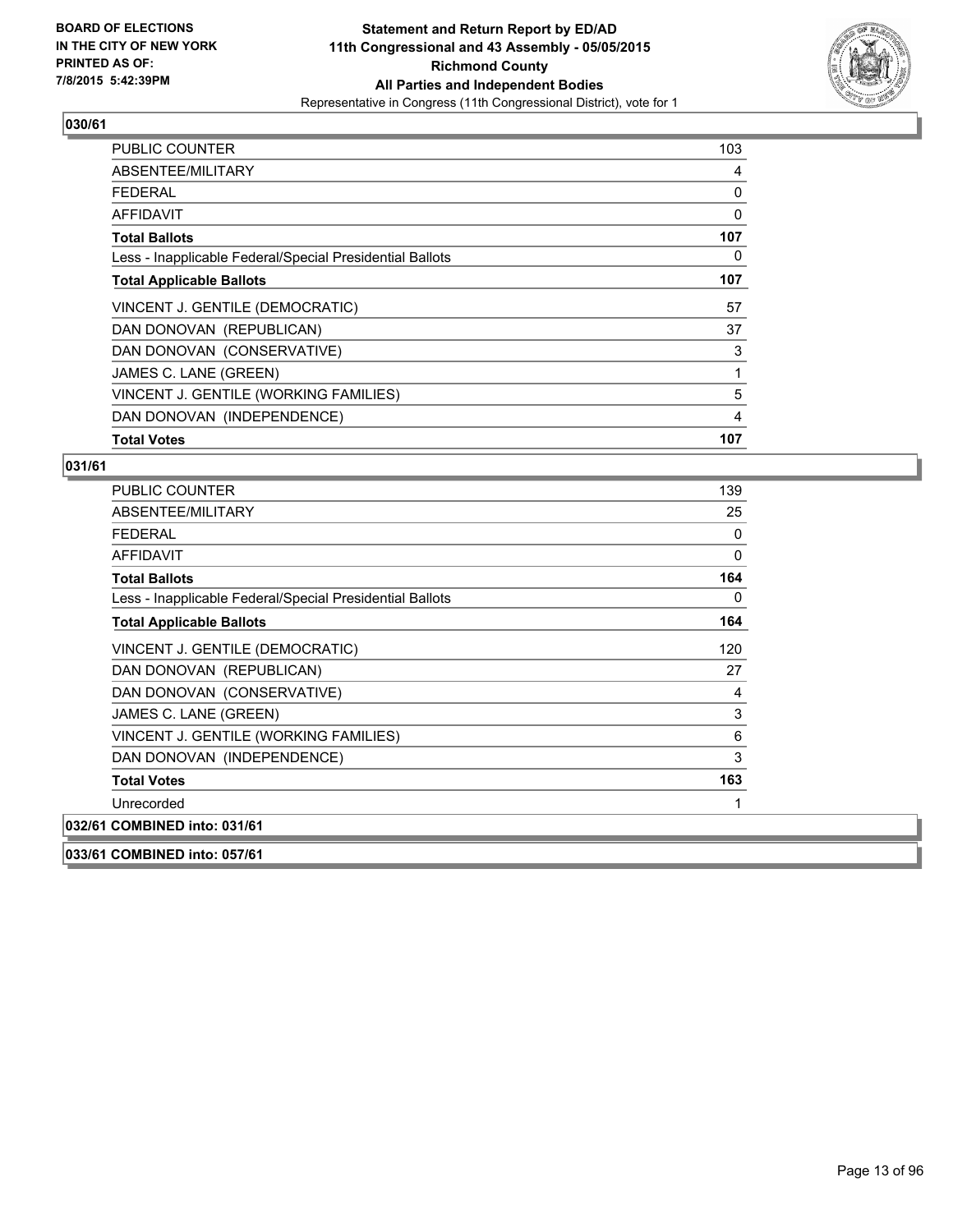

| <b>PUBLIC COUNTER</b>                                    | 144            |
|----------------------------------------------------------|----------------|
| ABSENTEE/MILITARY                                        | 19             |
| <b>FEDERAL</b>                                           | 0              |
| <b>AFFIDAVIT</b>                                         | 0              |
| <b>Total Ballots</b>                                     | 163            |
| Less - Inapplicable Federal/Special Presidential Ballots | 0              |
| <b>Total Applicable Ballots</b>                          | 163            |
| VINCENT J. GENTILE (DEMOCRATIC)                          | 35             |
| DAN DONOVAN (REPUBLICAN)                                 | 87             |
| DAN DONOVAN (CONSERVATIVE)                               | 27             |
| JAMES C. LANE (GREEN)                                    | 3              |
| VINCENT J. GENTILE (WORKING FAMILIES)                    | 2              |
| DAN DONOVAN (INDEPENDENCE)                               | 6              |
| MAX BAER JR. (WRITE-IN)                                  | 1              |
| <b>Total Votes</b>                                       | 161            |
| Unrecorded                                               | $\overline{2}$ |

| <b>PUBLIC COUNTER</b>                                    | 256 |
|----------------------------------------------------------|-----|
| ABSENTEE/MILITARY                                        | 12  |
| FEDERAL                                                  | 0   |
| <b>AFFIDAVIT</b>                                         | 0   |
| <b>Total Ballots</b>                                     | 268 |
| Less - Inapplicable Federal/Special Presidential Ballots | 0   |
| <b>Total Applicable Ballots</b>                          | 268 |
| VINCENT J. GENTILE (DEMOCRATIC)                          | 52  |
| DAN DONOVAN (REPUBLICAN)                                 | 154 |
| DAN DONOVAN (CONSERVATIVE)                               | 41  |
| JAMES C. LANE (GREEN)                                    | 2   |
| VINCENT J. GENTILE (WORKING FAMILIES)                    | 5   |
| DAN DONOVAN (INDEPENDENCE)                               | 13  |
| <b>Total Votes</b>                                       | 267 |
| Unrecorded                                               | 1   |
| 036/61 COMBINED into: 059/63                             |     |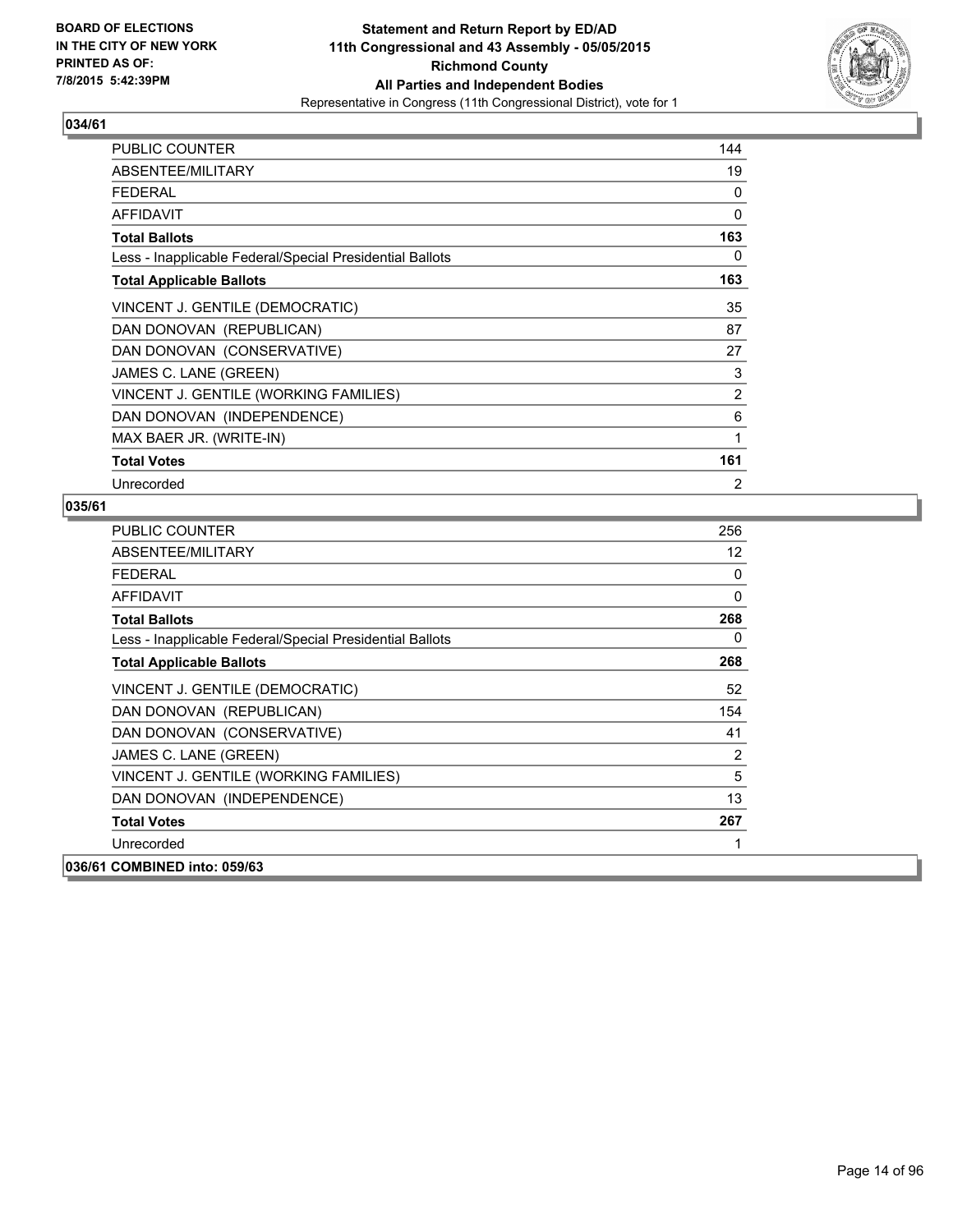

| <b>PUBLIC COUNTER</b>                                    | 150 |
|----------------------------------------------------------|-----|
| ABSENTEE/MILITARY                                        | 9   |
| FEDERAL                                                  | 3   |
| AFFIDAVIT                                                | 2   |
| <b>Total Ballots</b>                                     | 164 |
| Less - Inapplicable Federal/Special Presidential Ballots | 0   |
| <b>Total Applicable Ballots</b>                          | 164 |
| VINCENT J. GENTILE (DEMOCRATIC)                          | 70  |
| DAN DONOVAN (REPUBLICAN)                                 | 47  |
| DAN DONOVAN (CONSERVATIVE)                               | 22  |
| JAMES C. LANE (GREEN)                                    | 2   |
| VINCENT J. GENTILE (WORKING FAMILIES)                    | 13  |
| DAN DONOVAN (INDEPENDENCE)                               | 9   |
| <b>GENA MIMOZA (WRITE-IN)</b>                            | 1   |
| <b>Total Votes</b>                                       | 164 |

| PUBLIC COUNTER                                           | 296 |
|----------------------------------------------------------|-----|
| ABSENTEE/MILITARY                                        | 19  |
| FFDFRAI                                                  | 0   |
| <b>AFFIDAVIT</b>                                         | 3   |
| <b>Total Ballots</b>                                     | 318 |
| Less - Inapplicable Federal/Special Presidential Ballots | 0   |
| <b>Total Applicable Ballots</b>                          | 318 |
| VINCENT J. GENTILE (DEMOCRATIC)                          | 102 |
| DAN DONOVAN (REPUBLICAN)                                 | 138 |
| DAN DONOVAN (CONSERVATIVE)                               | 41  |
| JAMES C. LANE (GREEN)                                    | 8   |
| VINCENT J. GENTILE (WORKING FAMILIES)                    | 9   |
| DAN DONOVAN (INDEPENDENCE)                               | 19  |
| RICHARD BELL (WRITE-IN)                                  | 1   |
| <b>Total Votes</b>                                       | 318 |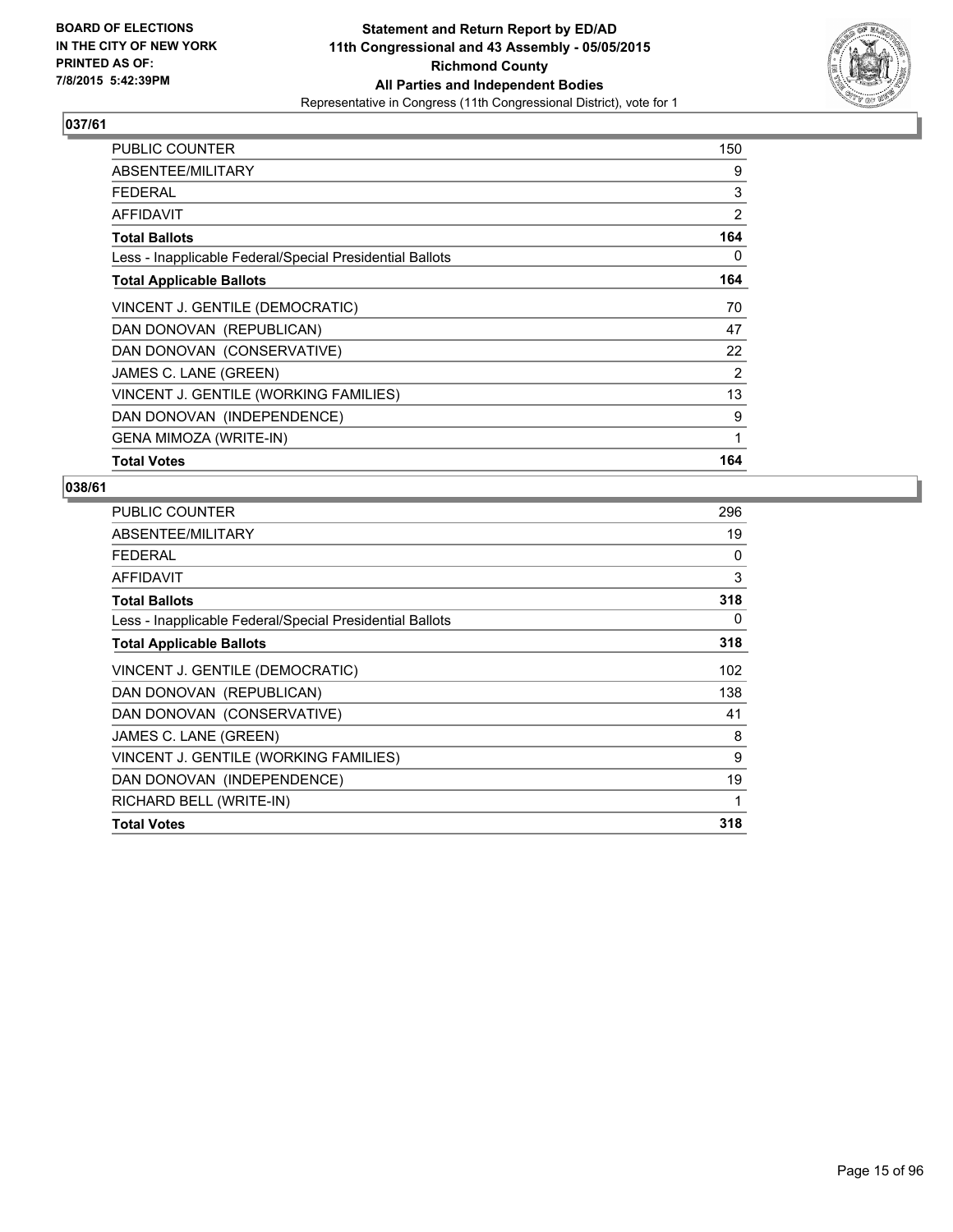

| <b>PUBLIC COUNTER</b>                                    | 208 |
|----------------------------------------------------------|-----|
| ABSENTEE/MILITARY                                        | 9   |
| <b>FEDERAL</b>                                           | 0   |
| <b>AFFIDAVIT</b>                                         | 0   |
| <b>Total Ballots</b>                                     | 217 |
| Less - Inapplicable Federal/Special Presidential Ballots | 0   |
| <b>Total Applicable Ballots</b>                          | 217 |
| VINCENT J. GENTILE (DEMOCRATIC)                          | 73  |
| DAN DONOVAN (REPUBLICAN)                                 | 84  |
| DAN DONOVAN (CONSERVATIVE)                               | 36  |
| JAMES C. LANE (GREEN)                                    | 5   |
| VINCENT J. GENTILE (WORKING FAMILIES)                    | 11  |
| DAN DONOVAN (INDEPENDENCE)                               | 7   |
| <b>Total Votes</b>                                       | 216 |
| Unrecorded                                               | 1   |

| PUBLIC COUNTER                                           | 274 |
|----------------------------------------------------------|-----|
| ABSENTEE/MILITARY                                        | 8   |
| <b>FEDERAL</b>                                           | 0   |
| <b>AFFIDAVIT</b>                                         | 1   |
| <b>Total Ballots</b>                                     | 283 |
| Less - Inapplicable Federal/Special Presidential Ballots | 0   |
| <b>Total Applicable Ballots</b>                          | 283 |
| VINCENT J. GENTILE (DEMOCRATIC)                          | 87  |
| DAN DONOVAN (REPUBLICAN)                                 | 120 |
| DAN DONOVAN (CONSERVATIVE)                               | 48  |
| JAMES C. LANE (GREEN)                                    | 2   |
| VINCENT J. GENTILE (WORKING FAMILIES)                    | 10  |
| DAN DONOVAN (INDEPENDENCE)                               | 14  |
| DOMENIC M. RECCHIA JR. (WRITE-IN)                        | 1   |
| <b>Total Votes</b>                                       | 282 |
| Unrecorded                                               | 1   |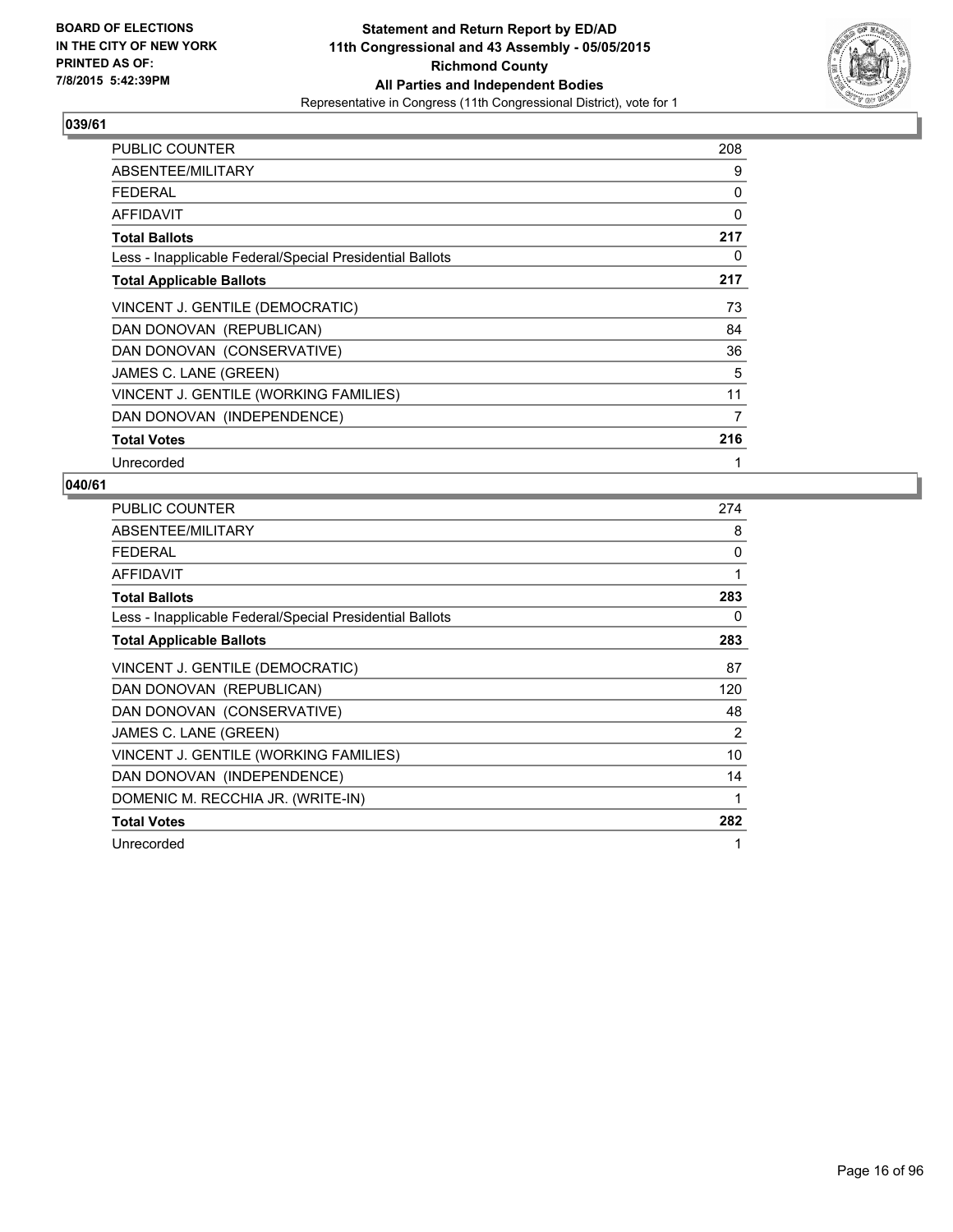

| <b>PUBLIC COUNTER</b>                                    | 188            |
|----------------------------------------------------------|----------------|
| ABSENTEE/MILITARY                                        | 5              |
| <b>FEDERAL</b>                                           | $\overline{2}$ |
| <b>AFFIDAVIT</b>                                         | 0              |
| <b>Total Ballots</b>                                     | 195            |
| Less - Inapplicable Federal/Special Presidential Ballots | 0              |
| <b>Total Applicable Ballots</b>                          | 195            |
| VINCENT J. GENTILE (DEMOCRATIC)                          | 41             |
| DAN DONOVAN (REPUBLICAN)                                 | 106            |
| DAN DONOVAN (CONSERVATIVE)                               | 34             |
| JAMES C. LANE (GREEN)                                    | 1              |
| VINCENT J. GENTILE (WORKING FAMILIES)                    | 3              |
| DAN DONOVAN (INDEPENDENCE)                               | 9              |
| <b>Total Votes</b>                                       | 194            |
| Unrecorded                                               | 1              |

| PUBLIC COUNTER                                           | 238 |
|----------------------------------------------------------|-----|
| ABSENTEE/MILITARY                                        | 7   |
| <b>FEDERAL</b>                                           | 1   |
| AFFIDAVIT                                                | 0   |
| <b>Total Ballots</b>                                     | 246 |
| Less - Inapplicable Federal/Special Presidential Ballots | 0   |
| <b>Total Applicable Ballots</b>                          | 246 |
| VINCENT J. GENTILE (DEMOCRATIC)                          | 62  |
| DAN DONOVAN (REPUBLICAN)                                 | 123 |
| DAN DONOVAN (CONSERVATIVE)                               | 32  |
| JAMES C. LANE (GREEN)                                    | 1   |
| VINCENT J. GENTILE (WORKING FAMILIES)                    | 11  |
| DAN DONOVAN (INDEPENDENCE)                               | 17  |
| <b>Total Votes</b>                                       | 246 |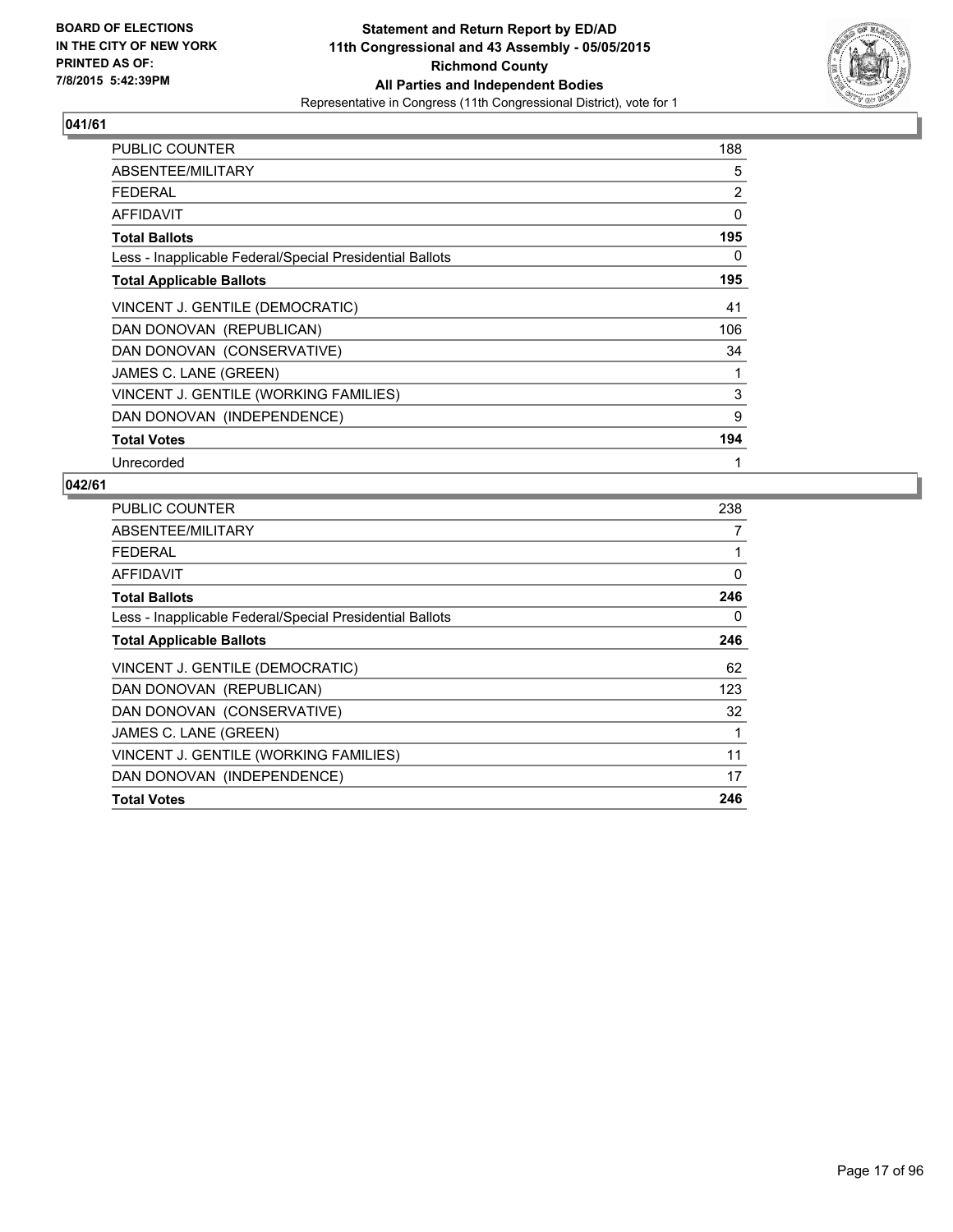

| <b>PUBLIC COUNTER</b>                                    | 204 |
|----------------------------------------------------------|-----|
| ABSENTEE/MILITARY                                        | 5   |
| FEDERAL                                                  | 1   |
| AFFIDAVIT                                                | 0   |
| <b>Total Ballots</b>                                     | 210 |
| Less - Inapplicable Federal/Special Presidential Ballots | 0   |
| <b>Total Applicable Ballots</b>                          | 210 |
| VINCENT J. GENTILE (DEMOCRATIC)                          | 55  |
| DAN DONOVAN (REPUBLICAN)                                 | 92  |
| DAN DONOVAN (CONSERVATIVE)                               | 39  |
| JAMES C. LANE (GREEN)                                    | 3   |
| VINCENT J. GENTILE (WORKING FAMILIES)                    | 2   |
| DAN DONOVAN (INDEPENDENCE)                               | 18  |
| ANDREW OLSEN (WRITE-IN)                                  | 1   |
| <b>Total Votes</b>                                       | 210 |

| <b>PUBLIC COUNTER</b>                                    | 250            |
|----------------------------------------------------------|----------------|
| ABSENTEE/MILITARY                                        | 19             |
| <b>FEDERAL</b>                                           | 0              |
| AFFIDAVIT                                                | 0              |
| <b>Total Ballots</b>                                     | 269            |
| Less - Inapplicable Federal/Special Presidential Ballots | 0              |
| <b>Total Applicable Ballots</b>                          | 269            |
| VINCENT J. GENTILE (DEMOCRATIC)                          | 62             |
| DAN DONOVAN (REPUBLICAN)                                 | 139            |
| DAN DONOVAN (CONSERVATIVE)                               | 46             |
| JAMES C. LANE (GREEN)                                    | 1              |
| VINCENT J. GENTILE (WORKING FAMILIES)                    | $\overline{2}$ |
| DAN DONOVAN (INDEPENDENCE)                               | 18             |
| DEREK JETER (WRITE-IN)                                   | 1              |
| <b>Total Votes</b>                                       | 269            |
| 045/61 COMBINED into: 044/61                             |                |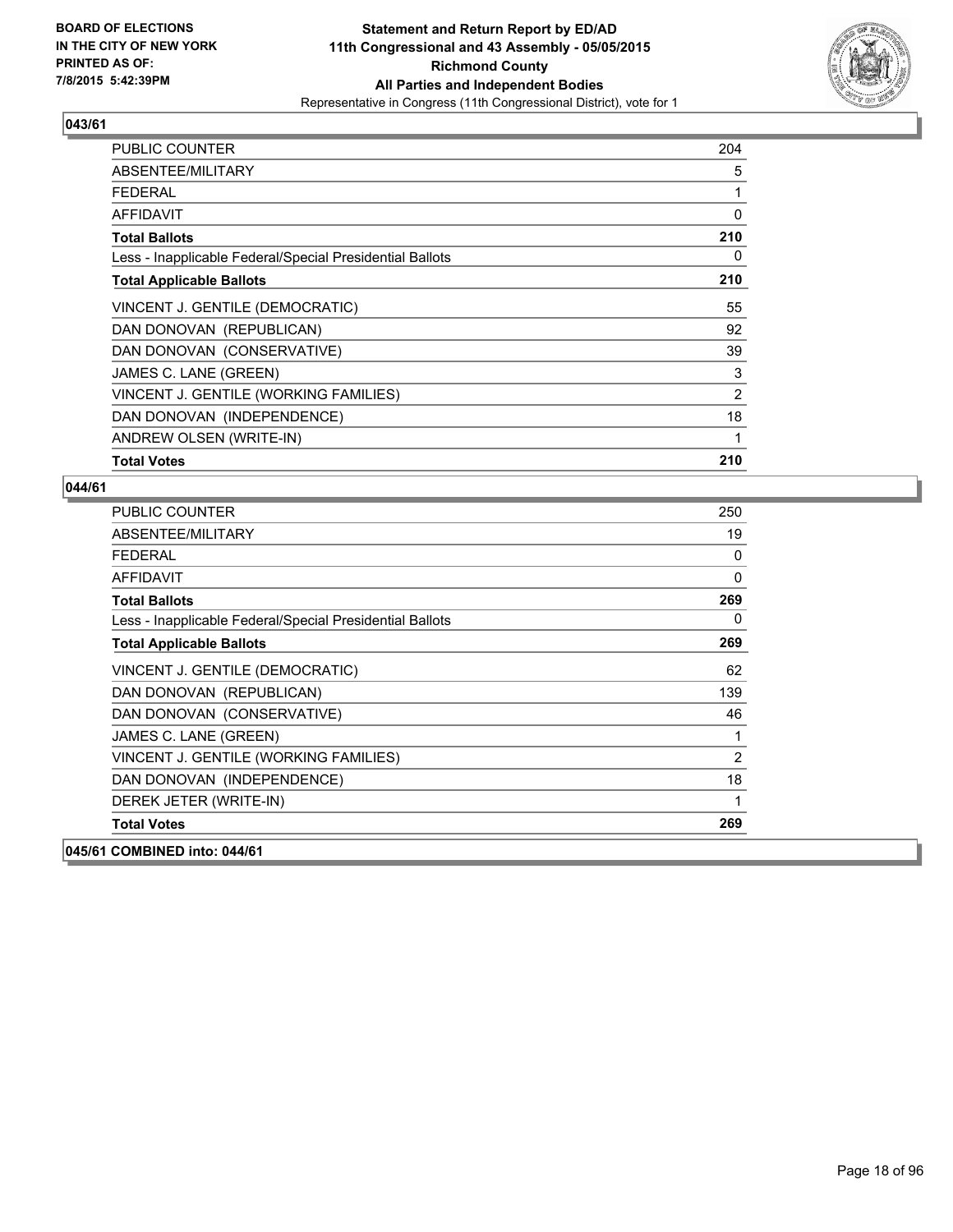

| <b>PUBLIC COUNTER</b>                                    | 161 |
|----------------------------------------------------------|-----|
| ABSENTEE/MILITARY                                        | 5   |
| FFDFRAI                                                  | 0   |
| AFFIDAVIT                                                | 0   |
| <b>Total Ballots</b>                                     | 166 |
| Less - Inapplicable Federal/Special Presidential Ballots | 0   |
| <b>Total Applicable Ballots</b>                          | 166 |
| VINCENT J. GENTILE (DEMOCRATIC)                          | 45  |
| DAN DONOVAN (REPUBLICAN)                                 | 82  |
| DAN DONOVAN (CONSERVATIVE)                               | 26  |
| JAMES C. LANE (GREEN)                                    | 1   |
| VINCENT J. GENTILE (WORKING FAMILIES)                    | 1   |
| DAN DONOVAN (INDEPENDENCE)                               | 10  |
| MARK G. ZAWADA (WRITE-IN)                                | 1   |
| <b>Total Votes</b>                                       | 166 |

| <b>PUBLIC COUNTER</b>                                    | 207 |
|----------------------------------------------------------|-----|
| ABSENTEE/MILITARY                                        | 16  |
| <b>FFDFRAI</b>                                           | 0   |
| <b>AFFIDAVIT</b>                                         | 0   |
| <b>Total Ballots</b>                                     | 223 |
| Less - Inapplicable Federal/Special Presidential Ballots | 0   |
| <b>Total Applicable Ballots</b>                          | 223 |
| VINCENT J. GENTILE (DEMOCRATIC)                          | 30  |
| DAN DONOVAN (REPUBLICAN)                                 | 149 |
| DAN DONOVAN (CONSERVATIVE)                               | 30  |
| JAMES C. LANE (GREEN)                                    | 2   |
| VINCENT J. GENTILE (WORKING FAMILIES)                    | 5   |
| DAN DONOVAN (INDEPENDENCE)                               | 7   |
| <b>Total Votes</b>                                       | 223 |
| 048/61 COMBINED into: 047/61                             |     |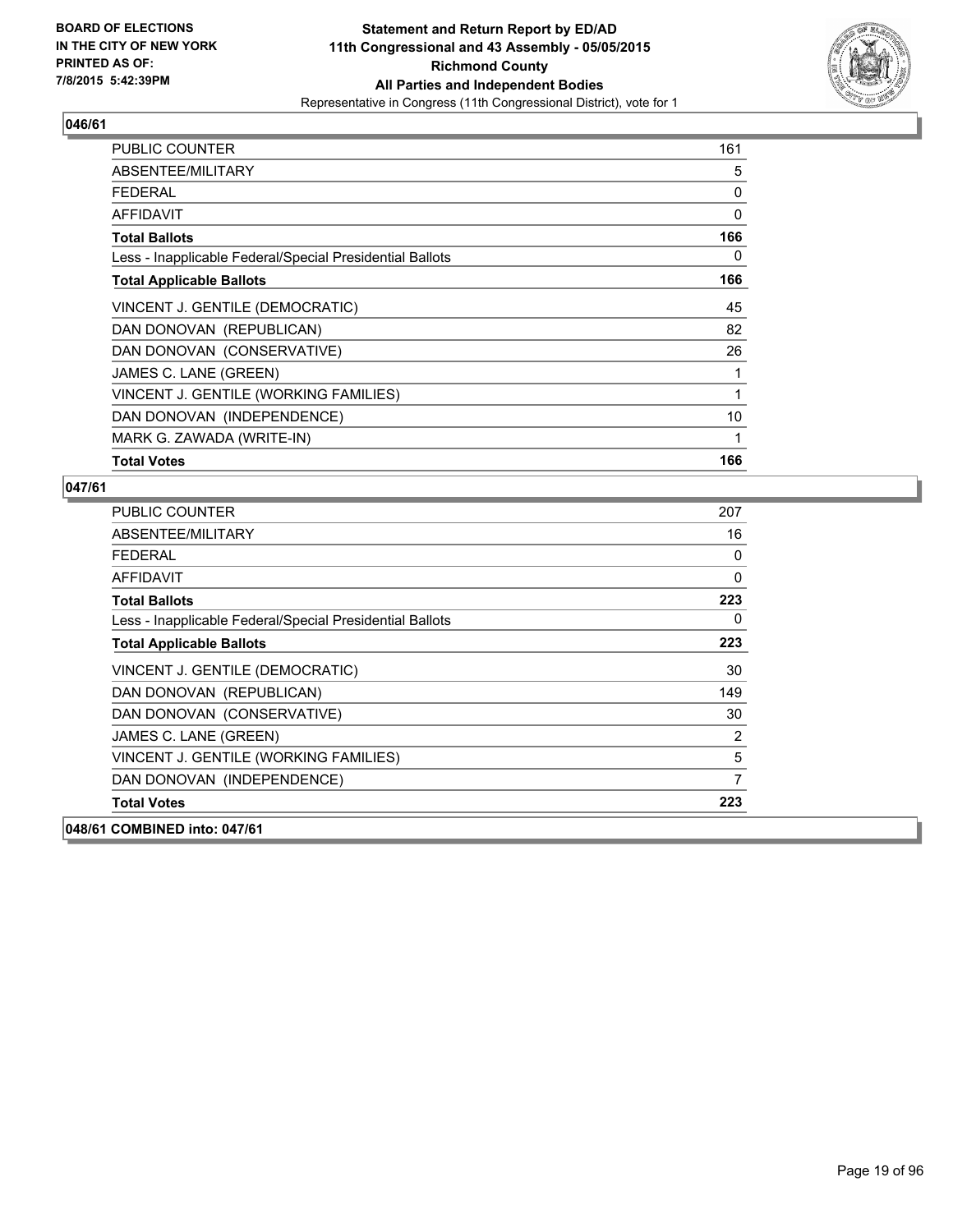

| <b>PUBLIC COUNTER</b>                                    | 187            |
|----------------------------------------------------------|----------------|
| ABSENTEE/MILITARY                                        | 9              |
| FFDFRAI                                                  | $\overline{2}$ |
| <b>AFFIDAVIT</b>                                         | 0              |
| <b>Total Ballots</b>                                     | 198            |
| Less - Inapplicable Federal/Special Presidential Ballots | 0              |
| <b>Total Applicable Ballots</b>                          | 198            |
| VINCENT J. GENTILE (DEMOCRATIC)                          | 119            |
| DAN DONOVAN (REPUBLICAN)                                 | 33             |
| DAN DONOVAN (CONSERVATIVE)                               | 10             |
| JAMES C. LANE (GREEN)                                    | 3              |
| VINCENT J. GENTILE (WORKING FAMILIES)                    | 25             |
| DAN DONOVAN (INDEPENDENCE)                               | 7              |
| <b>Total Votes</b>                                       | 197            |
| Unrecorded                                               |                |

| <b>PUBLIC COUNTER</b>                                    | 257 |
|----------------------------------------------------------|-----|
| ABSENTEE/MILITARY                                        | 4   |
| <b>FEDERAL</b>                                           | 0   |
| <b>AFFIDAVIT</b>                                         | 0   |
| <b>Total Ballots</b>                                     | 261 |
| Less - Inapplicable Federal/Special Presidential Ballots | 0   |
| <b>Total Applicable Ballots</b>                          | 261 |
| VINCENT J. GENTILE (DEMOCRATIC)                          | 163 |
| DAN DONOVAN (REPUBLICAN)                                 | 43  |
| DAN DONOVAN (CONSERVATIVE)                               | 9   |
| JAMES C. LANE (GREEN)                                    | 9   |
| VINCENT J. GENTILE (WORKING FAMILIES)                    | 29  |
| DAN DONOVAN (INDEPENDENCE)                               | 6   |
| SHERRE GOODE (WRITE-IN)                                  | 1   |
| THOMAS WEISS (WRITE-IN)                                  | 1   |
| <b>Total Votes</b>                                       | 261 |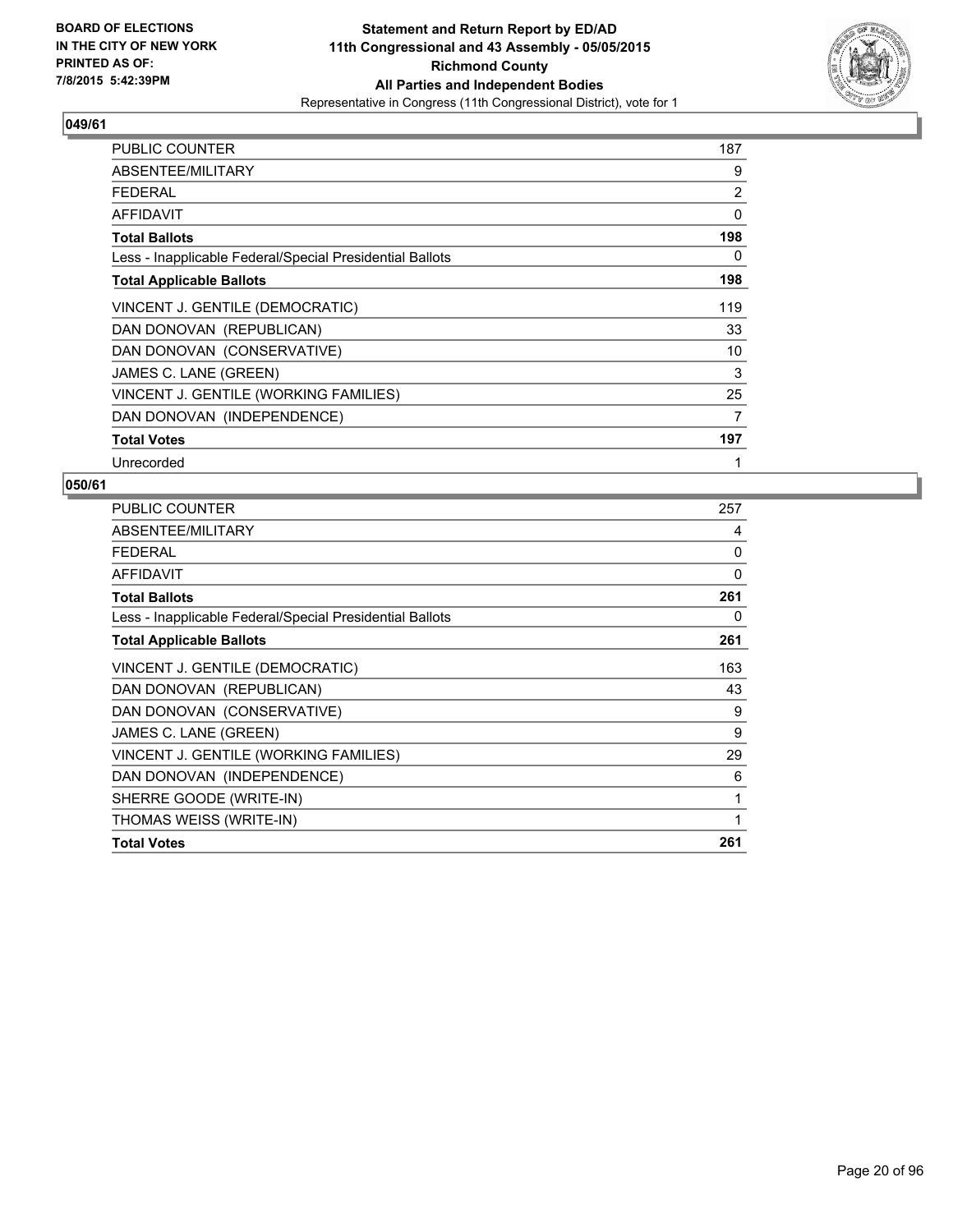

| PUBLIC COUNTER                                           | 224 |
|----------------------------------------------------------|-----|
| ABSENTEE/MILITARY                                        | 11  |
| <b>FEDERAL</b>                                           | 2   |
| <b>AFFIDAVIT</b>                                         | 1   |
| <b>Total Ballots</b>                                     | 238 |
| Less - Inapplicable Federal/Special Presidential Ballots | 0   |
| <b>Total Applicable Ballots</b>                          | 238 |
| VINCENT J. GENTILE (DEMOCRATIC)                          | 116 |
| DAN DONOVAN (REPUBLICAN)                                 | 72  |
| DAN DONOVAN (CONSERVATIVE)                               | 17  |
| JAMES C. LANE (GREEN)                                    | 7   |
| VINCENT J. GENTILE (WORKING FAMILIES)                    | 19  |
| DAN DONOVAN (INDEPENDENCE)                               | 6   |
| <b>Total Votes</b>                                       | 237 |
| Unrecorded                                               | 1   |

**052/61 COMBINED into: 051/61**

| <b>PUBLIC COUNTER</b>                                    | 155 |
|----------------------------------------------------------|-----|
| ABSENTEE/MILITARY                                        | 7   |
| <b>FEDERAL</b>                                           | 0   |
| AFFIDAVIT                                                | 1   |
| <b>Total Ballots</b>                                     | 163 |
| Less - Inapplicable Federal/Special Presidential Ballots | 0   |
| <b>Total Applicable Ballots</b>                          | 163 |
| VINCENT J. GENTILE (DEMOCRATIC)                          | 142 |
| DAN DONOVAN (REPUBLICAN)                                 | 5   |
| DAN DONOVAN (CONSERVATIVE)                               | 2   |
| JAMES C. LANE (GREEN)                                    | 3   |
| VINCENT J. GENTILE (WORKING FAMILIES)                    | 9   |
| DAN DONOVAN (INDEPENDENCE)                               | 2   |
| <b>Total Votes</b>                                       | 163 |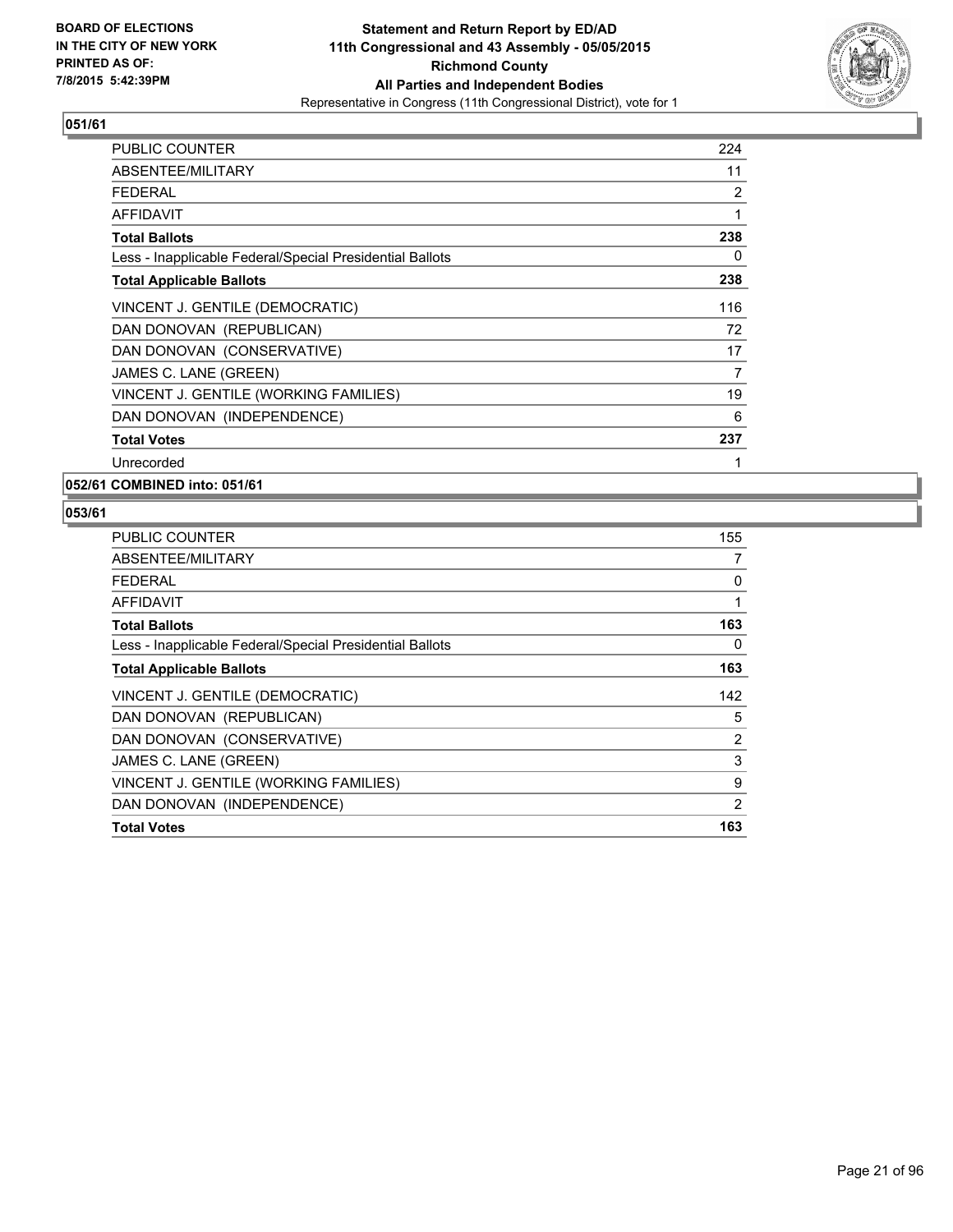

| <b>PUBLIC COUNTER</b>                                    | 72  |
|----------------------------------------------------------|-----|
| ABSENTEE/MILITARY                                        | 73  |
| <b>FEDERAL</b>                                           | 0   |
| AFFIDAVIT                                                | 0   |
| <b>Total Ballots</b>                                     | 145 |
| Less - Inapplicable Federal/Special Presidential Ballots | 0   |
| <b>Total Applicable Ballots</b>                          | 145 |
| VINCENT J. GENTILE (DEMOCRATIC)                          | 94  |
| DAN DONOVAN (REPUBLICAN)                                 | 20  |
| DAN DONOVAN (CONSERVATIVE)                               | 7   |
| JAMES C. LANE (GREEN)                                    | 10  |
| VINCENT J. GENTILE (WORKING FAMILIES)                    | 9   |
| DAN DONOVAN (INDEPENDENCE)                               | 5   |
| <b>Total Votes</b>                                       | 145 |

#### **055/61**

| <b>PUBLIC COUNTER</b>                                    | 117            |
|----------------------------------------------------------|----------------|
| ABSENTEE/MILITARY                                        | 5              |
| <b>FEDERAL</b>                                           |                |
| AFFIDAVIT                                                | 1              |
| <b>Total Ballots</b>                                     | 124            |
| Less - Inapplicable Federal/Special Presidential Ballots | 0              |
| <b>Total Applicable Ballots</b>                          | 124            |
| VINCENT J. GENTILE (DEMOCRATIC)                          | 106            |
| DAN DONOVAN (REPUBLICAN)                                 | 10             |
| DAN DONOVAN (CONSERVATIVE)                               | 2              |
| JAMES C. LANE (GREEN)                                    | $\overline{2}$ |
| VINCENT J. GENTILE (WORKING FAMILIES)                    | 1              |
| DAN DONOVAN (INDEPENDENCE)                               | 3              |
| <b>Total Votes</b>                                       | 124            |

| PUBLIC COUNTER                                           | 115 |
|----------------------------------------------------------|-----|
| ABSENTEE/MILITARY                                        | 9   |
| <b>FEDERAL</b>                                           | 0   |
| AFFIDAVIT                                                | 3   |
| <b>Total Ballots</b>                                     | 127 |
| Less - Inapplicable Federal/Special Presidential Ballots | 0   |
| <b>Total Applicable Ballots</b>                          | 127 |
| VINCENT J. GENTILE (DEMOCRATIC)                          | 95  |
| DAN DONOVAN (REPUBLICAN)                                 | 15  |
| DAN DONOVAN (CONSERVATIVE)                               | 1   |
| JAMES C. LANE (GREEN)                                    | 6   |
| VINCENT J. GENTILE (WORKING FAMILIES)                    | 9   |
| DAN DONOVAN (INDEPENDENCE)                               | 0   |
| MICHAEL GRIMM (WRITE-IN)                                 | 1   |
| <b>Total Votes</b>                                       | 127 |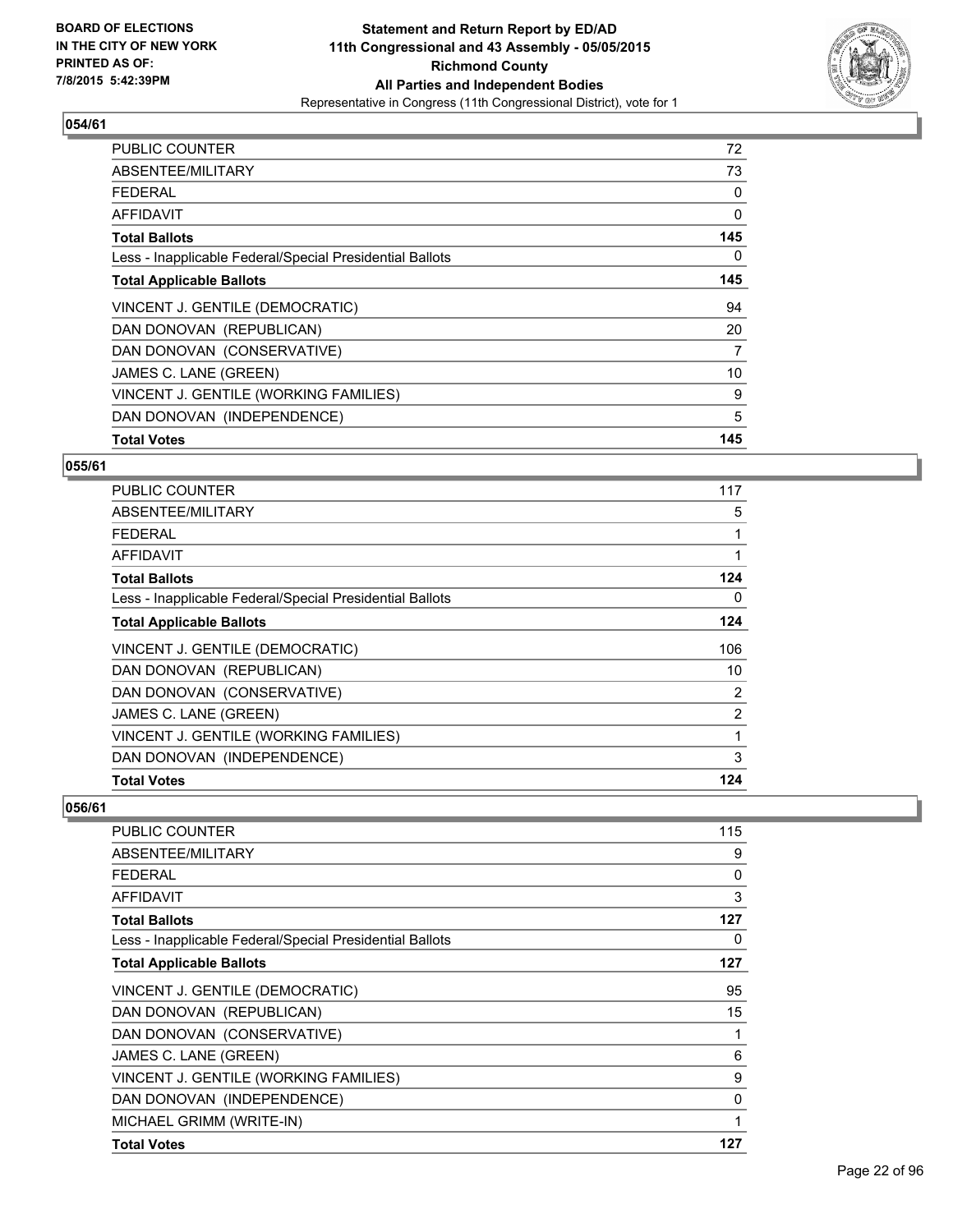

| <b>PUBLIC COUNTER</b>                                    | 213 |
|----------------------------------------------------------|-----|
| ABSENTEE/MILITARY                                        | 17  |
| <b>FEDERAL</b>                                           | 0   |
| AFFIDAVIT                                                | 0   |
| <b>Total Ballots</b>                                     | 230 |
| Less - Inapplicable Federal/Special Presidential Ballots | 0   |
| <b>Total Applicable Ballots</b>                          | 230 |
| VINCENT J. GENTILE (DEMOCRATIC)                          | 129 |
| DAN DONOVAN (REPUBLICAN)                                 | 66  |
| DAN DONOVAN (CONSERVATIVE)                               | 12  |
| JAMES C. LANE (GREEN)                                    | 2   |
| VINCENT J. GENTILE (WORKING FAMILIES)                    | 17  |
| DAN DONOVAN (INDEPENDENCE)                               | 3   |
| ELVIS ROSARIO (WRITE-IN)                                 | 1   |
| <b>Total Votes</b>                                       | 230 |

| <b>PUBLIC COUNTER</b>                                    | 146          |
|----------------------------------------------------------|--------------|
| ABSENTEE/MILITARY                                        |              |
| <b>FEDERAL</b>                                           | 0            |
| AFFIDAVIT                                                | 4            |
| <b>Total Ballots</b>                                     | 151          |
| Less - Inapplicable Federal/Special Presidential Ballots | 0            |
| <b>Total Applicable Ballots</b>                          | 151          |
| VINCENT J. GENTILE (DEMOCRATIC)                          | 139          |
| DAN DONOVAN (REPUBLICAN)                                 | 3            |
| DAN DONOVAN (CONSERVATIVE)                               | 0            |
| JAMES C. LANE (GREEN)                                    | 2            |
| VINCENT J. GENTILE (WORKING FAMILIES)                    | 7            |
| DAN DONOVAN (INDEPENDENCE)                               | $\mathbf{0}$ |
| <b>Total Votes</b>                                       | 151          |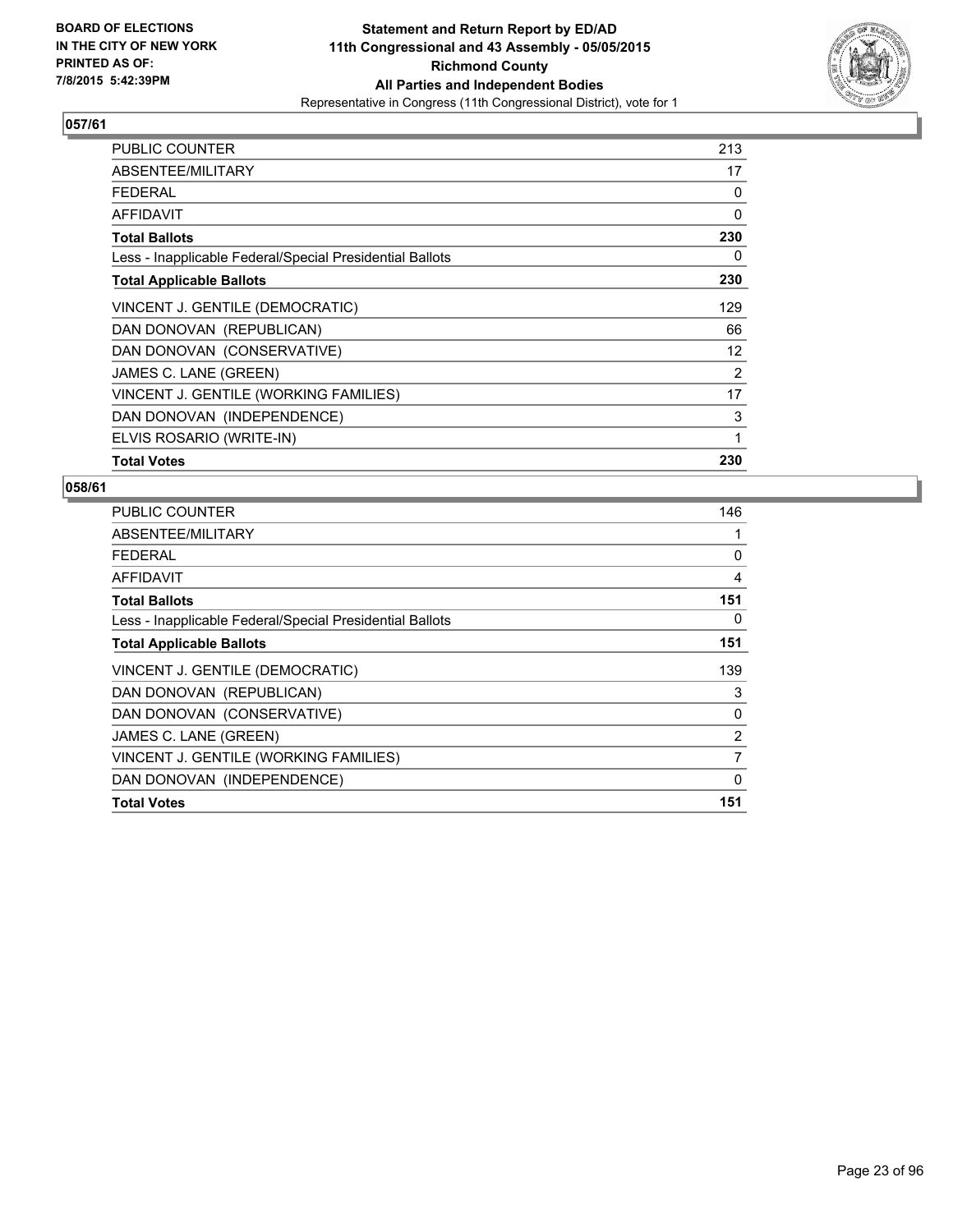

| <b>PUBLIC COUNTER</b>                                    | 109            |
|----------------------------------------------------------|----------------|
| ABSENTEE/MILITARY                                        | 1              |
| <b>FEDERAL</b>                                           | 0              |
| AFFIDAVIT                                                | 0              |
| <b>Total Ballots</b>                                     | 110            |
| Less - Inapplicable Federal/Special Presidential Ballots | 0              |
| <b>Total Applicable Ballots</b>                          | 110            |
| VINCENT J. GENTILE (DEMOCRATIC)                          | 103            |
| DAN DONOVAN (REPUBLICAN)                                 |                |
| DAN DONOVAN (CONSERVATIVE)                               | 1              |
| JAMES C. LANE (GREEN)                                    | 1              |
| VINCENT J. GENTILE (WORKING FAMILIES)                    | $\overline{2}$ |
| DAN DONOVAN (INDEPENDENCE)                               | 1              |
| <b>Total Votes</b>                                       | 109            |
| Unrecorded                                               | 1              |

| <b>PUBLIC COUNTER</b>                                    | 96 |
|----------------------------------------------------------|----|
| ABSENTEE/MILITARY                                        | 2  |
| <b>FEDERAL</b>                                           | 0  |
| <b>AFFIDAVIT</b>                                         | 0  |
| <b>Total Ballots</b>                                     | 98 |
| Less - Inapplicable Federal/Special Presidential Ballots | 0  |
| <b>Total Applicable Ballots</b>                          | 98 |
| VINCENT J. GENTILE (DEMOCRATIC)                          | 59 |
| DAN DONOVAN (REPUBLICAN)                                 | 23 |
| DAN DONOVAN (CONSERVATIVE)                               | 7  |
| JAMES C. LANE (GREEN)                                    | 2  |
| VINCENT J. GENTILE (WORKING FAMILIES)                    | 4  |
| DAN DONOVAN (INDEPENDENCE)                               | 2  |
| <b>Total Votes</b>                                       | 97 |
| Unrecorded                                               | 1  |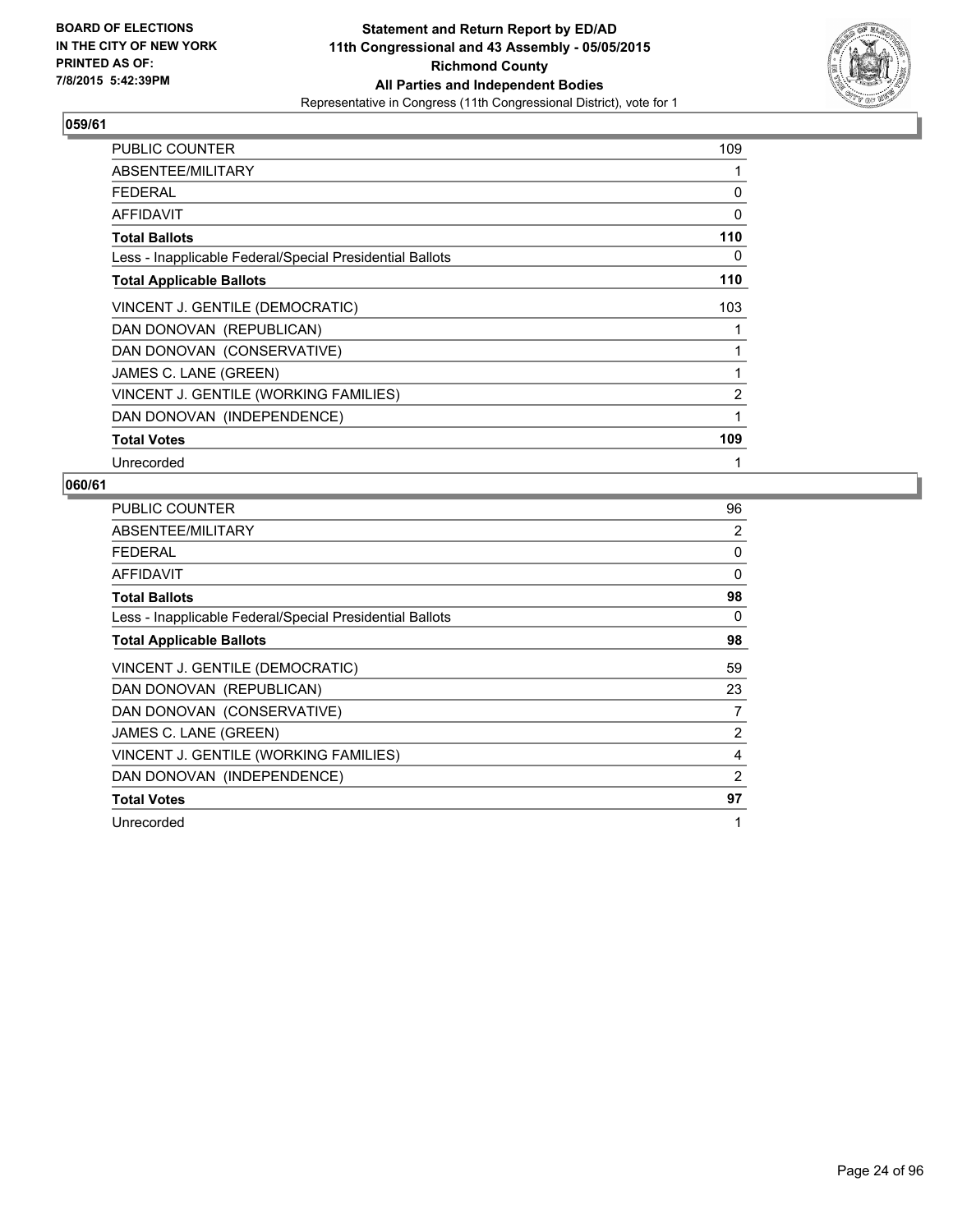

| <b>PUBLIC COUNTER</b>                                    | 143 |
|----------------------------------------------------------|-----|
| ABSENTEE/MILITARY                                        | 4   |
| <b>FEDERAL</b>                                           | 0   |
| AFFIDAVIT                                                | 5   |
| <b>Total Ballots</b>                                     | 152 |
| Less - Inapplicable Federal/Special Presidential Ballots | 0   |
| <b>Total Applicable Ballots</b>                          | 152 |
| VINCENT J. GENTILE (DEMOCRATIC)                          | 138 |
| DAN DONOVAN (REPUBLICAN)                                 | 2   |
| DAN DONOVAN (CONSERVATIVE)                               | 0   |
| JAMES C. LANE (GREEN)                                    | 3   |
| VINCENT J. GENTILE (WORKING FAMILIES)                    | 5   |
| DAN DONOVAN (INDEPENDENCE)                               | 3   |
| MINISTER LOUIS FARRAKHAN (WRITE-IN)                      | 1   |
| <b>Total Votes</b>                                       | 152 |

**062/61 COMBINED into: 064/63**

| <b>PUBLIC COUNTER</b>                                    | 89  |
|----------------------------------------------------------|-----|
| ABSENTEE/MILITARY                                        | 14  |
| <b>FEDERAL</b>                                           | 0   |
| AFFIDAVIT                                                | 0   |
| <b>Total Ballots</b>                                     | 103 |
| Less - Inapplicable Federal/Special Presidential Ballots | 0   |
| <b>Total Applicable Ballots</b>                          | 103 |
| VINCENT J. GENTILE (DEMOCRATIC)                          | 63  |
| DAN DONOVAN (REPUBLICAN)                                 | 27  |
| DAN DONOVAN (CONSERVATIVE)                               | 6   |
| JAMES C. LANE (GREEN)                                    | 1   |
| VINCENT J. GENTILE (WORKING FAMILIES)                    | 3   |
| DAN DONOVAN (INDEPENDENCE)                               | 3   |
| <b>Total Votes</b>                                       | 103 |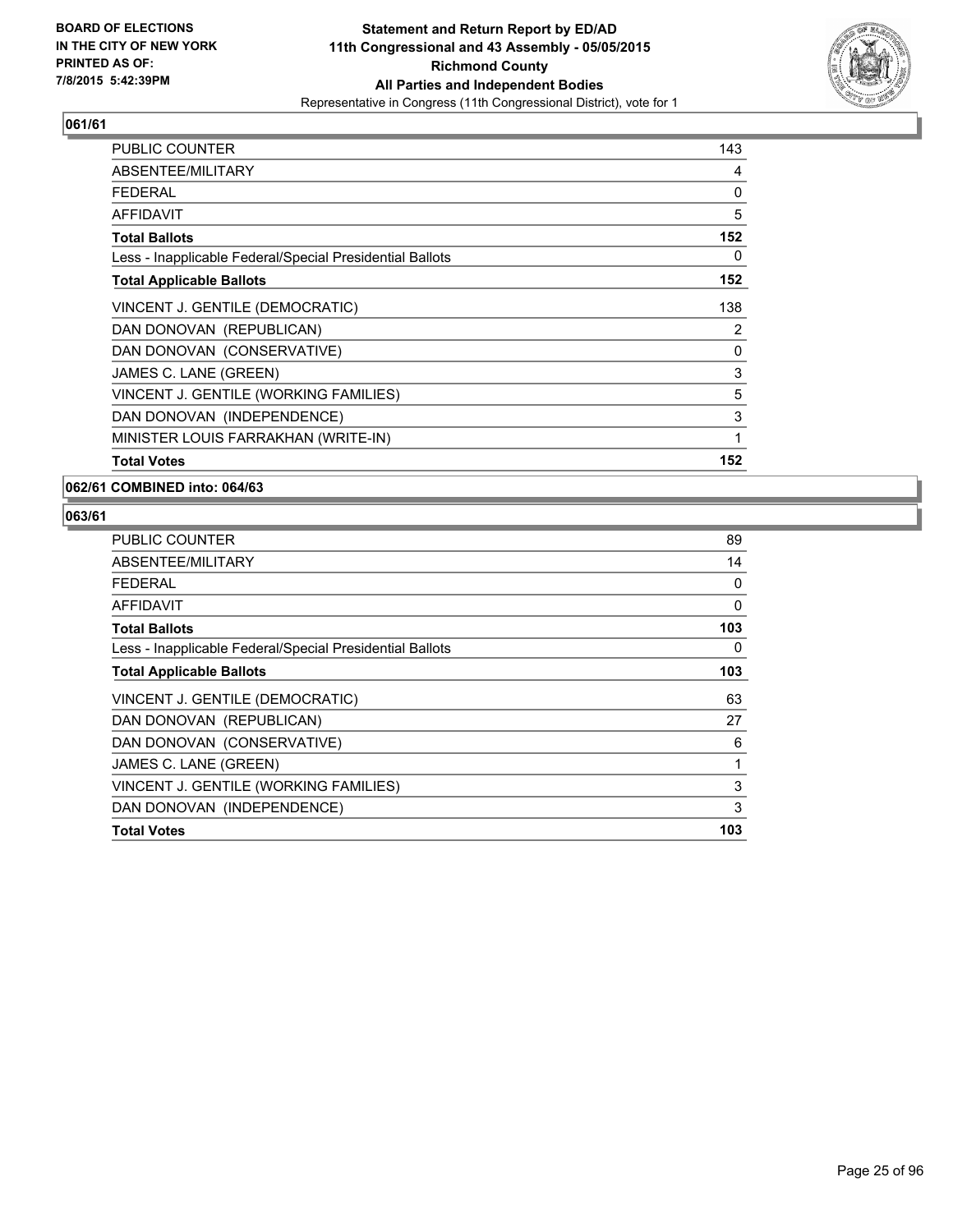

| PUBLIC COUNTER                                           | 97 |
|----------------------------------------------------------|----|
| ABSENTEE/MILITARY                                        | 2  |
| <b>FEDERAL</b>                                           | 0  |
| AFFIDAVIT                                                | 0  |
| <b>Total Ballots</b>                                     | 99 |
| Less - Inapplicable Federal/Special Presidential Ballots | 0  |
| <b>Total Applicable Ballots</b>                          | 99 |
| VINCENT J. GENTILE (DEMOCRATIC)                          | 63 |
| DAN DONOVAN (REPUBLICAN)                                 | 16 |
| DAN DONOVAN (CONSERVATIVE)                               | 6  |
| JAMES C. LANE (GREEN)                                    | 1  |
| VINCENT J. GENTILE (WORKING FAMILIES)                    | 5  |
| DAN DONOVAN (INDEPENDENCE)                               | 7  |
| JOHN SOLLAZZO (WRITE-IN)                                 | 1  |
| <b>Total Votes</b>                                       | 99 |

**065/61 COMBINED into: 050/61**

## **066/61**

| PUBLIC COUNTER                                           | 0 |
|----------------------------------------------------------|---|
| ABSENTEE/MILITARY                                        | 0 |
| <b>FEDERAL</b>                                           | 0 |
| <b>AFFIDAVIT</b>                                         | 0 |
| <b>Total Ballots</b>                                     | 0 |
| Less - Inapplicable Federal/Special Presidential Ballots | 0 |
| <b>Total Applicable Ballots</b>                          | 0 |
| VINCENT J. GENTILE (DEMOCRATIC)                          | 0 |
| DAN DONOVAN (REPUBLICAN)                                 | 0 |
| DAN DONOVAN (CONSERVATIVE)                               | 0 |
| JAMES C. LANE (GREEN)                                    | 0 |
| VINCENT J. GENTILE (WORKING FAMILIES)                    | 0 |
| DAN DONOVAN (INDEPENDENCE)                               | 0 |
| <b>Total Votes</b>                                       | 0 |
| 067/61 COMBINED into: 013/61                             |   |
| 068/61 COMBINED into: 025/61                             |   |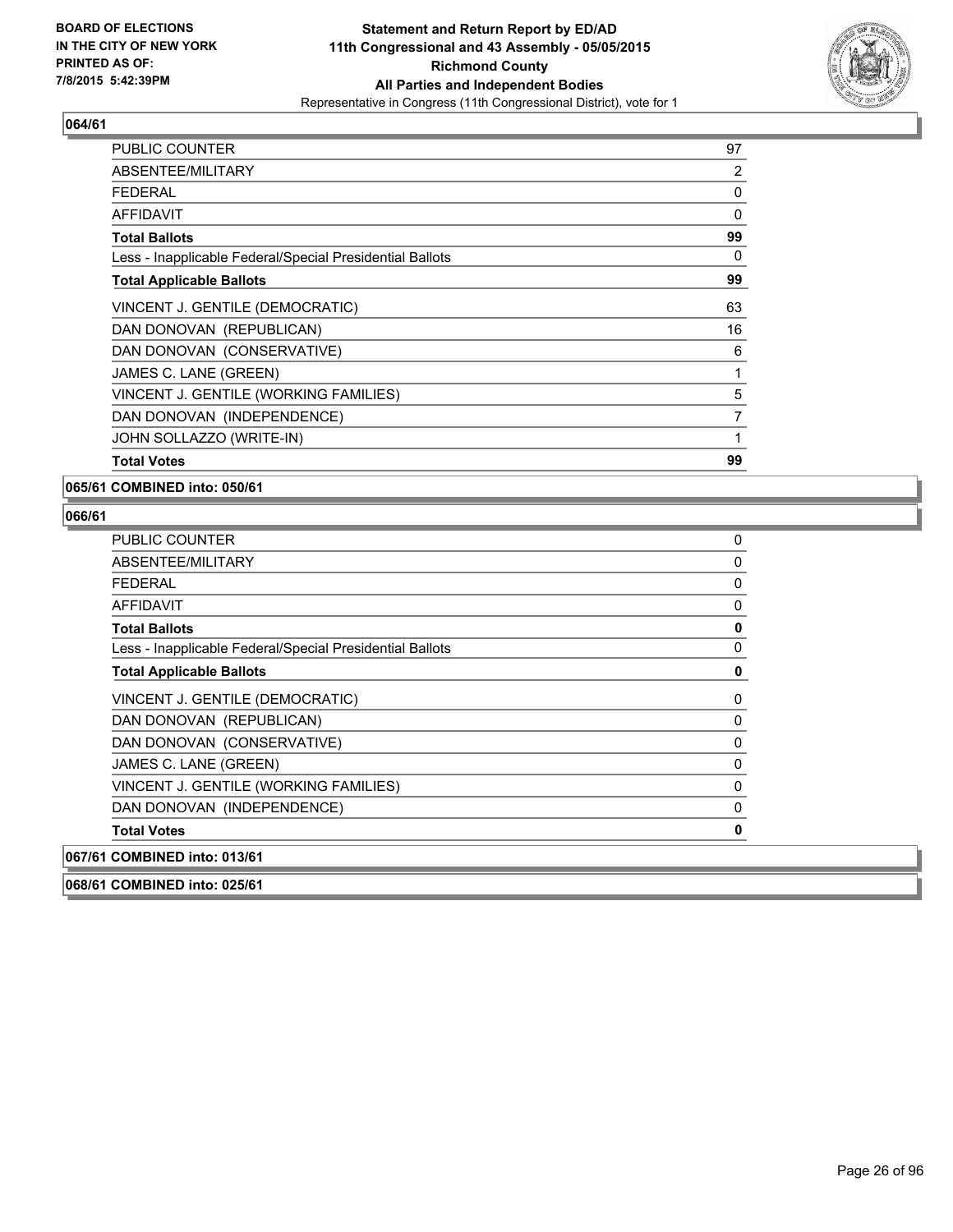

| <b>PUBLIC COUNTER</b>                                    | 143 |
|----------------------------------------------------------|-----|
| ABSENTEE/MILITARY                                        | 4   |
| <b>FEDERAL</b>                                           | 0   |
| <b>AFFIDAVIT</b>                                         | 1   |
| <b>Total Ballots</b>                                     | 148 |
| Less - Inapplicable Federal/Special Presidential Ballots | 0   |
| <b>Total Applicable Ballots</b>                          | 148 |
| VINCENT J. GENTILE (DEMOCRATIC)                          | 15  |
| DAN DONOVAN (REPUBLICAN)                                 | 105 |
| DAN DONOVAN (CONSERVATIVE)                               | 14  |
| JAMES C. LANE (GREEN)                                    | 1   |
| VINCENT J. GENTILE (WORKING FAMILIES)                    | 3   |
| DAN DONOVAN (INDEPENDENCE)                               | 8   |
| ALEX ZABLOCKI (WRITE-IN)                                 | 1   |
| <b>Total Votes</b>                                       | 147 |
| Unrecorded                                               | 1   |

| PUBLIC COUNTER                                           | 292 |
|----------------------------------------------------------|-----|
| ABSENTEE/MILITARY                                        | 9   |
| FEDERAL                                                  | 0   |
| AFFIDAVIT                                                | 0   |
| <b>Total Ballots</b>                                     | 301 |
| Less - Inapplicable Federal/Special Presidential Ballots | 0   |
| <b>Total Applicable Ballots</b>                          | 301 |
| VINCENT J. GENTILE (DEMOCRATIC)                          | 27  |
| DAN DONOVAN (REPUBLICAN)                                 | 203 |
| DAN DONOVAN (CONSERVATIVE)                               | 47  |
| JAMES C. LANE (GREEN)                                    | 0   |
| VINCENT J. GENTILE (WORKING FAMILIES)                    | 6   |
| DAN DONOVAN (INDEPENDENCE)                               | 18  |
| <b>Total Votes</b>                                       | 301 |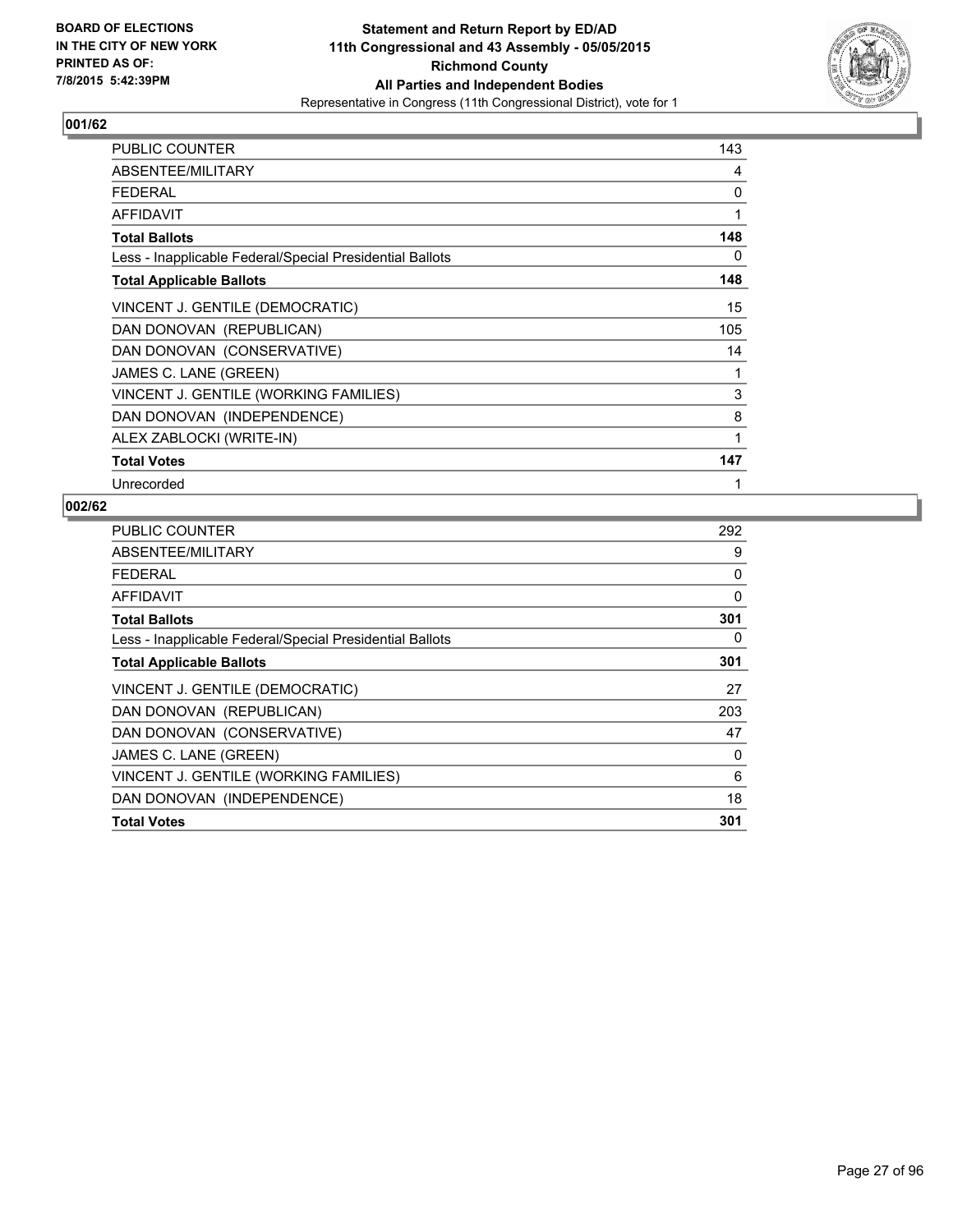

| <b>PUBLIC COUNTER</b>                                    | 127 |
|----------------------------------------------------------|-----|
| ABSENTEE/MILITARY                                        | 2   |
| <b>FEDERAL</b>                                           | 0   |
| AFFIDAVIT                                                | 1   |
| <b>Total Ballots</b>                                     | 130 |
| Less - Inapplicable Federal/Special Presidential Ballots | 0   |
| <b>Total Applicable Ballots</b>                          | 130 |
| VINCENT J. GENTILE (DEMOCRATIC)                          | 16  |
| DAN DONOVAN (REPUBLICAN)                                 | 95  |
| DAN DONOVAN (CONSERVATIVE)                               | 12  |
| JAMES C. LANE (GREEN)                                    | 1   |
| VINCENT J. GENTILE (WORKING FAMILIES)                    | 1   |
| DAN DONOVAN (INDEPENDENCE)                               | 5   |
| <b>Total Votes</b>                                       | 130 |

#### **004/62 COMBINED into: 002/62**

| <b>PUBLIC COUNTER</b>                                    | 179 |
|----------------------------------------------------------|-----|
| ABSENTEE/MILITARY                                        | 4   |
| <b>FEDERAL</b>                                           | 0   |
| <b>AFFIDAVIT</b>                                         | 1   |
| <b>Total Ballots</b>                                     | 184 |
| Less - Inapplicable Federal/Special Presidential Ballots | 0   |
| <b>Total Applicable Ballots</b>                          | 184 |
| VINCENT J. GENTILE (DEMOCRATIC)                          | 16  |
| DAN DONOVAN (REPUBLICAN)                                 | 118 |
| DAN DONOVAN (CONSERVATIVE)                               | 32  |
| JAMES C. LANE (GREEN)                                    | 0   |
| VINCENT J. GENTILE (WORKING FAMILIES)                    | 0   |
| DAN DONOVAN (INDEPENDENCE)                               | 16  |
| DEBBI ROSE (WRITE-IN)                                    | 1   |
| RICHARD BELL (WRITE-IN)                                  | 1   |
| <b>Total Votes</b>                                       | 184 |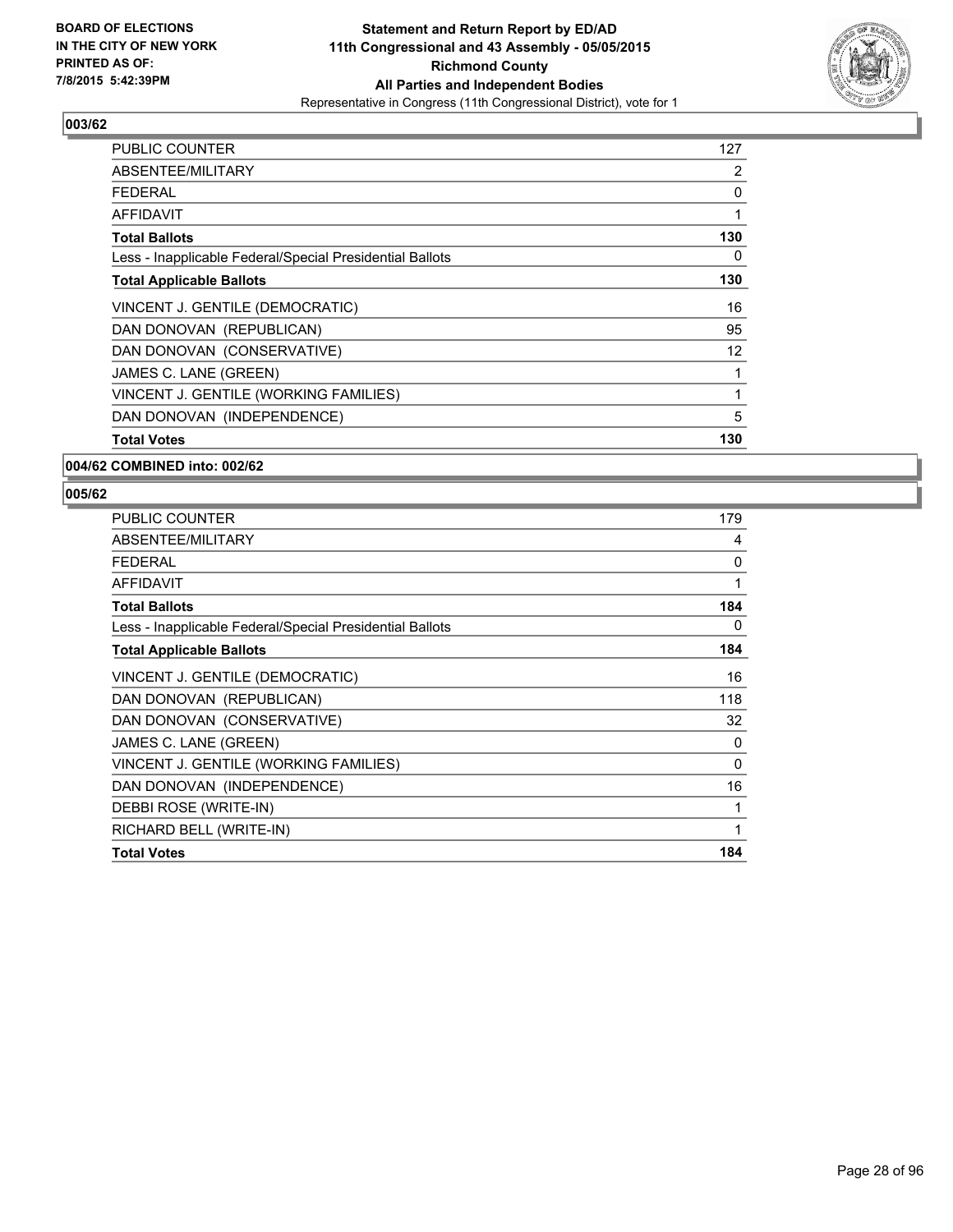

| <b>PUBLIC COUNTER</b>                                    | 138 |
|----------------------------------------------------------|-----|
| ABSENTEE/MILITARY                                        | 5   |
| <b>FEDERAL</b>                                           | 0   |
| <b>AFFIDAVIT</b>                                         | 0   |
| <b>Total Ballots</b>                                     | 143 |
| Less - Inapplicable Federal/Special Presidential Ballots | 0   |
| <b>Total Applicable Ballots</b>                          | 143 |
| VINCENT J. GENTILE (DEMOCRATIC)                          | 33  |
| DAN DONOVAN (REPUBLICAN)                                 | 77  |
| DAN DONOVAN (CONSERVATIVE)                               | 19  |
| JAMES C. LANE (GREEN)                                    | 3   |
| VINCENT J. GENTILE (WORKING FAMILIES)                    | 2   |
| DAN DONOVAN (INDEPENDENCE)                               | 6   |
| BERT KANNUDO (WRITE-IN)                                  | 1   |
| FRANK MORANO (WRITE-IN)                                  | 1   |
| <b>JOE BORELLI (WRITE-IN)</b>                            | 1   |
| <b>Total Votes</b>                                       | 143 |

| PUBLIC COUNTER                                           | 124 |
|----------------------------------------------------------|-----|
| ABSENTEE/MILITARY                                        | 7   |
| <b>FEDERAL</b>                                           | 0   |
| AFFIDAVIT                                                | 0   |
| <b>Total Ballots</b>                                     | 131 |
| Less - Inapplicable Federal/Special Presidential Ballots | 0   |
| <b>Total Applicable Ballots</b>                          | 131 |
| VINCENT J. GENTILE (DEMOCRATIC)                          | 19  |
| DAN DONOVAN (REPUBLICAN)                                 | 73  |
| DAN DONOVAN (CONSERVATIVE)                               | 30  |
| JAMES C. LANE (GREEN)                                    | 1   |
| VINCENT J. GENTILE (WORKING FAMILIES)                    | 5   |
| DAN DONOVAN (INDEPENDENCE)                               | 3   |
| <b>Total Votes</b>                                       | 131 |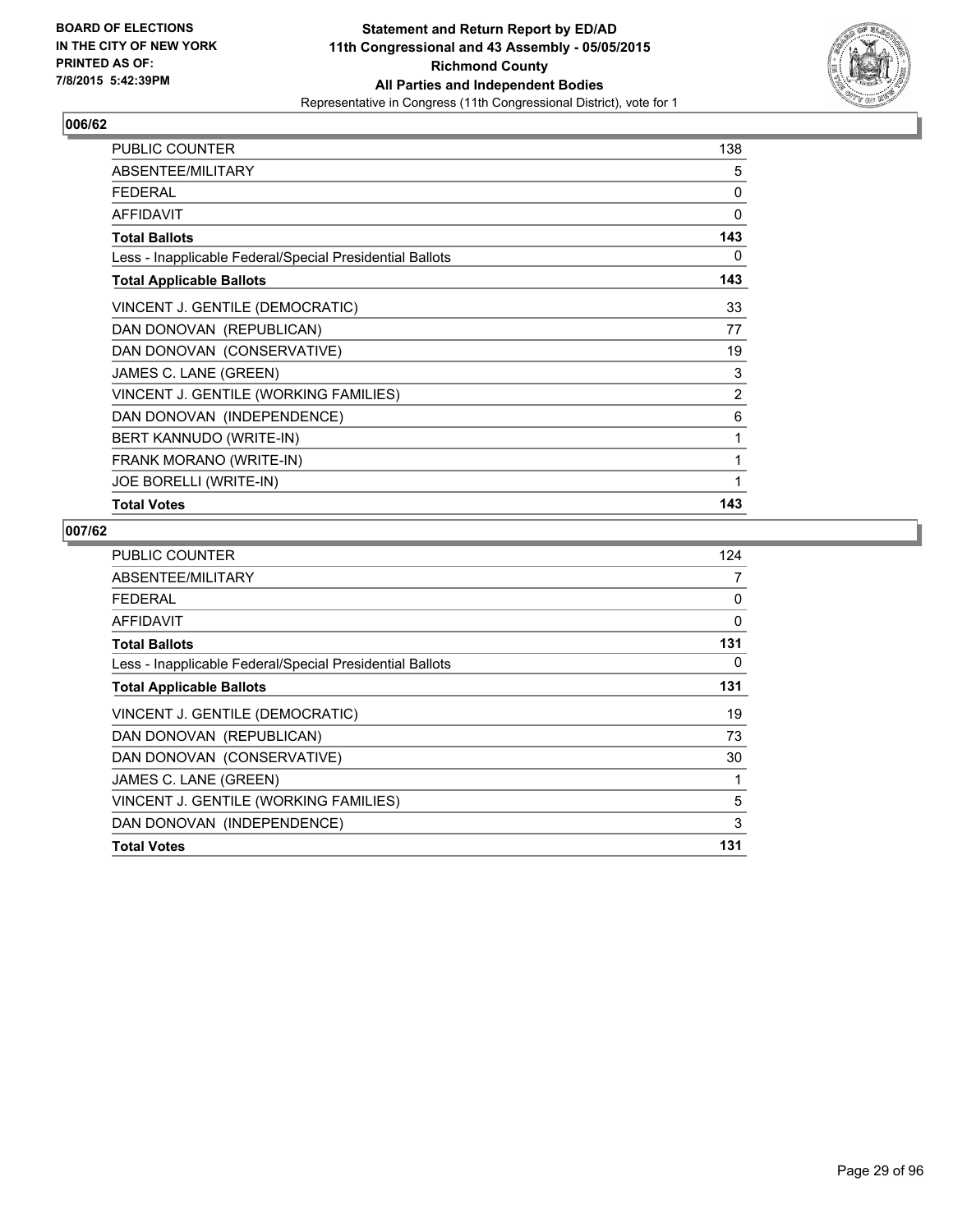

| <b>PUBLIC COUNTER</b>                                    | 133 |
|----------------------------------------------------------|-----|
| ABSENTEE/MILITARY                                        | 3   |
| <b>FEDERAL</b>                                           | 0   |
| AFFIDAVIT                                                | 3   |
| <b>Total Ballots</b>                                     | 139 |
| Less - Inapplicable Federal/Special Presidential Ballots | 0   |
| <b>Total Applicable Ballots</b>                          | 139 |
| VINCENT J. GENTILE (DEMOCRATIC)                          | 22  |
| DAN DONOVAN (REPUBLICAN)                                 | 83  |
| DAN DONOVAN (CONSERVATIVE)                               | 26  |
| JAMES C. LANE (GREEN)                                    |     |
| VINCENT J. GENTILE (WORKING FAMILIES)                    | 1   |
| DAN DONOVAN (INDEPENDENCE)                               | 6   |
| <b>Total Votes</b>                                       | 139 |

| <b>PUBLIC COUNTER</b>                                    | 110          |
|----------------------------------------------------------|--------------|
| ABSENTEE/MILITARY                                        | 0            |
| FFDFRAL                                                  | 0            |
| <b>AFFIDAVIT</b>                                         | $\mathbf{0}$ |
| <b>Total Ballots</b>                                     | 110          |
| Less - Inapplicable Federal/Special Presidential Ballots | 0            |
| <b>Total Applicable Ballots</b>                          | 110          |
| VINCENT J. GENTILE (DEMOCRATIC)                          | 23           |
| DAN DONOVAN (REPUBLICAN)                                 | 67           |
| DAN DONOVAN (CONSERVATIVE)                               | 14           |
| JAMES C. LANE (GREEN)                                    | 0            |
| VINCENT J. GENTILE (WORKING FAMILIES)                    | 1            |
| DAN DONOVAN (INDEPENDENCE)                               | 5            |
| <b>Total Votes</b>                                       | 110          |
| 010/62 COMBINED into: 005/62                             |              |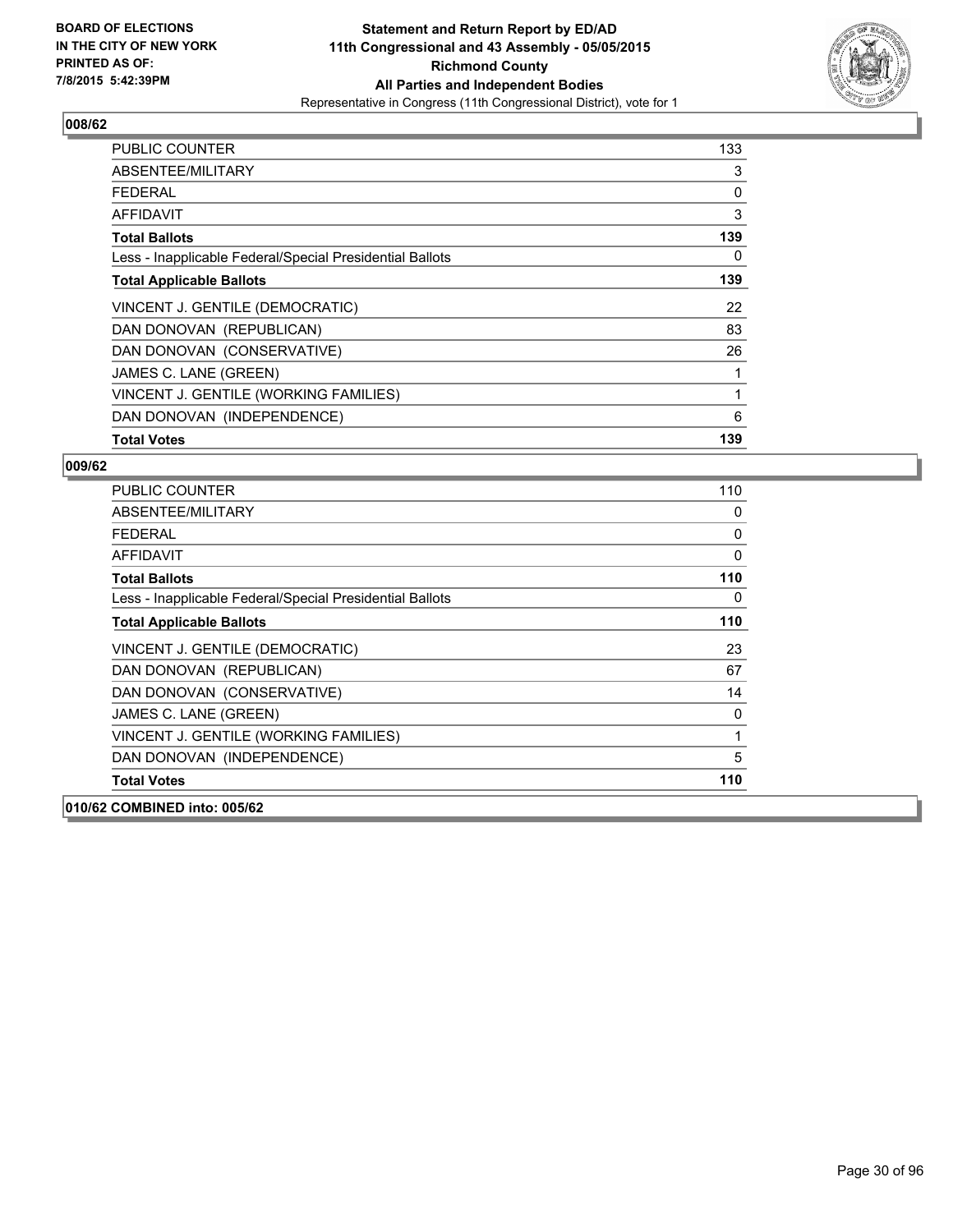

| <b>PUBLIC COUNTER</b>                                    | 120          |
|----------------------------------------------------------|--------------|
| ABSENTEE/MILITARY                                        | 3            |
| <b>FEDERAL</b>                                           | 0            |
| AFFIDAVIT                                                |              |
| <b>Total Ballots</b>                                     | 124          |
| Less - Inapplicable Federal/Special Presidential Ballots | 0            |
| <b>Total Applicable Ballots</b>                          | 124          |
| VINCENT J. GENTILE (DEMOCRATIC)                          | 10           |
| DAN DONOVAN (REPUBLICAN)                                 | 80           |
| DAN DONOVAN (CONSERVATIVE)                               | 32           |
| JAMES C. LANE (GREEN)                                    |              |
| VINCENT J. GENTILE (WORKING FAMILIES)                    | $\mathbf{0}$ |
| DAN DONOVAN (INDEPENDENCE)                               |              |
| <b>Total Votes</b>                                       | 124          |

#### **012/62**

| PUBLIC COUNTER                                           | 61       |
|----------------------------------------------------------|----------|
| ABSENTEE/MILITARY                                        | 2        |
| <b>FEDERAL</b>                                           | 0        |
| <b>AFFIDAVIT</b>                                         | $\Omega$ |
| <b>Total Ballots</b>                                     | 63       |
| Less - Inapplicable Federal/Special Presidential Ballots | 0        |
| <b>Total Applicable Ballots</b>                          | 63       |
| VINCENT J. GENTILE (DEMOCRATIC)                          | 11       |
| DAN DONOVAN (REPUBLICAN)                                 | 47       |
| DAN DONOVAN (CONSERVATIVE)                               | 3        |
| JAMES C. LANE (GREEN)                                    | 0        |
| VINCENT J. GENTILE (WORKING FAMILIES)                    | 0        |
| DAN DONOVAN (INDEPENDENCE)                               | 2        |
| <b>Total Votes</b>                                       | 63       |

| <b>PUBLIC COUNTER</b>                                    | 81 |
|----------------------------------------------------------|----|
| ABSENTEE/MILITARY                                        | 4  |
| <b>FEDERAL</b>                                           | 0  |
| AFFIDAVIT                                                | 1  |
| <b>Total Ballots</b>                                     | 86 |
| Less - Inapplicable Federal/Special Presidential Ballots | 0  |
| <b>Total Applicable Ballots</b>                          | 86 |
| VINCENT J. GENTILE (DEMOCRATIC)                          | 16 |
| DAN DONOVAN (REPUBLICAN)                                 | 53 |
| DAN DONOVAN (CONSERVATIVE)                               | 8  |
| JAMES C. LANE (GREEN)                                    | 2  |
| VINCENT J. GENTILE (WORKING FAMILIES)                    | 5  |
| DAN DONOVAN (INDEPENDENCE)                               | 2  |
| <b>Total Votes</b>                                       | 86 |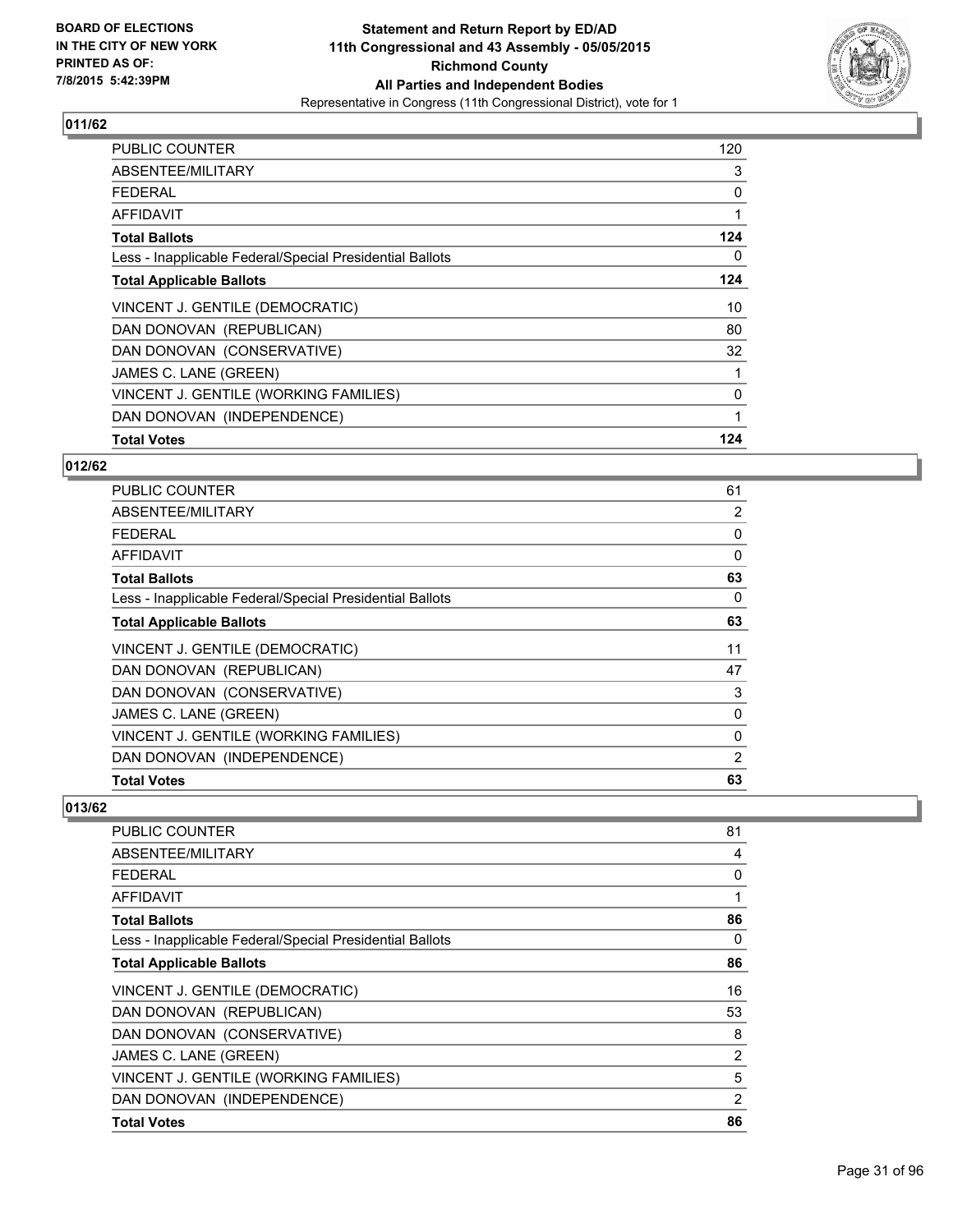

| <b>PUBLIC COUNTER</b>                                    | 59 |
|----------------------------------------------------------|----|
| ABSENTEE/MILITARY                                        | 2  |
| <b>FEDERAL</b>                                           | 0  |
| AFFIDAVIT                                                | 0  |
| <b>Total Ballots</b>                                     | 61 |
| Less - Inapplicable Federal/Special Presidential Ballots | 0  |
| <b>Total Applicable Ballots</b>                          | 61 |
| VINCENT J. GENTILE (DEMOCRATIC)                          | 6  |
| DAN DONOVAN (REPUBLICAN)                                 | 45 |
| DAN DONOVAN (CONSERVATIVE)                               | 6  |
| JAMES C. LANE (GREEN)                                    | 0  |
| VINCENT J. GENTILE (WORKING FAMILIES)                    | 0  |
| DAN DONOVAN (INDEPENDENCE)                               | 4  |
| <b>Total Votes</b>                                       | 61 |

#### **015/62**

| PUBLIC COUNTER                                           | 67       |
|----------------------------------------------------------|----------|
| ABSENTEE/MILITARY                                        | 3        |
| <b>FEDERAL</b>                                           | 0        |
| AFFIDAVIT                                                | $\Omega$ |
| <b>Total Ballots</b>                                     | 70       |
| Less - Inapplicable Federal/Special Presidential Ballots | 0        |
| <b>Total Applicable Ballots</b>                          | 70       |
| VINCENT J. GENTILE (DEMOCRATIC)                          | 18       |
| DAN DONOVAN (REPUBLICAN)                                 | 42       |
| DAN DONOVAN (CONSERVATIVE)                               | 5        |
| JAMES C. LANE (GREEN)                                    | 3        |
| VINCENT J. GENTILE (WORKING FAMILIES)                    | 0        |
| DAN DONOVAN (INDEPENDENCE)                               | 2        |
| <b>Total Votes</b>                                       | 70       |

| <b>PUBLIC COUNTER</b>                                    | 84 |
|----------------------------------------------------------|----|
| ABSENTEE/MILITARY                                        | 6  |
| <b>FEDERAL</b>                                           | 0  |
| AFFIDAVIT                                                | 0  |
| <b>Total Ballots</b>                                     | 90 |
| Less - Inapplicable Federal/Special Presidential Ballots | 0  |
| <b>Total Applicable Ballots</b>                          | 90 |
| VINCENT J. GENTILE (DEMOCRATIC)                          | 20 |
| DAN DONOVAN (REPUBLICAN)                                 | 53 |
| DAN DONOVAN (CONSERVATIVE)                               | 10 |
| JAMES C. LANE (GREEN)                                    | 0  |
| VINCENT J. GENTILE (WORKING FAMILIES)                    | 2  |
| DAN DONOVAN (INDEPENDENCE)                               | 5  |
| <b>Total Votes</b>                                       | 90 |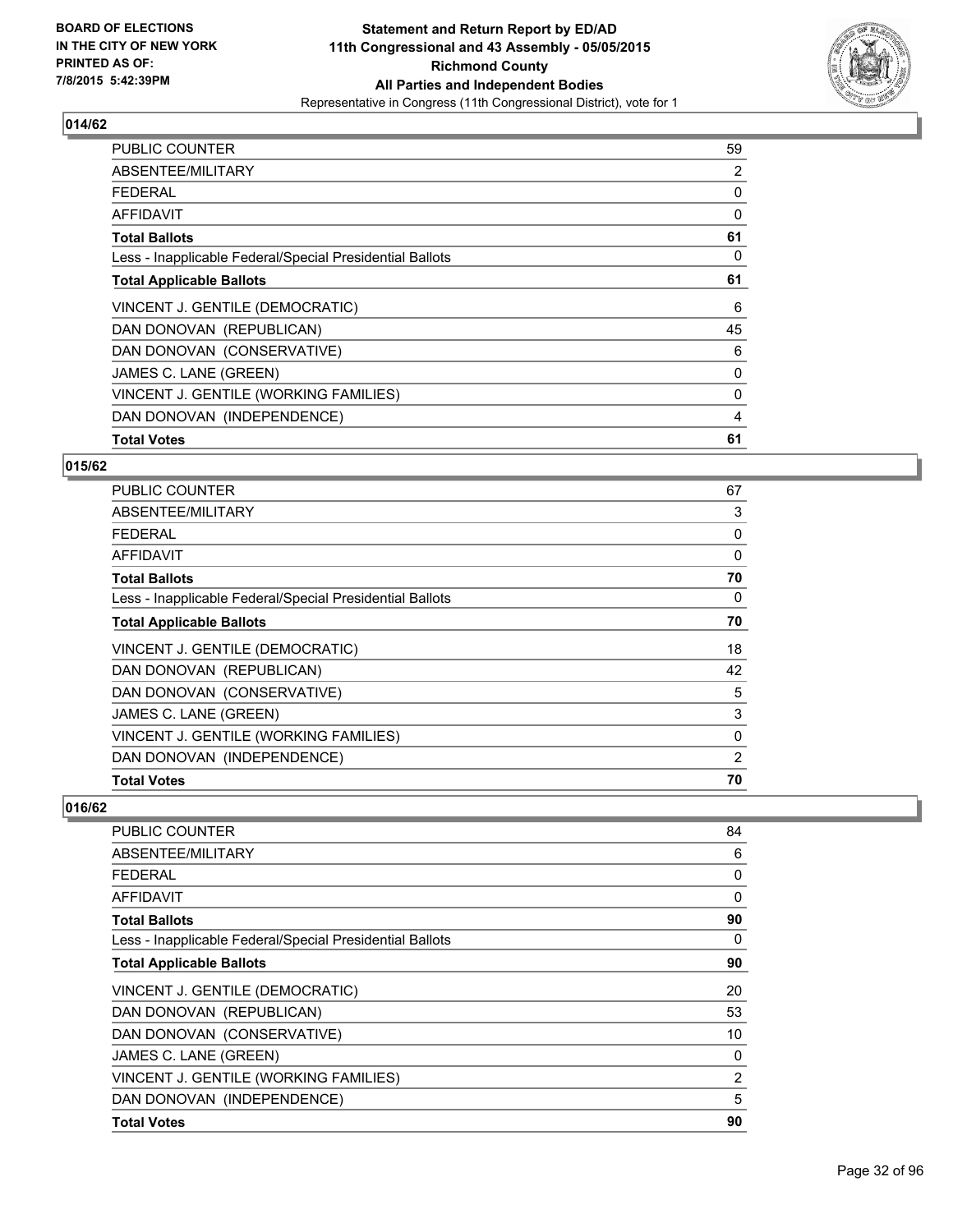

| <b>PUBLIC COUNTER</b>                                    | 79 |
|----------------------------------------------------------|----|
| ABSENTEE/MILITARY                                        | 4  |
| <b>FEDERAL</b>                                           | 0  |
| AFFIDAVIT                                                | 0  |
| <b>Total Ballots</b>                                     | 83 |
| Less - Inapplicable Federal/Special Presidential Ballots | 0  |
| <b>Total Applicable Ballots</b>                          | 83 |
| VINCENT J. GENTILE (DEMOCRATIC)                          | 15 |
| DAN DONOVAN (REPUBLICAN)                                 | 58 |
| DAN DONOVAN (CONSERVATIVE)                               | 6  |
| JAMES C. LANE (GREEN)                                    | 1  |
| VINCENT J. GENTILE (WORKING FAMILIES)                    | 0  |
| DAN DONOVAN (INDEPENDENCE)                               | 3  |
| <b>Total Votes</b>                                       | 83 |

#### **018/62**

| PUBLIC COUNTER                                           | 87 |
|----------------------------------------------------------|----|
| ABSENTEE/MILITARY                                        | 0  |
| <b>FEDERAL</b>                                           | 0  |
| AFFIDAVIT                                                | 0  |
| <b>Total Ballots</b>                                     | 87 |
| Less - Inapplicable Federal/Special Presidential Ballots | 0  |
| <b>Total Applicable Ballots</b>                          | 87 |
| VINCENT J. GENTILE (DEMOCRATIC)                          | 13 |
| DAN DONOVAN (REPUBLICAN)                                 | 65 |
| DAN DONOVAN (CONSERVATIVE)                               | 7  |
| JAMES C. LANE (GREEN)                                    |    |
| VINCENT J. GENTILE (WORKING FAMILIES)                    | 0  |
| DAN DONOVAN (INDEPENDENCE)                               | 0  |
| <b>JESSE VENTURA (WRITE-IN)</b>                          | 1  |
| <b>Total Votes</b>                                       | 87 |

| PUBLIC COUNTER                                           | 107 |
|----------------------------------------------------------|-----|
| ABSENTEE/MILITARY                                        | 5   |
| FFDFRAI                                                  | 0   |
| AFFIDAVIT                                                | 1   |
| <b>Total Ballots</b>                                     | 113 |
| Less - Inapplicable Federal/Special Presidential Ballots | 0   |
| <b>Total Applicable Ballots</b>                          | 113 |
| VINCENT J. GENTILE (DEMOCRATIC)                          | 13  |
| DAN DONOVAN (REPUBLICAN)                                 | 71  |
| DAN DONOVAN (CONSERVATIVE)                               | 24  |
| JAMES C. LANE (GREEN)                                    |     |
| VINCENT J. GENTILE (WORKING FAMILIES)                    |     |
| DAN DONOVAN (INDEPENDENCE)                               | 3   |
| <b>Total Votes</b>                                       | 113 |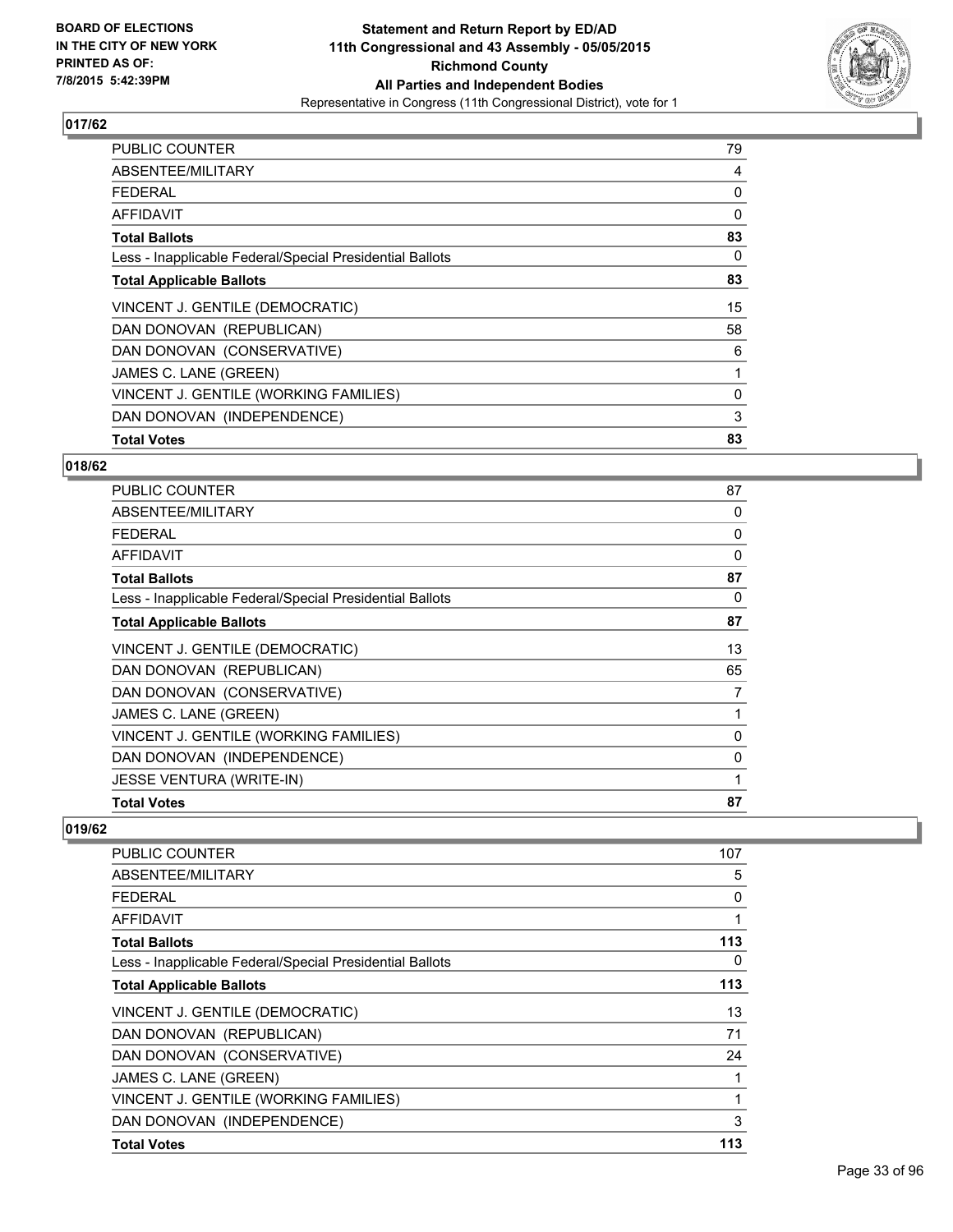

| <b>PUBLIC COUNTER</b>                                    | 106 |
|----------------------------------------------------------|-----|
| ABSENTEE/MILITARY                                        | 7   |
| <b>FEDERAL</b>                                           | 0   |
| AFFIDAVIT                                                | 0   |
| <b>Total Ballots</b>                                     | 113 |
| Less - Inapplicable Federal/Special Presidential Ballots | 0   |
| <b>Total Applicable Ballots</b>                          | 113 |
| VINCENT J. GENTILE (DEMOCRATIC)                          | 15  |
| DAN DONOVAN (REPUBLICAN)                                 | 80  |
| DAN DONOVAN (CONSERVATIVE)                               | 12  |
| JAMES C. LANE (GREEN)                                    | 0   |
| VINCENT J. GENTILE (WORKING FAMILIES)                    | 2   |
| DAN DONOVAN (INDEPENDENCE)                               | 3   |
| <b>Total Votes</b>                                       | 112 |
| Unrecorded                                               | 1   |

**021/62 COMBINED into: 023/62**

| PUBLIC COUNTER                                           | 101 |
|----------------------------------------------------------|-----|
| ABSENTEE/MILITARY                                        | 4   |
| <b>FEDERAL</b>                                           | 0   |
| AFFIDAVIT                                                | 1   |
| <b>Total Ballots</b>                                     | 106 |
| Less - Inapplicable Federal/Special Presidential Ballots | 0   |
| <b>Total Applicable Ballots</b>                          | 106 |
| VINCENT J. GENTILE (DEMOCRATIC)                          | 11  |
| DAN DONOVAN (REPUBLICAN)                                 | 74  |
| DAN DONOVAN (CONSERVATIVE)                               | 16  |
| JAMES C. LANE (GREEN)                                    | 0   |
| VINCENT J. GENTILE (WORKING FAMILIES)                    | 1   |
| DAN DONOVAN (INDEPENDENCE)                               | 3   |
| RICHARD BELL (WRITE-IN)                                  | 1   |
| <b>Total Votes</b>                                       | 106 |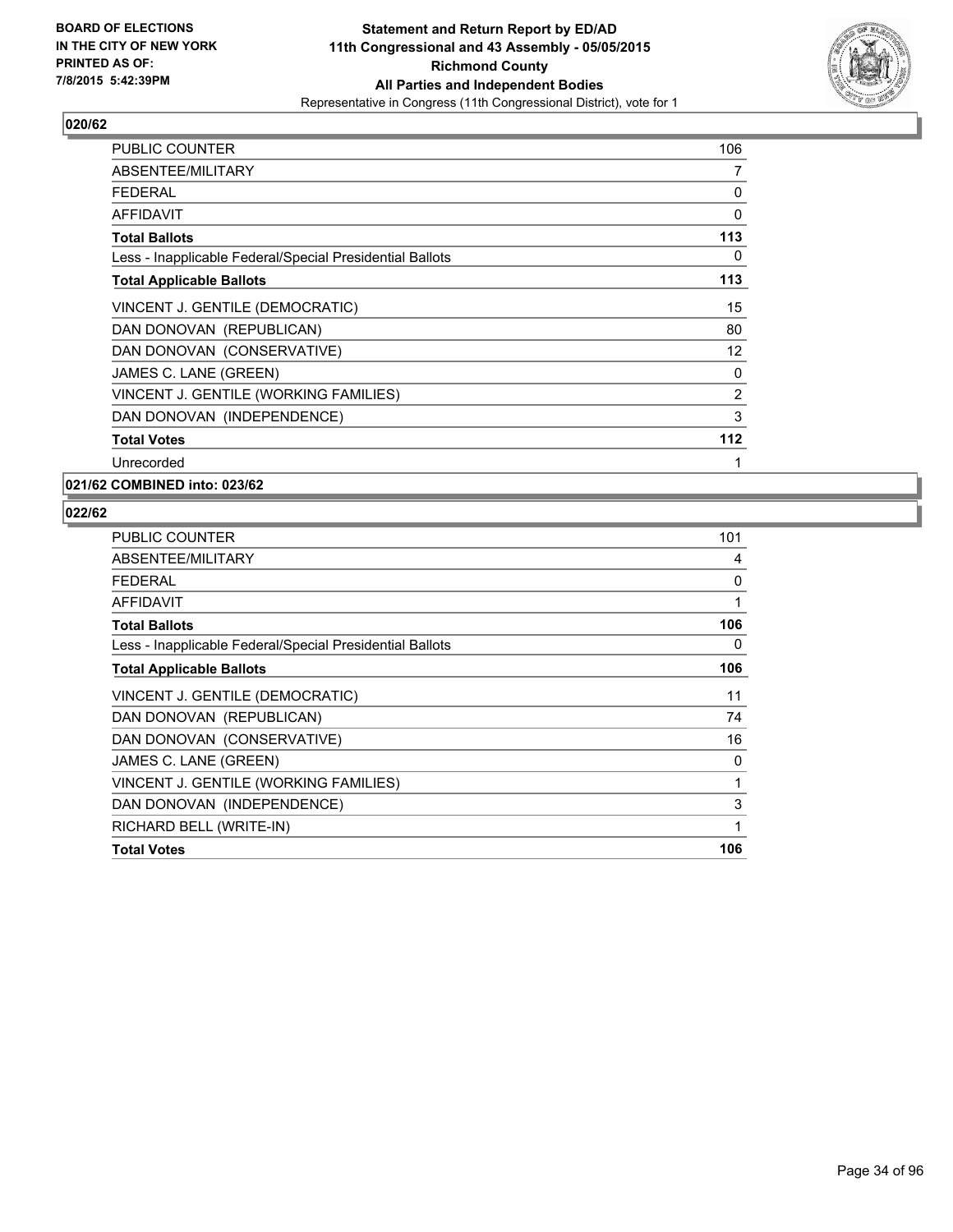

| <b>PUBLIC COUNTER</b>                                    | 225 |
|----------------------------------------------------------|-----|
| ABSENTEE/MILITARY                                        | 16  |
| <b>FEDERAL</b>                                           | 0   |
| AFFIDAVIT                                                | 0   |
| <b>Total Ballots</b>                                     | 241 |
| Less - Inapplicable Federal/Special Presidential Ballots | 0   |
| <b>Total Applicable Ballots</b>                          | 241 |
| VINCENT J. GENTILE (DEMOCRATIC)                          | 20  |
| DAN DONOVAN (REPUBLICAN)                                 | 148 |
| DAN DONOVAN (CONSERVATIVE)                               | 54  |
| JAMES C. LANE (GREEN)                                    | 2   |
| VINCENT J. GENTILE (WORKING FAMILIES)                    | 3   |
| DAN DONOVAN (INDEPENDENCE)                               | 14  |
| <b>Total Votes</b>                                       | 241 |

#### **024/62**

| PUBLIC COUNTER                                           | 67             |
|----------------------------------------------------------|----------------|
| ABSENTEE/MILITARY                                        | 4              |
| <b>FEDERAL</b>                                           | 0              |
| <b>AFFIDAVIT</b>                                         | 0              |
| <b>Total Ballots</b>                                     | 71             |
| Less - Inapplicable Federal/Special Presidential Ballots | 0              |
| <b>Total Applicable Ballots</b>                          | 71             |
| VINCENT J. GENTILE (DEMOCRATIC)                          | 17             |
| DAN DONOVAN (REPUBLICAN)                                 | 43             |
| DAN DONOVAN (CONSERVATIVE)                               | 6              |
| JAMES C. LANE (GREEN)                                    | 0              |
| VINCENT J. GENTILE (WORKING FAMILIES)                    | $\overline{2}$ |
| DAN DONOVAN (INDEPENDENCE)                               | $\overline{2}$ |
| <b>MODERN WHIG (WRITE-IN)</b>                            | 1              |
| <b>Total Votes</b>                                       | 71             |

| <b>PUBLIC COUNTER</b>                                    | 105 |
|----------------------------------------------------------|-----|
| ABSENTEE/MILITARY                                        | 6   |
| FFDFRAI                                                  | 0   |
| AFFIDAVIT                                                | 0   |
| <b>Total Ballots</b>                                     | 111 |
| Less - Inapplicable Federal/Special Presidential Ballots | 0   |
| <b>Total Applicable Ballots</b>                          | 111 |
| VINCENT J. GENTILE (DEMOCRATIC)                          | 14  |
| DAN DONOVAN (REPUBLICAN)                                 | 81  |
| DAN DONOVAN (CONSERVATIVE)                               | 11  |
| JAMES C. LANE (GREEN)                                    | 0   |
| VINCENT J. GENTILE (WORKING FAMILIES)                    | 0   |
| DAN DONOVAN (INDEPENDENCE)                               | 5   |
| <b>Total Votes</b>                                       | 111 |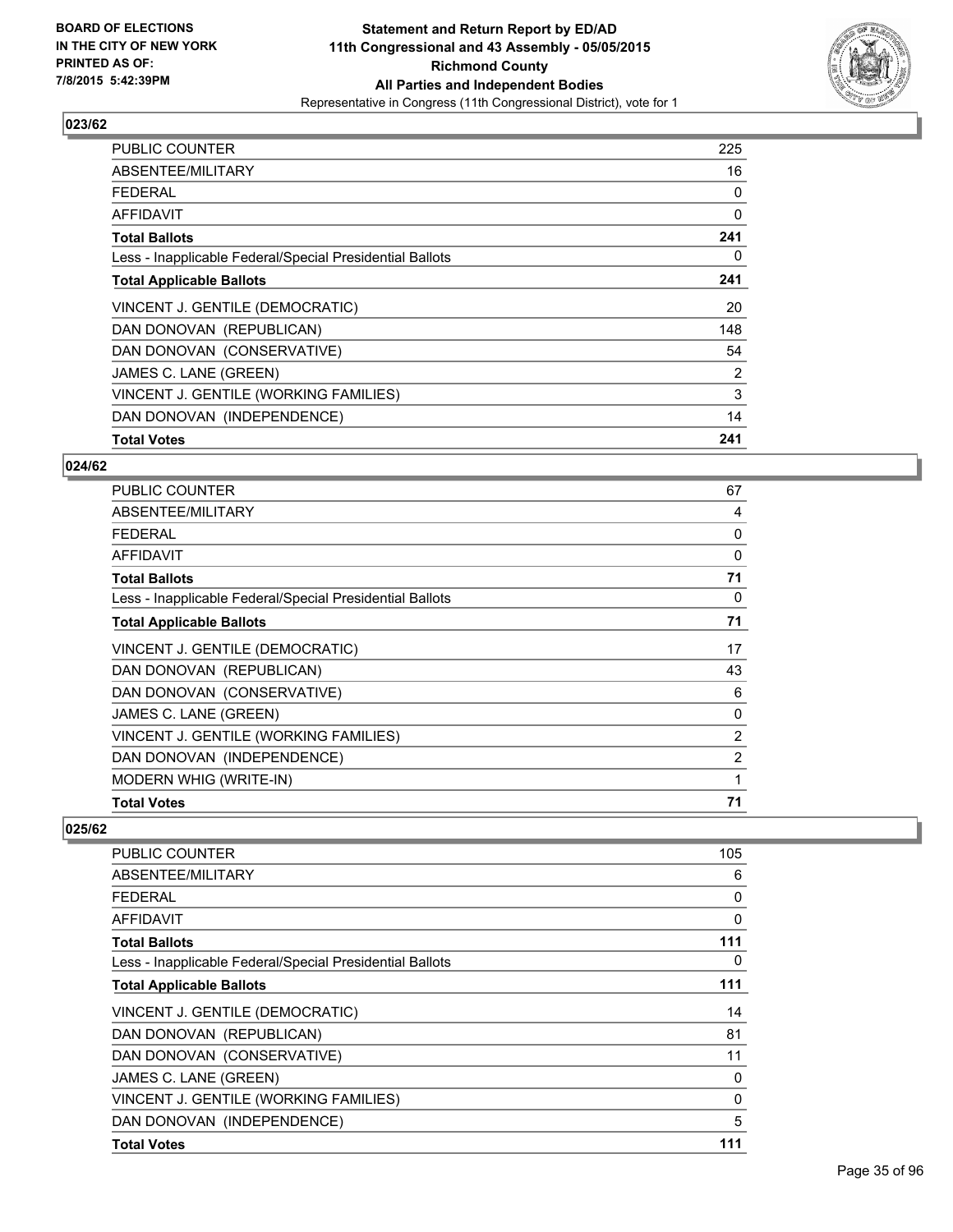

| PUBLIC COUNTER                                           | 106 |
|----------------------------------------------------------|-----|
| ABSENTEE/MILITARY                                        | 4   |
| <b>FEDERAL</b>                                           | 0   |
| <b>AFFIDAVIT</b>                                         | 0   |
| <b>Total Ballots</b>                                     | 110 |
| Less - Inapplicable Federal/Special Presidential Ballots | 0   |
| <b>Total Applicable Ballots</b>                          | 110 |
| VINCENT J. GENTILE (DEMOCRATIC)                          | 31  |
| DAN DONOVAN (REPUBLICAN)                                 | 51  |
| DAN DONOVAN (CONSERVATIVE)                               | 20  |
| JAMES C. LANE (GREEN)                                    |     |
| VINCENT J. GENTILE (WORKING FAMILIES)                    | 1   |
| DAN DONOVAN (INDEPENDENCE)                               | 6   |
| <b>Total Votes</b>                                       | 110 |

| <b>PUBLIC COUNTER</b>                                    | 107          |
|----------------------------------------------------------|--------------|
| ABSENTEE/MILITARY                                        | 6            |
| <b>FEDERAL</b>                                           | 0            |
| <b>AFFIDAVIT</b>                                         | 0            |
| <b>Total Ballots</b>                                     | 113          |
| Less - Inapplicable Federal/Special Presidential Ballots | 0            |
| <b>Total Applicable Ballots</b>                          | 113          |
| VINCENT J. GENTILE (DEMOCRATIC)                          | 24           |
| DAN DONOVAN (REPUBLICAN)                                 | 58           |
| DAN DONOVAN (CONSERVATIVE)                               | 24           |
| JAMES C. LANE (GREEN)                                    | 0            |
| VINCENT J. GENTILE (WORKING FAMILIES)                    | 3            |
| DAN DONOVAN (INDEPENDENCE)                               | 3            |
| <b>Total Votes</b>                                       | 112          |
| Unrecorded                                               | $\mathbf{1}$ |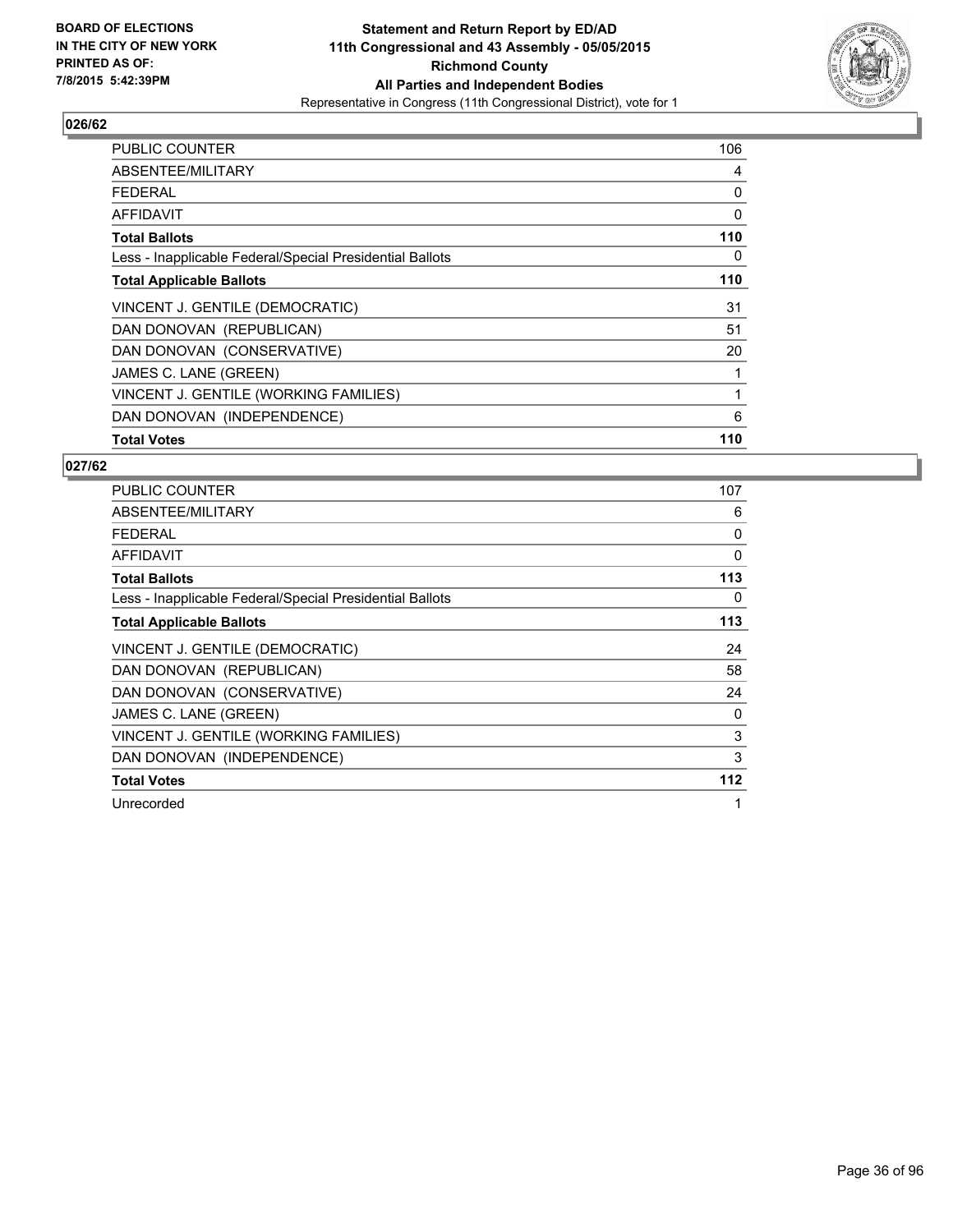

| <b>PUBLIC COUNTER</b>                                    | 100 |
|----------------------------------------------------------|-----|
| ABSENTEE/MILITARY                                        | 2   |
| <b>FEDERAL</b>                                           | 1   |
| AFFIDAVIT                                                | 0   |
| <b>Total Ballots</b>                                     | 103 |
| Less - Inapplicable Federal/Special Presidential Ballots | 0   |
| <b>Total Applicable Ballots</b>                          | 103 |
| VINCENT J. GENTILE (DEMOCRATIC)                          | 19  |
| DAN DONOVAN (REPUBLICAN)                                 | 72  |
| DAN DONOVAN (CONSERVATIVE)                               | 10  |
| JAMES C. LANE (GREEN)                                    | 0   |
| VINCENT J. GENTILE (WORKING FAMILIES)                    | 0   |
| DAN DONOVAN (INDEPENDENCE)                               | 1   |
| IAN WISMANN (WRITE-IN)                                   | 1   |
| <b>Total Votes</b>                                       | 103 |

### **029/62**

| <b>PUBLIC COUNTER</b>                                    | 65 |
|----------------------------------------------------------|----|
| ABSENTEE/MILITARY                                        | 1  |
| <b>FEDERAL</b>                                           | 2  |
| AFFIDAVIT                                                | 0  |
| <b>Total Ballots</b>                                     | 68 |
| Less - Inapplicable Federal/Special Presidential Ballots | 0  |
| <b>Total Applicable Ballots</b>                          | 68 |
| VINCENT J. GENTILE (DEMOCRATIC)                          | 9  |
| DAN DONOVAN (REPUBLICAN)                                 | 42 |
| DAN DONOVAN (CONSERVATIVE)                               | 12 |
| JAMES C. LANE (GREEN)                                    | 0  |
| VINCENT J. GENTILE (WORKING FAMILIES)                    | 0  |
| DAN DONOVAN (INDEPENDENCE)                               | 5  |
| <b>Total Votes</b>                                       | 68 |

| PUBLIC COUNTER                                           | 142            |
|----------------------------------------------------------|----------------|
| ABSENTEE/MILITARY                                        | 3              |
| FFDFRAL                                                  | 0              |
| AFFIDAVIT                                                | 0              |
| <b>Total Ballots</b>                                     | 145            |
| Less - Inapplicable Federal/Special Presidential Ballots | 0              |
| <b>Total Applicable Ballots</b>                          | 145            |
| VINCENT J. GENTILE (DEMOCRATIC)                          | 16             |
| DAN DONOVAN (REPUBLICAN)                                 | 106            |
| DAN DONOVAN (CONSERVATIVE)                               | 17             |
| JAMES C. LANE (GREEN)                                    | 2              |
| VINCENT J. GENTILE (WORKING FAMILIES)                    | 2              |
| DAN DONOVAN (INDEPENDENCE)                               | $\overline{2}$ |
| <b>Total Votes</b>                                       | 145            |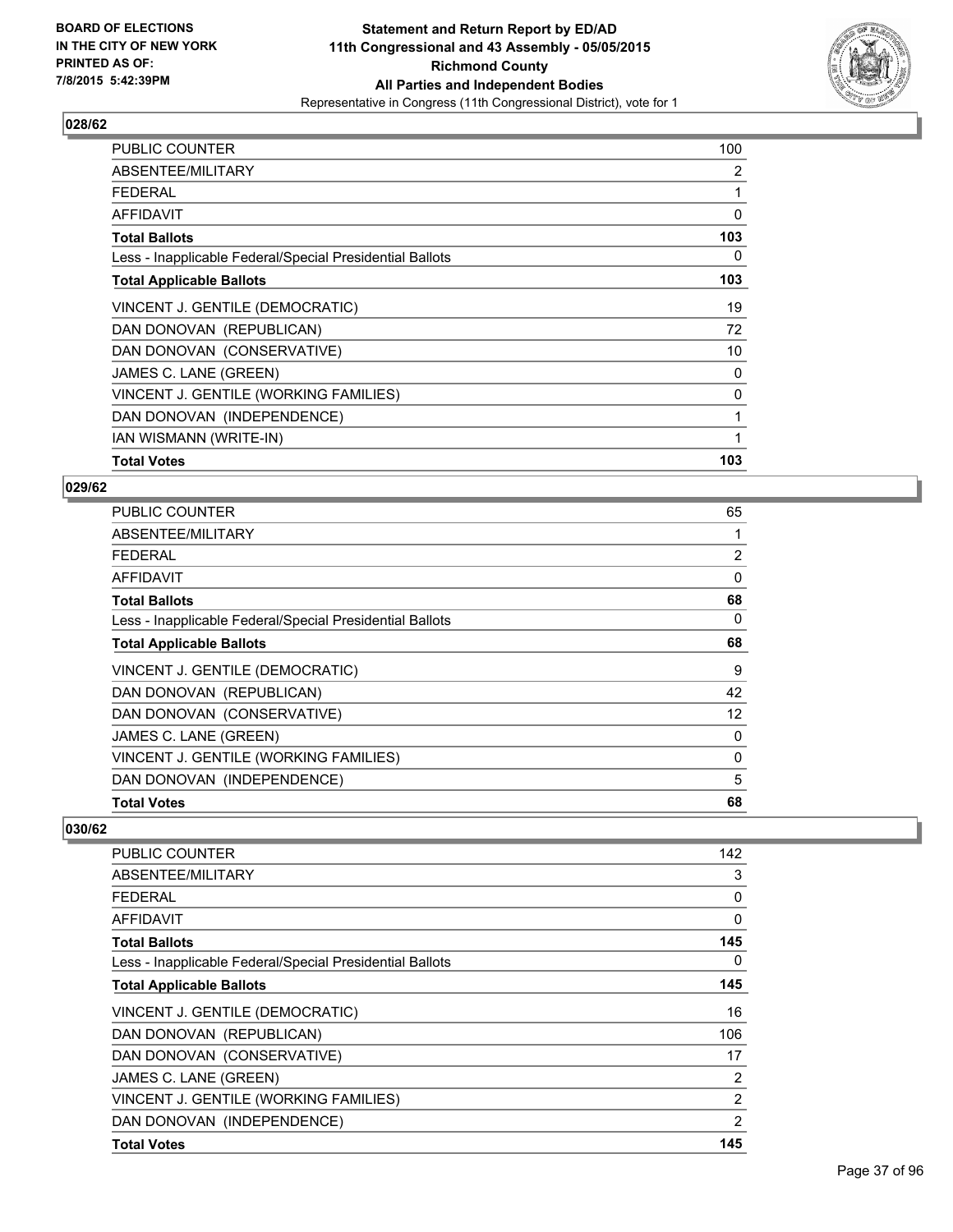

| <b>PUBLIC COUNTER</b>                                    | 142 |
|----------------------------------------------------------|-----|
| ABSENTEE/MILITARY                                        | 4   |
| <b>FEDERAL</b>                                           | 0   |
| AFFIDAVIT                                                | 0   |
| <b>Total Ballots</b>                                     | 146 |
| Less - Inapplicable Federal/Special Presidential Ballots | 0   |
| <b>Total Applicable Ballots</b>                          | 146 |
| VINCENT J. GENTILE (DEMOCRATIC)                          | 26  |
| DAN DONOVAN (REPUBLICAN)                                 | 103 |
| DAN DONOVAN (CONSERVATIVE)                               | 12  |
| JAMES C. LANE (GREEN)                                    | 1   |
| VINCENT J. GENTILE (WORKING FAMILIES)                    | 1   |
| DAN DONOVAN (INDEPENDENCE)                               | 3   |
| <b>Total Votes</b>                                       | 146 |

## **032/62**

| <b>PUBLIC COUNTER</b>                                    | 117      |
|----------------------------------------------------------|----------|
| ABSENTEE/MILITARY                                        | 7        |
| <b>FEDERAL</b>                                           | 0        |
| AFFIDAVIT                                                | $\Omega$ |
| <b>Total Ballots</b>                                     | 124      |
| Less - Inapplicable Federal/Special Presidential Ballots | 0        |
| <b>Total Applicable Ballots</b>                          | 124      |
| VINCENT J. GENTILE (DEMOCRATIC)                          | 12       |
| DAN DONOVAN (REPUBLICAN)                                 | 83       |
| DAN DONOVAN (CONSERVATIVE)                               | 25       |
| JAMES C. LANE (GREEN)                                    | 0        |
| VINCENT J. GENTILE (WORKING FAMILIES)                    | 1        |
| DAN DONOVAN (INDEPENDENCE)                               | 3        |
| <b>Total Votes</b>                                       | 124      |

| <b>PUBLIC COUNTER</b>                                    | 149 |
|----------------------------------------------------------|-----|
| ABSENTEE/MILITARY                                        | 4   |
| <b>FEDERAL</b>                                           | 0   |
| AFFIDAVIT                                                | 0   |
| <b>Total Ballots</b>                                     | 153 |
| Less - Inapplicable Federal/Special Presidential Ballots | 0   |
| <b>Total Applicable Ballots</b>                          | 153 |
| VINCENT J. GENTILE (DEMOCRATIC)                          | 17  |
| DAN DONOVAN (REPUBLICAN)                                 | 111 |
| DAN DONOVAN (CONSERVATIVE)                               | 18  |
| JAMES C. LANE (GREEN)                                    | 0   |
| VINCENT J. GENTILE (WORKING FAMILIES)                    | 2   |
| DAN DONOVAN (INDEPENDENCE)                               | 5   |
| <b>Total Votes</b>                                       | 153 |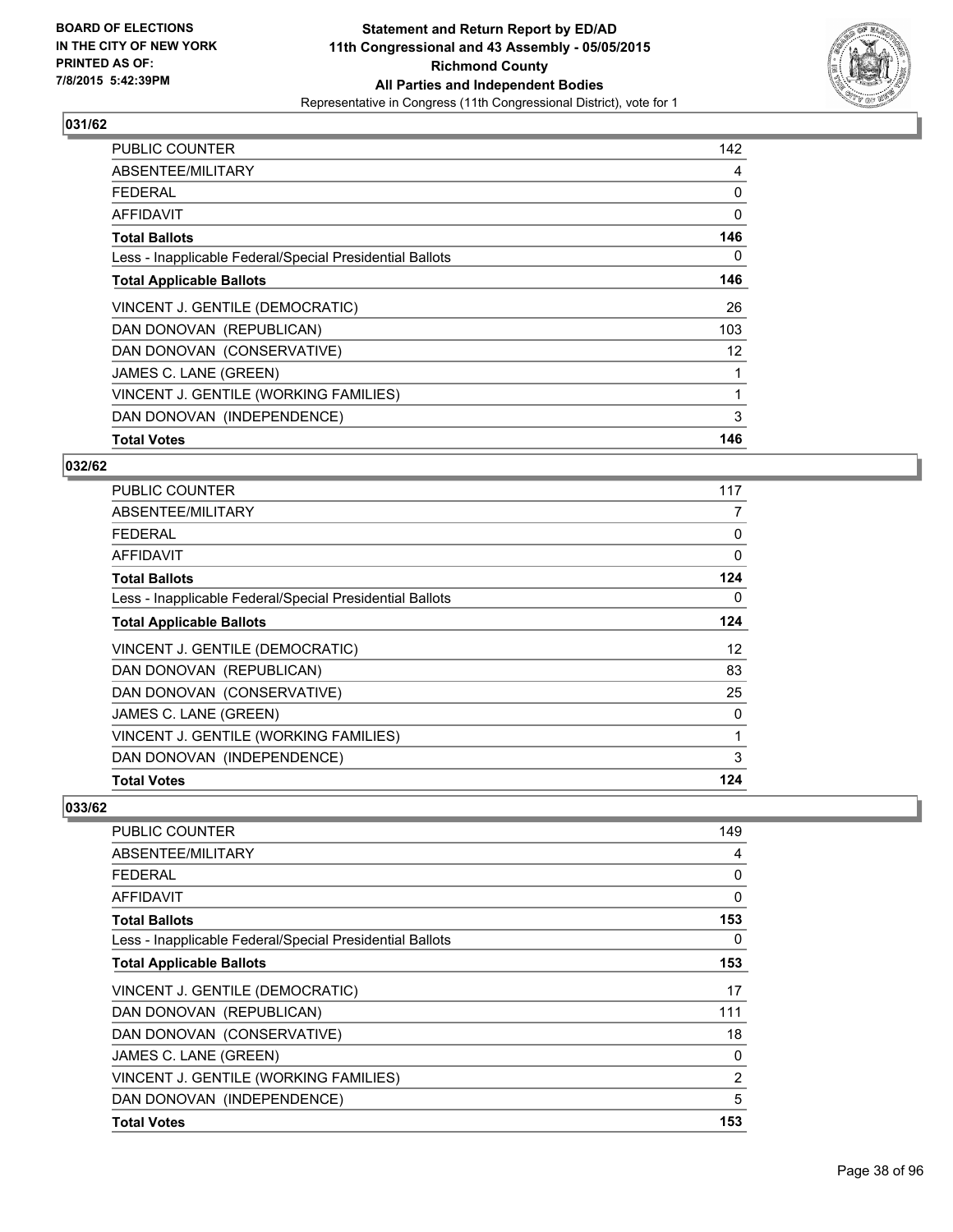

| PUBLIC COUNTER                                           | 116 |
|----------------------------------------------------------|-----|
| ABSENTEE/MILITARY                                        | 8   |
| <b>FEDERAL</b>                                           | 0   |
| <b>AFFIDAVIT</b>                                         |     |
| <b>Total Ballots</b>                                     | 125 |
| Less - Inapplicable Federal/Special Presidential Ballots | 0   |
| <b>Total Applicable Ballots</b>                          | 125 |
| VINCENT J. GENTILE (DEMOCRATIC)                          | 10  |
| DAN DONOVAN (REPUBLICAN)                                 | 93  |
| DAN DONOVAN (CONSERVATIVE)                               | 20  |
| JAMES C. LANE (GREEN)                                    | 0   |
| VINCENT J. GENTILE (WORKING FAMILIES)                    | 0   |
| DAN DONOVAN (INDEPENDENCE)                               | 2   |
| <b>Total Votes</b>                                       | 125 |

| <b>PUBLIC COUNTER</b>                                    | 135 |
|----------------------------------------------------------|-----|
| ABSENTEE/MILITARY                                        | 4   |
| <b>FEDERAL</b>                                           | 0   |
| <b>AFFIDAVIT</b>                                         | 0   |
| <b>Total Ballots</b>                                     | 139 |
| Less - Inapplicable Federal/Special Presidential Ballots | 0   |
| <b>Total Applicable Ballots</b>                          | 139 |
| VINCENT J. GENTILE (DEMOCRATIC)                          | 8   |
| DAN DONOVAN (REPUBLICAN)                                 | 96  |
| DAN DONOVAN (CONSERVATIVE)                               | 28  |
| JAMES C. LANE (GREEN)                                    | 1   |
| VINCENT J. GENTILE (WORKING FAMILIES)                    | 0   |
| DAN DONOVAN (INDEPENDENCE)                               | 5   |
| KATHLEEN GORMAN (WRITE-IN)                               | 1   |
| <b>Total Votes</b>                                       | 139 |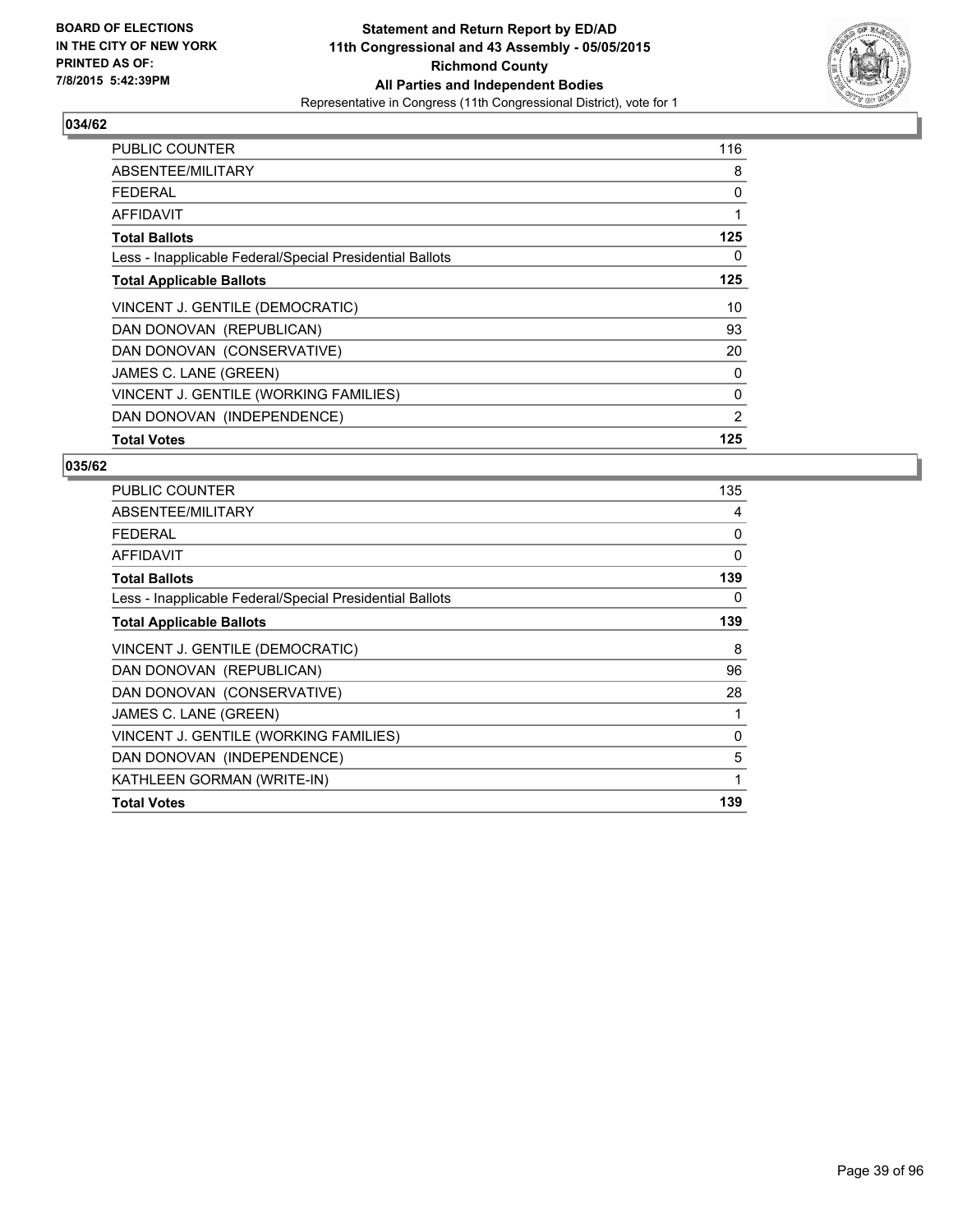

| <b>PUBLIC COUNTER</b>                                    | 155 |
|----------------------------------------------------------|-----|
| ABSENTEE/MILITARY                                        | 7   |
| <b>FEDERAL</b>                                           | 1   |
| AFFIDAVIT                                                | 1   |
| <b>Total Ballots</b>                                     | 164 |
| Less - Inapplicable Federal/Special Presidential Ballots | 0   |
| <b>Total Applicable Ballots</b>                          | 164 |
| VINCENT J. GENTILE (DEMOCRATIC)                          | 27  |
| DAN DONOVAN (REPUBLICAN)                                 | 113 |
| DAN DONOVAN (CONSERVATIVE)                               | 17  |
| JAMES C. LANE (GREEN)                                    | 1   |
| VINCENT J. GENTILE (WORKING FAMILIES)                    | 2   |
| DAN DONOVAN (INDEPENDENCE)                               | 3   |
| BERT KANNUDO (WRITE-IN)                                  | 1   |
| <b>Total Votes</b>                                       | 164 |

### **037/62**

| PUBLIC COUNTER                                           | 177            |
|----------------------------------------------------------|----------------|
| ABSENTEE/MILITARY                                        | 7              |
| <b>FEDERAL</b>                                           | 0              |
| <b>AFFIDAVIT</b>                                         | 1              |
| <b>Total Ballots</b>                                     | 185            |
| Less - Inapplicable Federal/Special Presidential Ballots | 0              |
| <b>Total Applicable Ballots</b>                          | 185            |
| VINCENT J. GENTILE (DEMOCRATIC)                          | 16             |
| DAN DONOVAN (REPUBLICAN)                                 | 134            |
| DAN DONOVAN (CONSERVATIVE)                               | 23             |
| JAMES C. LANE (GREEN)                                    | 1              |
| VINCENT J. GENTILE (WORKING FAMILIES)                    | $\overline{2}$ |
| DAN DONOVAN (INDEPENDENCE)                               | 9              |
| <b>Total Votes</b>                                       | 185            |

| <b>PUBLIC COUNTER</b>                                    | 168 |
|----------------------------------------------------------|-----|
| ABSENTEE/MILITARY                                        | 5   |
| <b>FEDERAL</b>                                           | 0   |
| AFFIDAVIT                                                | 0   |
| <b>Total Ballots</b>                                     | 173 |
| Less - Inapplicable Federal/Special Presidential Ballots | 0   |
| <b>Total Applicable Ballots</b>                          | 173 |
| VINCENT J. GENTILE (DEMOCRATIC)                          | 34  |
| DAN DONOVAN (REPUBLICAN)                                 | 101 |
| DAN DONOVAN (CONSERVATIVE)                               | 23  |
| JAMES C. LANE (GREEN)                                    | 2   |
| VINCENT J. GENTILE (WORKING FAMILIES)                    | 4   |
| DAN DONOVAN (INDEPENDENCE)                               | 9   |
| <b>Total Votes</b>                                       | 173 |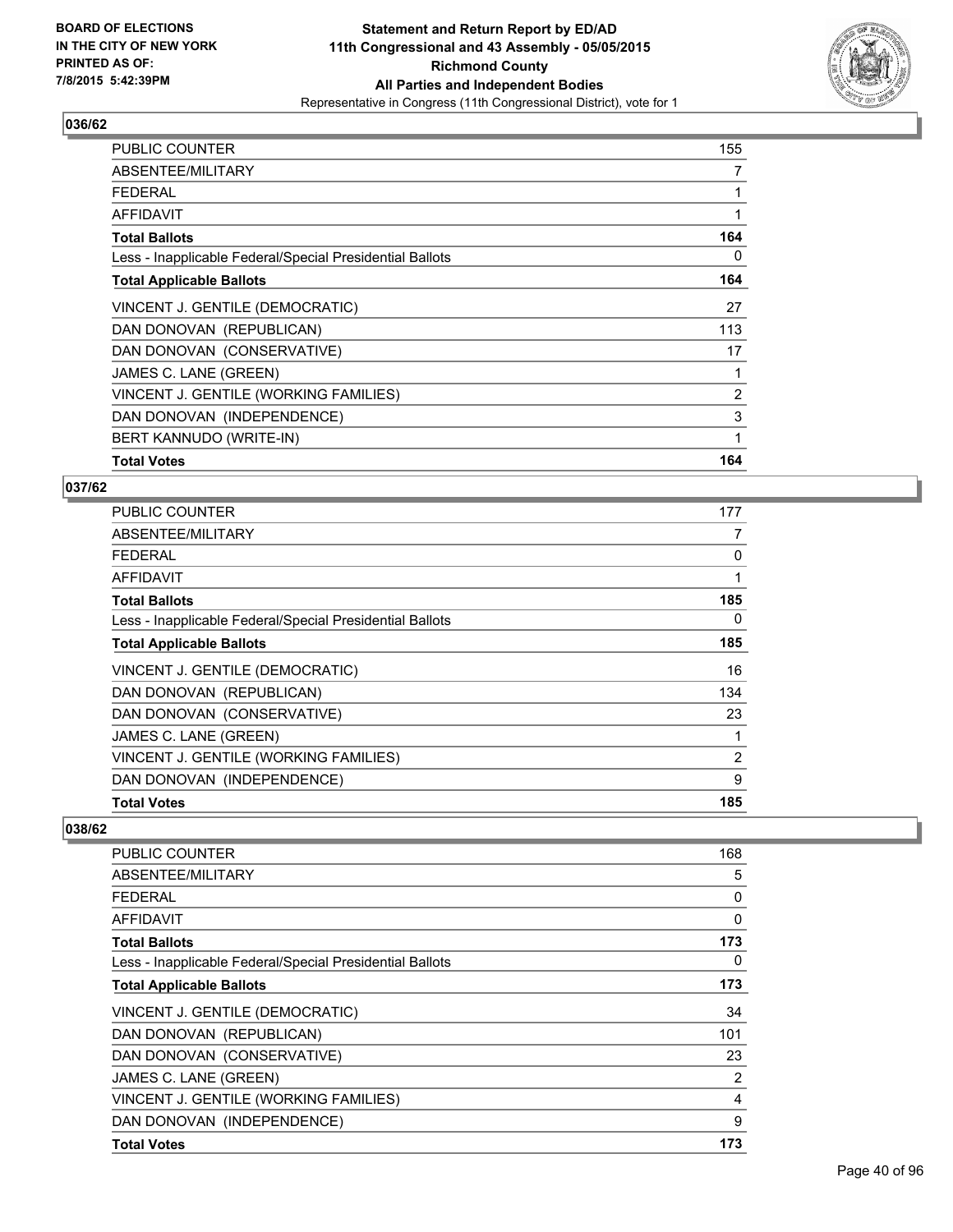

| <b>PUBLIC COUNTER</b>                                    | 184 |
|----------------------------------------------------------|-----|
| ABSENTEE/MILITARY                                        | 12  |
| <b>FEDERAL</b>                                           | 0   |
| AFFIDAVIT                                                | 1   |
| <b>Total Ballots</b>                                     | 197 |
| Less - Inapplicable Federal/Special Presidential Ballots | 0   |
| <b>Total Applicable Ballots</b>                          | 197 |
| VINCENT J. GENTILE (DEMOCRATIC)                          | 21  |
| DAN DONOVAN (REPUBLICAN)                                 | 124 |
| DAN DONOVAN (CONSERVATIVE)                               | 41  |
| JAMES C. LANE (GREEN)                                    | 1   |
| VINCENT J. GENTILE (WORKING FAMILIES)                    | 1   |
| DAN DONOVAN (INDEPENDENCE)                               | 9   |
| <b>Total Votes</b>                                       | 197 |

#### **040/62**

| PUBLIC COUNTER                                           | 122 |
|----------------------------------------------------------|-----|
| ABSENTEE/MILITARY                                        | 10  |
| <b>FEDERAL</b>                                           | 0   |
| <b>AFFIDAVIT</b>                                         | 2   |
| <b>Total Ballots</b>                                     | 134 |
| Less - Inapplicable Federal/Special Presidential Ballots | 0   |
| <b>Total Applicable Ballots</b>                          | 134 |
| VINCENT J. GENTILE (DEMOCRATIC)                          | 25  |
| DAN DONOVAN (REPUBLICAN)                                 | 80  |
| DAN DONOVAN (CONSERVATIVE)                               | 19  |
| JAMES C. LANE (GREEN)                                    | 0   |
| VINCENT J. GENTILE (WORKING FAMILIES)                    | 3   |
| DAN DONOVAN (INDEPENDENCE)                               | 7   |
| <b>Total Votes</b>                                       | 134 |

| <b>PUBLIC COUNTER</b>                                    | 113            |
|----------------------------------------------------------|----------------|
| ABSENTEE/MILITARY                                        | 5              |
| <b>FEDERAL</b>                                           | 0              |
| AFFIDAVIT                                                | 0              |
| <b>Total Ballots</b>                                     | 118            |
| Less - Inapplicable Federal/Special Presidential Ballots | 0              |
| <b>Total Applicable Ballots</b>                          | 118            |
| VINCENT J. GENTILE (DEMOCRATIC)                          | 18             |
| DAN DONOVAN (REPUBLICAN)                                 | 74             |
| DAN DONOVAN (CONSERVATIVE)                               | 18             |
| JAMES C. LANE (GREEN)                                    | 1              |
| VINCENT J. GENTILE (WORKING FAMILIES)                    | 3              |
| DAN DONOVAN (INDEPENDENCE)                               | $\overline{4}$ |
| <b>Total Votes</b>                                       | 118            |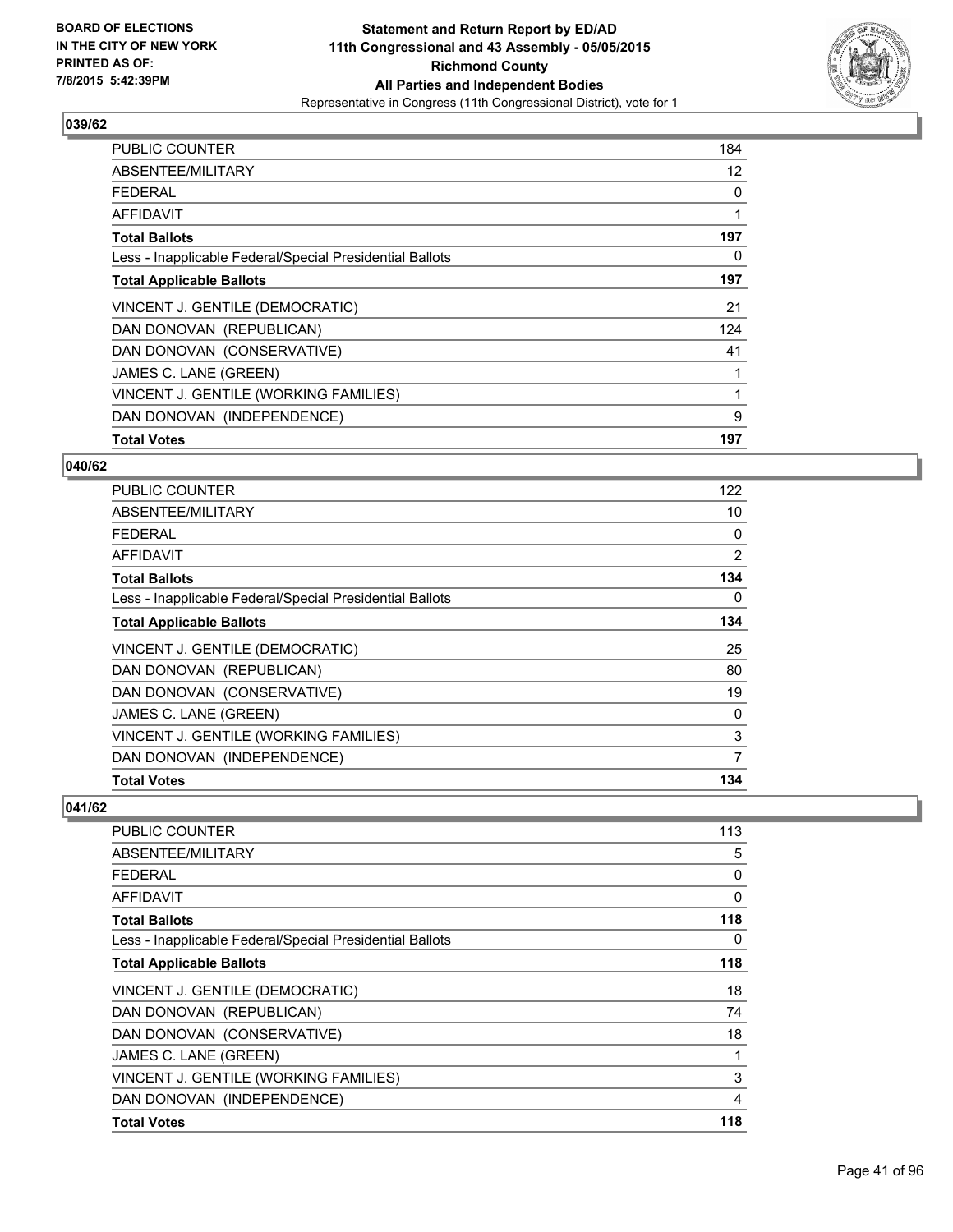

| PUBLIC COUNTER                                           | 116 |
|----------------------------------------------------------|-----|
| ABSENTEE/MILITARY                                        | 11  |
| FEDERAL                                                  | 0   |
| <b>AFFIDAVIT</b>                                         | 0   |
| <b>Total Ballots</b>                                     | 127 |
| Less - Inapplicable Federal/Special Presidential Ballots | 0   |
| <b>Total Applicable Ballots</b>                          | 127 |
| VINCENT J. GENTILE (DEMOCRATIC)                          | 17  |
| DAN DONOVAN (REPUBLICAN)                                 | 83  |
| DAN DONOVAN (CONSERVATIVE)                               | 20  |
| JAMES C. LANE (GREEN)                                    | 0   |
| VINCENT J. GENTILE (WORKING FAMILIES)                    | 3   |
| DAN DONOVAN (INDEPENDENCE)                               | 3   |
| <b>Total Votes</b>                                       | 126 |
| Unrecorded                                               | 1   |

#### **043/62**

| PUBLIC COUNTER                                           | 124 |
|----------------------------------------------------------|-----|
| ABSENTEE/MILITARY                                        | 3   |
| <b>FEDERAL</b>                                           | 0   |
| AFFIDAVIT                                                | 0   |
| <b>Total Ballots</b>                                     | 127 |
| Less - Inapplicable Federal/Special Presidential Ballots | 0   |
| <b>Total Applicable Ballots</b>                          | 127 |
| VINCENT J. GENTILE (DEMOCRATIC)                          | 17  |
| DAN DONOVAN (REPUBLICAN)                                 | 80  |
| DAN DONOVAN (CONSERVATIVE)                               | 18  |
| JAMES C. LANE (GREEN)                                    | 1   |
| VINCENT J. GENTILE (WORKING FAMILIES)                    | 1   |
| DAN DONOVAN (INDEPENDENCE)                               | 10  |
| <b>Total Votes</b>                                       | 127 |

| <b>PUBLIC COUNTER</b>                                    | 118 |
|----------------------------------------------------------|-----|
| ABSENTEE/MILITARY                                        | 8   |
| <b>FEDERAL</b>                                           | 3   |
| AFFIDAVIT                                                | 1   |
| <b>Total Ballots</b>                                     | 130 |
| Less - Inapplicable Federal/Special Presidential Ballots | 0   |
| <b>Total Applicable Ballots</b>                          | 130 |
| VINCENT J. GENTILE (DEMOCRATIC)                          | 22  |
| DAN DONOVAN (REPUBLICAN)                                 | 86  |
| DAN DONOVAN (CONSERVATIVE)                               | 17  |
| JAMES C. LANE (GREEN)                                    | 0   |
| VINCENT J. GENTILE (WORKING FAMILIES)                    | 1   |
| DAN DONOVAN (INDEPENDENCE)                               | 4   |
| <b>Total Votes</b>                                       | 130 |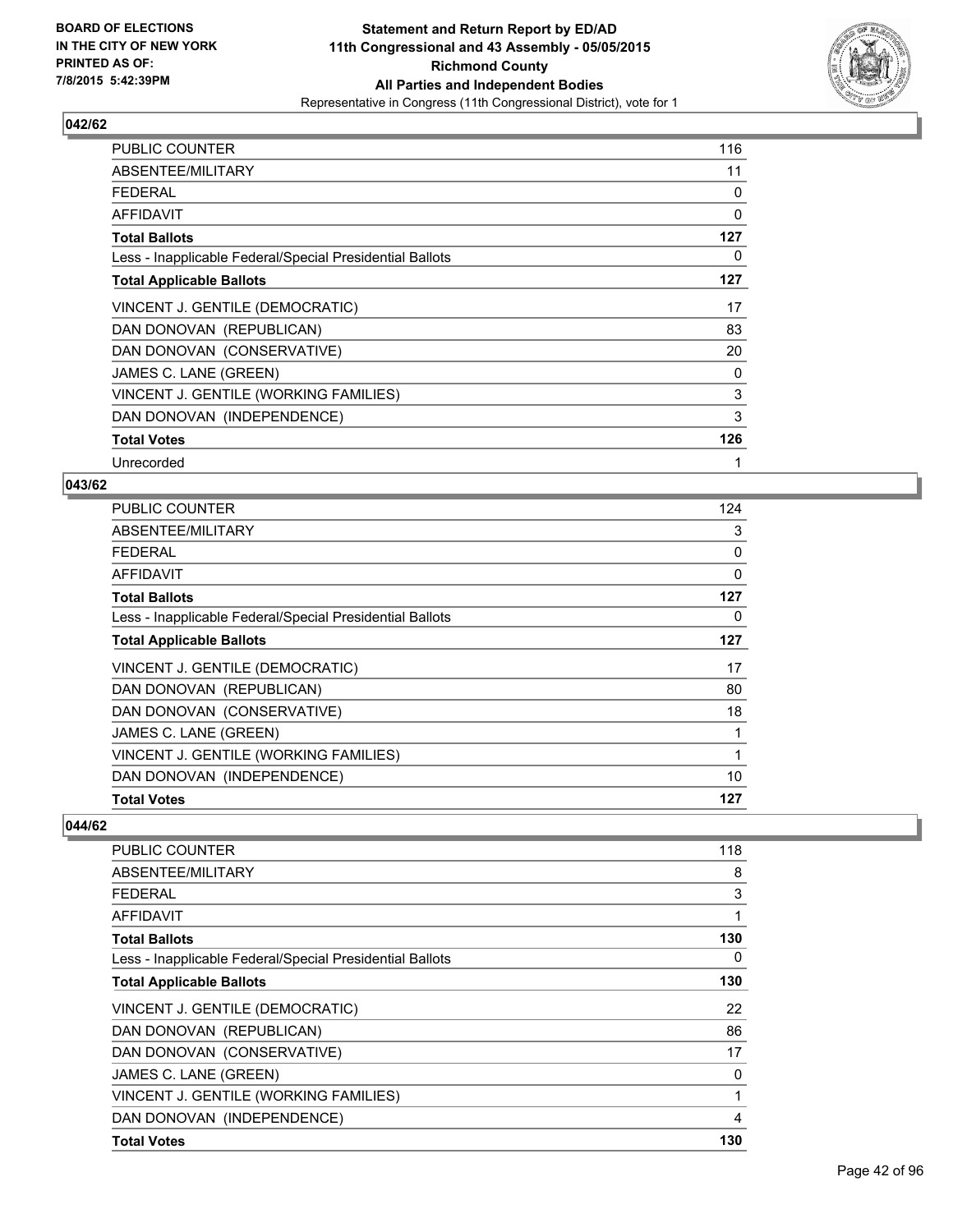

| <b>PUBLIC COUNTER</b>                                    | 154 |
|----------------------------------------------------------|-----|
| ABSENTEE/MILITARY                                        | 11  |
| <b>FEDERAL</b>                                           | 0   |
| AFFIDAVIT                                                | 0   |
| <b>Total Ballots</b>                                     | 165 |
| Less - Inapplicable Federal/Special Presidential Ballots | 0   |
| <b>Total Applicable Ballots</b>                          | 165 |
| VINCENT J. GENTILE (DEMOCRATIC)                          | 27  |
| DAN DONOVAN (REPUBLICAN)                                 | 102 |
| DAN DONOVAN (CONSERVATIVE)                               | 24  |
| JAMES C. LANE (GREEN)                                    | 1   |
| VINCENT J. GENTILE (WORKING FAMILIES)                    | 6   |
| DAN DONOVAN (INDEPENDENCE)                               | 5   |
| <b>Total Votes</b>                                       | 165 |

#### **046/62**

| <b>PUBLIC COUNTER</b>                                    | 144            |
|----------------------------------------------------------|----------------|
| ABSENTEE/MILITARY                                        | 8              |
| <b>FEDERAL</b>                                           | 0              |
| AFFIDAVIT                                                | $\Omega$       |
| <b>Total Ballots</b>                                     | 152            |
| Less - Inapplicable Federal/Special Presidential Ballots | 0              |
| <b>Total Applicable Ballots</b>                          | 152            |
| VINCENT J. GENTILE (DEMOCRATIC)                          | 23             |
| DAN DONOVAN (REPUBLICAN)                                 | 94             |
| DAN DONOVAN (CONSERVATIVE)                               | 25             |
| JAMES C. LANE (GREEN)                                    | 0              |
| VINCENT J. GENTILE (WORKING FAMILIES)                    | $\overline{2}$ |
| DAN DONOVAN (INDEPENDENCE)                               | 8              |
| <b>Total Votes</b>                                       | 152            |

| PUBLIC COUNTER                                           | 101 |
|----------------------------------------------------------|-----|
| ABSENTEE/MILITARY                                        | 6   |
| <b>FEDERAL</b>                                           | 0   |
| <b>AFFIDAVIT</b>                                         | 0   |
| <b>Total Ballots</b>                                     | 107 |
| Less - Inapplicable Federal/Special Presidential Ballots | 0   |
| <b>Total Applicable Ballots</b>                          | 107 |
| VINCENT J. GENTILE (DEMOCRATIC)                          | 19  |
| DAN DONOVAN (REPUBLICAN)                                 | 76  |
| DAN DONOVAN (CONSERVATIVE)                               | 9   |
| JAMES C. LANE (GREEN)                                    | 0   |
| VINCENT J. GENTILE (WORKING FAMILIES)                    | 0   |
| DAN DONOVAN (INDEPENDENCE)                               | 3   |
| <b>Total Votes</b>                                       | 107 |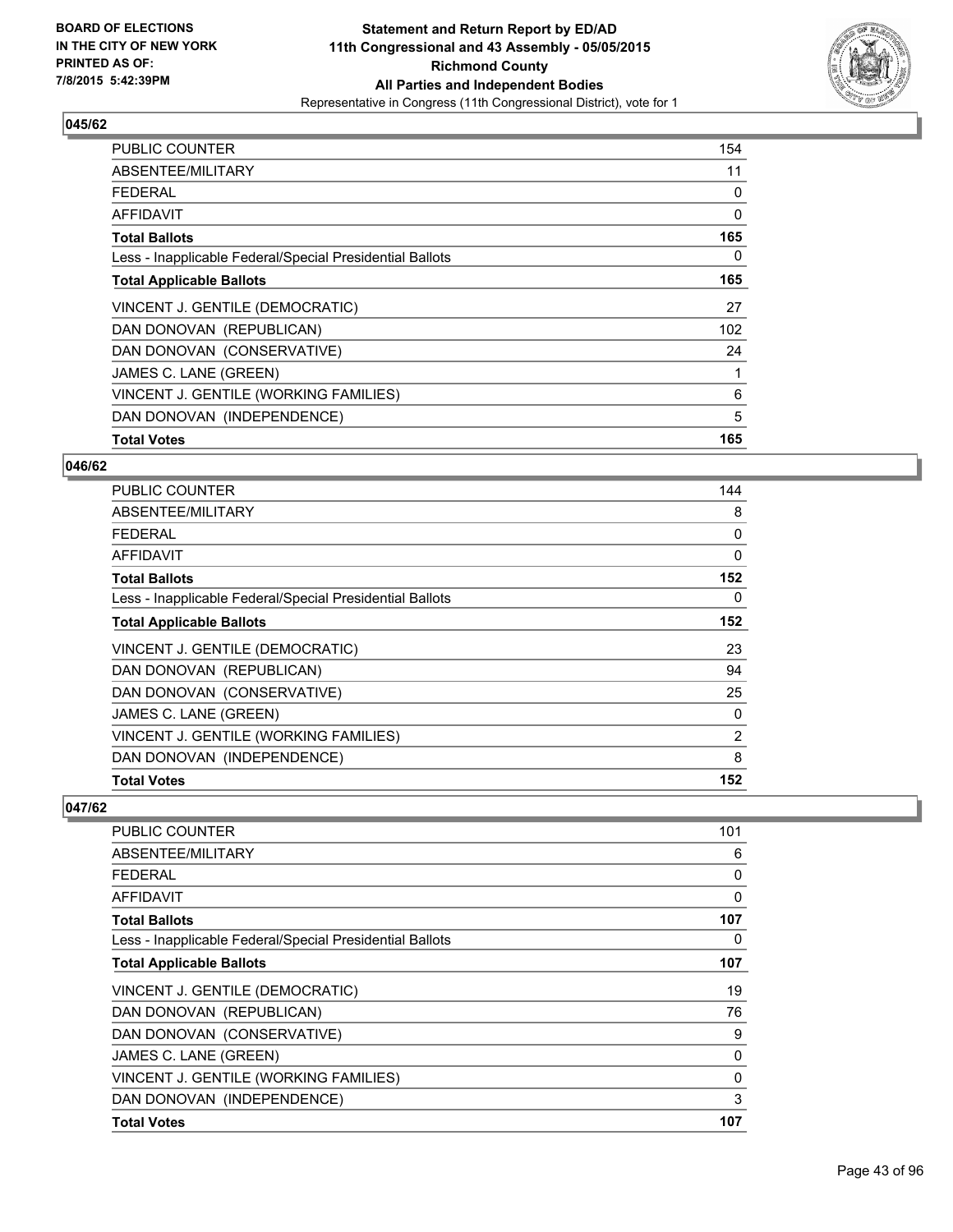

| PUBLIC COUNTER                                           | 97 |
|----------------------------------------------------------|----|
| ABSENTEE/MILITARY                                        |    |
| <b>FEDERAL</b>                                           | 0  |
| AFFIDAVIT                                                | 0  |
| <b>Total Ballots</b>                                     | 98 |
| Less - Inapplicable Federal/Special Presidential Ballots | 0  |
| <b>Total Applicable Ballots</b>                          | 98 |
| VINCENT J. GENTILE (DEMOCRATIC)                          | 10 |
| DAN DONOVAN (REPUBLICAN)                                 | 67 |
| DAN DONOVAN (CONSERVATIVE)                               | 21 |
| JAMES C. LANE (GREEN)                                    | 0  |
| VINCENT J. GENTILE (WORKING FAMILIES)                    | 0  |
| DAN DONOVAN (INDEPENDENCE)                               | 0  |
| <b>Total Votes</b>                                       | 98 |

| <b>PUBLIC COUNTER</b>                                    | 120               |
|----------------------------------------------------------|-------------------|
| ABSENTEE/MILITARY                                        | 5                 |
| FFDFRAL                                                  | 0                 |
| <b>AFFIDAVIT</b>                                         | 0                 |
| <b>Total Ballots</b>                                     | 125               |
| Less - Inapplicable Federal/Special Presidential Ballots | 0                 |
| <b>Total Applicable Ballots</b>                          | 125               |
| VINCENT J. GENTILE (DEMOCRATIC)                          | 22                |
| DAN DONOVAN (REPUBLICAN)                                 | 85                |
| DAN DONOVAN (CONSERVATIVE)                               | $12 \overline{ }$ |
| JAMES C. LANE (GREEN)                                    | 1                 |
| VINCENT J. GENTILE (WORKING FAMILIES)                    | 1                 |
| DAN DONOVAN (INDEPENDENCE)                               | 4                 |
| <b>Total Votes</b>                                       | 125               |
| 050/62 COMBINED into: 055/62                             |                   |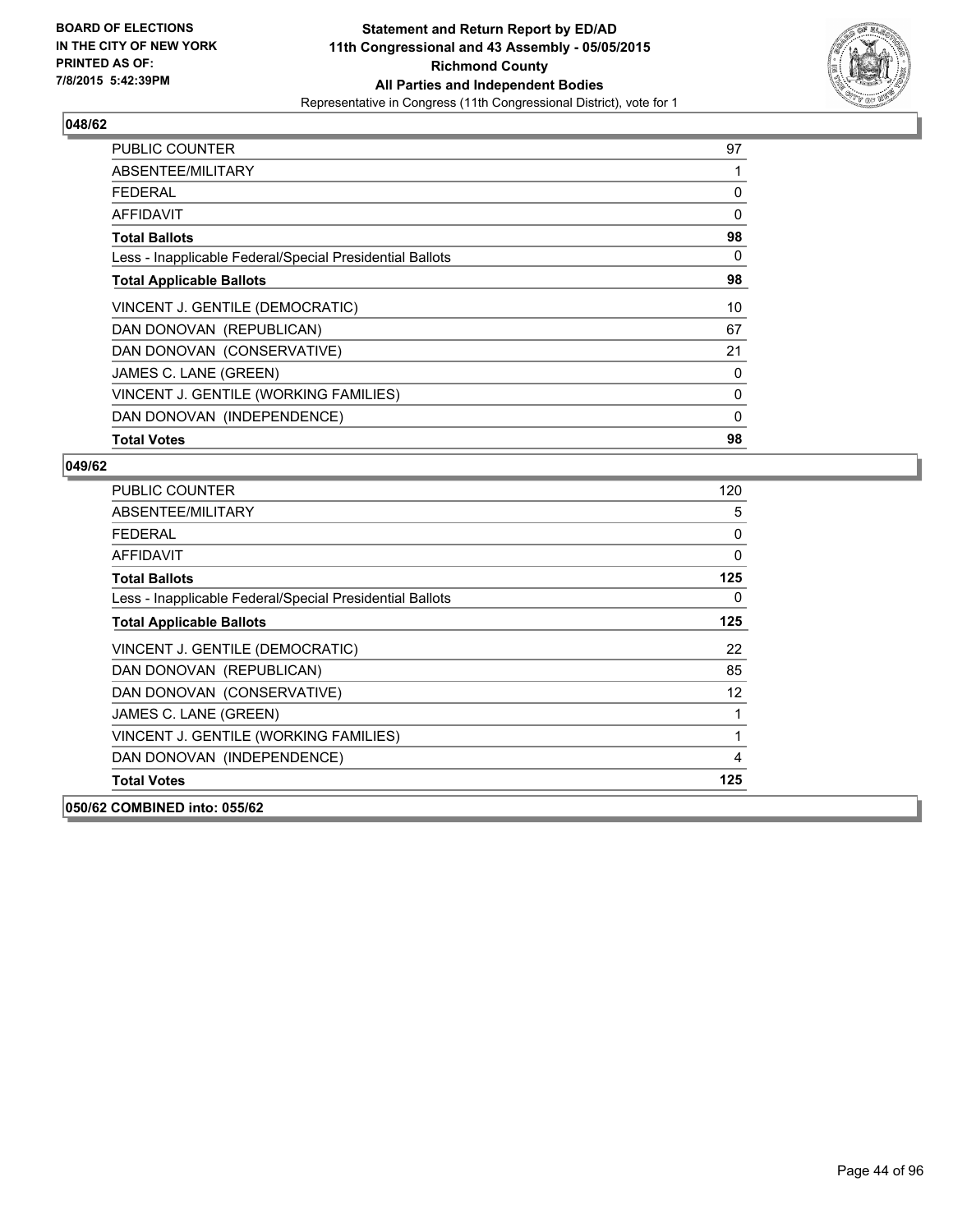

| <b>PUBLIC COUNTER</b>                                    | 99  |
|----------------------------------------------------------|-----|
| ABSENTEE/MILITARY                                        | 5   |
| <b>FEDERAL</b>                                           | 0   |
| <b>AFFIDAVIT</b>                                         | 0   |
| <b>Total Ballots</b>                                     | 104 |
| Less - Inapplicable Federal/Special Presidential Ballots | 0   |
| <b>Total Applicable Ballots</b>                          | 104 |
| VINCENT J. GENTILE (DEMOCRATIC)                          | 17  |
| DAN DONOVAN (REPUBLICAN)                                 | 65  |
| DAN DONOVAN (CONSERVATIVE)                               | 14  |
| JAMES C. LANE (GREEN)                                    | 1   |
| VINCENT J. GENTILE (WORKING FAMILIES)                    | 2   |
| DAN DONOVAN (INDEPENDENCE)                               | 4   |
| VINCENT LEGRAND (WRITE-IN)                               | 1   |
| <b>Total Votes</b>                                       | 104 |

## **052/62**

| PUBLIC COUNTER                                           | 123 |
|----------------------------------------------------------|-----|
| ABSENTEE/MILITARY                                        | 10  |
| <b>FEDERAL</b>                                           | 0   |
| <b>AFFIDAVIT</b>                                         | 0   |
| <b>Total Ballots</b>                                     | 133 |
| Less - Inapplicable Federal/Special Presidential Ballots | 0   |
| <b>Total Applicable Ballots</b>                          | 133 |
| VINCENT J. GENTILE (DEMOCRATIC)                          | 15  |
| DAN DONOVAN (REPUBLICAN)                                 | 86  |
| DAN DONOVAN (CONSERVATIVE)                               | 22  |
| JAMES C. LANE (GREEN)                                    | 3   |
| VINCENT J. GENTILE (WORKING FAMILIES)                    | 2   |
| DAN DONOVAN (INDEPENDENCE)                               | 5   |
| <b>Total Votes</b>                                       | 133 |

| PUBLIC COUNTER                                           | 117            |
|----------------------------------------------------------|----------------|
| ABSENTEE/MILITARY                                        | 7              |
| FFDFRAI                                                  | 0              |
| AFFIDAVIT                                                | 0              |
| <b>Total Ballots</b>                                     | 124            |
| Less - Inapplicable Federal/Special Presidential Ballots | 0              |
| <b>Total Applicable Ballots</b>                          | 124            |
| VINCENT J. GENTILE (DEMOCRATIC)                          | 28             |
| DAN DONOVAN (REPUBLICAN)                                 | 75             |
| DAN DONOVAN (CONSERVATIVE)                               | 12             |
| JAMES C. LANE (GREEN)                                    | $\overline{2}$ |
| VINCENT J. GENTILE (WORKING FAMILIES)                    | 1              |
| DAN DONOVAN (INDEPENDENCE)                               | 6              |
| <b>Total Votes</b>                                       | 124            |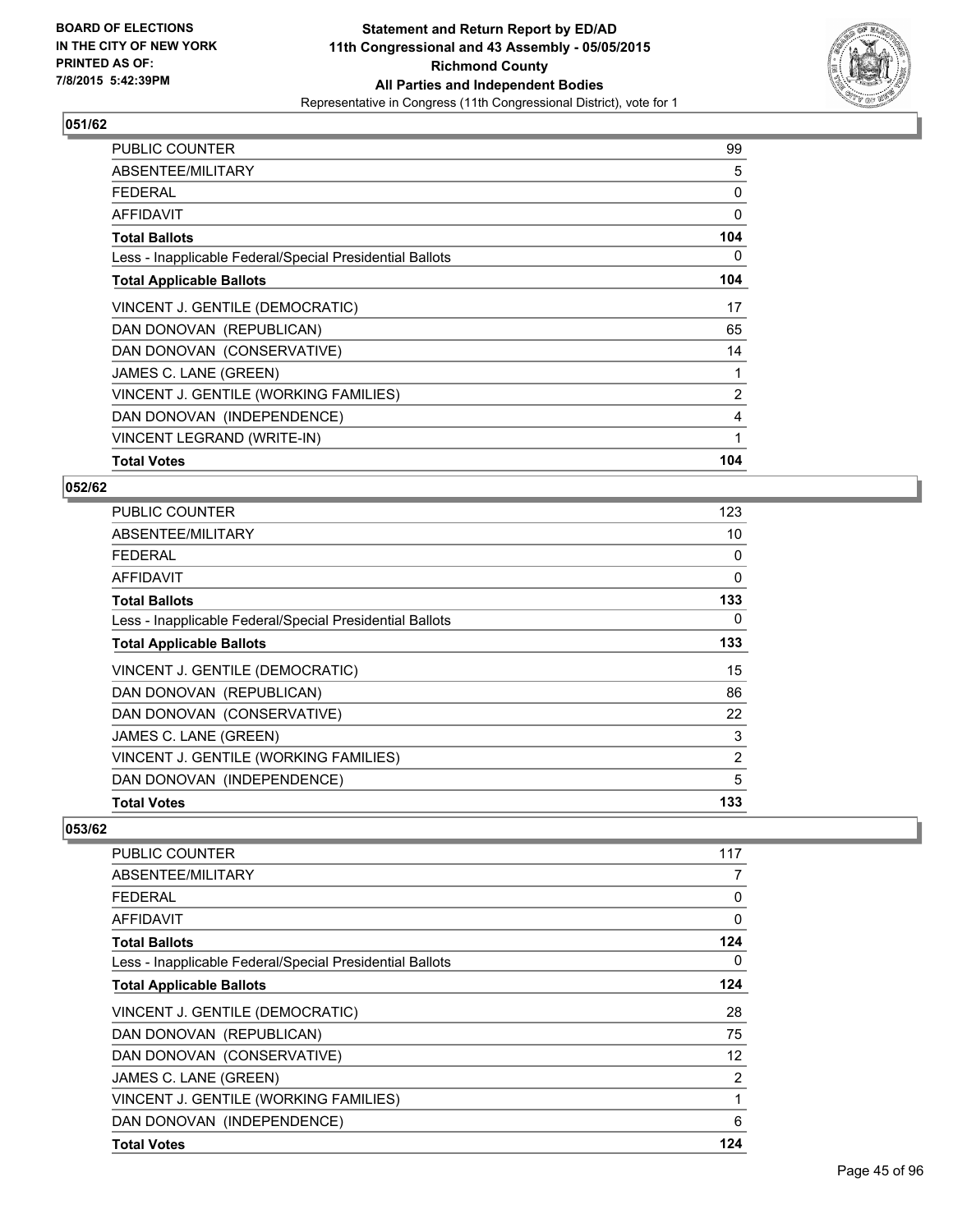

| <b>PUBLIC COUNTER</b>                                    | 116          |
|----------------------------------------------------------|--------------|
| ABSENTEE/MILITARY                                        | 8            |
| <b>FEDERAL</b>                                           | 0            |
| AFFIDAVIT                                                | 2            |
| <b>Total Ballots</b>                                     | 126          |
| Less - Inapplicable Federal/Special Presidential Ballots | 0            |
| <b>Total Applicable Ballots</b>                          | 126          |
| VINCENT J. GENTILE (DEMOCRATIC)                          | 16           |
| DAN DONOVAN (REPUBLICAN)                                 | 88           |
| DAN DONOVAN (CONSERVATIVE)                               | 11           |
| JAMES C. LANE (GREEN)                                    | 1            |
| VINCENT J. GENTILE (WORKING FAMILIES)                    | 1            |
| DAN DONOVAN (INDEPENDENCE)                               | 8            |
| <b>Total Votes</b>                                       | 125          |
| Unrecorded                                               | $\mathbf{1}$ |

| PUBLIC COUNTER                                           | 292 |
|----------------------------------------------------------|-----|
| ABSENTEE/MILITARY                                        | 10  |
| <b>FEDERAL</b>                                           | 0   |
| <b>AFFIDAVIT</b>                                         | 0   |
| <b>Total Ballots</b>                                     | 302 |
| Less - Inapplicable Federal/Special Presidential Ballots | 0   |
| <b>Total Applicable Ballots</b>                          | 302 |
| VINCENT J. GENTILE (DEMOCRATIC)                          | 29  |
| DAN DONOVAN (REPUBLICAN)                                 | 189 |
| DAN DONOVAN (CONSERVATIVE)                               | 61  |
| JAMES C. LANE (GREEN)                                    | 4   |
| VINCENT J. GENTILE (WORKING FAMILIES)                    | 2   |
| DAN DONOVAN (INDEPENDENCE)                               | 15  |
| RICHARD BELL (WRITE-IN)                                  | 1   |
| <b>Total Votes</b>                                       | 301 |
| Unrecorded                                               | 1   |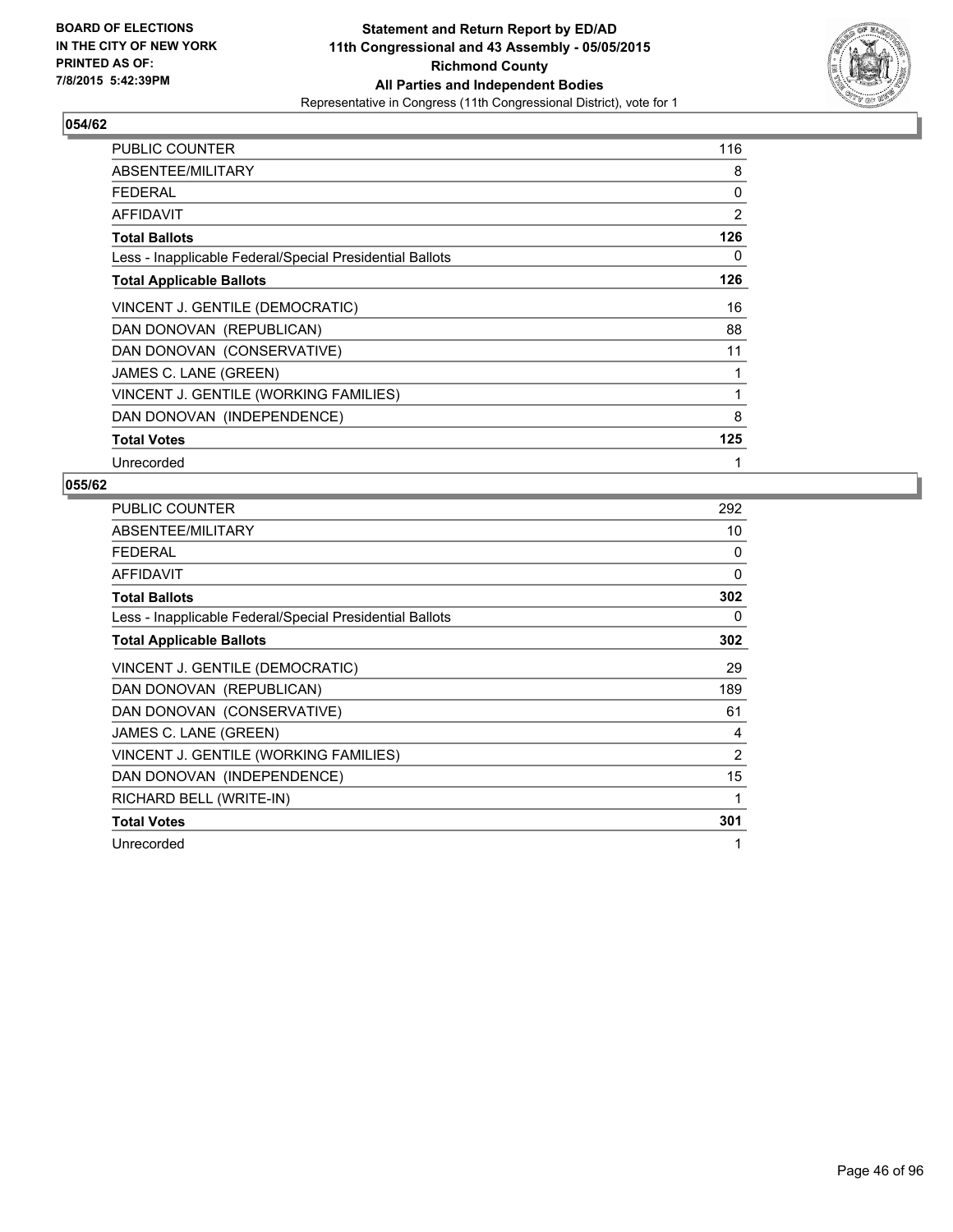

| <b>PUBLIC COUNTER</b>                                    | 194            |
|----------------------------------------------------------|----------------|
| ABSENTEE/MILITARY                                        | 14             |
| <b>FEDERAL</b>                                           | 0              |
| <b>AFFIDAVIT</b>                                         | 0              |
| <b>Total Ballots</b>                                     | 208            |
| Less - Inapplicable Federal/Special Presidential Ballots | 0              |
| <b>Total Applicable Ballots</b>                          | 208            |
| VINCENT J. GENTILE (DEMOCRATIC)                          | 34             |
| DAN DONOVAN (REPUBLICAN)                                 | 138            |
| DAN DONOVAN (CONSERVATIVE)                               | 20             |
| JAMES C. LANE (GREEN)                                    | $\overline{2}$ |
| VINCENT J. GENTILE (WORKING FAMILIES)                    | 1              |
| DAN DONOVAN (INDEPENDENCE)                               | 11             |
| <b>Total Votes</b>                                       | 206            |
| Unrecorded                                               | 2              |

| <b>PUBLIC COUNTER</b>                                    | 95  |
|----------------------------------------------------------|-----|
| ABSENTEE/MILITARY                                        | 12  |
| <b>FEDERAL</b>                                           | 0   |
| <b>AFFIDAVIT</b>                                         | 1   |
| <b>Total Ballots</b>                                     | 108 |
| Less - Inapplicable Federal/Special Presidential Ballots | 0   |
| <b>Total Applicable Ballots</b>                          | 108 |
| VINCENT J. GENTILE (DEMOCRATIC)                          | 8   |
| DAN DONOVAN (REPUBLICAN)                                 | 77  |
| DAN DONOVAN (CONSERVATIVE)                               | 17  |
| JAMES C. LANE (GREEN)                                    | 0   |
| VINCENT J. GENTILE (WORKING FAMILIES)                    | 2   |
| DAN DONOVAN (INDEPENDENCE)                               | 3   |
| <b>Total Votes</b>                                       | 107 |
| Unrecorded                                               | 1   |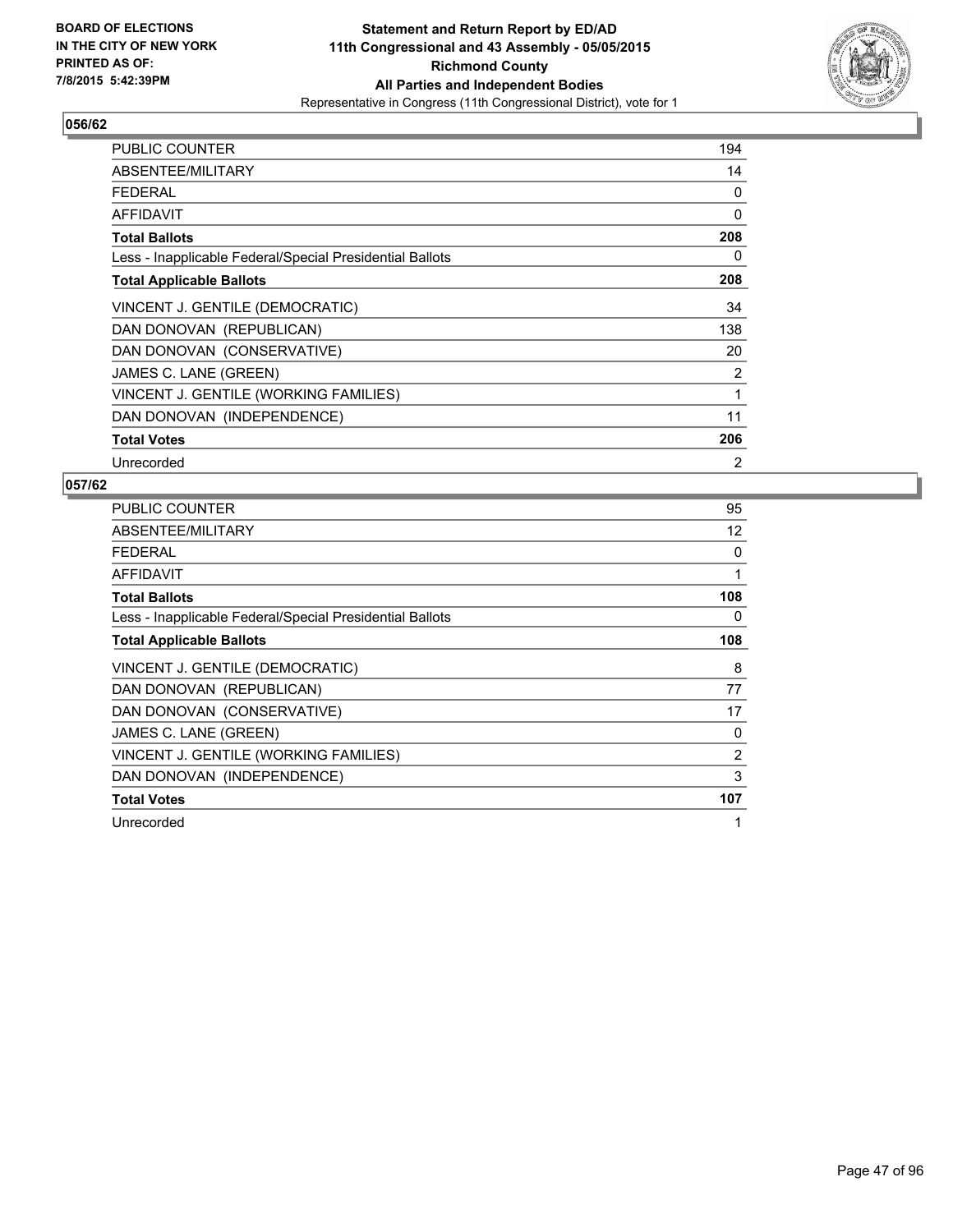

| <b>PUBLIC COUNTER</b>                                    | 136      |
|----------------------------------------------------------|----------|
| ABSENTEE/MILITARY                                        | 5        |
| FEDERAL                                                  | 0        |
| AFFIDAVIT                                                | 0        |
| <b>Total Ballots</b>                                     | 141      |
| Less - Inapplicable Federal/Special Presidential Ballots | 0        |
| <b>Total Applicable Ballots</b>                          | 141      |
| VINCENT J. GENTILE (DEMOCRATIC)                          | 13       |
| DAN DONOVAN (REPUBLICAN)                                 | 102      |
| DAN DONOVAN (CONSERVATIVE)                               | 15       |
| JAMES C. LANE (GREEN)                                    | 2        |
| VINCENT J. GENTILE (WORKING FAMILIES)                    | $\Omega$ |
| DAN DONOVAN (INDEPENDENCE)                               | 9        |
| <b>Total Votes</b>                                       | 141      |

**059/62 COMBINED into: 056/62**

**060/62 COMBINED into: 061/62**

## **061/62**

| <b>PUBLIC COUNTER</b>                                    | 149 |
|----------------------------------------------------------|-----|
| ABSENTEE/MILITARY                                        | 2   |
| <b>FEDERAL</b>                                           | 0   |
| AFFIDAVIT                                                | 1   |
| <b>Total Ballots</b>                                     | 152 |
| Less - Inapplicable Federal/Special Presidential Ballots | 0   |
| <b>Total Applicable Ballots</b>                          | 152 |
| VINCENT J. GENTILE (DEMOCRATIC)                          | 36  |
| DAN DONOVAN (REPUBLICAN)                                 | 85  |
| DAN DONOVAN (CONSERVATIVE)                               | 20  |
| JAMES C. LANE (GREEN)                                    | 1   |
| VINCENT J. GENTILE (WORKING FAMILIES)                    | 1   |
| DAN DONOVAN (INDEPENDENCE)                               | 9   |
| <b>Total Votes</b>                                       | 152 |
| 062/62 COMBINED into: 045/62                             |     |
|                                                          |     |

**063/62 COMBINED into: 071/62**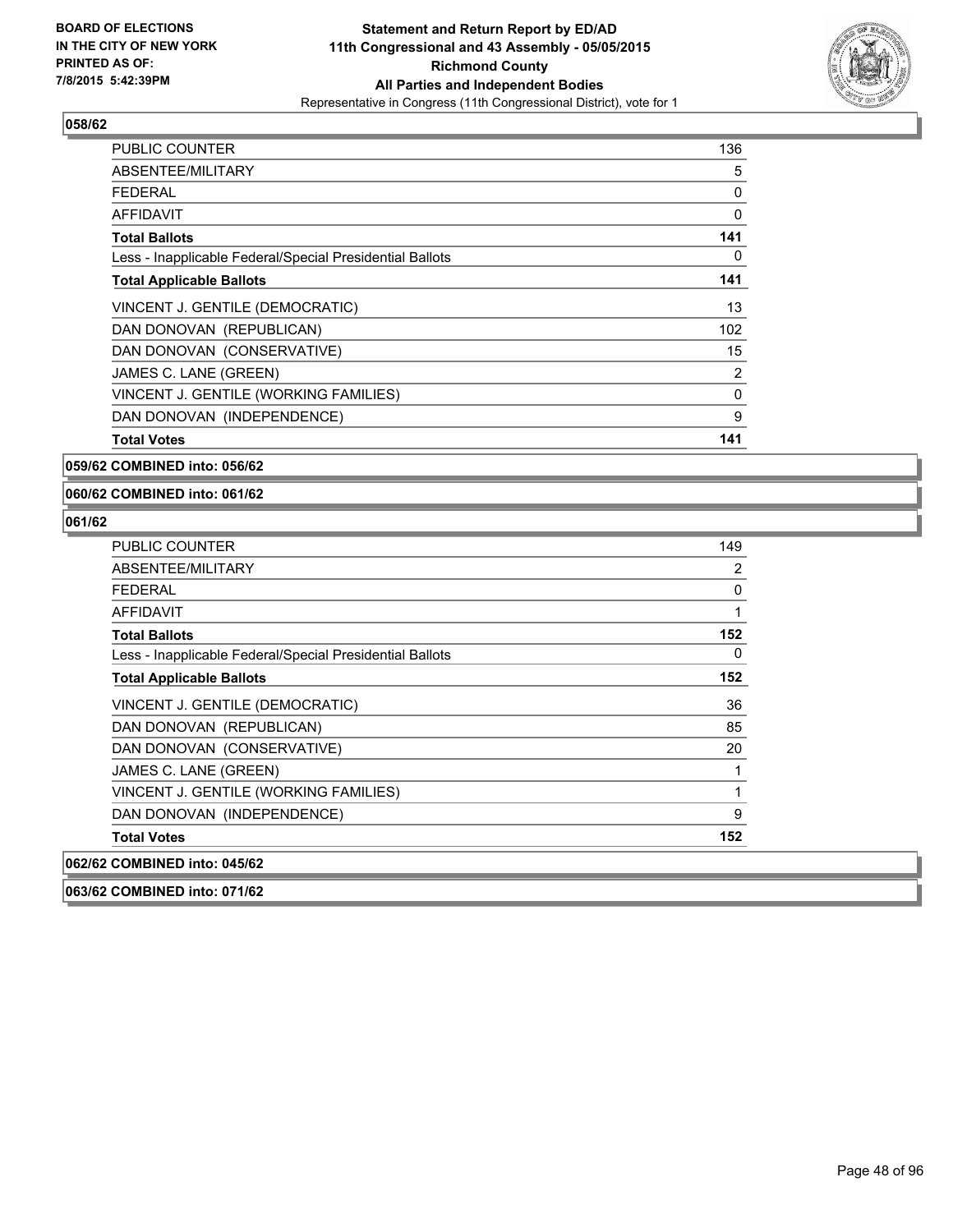

| <b>PUBLIC COUNTER</b>                                    | 184               |
|----------------------------------------------------------|-------------------|
| ABSENTEE/MILITARY                                        | 8                 |
| <b>FEDERAL</b>                                           | 2                 |
| AFFIDAVIT                                                | 2                 |
| <b>Total Ballots</b>                                     | 196               |
| Less - Inapplicable Federal/Special Presidential Ballots | 0                 |
| <b>Total Applicable Ballots</b>                          | 196               |
| VINCENT J. GENTILE (DEMOCRATIC)                          | 45                |
| DAN DONOVAN (REPUBLICAN)                                 | 110               |
| DAN DONOVAN (CONSERVATIVE)                               | 25                |
| JAMES C. LANE (GREEN)                                    | 0                 |
| VINCENT J. GENTILE (WORKING FAMILIES)                    | 4                 |
| DAN DONOVAN (INDEPENDENCE)                               | $12 \overline{ }$ |
| <b>Total Votes</b>                                       | 196               |

| <b>PUBLIC COUNTER</b>                                    | 209 |
|----------------------------------------------------------|-----|
| ABSENTEE/MILITARY                                        | 3   |
| <b>FEDERAL</b>                                           | 0   |
| <b>AFFIDAVIT</b>                                         | 0   |
| <b>Total Ballots</b>                                     | 212 |
| Less - Inapplicable Federal/Special Presidential Ballots | 0   |
| <b>Total Applicable Ballots</b>                          | 212 |
| VINCENT J. GENTILE (DEMOCRATIC)                          | 28  |
| DAN DONOVAN (REPUBLICAN)                                 | 149 |
| DAN DONOVAN (CONSERVATIVE)                               | 26  |
| JAMES C. LANE (GREEN)                                    | 0   |
| VINCENT J. GENTILE (WORKING FAMILIES)                    | 4   |
| DAN DONOVAN (INDEPENDENCE)                               | 3   |
| JOSEPH MANZO (WRITE-IN)                                  | 2   |
| <b>Total Votes</b>                                       | 212 |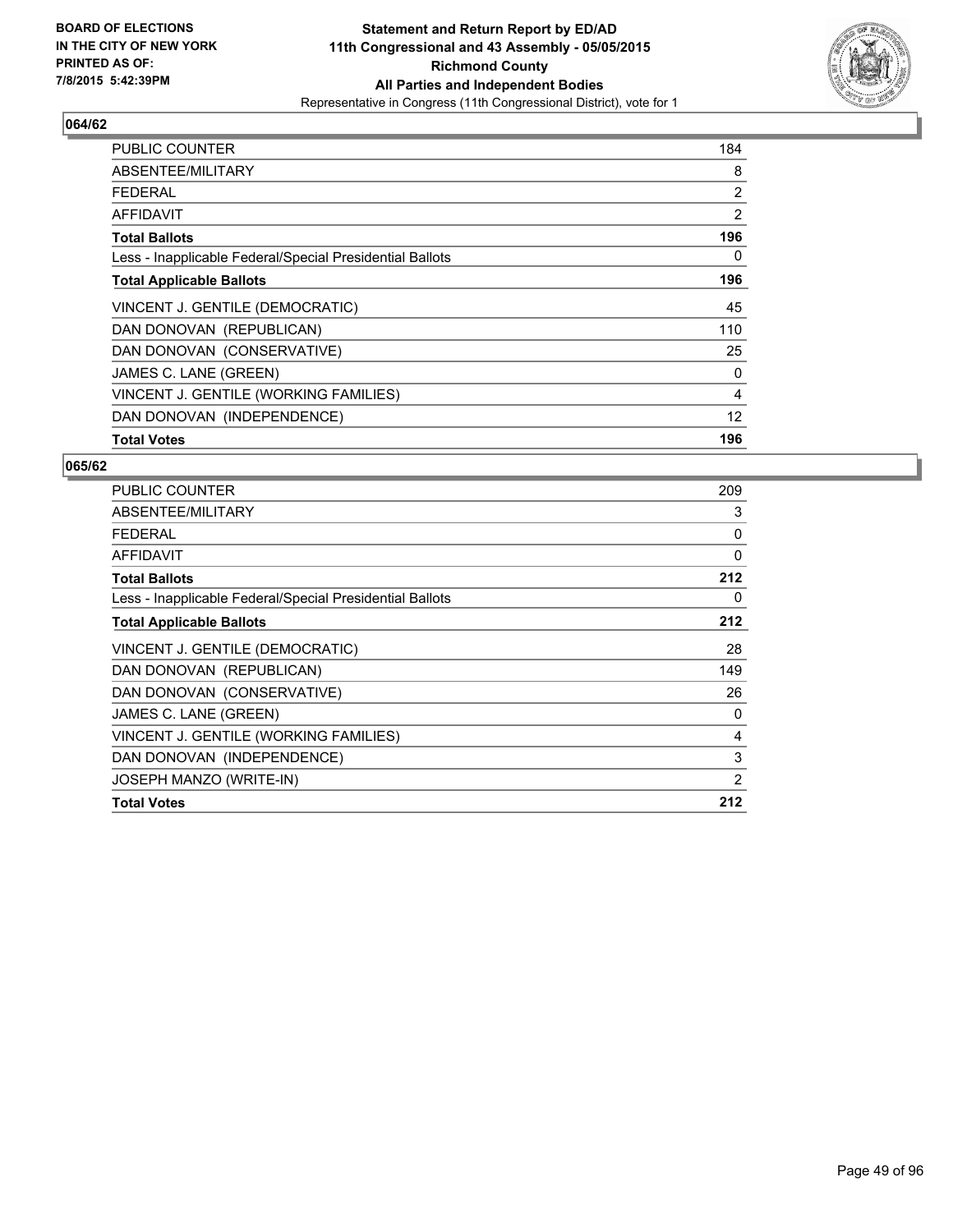

| <b>PUBLIC COUNTER</b>                                    | 196 |
|----------------------------------------------------------|-----|
| ABSENTEE/MILITARY                                        | 10  |
| <b>FEDERAL</b>                                           | 1   |
| AFFIDAVIT                                                | 0   |
| <b>Total Ballots</b>                                     | 207 |
| Less - Inapplicable Federal/Special Presidential Ballots | 0   |
| <b>Total Applicable Ballots</b>                          | 207 |
| VINCENT J. GENTILE (DEMOCRATIC)                          | 34  |
| DAN DONOVAN (REPUBLICAN)                                 | 140 |
| DAN DONOVAN (CONSERVATIVE)                               | 16  |
| JAMES C. LANE (GREEN)                                    | 4   |
| VINCENT J. GENTILE (WORKING FAMILIES)                    | 3   |
| DAN DONOVAN (INDEPENDENCE)                               | 9   |
| <b>Total Votes</b>                                       | 206 |
| Unrecorded                                               | 1   |

| <b>PUBLIC COUNTER</b>                                    | 152 |
|----------------------------------------------------------|-----|
| ABSENTEE/MILITARY                                        | 5   |
| <b>FEDERAL</b>                                           | 0   |
| <b>AFFIDAVIT</b>                                         | 0   |
| <b>Total Ballots</b>                                     | 157 |
| Less - Inapplicable Federal/Special Presidential Ballots | 0   |
| <b>Total Applicable Ballots</b>                          | 157 |
| VINCENT J. GENTILE (DEMOCRATIC)                          | 30  |
| DAN DONOVAN (REPUBLICAN)                                 | 99  |
| DAN DONOVAN (CONSERVATIVE)                               | 17  |
| JAMES C. LANE (GREEN)                                    | 1   |
| VINCENT J. GENTILE (WORKING FAMILIES)                    | 6   |
| DAN DONOVAN (INDEPENDENCE)                               | 3   |
| <b>Total Votes</b>                                       | 156 |
| Unrecorded                                               | 1   |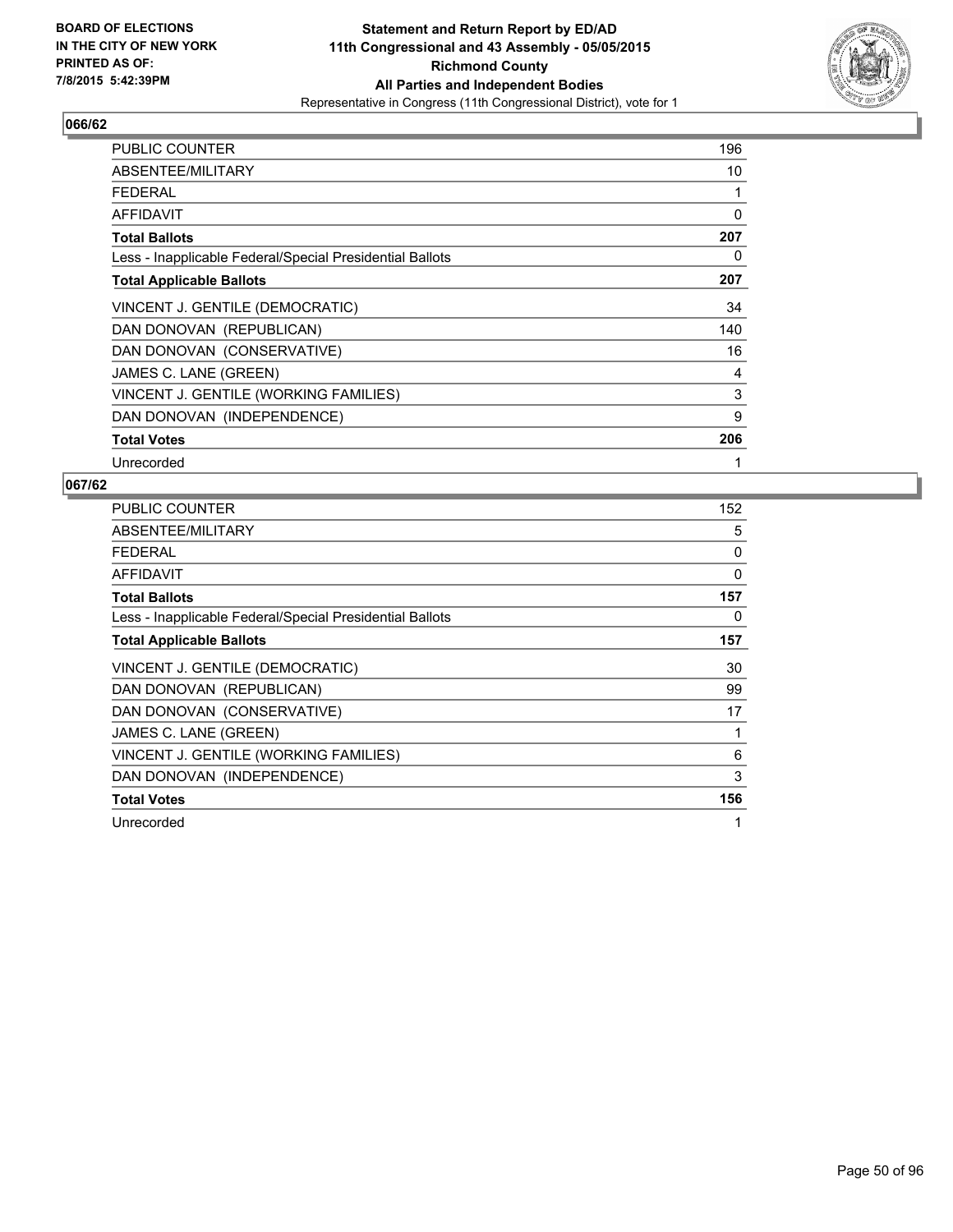

| <b>PUBLIC COUNTER</b>                                    | 133 |
|----------------------------------------------------------|-----|
| ABSENTEE/MILITARY                                        | 7   |
| <b>FEDERAL</b>                                           | 0   |
| AFFIDAVIT                                                | 1   |
| <b>Total Ballots</b>                                     | 141 |
| Less - Inapplicable Federal/Special Presidential Ballots | 0   |
| <b>Total Applicable Ballots</b>                          | 141 |
| VINCENT J. GENTILE (DEMOCRATIC)                          | 23  |
| DAN DONOVAN (REPUBLICAN)                                 | 89  |
| DAN DONOVAN (CONSERVATIVE)                               | 22  |
| JAMES C. LANE (GREEN)                                    | 0   |
| VINCENT J. GENTILE (WORKING FAMILIES)                    | 2   |
| DAN DONOVAN (INDEPENDENCE)                               | 5   |
| <b>Total Votes</b>                                       | 141 |

#### **069/62 COMBINED into: 064/62**

| <b>PUBLIC COUNTER</b>                                    | 156 |
|----------------------------------------------------------|-----|
| ABSENTEE/MILITARY                                        | 9   |
| <b>FEDERAL</b>                                           | 0   |
| <b>AFFIDAVIT</b>                                         | 0   |
| <b>Total Ballots</b>                                     | 165 |
| Less - Inapplicable Federal/Special Presidential Ballots | 0   |
| <b>Total Applicable Ballots</b>                          | 165 |
| VINCENT J. GENTILE (DEMOCRATIC)                          | 47  |
| DAN DONOVAN (REPUBLICAN)                                 | 92  |
| DAN DONOVAN (CONSERVATIVE)                               | 18  |
| JAMES C. LANE (GREEN)                                    | 1   |
| VINCENT J. GENTILE (WORKING FAMILIES)                    | 3   |
| DAN DONOVAN (INDEPENDENCE)                               | 4   |
| <b>Total Votes</b>                                       | 165 |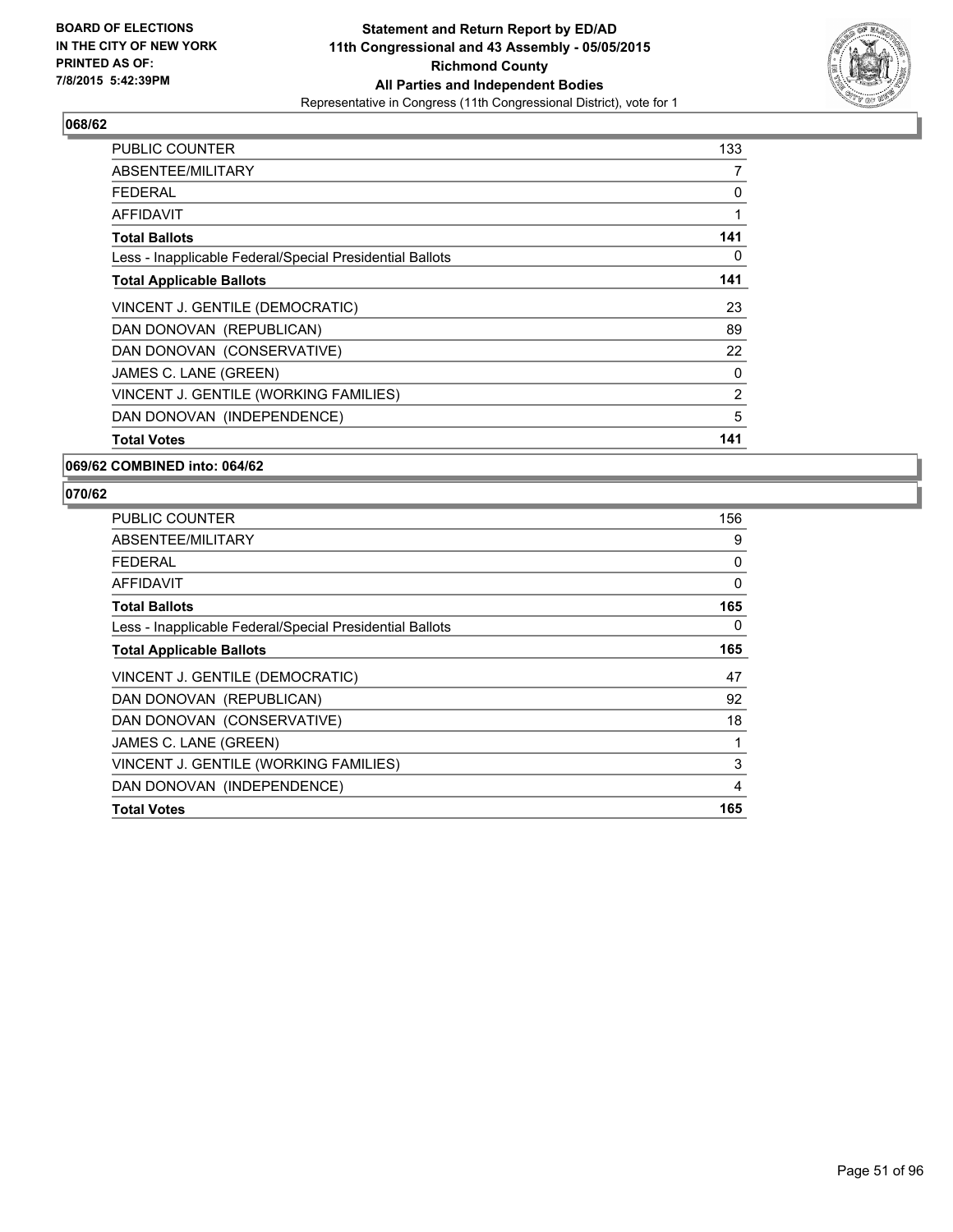

| <b>PUBLIC COUNTER</b>                                    | 285 |
|----------------------------------------------------------|-----|
| ABSENTEE/MILITARY                                        | 16  |
| <b>FEDERAL</b>                                           | 2   |
| AFFIDAVIT                                                | 4   |
| <b>Total Ballots</b>                                     | 307 |
| Less - Inapplicable Federal/Special Presidential Ballots | 0   |
| <b>Total Applicable Ballots</b>                          | 307 |
| VINCENT J. GENTILE (DEMOCRATIC)                          | 49  |
| DAN DONOVAN (REPUBLICAN)                                 | 208 |
| DAN DONOVAN (CONSERVATIVE)                               | 26  |
| JAMES C. LANE (GREEN)                                    |     |
| VINCENT J. GENTILE (WORKING FAMILIES)                    | 7   |
| DAN DONOVAN (INDEPENDENCE)                               | 16  |
| <b>Total Votes</b>                                       | 307 |

| <b>PUBLIC COUNTER</b>                                    | 343            |
|----------------------------------------------------------|----------------|
| ABSENTEE/MILITARY                                        | 9              |
| <b>FEDERAL</b>                                           | $\overline{2}$ |
| AFFIDAVIT                                                | 2              |
| <b>Total Ballots</b>                                     | 356            |
| Less - Inapplicable Federal/Special Presidential Ballots | 0              |
| <b>Total Applicable Ballots</b>                          | 356            |
| VINCENT J. GENTILE (DEMOCRATIC)                          | 49             |
| DAN DONOVAN (REPUBLICAN)                                 | 246            |
| DAN DONOVAN (CONSERVATIVE)                               | 34             |
| JAMES C. LANE (GREEN)                                    | 0              |
| VINCENT J. GENTILE (WORKING FAMILIES)                    | 1              |
| DAN DONOVAN (INDEPENDENCE)                               | 24             |
| JOE TIRONE JR. (WRITE-IN)                                | 1              |
| <b>VENESA PERSON (WRITE-IN)</b>                          | 1              |
| <b>Total Votes</b>                                       | 356            |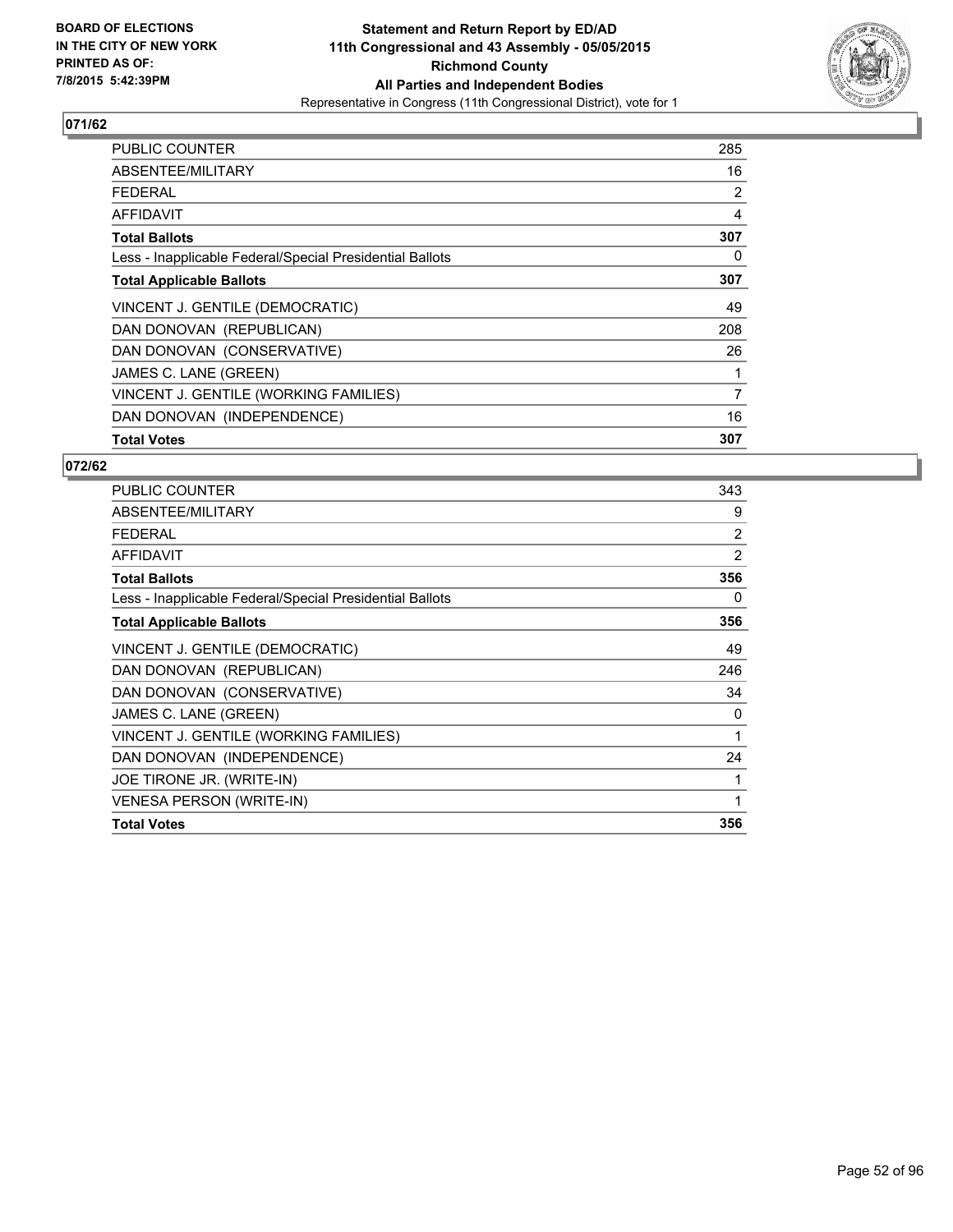

| <b>PUBLIC COUNTER</b>                                    | 247 |
|----------------------------------------------------------|-----|
| ABSENTEE/MILITARY                                        | 55  |
| <b>FEDERAL</b>                                           | 0   |
| <b>AFFIDAVIT</b>                                         | 0   |
| <b>Total Ballots</b>                                     | 302 |
| Less - Inapplicable Federal/Special Presidential Ballots | 0   |
| <b>Total Applicable Ballots</b>                          | 302 |
| VINCENT J. GENTILE (DEMOCRATIC)                          | 87  |
| DAN DONOVAN (REPUBLICAN)                                 | 167 |
| DAN DONOVAN (CONSERVATIVE)                               | 28  |
| JAMES C. LANE (GREEN)                                    |     |
| VINCENT J. GENTILE (WORKING FAMILIES)                    | 5   |
| DAN DONOVAN (INDEPENDENCE)                               | 13  |
| WALTER DEROWSKI (WRITE-IN)                               | 1   |
| <b>Total Votes</b>                                       | 302 |
| 074/62 COMBINED into: 031/62                             |     |

**075/62 COMBINED into: 026/62**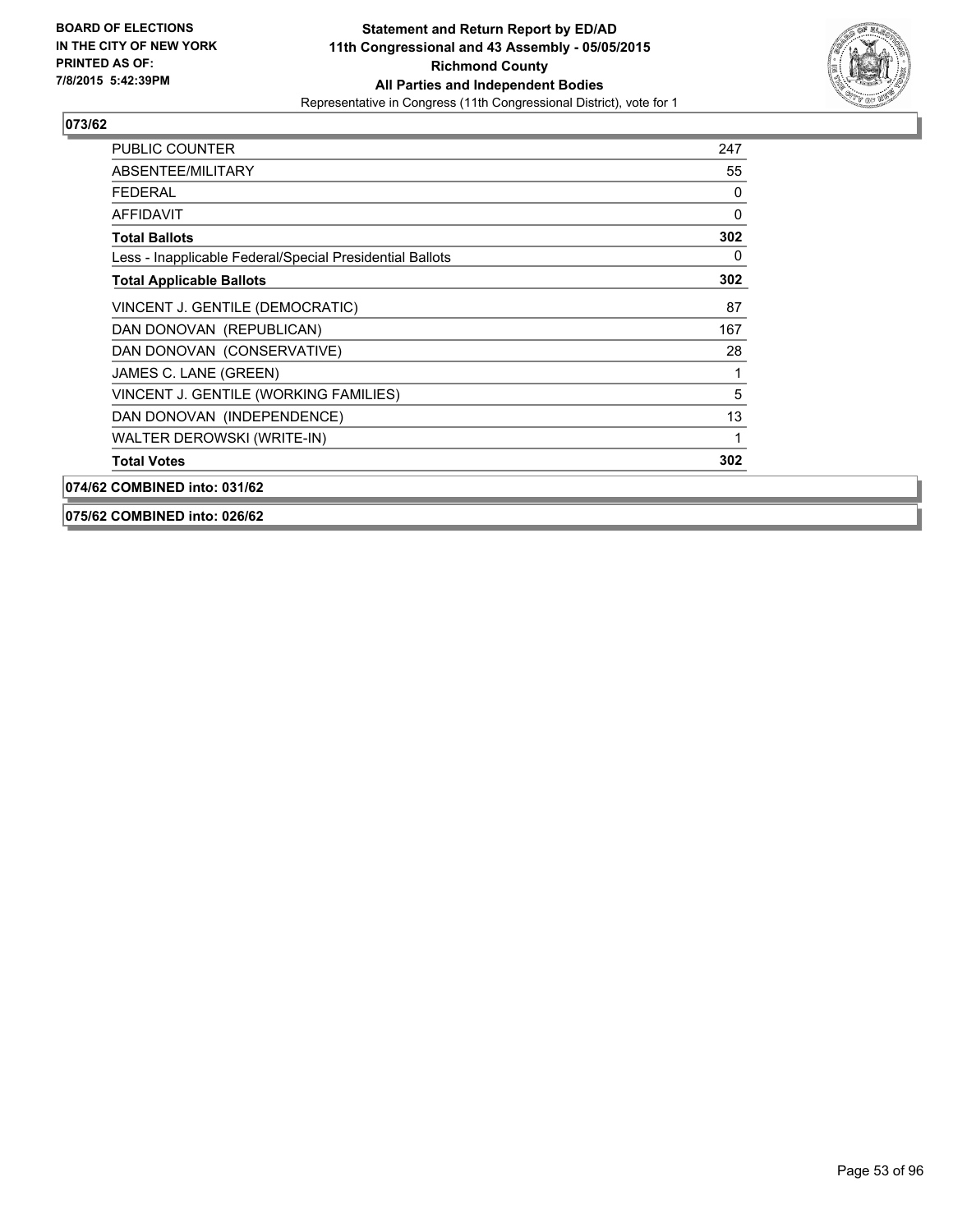

| <b>PUBLIC COUNTER</b>                                    | 121 |
|----------------------------------------------------------|-----|
| ABSENTEE/MILITARY                                        | 10  |
| <b>FEDERAL</b>                                           | 0   |
| AFFIDAVIT                                                | 0   |
| <b>Total Ballots</b>                                     | 131 |
| Less - Inapplicable Federal/Special Presidential Ballots | 0   |
| <b>Total Applicable Ballots</b>                          | 131 |
| VINCENT J. GENTILE (DEMOCRATIC)                          | 35  |
| DAN DONOVAN (REPUBLICAN)                                 | 73  |
| DAN DONOVAN (CONSERVATIVE)                               | 14  |
| JAMES C. LANE (GREEN)                                    | 2   |
| VINCENT J. GENTILE (WORKING FAMILIES)                    | 2   |
| DAN DONOVAN (INDEPENDENCE)                               | 4   |
| <b>Total Votes</b>                                       | 130 |
| Unrecorded                                               | 1   |

| <b>PUBLIC COUNTER</b>                                    | 146 |
|----------------------------------------------------------|-----|
| ABSENTEE/MILITARY                                        | 9   |
| <b>FEDERAL</b>                                           | 0   |
| <b>AFFIDAVIT</b>                                         | 1   |
| <b>Total Ballots</b>                                     | 156 |
| Less - Inapplicable Federal/Special Presidential Ballots | 0   |
| <b>Total Applicable Ballots</b>                          | 156 |
| VINCENT J. GENTILE (DEMOCRATIC)                          | 68  |
| DAN DONOVAN (REPUBLICAN)                                 | 58  |
| DAN DONOVAN (CONSERVATIVE)                               | 6   |
| JAMES C. LANE (GREEN)                                    | 1   |
| VINCENT J. GENTILE (WORKING FAMILIES)                    | 9   |
| DAN DONOVAN (INDEPENDENCE)                               | 14  |
| <b>Total Votes</b>                                       | 156 |
| 003/63 COMBINED into: 002/63                             |     |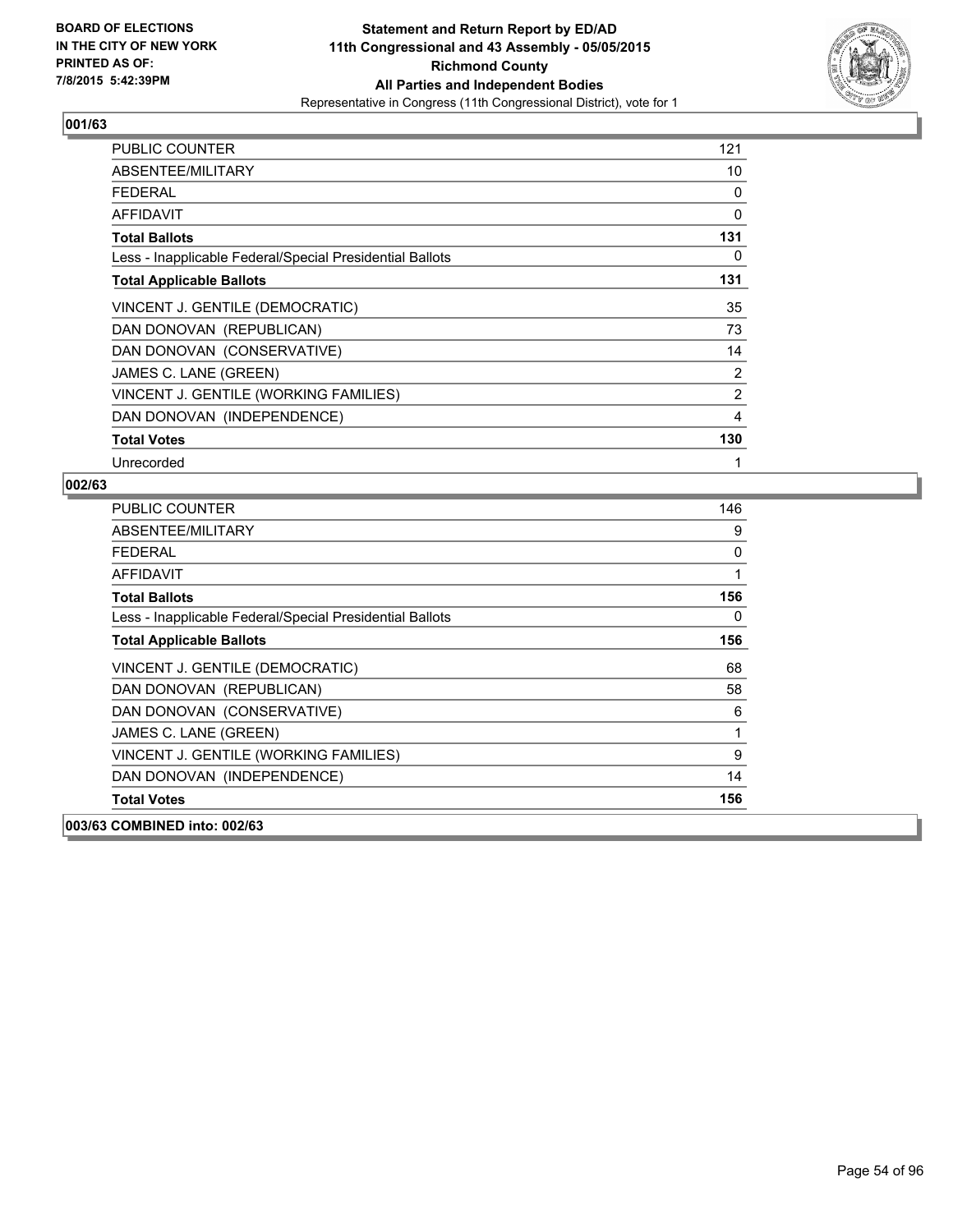

| <b>PUBLIC COUNTER</b>                                    | 61 |
|----------------------------------------------------------|----|
| ABSENTEE/MILITARY                                        | 6  |
| <b>FEDERAL</b>                                           | 1  |
| AFFIDAVIT                                                | 0  |
| <b>Total Ballots</b>                                     | 68 |
| Less - Inapplicable Federal/Special Presidential Ballots | 0  |
| <b>Total Applicable Ballots</b>                          | 68 |
| VINCENT J. GENTILE (DEMOCRATIC)                          | 17 |
| DAN DONOVAN (REPUBLICAN)                                 | 43 |
| DAN DONOVAN (CONSERVATIVE)                               | 7  |
| JAMES C. LANE (GREEN)                                    | 0  |
| VINCENT J. GENTILE (WORKING FAMILIES)                    | 0  |
| DAN DONOVAN (INDEPENDENCE)                               | 1  |
| <b>Total Votes</b>                                       | 68 |

#### **005/63**

| <b>PUBLIC COUNTER</b>                                    | 89 |
|----------------------------------------------------------|----|
| ABSENTEE/MILITARY                                        | 2  |
| <b>FEDERAL</b>                                           | 0  |
| <b>AFFIDAVIT</b>                                         |    |
| <b>Total Ballots</b>                                     | 92 |
| Less - Inapplicable Federal/Special Presidential Ballots | 0  |
| <b>Total Applicable Ballots</b>                          | 92 |
| VINCENT J. GENTILE (DEMOCRATIC)                          | 27 |
| DAN DONOVAN (REPUBLICAN)                                 | 52 |
| DAN DONOVAN (CONSERVATIVE)                               | 10 |
| JAMES C. LANE (GREEN)                                    |    |
| VINCENT J. GENTILE (WORKING FAMILIES)                    | 0  |
| DAN DONOVAN (INDEPENDENCE)                               | 2  |
| <b>Total Votes</b>                                       | 92 |

| <b>PUBLIC COUNTER</b>                                    | 75 |
|----------------------------------------------------------|----|
| ABSENTEE/MILITARY                                        | 5  |
| <b>FEDERAL</b>                                           | 0  |
| AFFIDAVIT                                                | 0  |
| <b>Total Ballots</b>                                     | 80 |
| Less - Inapplicable Federal/Special Presidential Ballots | 0  |
| <b>Total Applicable Ballots</b>                          | 80 |
| VINCENT J. GENTILE (DEMOCRATIC)                          | 15 |
| DAN DONOVAN (REPUBLICAN)                                 | 49 |
| DAN DONOVAN (CONSERVATIVE)                               | 8  |
| JAMES C. LANE (GREEN)                                    | 2  |
| VINCENT J. GENTILE (WORKING FAMILIES)                    | 1  |
| DAN DONOVAN (INDEPENDENCE)                               | 5  |
| <b>Total Votes</b>                                       | 80 |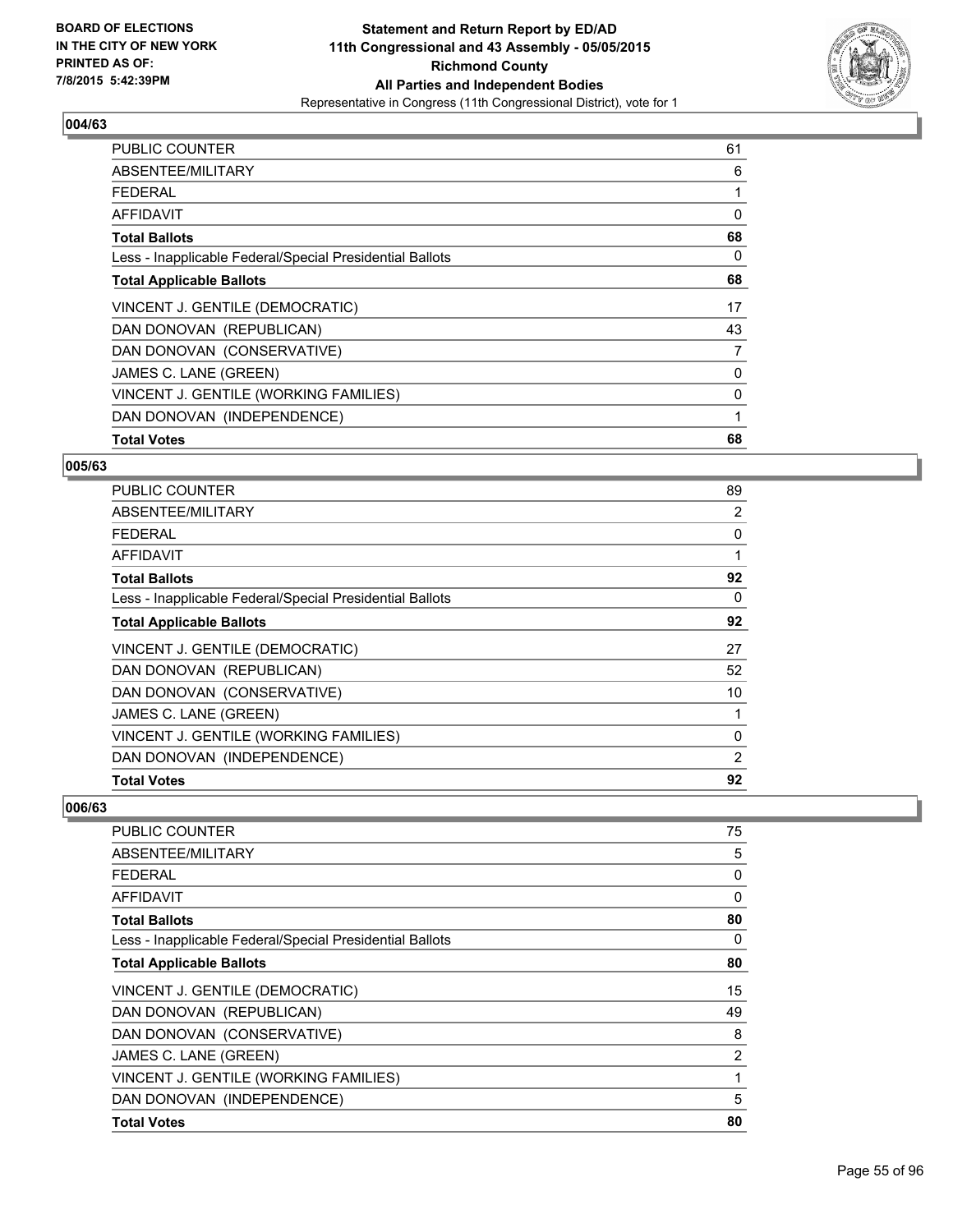

| <b>PUBLIC COUNTER</b>                                    | 52 |
|----------------------------------------------------------|----|
| ABSENTEE/MILITARY                                        |    |
| <b>FEDERAL</b>                                           | 0  |
| AFFIDAVIT                                                | 0  |
| <b>Total Ballots</b>                                     | 53 |
| Less - Inapplicable Federal/Special Presidential Ballots | 0  |
| <b>Total Applicable Ballots</b>                          | 53 |
| VINCENT J. GENTILE (DEMOCRATIC)                          | 24 |
| DAN DONOVAN (REPUBLICAN)                                 | 23 |
| DAN DONOVAN (CONSERVATIVE)                               | 2  |
| JAMES C. LANE (GREEN)                                    | 1  |
| VINCENT J. GENTILE (WORKING FAMILIES)                    | 2  |
| DAN DONOVAN (INDEPENDENCE)                               | 1  |
| <b>Total Votes</b>                                       | 53 |

#### **008/63 COMBINED into: 001/63**

#### **009/63 COMBINED into: 061/62**

| <b>PUBLIC COUNTER</b>                                    | 267 |
|----------------------------------------------------------|-----|
| ABSENTEE/MILITARY                                        | 14  |
| FEDERAL                                                  | 0   |
| AFFIDAVIT                                                |     |
| <b>Total Ballots</b>                                     | 282 |
| Less - Inapplicable Federal/Special Presidential Ballots | 0   |
| <b>Total Applicable Ballots</b>                          | 282 |
| VINCENT J. GENTILE (DEMOCRATIC)                          | 78  |
| DAN DONOVAN (REPUBLICAN)                                 | 161 |
| DAN DONOVAN (CONSERVATIVE)                               | 25  |
| JAMES C. LANE (GREEN)                                    | 3   |
| VINCENT J. GENTILE (WORKING FAMILIES)                    | 8   |
| DAN DONOVAN (INDEPENDENCE)                               | 7   |
| <b>Total Votes</b>                                       | 282 |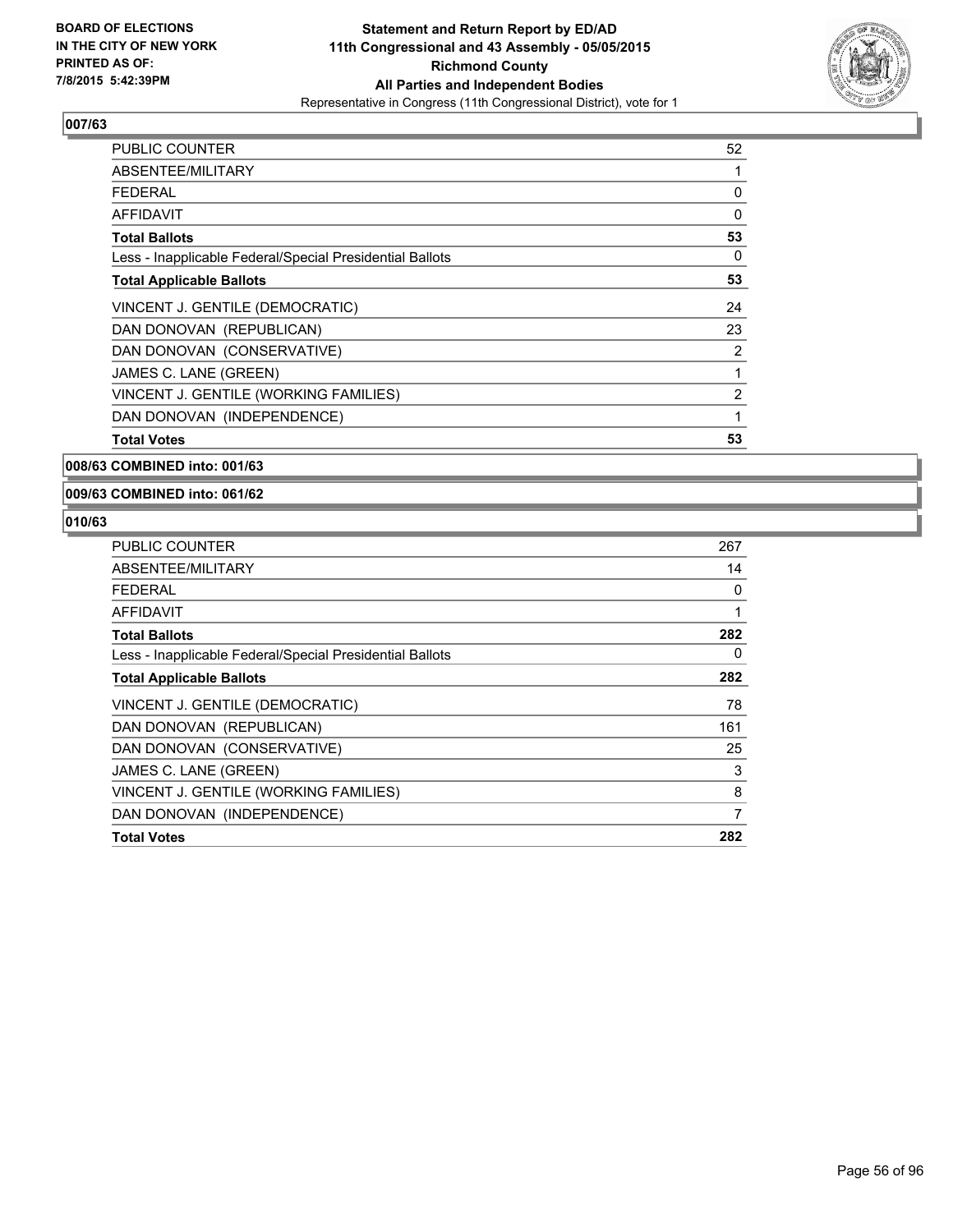

| <b>PUBLIC COUNTER</b>                                    | 113 |
|----------------------------------------------------------|-----|
| ABSENTEE/MILITARY                                        | 8   |
| <b>FEDERAL</b>                                           | 0   |
| AFFIDAVIT                                                | 0   |
| <b>Total Ballots</b>                                     | 121 |
| Less - Inapplicable Federal/Special Presidential Ballots | 0   |
| <b>Total Applicable Ballots</b>                          | 121 |
| VINCENT J. GENTILE (DEMOCRATIC)                          | 43  |
| DAN DONOVAN (REPUBLICAN)                                 | 56  |
| DAN DONOVAN (CONSERVATIVE)                               | 10  |
| JAMES C. LANE (GREEN)                                    | 0   |
| VINCENT J. GENTILE (WORKING FAMILIES)                    | 5   |
| DAN DONOVAN (INDEPENDENCE)                               | 7   |
| <b>Total Votes</b>                                       | 121 |

#### **012/63**

| PUBLIC COUNTER                                           | 123 |
|----------------------------------------------------------|-----|
| ABSENTEE/MILITARY                                        | 14  |
| <b>FEDERAL</b>                                           | 0   |
| <b>AFFIDAVIT</b>                                         | 0   |
| <b>Total Ballots</b>                                     | 137 |
| Less - Inapplicable Federal/Special Presidential Ballots | 0   |
| <b>Total Applicable Ballots</b>                          | 137 |
| VINCENT J. GENTILE (DEMOCRATIC)                          | 43  |
| DAN DONOVAN (REPUBLICAN)                                 | 63  |
| DAN DONOVAN (CONSERVATIVE)                               | 16  |
| JAMES C. LANE (GREEN)                                    | 1   |
| VINCENT J. GENTILE (WORKING FAMILIES)                    | 3   |
| DAN DONOVAN (INDEPENDENCE)                               | 10  |
| RICHARD BELL (WRITE-IN)                                  | 1   |
| <b>Total Votes</b>                                       | 137 |

| PUBLIC COUNTER                                           | 80             |
|----------------------------------------------------------|----------------|
| ABSENTEE/MILITARY                                        | 9              |
| <b>FEDERAL</b>                                           | 0              |
| AFFIDAVIT                                                | 0              |
| <b>Total Ballots</b>                                     | 89             |
| Less - Inapplicable Federal/Special Presidential Ballots | 0              |
| <b>Total Applicable Ballots</b>                          | 89             |
| VINCENT J. GENTILE (DEMOCRATIC)                          | 43             |
| DAN DONOVAN (REPUBLICAN)                                 | 35             |
| DAN DONOVAN (CONSERVATIVE)                               | 6              |
| JAMES C. LANE (GREEN)                                    | 1              |
| VINCENT J. GENTILE (WORKING FAMILIES)                    | $\overline{2}$ |
| DAN DONOVAN (INDEPENDENCE)                               | 2              |
| <b>Total Votes</b>                                       | 89             |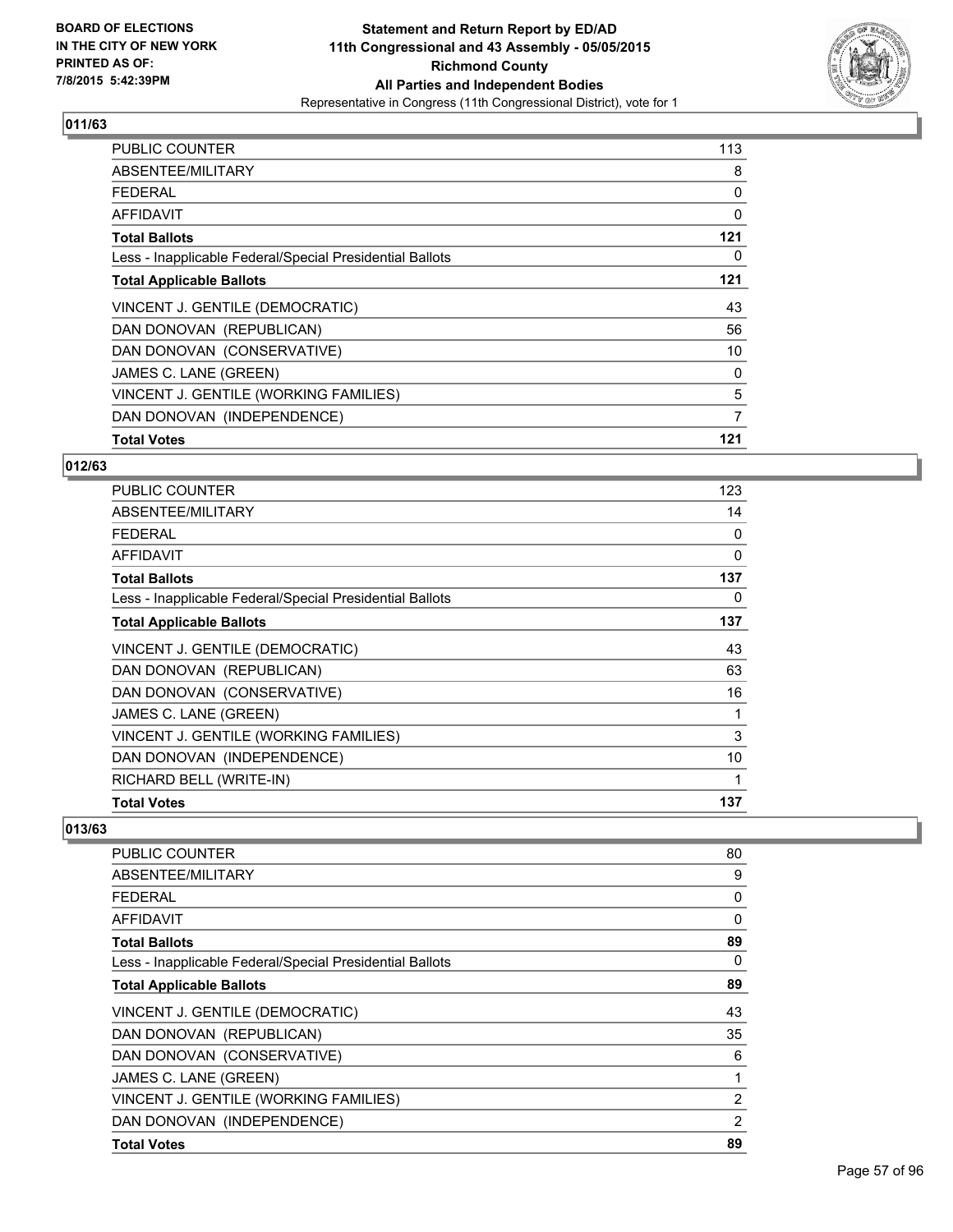

| <b>PUBLIC COUNTER</b>                                    | 79             |
|----------------------------------------------------------|----------------|
| ABSENTEE/MILITARY                                        | 2              |
| <b>FEDERAL</b>                                           | 0              |
| AFFIDAVIT                                                | 0              |
| <b>Total Ballots</b>                                     | 81             |
| Less - Inapplicable Federal/Special Presidential Ballots | 0              |
| <b>Total Applicable Ballots</b>                          | 81             |
| VINCENT J. GENTILE (DEMOCRATIC)                          | 31             |
| DAN DONOVAN (REPUBLICAN)                                 | 38             |
| DAN DONOVAN (CONSERVATIVE)                               | 6              |
| JAMES C. LANE (GREEN)                                    | $\overline{2}$ |
| VINCENT J. GENTILE (WORKING FAMILIES)                    | 1              |
| DAN DONOVAN (INDEPENDENCE)                               | 3              |
| <b>Total Votes</b>                                       | 81             |

#### **015/63**

| PUBLIC COUNTER                                           | 85 |
|----------------------------------------------------------|----|
| ABSENTEE/MILITARY                                        |    |
| <b>FEDERAL</b>                                           | 0  |
| AFFIDAVIT                                                | 0  |
| <b>Total Ballots</b>                                     | 86 |
| Less - Inapplicable Federal/Special Presidential Ballots | 0  |
| <b>Total Applicable Ballots</b>                          | 86 |
| VINCENT J. GENTILE (DEMOCRATIC)                          | 19 |
| DAN DONOVAN (REPUBLICAN)                                 | 49 |
| DAN DONOVAN (CONSERVATIVE)                               | 7  |
| JAMES C. LANE (GREEN)                                    | 0  |
| VINCENT J. GENTILE (WORKING FAMILIES)                    | 3  |
| DAN DONOVAN (INDEPENDENCE)                               | 7  |
| <b>Total Votes</b>                                       | 85 |
| Unrecorded                                               | 1  |

| <b>PUBLIC COUNTER</b>                                    | 122 |
|----------------------------------------------------------|-----|
| ABSENTEE/MILITARY                                        | 5   |
| FFDFRAI                                                  | 0   |
| AFFIDAVIT                                                |     |
| <b>Total Ballots</b>                                     | 128 |
| Less - Inapplicable Federal/Special Presidential Ballots | 0   |
| <b>Total Applicable Ballots</b>                          | 128 |
| VINCENT J. GENTILE (DEMOCRATIC)                          | 48  |
| DAN DONOVAN (REPUBLICAN)                                 | 62  |
| DAN DONOVAN (CONSERVATIVE)                               | 10  |
| JAMES C. LANE (GREEN)                                    | 3   |
| VINCENT J. GENTILE (WORKING FAMILIES)                    | 4   |
| DAN DONOVAN (INDEPENDENCE)                               | 1   |
| <b>Total Votes</b>                                       | 128 |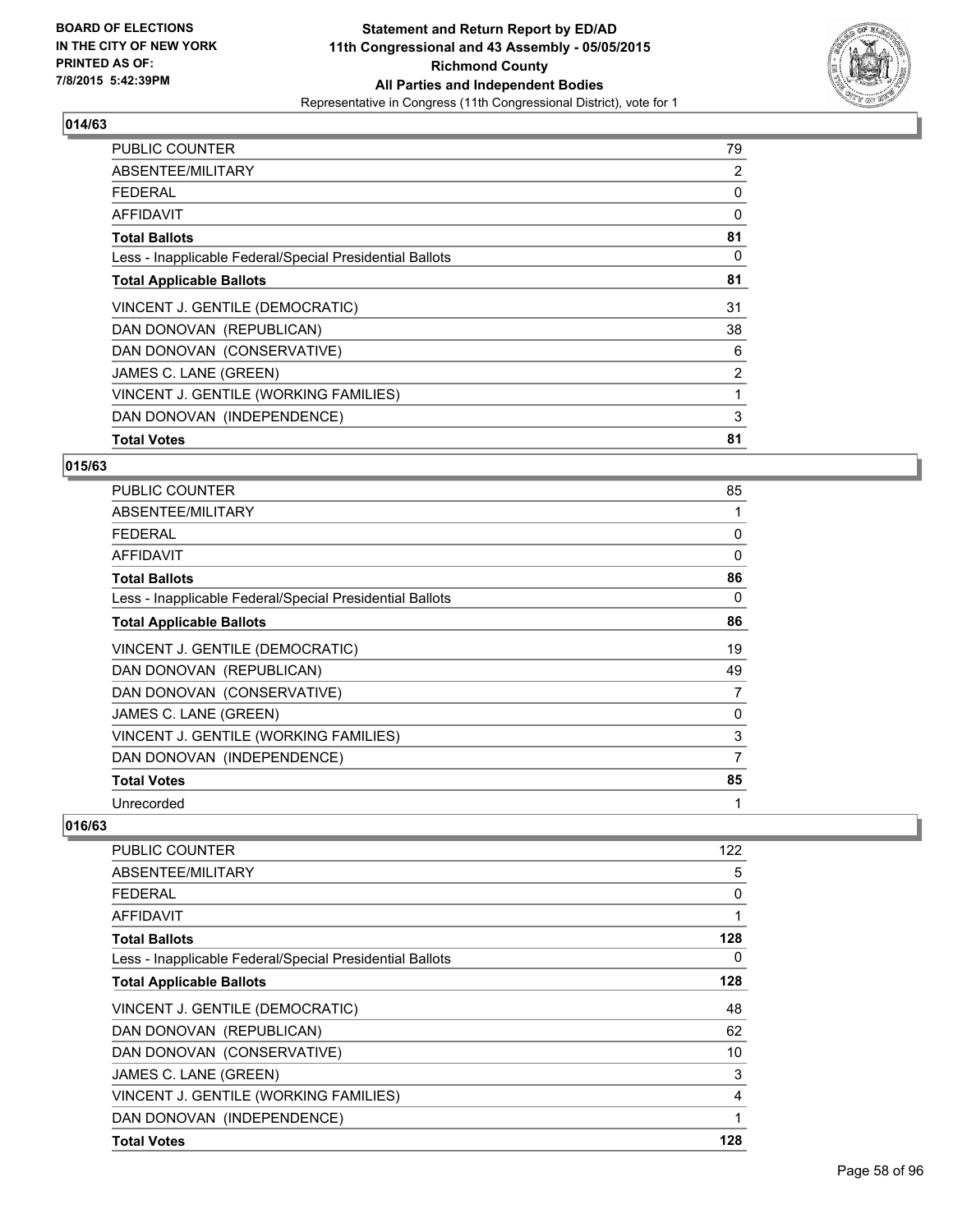

| <b>PUBLIC COUNTER</b>                                    | 116 |
|----------------------------------------------------------|-----|
| ABSENTEE/MILITARY                                        | 10  |
| <b>FEDERAL</b>                                           | 1   |
| AFFIDAVIT                                                | 0   |
| <b>Total Ballots</b>                                     | 127 |
| Less - Inapplicable Federal/Special Presidential Ballots | 0   |
| <b>Total Applicable Ballots</b>                          | 127 |
| VINCENT J. GENTILE (DEMOCRATIC)                          | 32  |
| DAN DONOVAN (REPUBLICAN)                                 | 64  |
| DAN DONOVAN (CONSERVATIVE)                               | 14  |
| JAMES C. LANE (GREEN)                                    | 3   |
| VINCENT J. GENTILE (WORKING FAMILIES)                    | 4   |
| DAN DONOVAN (INDEPENDENCE)                               | 10  |
| <b>Total Votes</b>                                       | 127 |

#### **018/63**

| <b>PUBLIC COUNTER</b>                                    | 162 |
|----------------------------------------------------------|-----|
| ABSENTEE/MILITARY                                        | 7   |
| <b>FEDERAL</b>                                           | 0   |
| <b>AFFIDAVIT</b>                                         | 1   |
| <b>Total Ballots</b>                                     | 170 |
| Less - Inapplicable Federal/Special Presidential Ballots | 0   |
| <b>Total Applicable Ballots</b>                          | 170 |
| VINCENT J. GENTILE (DEMOCRATIC)                          | 47  |
| DAN DONOVAN (REPUBLICAN)                                 | 90  |
| DAN DONOVAN (CONSERVATIVE)                               | 15  |
| JAMES C. LANE (GREEN)                                    | 3   |
| VINCENT J. GENTILE (WORKING FAMILIES)                    | 4   |
| DAN DONOVAN (INDEPENDENCE)                               | 10  |
| RICHARD BELL (WRITE-IN)                                  | 1   |
| <b>Total Votes</b>                                       | 170 |
| 019/63 COMBINED into: 018/63                             |     |

**020/63 COMBINED into: 073/62**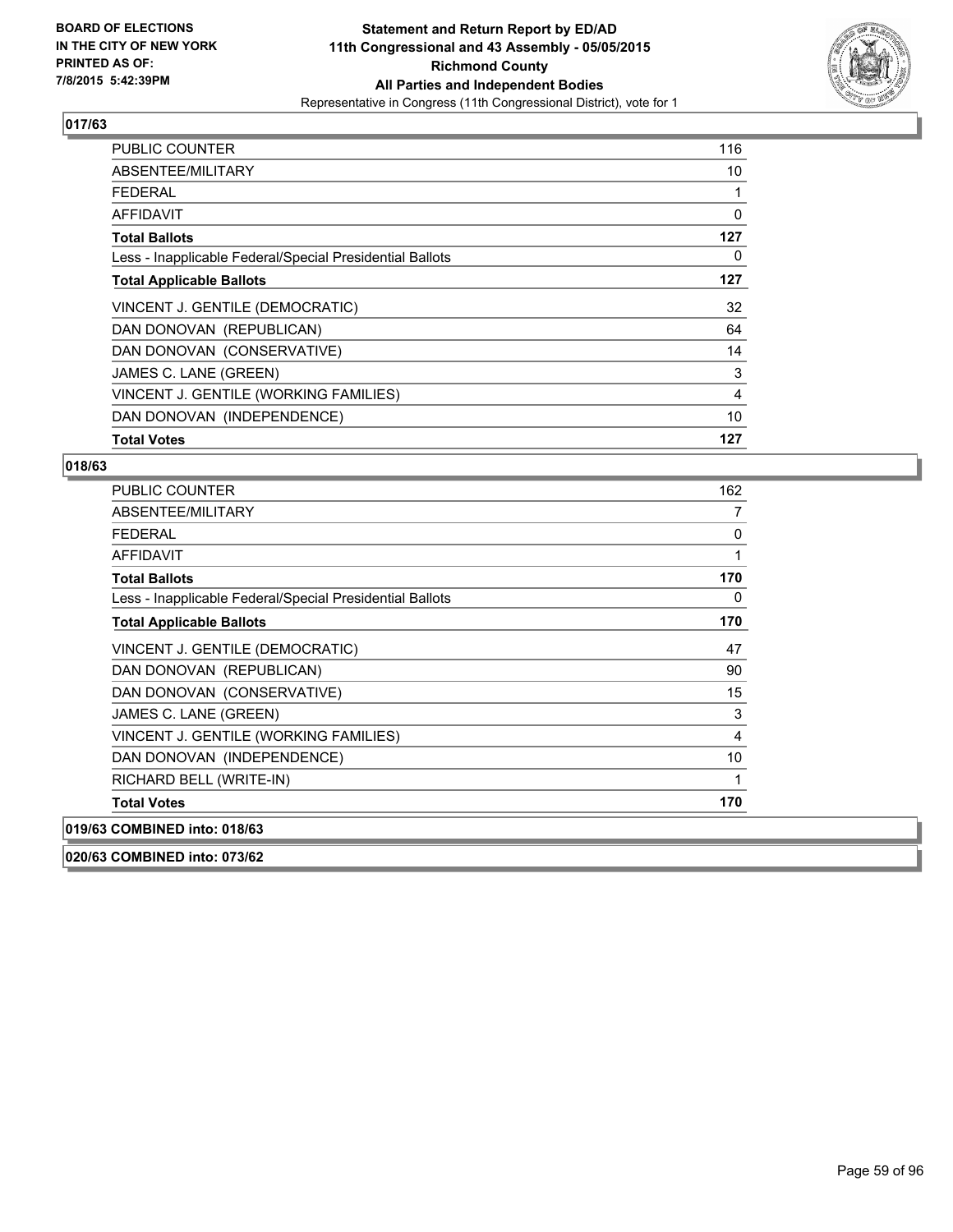

| <b>PUBLIC COUNTER</b>                                    | 73 |
|----------------------------------------------------------|----|
| ABSENTEE/MILITARY                                        | 4  |
| <b>FEDERAL</b>                                           | 1  |
| AFFIDAVIT                                                | 0  |
| <b>Total Ballots</b>                                     | 78 |
| Less - Inapplicable Federal/Special Presidential Ballots | 0  |
| <b>Total Applicable Ballots</b>                          | 78 |
| VINCENT J. GENTILE (DEMOCRATIC)                          | 11 |
| DAN DONOVAN (REPUBLICAN)                                 | 54 |
| DAN DONOVAN (CONSERVATIVE)                               | 9  |
| JAMES C. LANE (GREEN)                                    | 0  |
| VINCENT J. GENTILE (WORKING FAMILIES)                    | 1  |
| DAN DONOVAN (INDEPENDENCE)                               | 3  |
| <b>Total Votes</b>                                       | 78 |

#### **022/63**

| <b>PUBLIC COUNTER</b>                                    | 89       |
|----------------------------------------------------------|----------|
| ABSENTEE/MILITARY                                        | 4        |
| <b>FEDERAL</b>                                           | 0        |
| <b>AFFIDAVIT</b>                                         | $\Omega$ |
| <b>Total Ballots</b>                                     | 93       |
| Less - Inapplicable Federal/Special Presidential Ballots | 0        |
| <b>Total Applicable Ballots</b>                          | 93       |
| VINCENT J. GENTILE (DEMOCRATIC)                          | 15       |
| DAN DONOVAN (REPUBLICAN)                                 | 59       |
| DAN DONOVAN (CONSERVATIVE)                               | 8        |
| JAMES C. LANE (GREEN)                                    | 1        |
| VINCENT J. GENTILE (WORKING FAMILIES)                    | 4        |
| DAN DONOVAN (INDEPENDENCE)                               | 6        |
| <b>Total Votes</b>                                       | 93       |

| <b>PUBLIC COUNTER</b>                                    | 115 |
|----------------------------------------------------------|-----|
| <b>ABSENTEE/MILITARY</b>                                 | 3   |
| FEDERAL                                                  | 1   |
| AFFIDAVIT                                                | 0   |
| <b>Total Ballots</b>                                     | 119 |
| Less - Inapplicable Federal/Special Presidential Ballots | 0   |
| <b>Total Applicable Ballots</b>                          | 119 |
| VINCENT J. GENTILE (DEMOCRATIC)                          | 37  |
| DAN DONOVAN (REPUBLICAN)                                 | 63  |
| DAN DONOVAN (CONSERVATIVE)                               | 14  |
| JAMES C. LANE (GREEN)                                    | 0   |
| VINCENT J. GENTILE (WORKING FAMILIES)                    | 1   |
| DAN DONOVAN (INDEPENDENCE)                               | 3   |
| <b>Total Votes</b>                                       | 118 |
| Unrecorded                                               |     |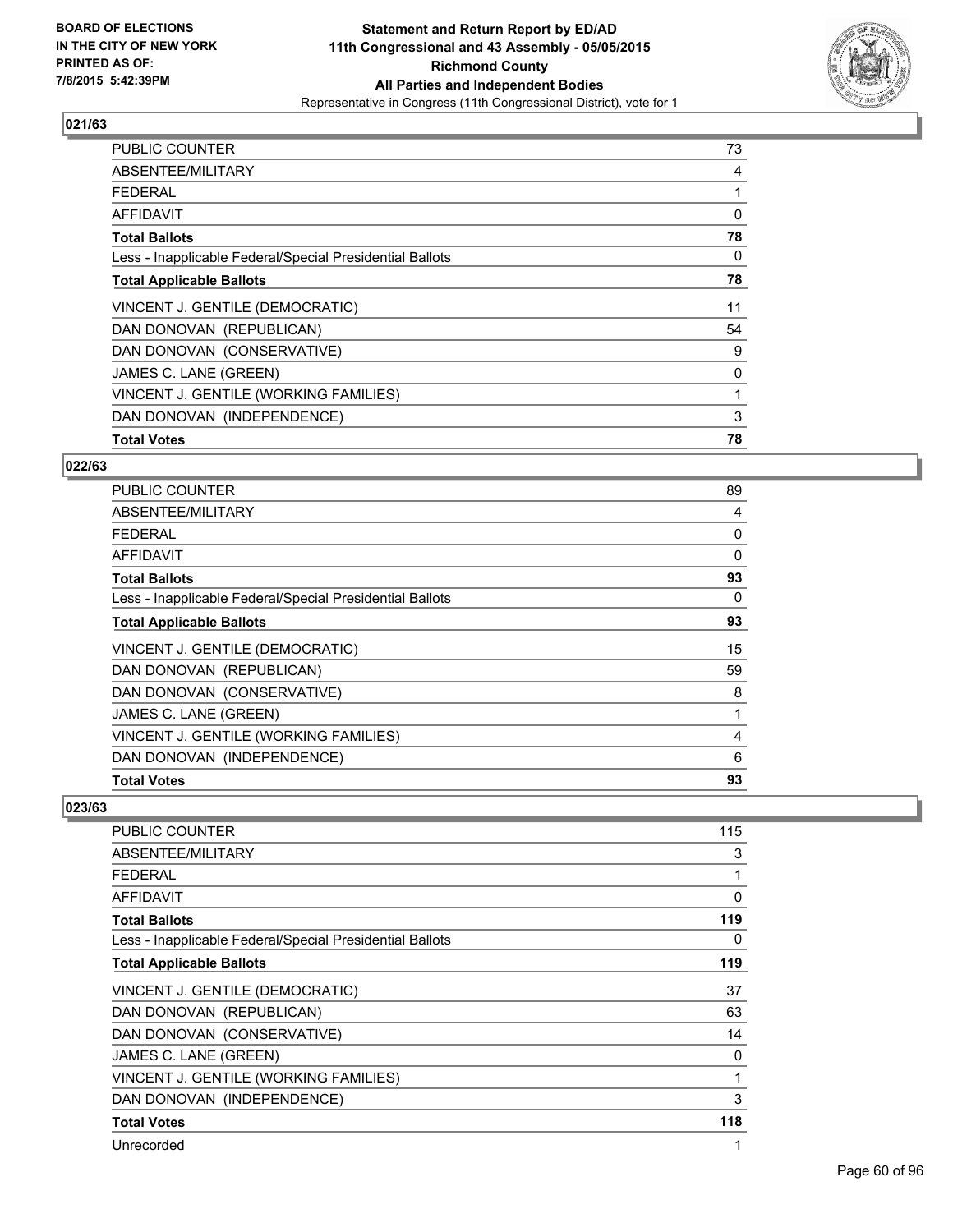

| <b>PUBLIC COUNTER</b>                                    | 92  |
|----------------------------------------------------------|-----|
| ABSENTEE/MILITARY                                        | 14  |
| <b>FEDERAL</b>                                           | 0   |
| AFFIDAVIT                                                | 0   |
| <b>Total Ballots</b>                                     | 106 |
| Less - Inapplicable Federal/Special Presidential Ballots | 0   |
| <b>Total Applicable Ballots</b>                          | 106 |
| VINCENT J. GENTILE (DEMOCRATIC)                          | 29  |
| DAN DONOVAN (REPUBLICAN)                                 | 58  |
| DAN DONOVAN (CONSERVATIVE)                               | 14  |
| JAMES C. LANE (GREEN)                                    |     |
| VINCENT J. GENTILE (WORKING FAMILIES)                    | 1   |
| DAN DONOVAN (INDEPENDENCE)                               | 3   |
| <b>Total Votes</b>                                       | 106 |

#### **025/63**

| <b>PUBLIC COUNTER</b>                                    | 126 |
|----------------------------------------------------------|-----|
| ABSENTEE/MILITARY                                        | 2   |
| <b>FEDERAL</b>                                           |     |
| AFFIDAVIT                                                |     |
| <b>Total Ballots</b>                                     | 130 |
| Less - Inapplicable Federal/Special Presidential Ballots | 0   |
| <b>Total Applicable Ballots</b>                          | 130 |
| VINCENT J. GENTILE (DEMOCRATIC)                          | 22  |
| DAN DONOVAN (REPUBLICAN)                                 | 92  |
| DAN DONOVAN (CONSERVATIVE)                               | 9   |
| JAMES C. LANE (GREEN)                                    | 0   |
| VINCENT J. GENTILE (WORKING FAMILIES)                    | 1   |
| DAN DONOVAN (INDEPENDENCE)                               | 6   |
| <b>Total Votes</b>                                       | 130 |

| PUBLIC COUNTER                                           | 189 |
|----------------------------------------------------------|-----|
| ABSENTEE/MILITARY                                        | 5   |
| <b>FEDERAL</b>                                           | 1   |
| AFFIDAVIT                                                | 1   |
| <b>Total Ballots</b>                                     | 196 |
| Less - Inapplicable Federal/Special Presidential Ballots | 0   |
| <b>Total Applicable Ballots</b>                          | 196 |
| VINCENT J. GENTILE (DEMOCRATIC)                          | 37  |
| DAN DONOVAN (REPUBLICAN)                                 | 132 |
| DAN DONOVAN (CONSERVATIVE)                               | 11  |
| JAMES C. LANE (GREEN)                                    | 2   |
| VINCENT J. GENTILE (WORKING FAMILIES)                    | 3   |
| DAN DONOVAN (INDEPENDENCE)                               | 11  |
| <b>Total Votes</b>                                       | 196 |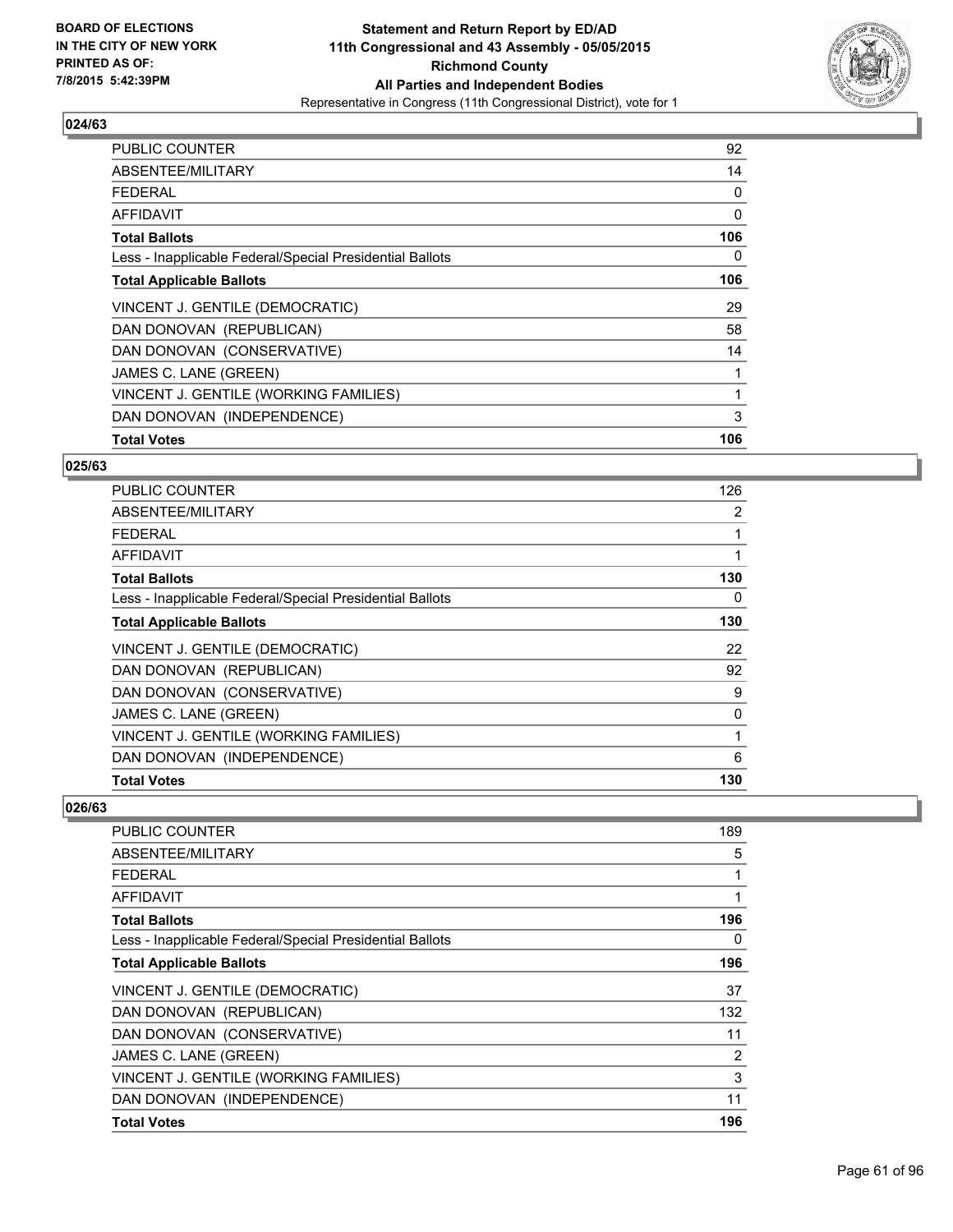

| <b>PUBLIC COUNTER</b>                                    | 73 |
|----------------------------------------------------------|----|
| ABSENTEE/MILITARY                                        | 6  |
| <b>FEDERAL</b>                                           | 0  |
| AFFIDAVIT                                                | 0  |
| <b>Total Ballots</b>                                     | 79 |
| Less - Inapplicable Federal/Special Presidential Ballots | 0  |
| <b>Total Applicable Ballots</b>                          | 79 |
| VINCENT J. GENTILE (DEMOCRATIC)                          | 18 |
| DAN DONOVAN (REPUBLICAN)                                 | 45 |
| DAN DONOVAN (CONSERVATIVE)                               | 11 |
| JAMES C. LANE (GREEN)                                    | 0  |
| VINCENT J. GENTILE (WORKING FAMILIES)                    | 2  |
| DAN DONOVAN (INDEPENDENCE)                               | 3  |
| <b>Total Votes</b>                                       | 79 |

#### **028/63**

| <b>PUBLIC COUNTER</b>                                    | 101      |
|----------------------------------------------------------|----------|
| ABSENTEE/MILITARY                                        | 5        |
| <b>FEDERAL</b>                                           | 0        |
| AFFIDAVIT                                                | $\Omega$ |
| <b>Total Ballots</b>                                     | 106      |
| Less - Inapplicable Federal/Special Presidential Ballots | 0        |
| <b>Total Applicable Ballots</b>                          | 106      |
| VINCENT J. GENTILE (DEMOCRATIC)                          | 17       |
| DAN DONOVAN (REPUBLICAN)                                 | 74       |
| DAN DONOVAN (CONSERVATIVE)                               | 13       |
| JAMES C. LANE (GREEN)                                    | 0        |
| VINCENT J. GENTILE (WORKING FAMILIES)                    | 1        |
| DAN DONOVAN (INDEPENDENCE)                               |          |
| <b>Total Votes</b>                                       | 106      |

| <b>PUBLIC COUNTER</b>                                    | 111 |
|----------------------------------------------------------|-----|
| ABSENTEE/MILITARY                                        | 2   |
| <b>FEDERAL</b>                                           | 0   |
| AFFIDAVIT                                                | 0   |
| <b>Total Ballots</b>                                     | 113 |
| Less - Inapplicable Federal/Special Presidential Ballots | 0   |
| <b>Total Applicable Ballots</b>                          | 113 |
| VINCENT J. GENTILE (DEMOCRATIC)                          | 33  |
| DAN DONOVAN (REPUBLICAN)                                 | 59  |
| DAN DONOVAN (CONSERVATIVE)                               | 12  |
| JAMES C. LANE (GREEN)                                    | 1   |
| VINCENT J. GENTILE (WORKING FAMILIES)                    | 2   |
| DAN DONOVAN (INDEPENDENCE)                               | 6   |
| <b>Total Votes</b>                                       | 113 |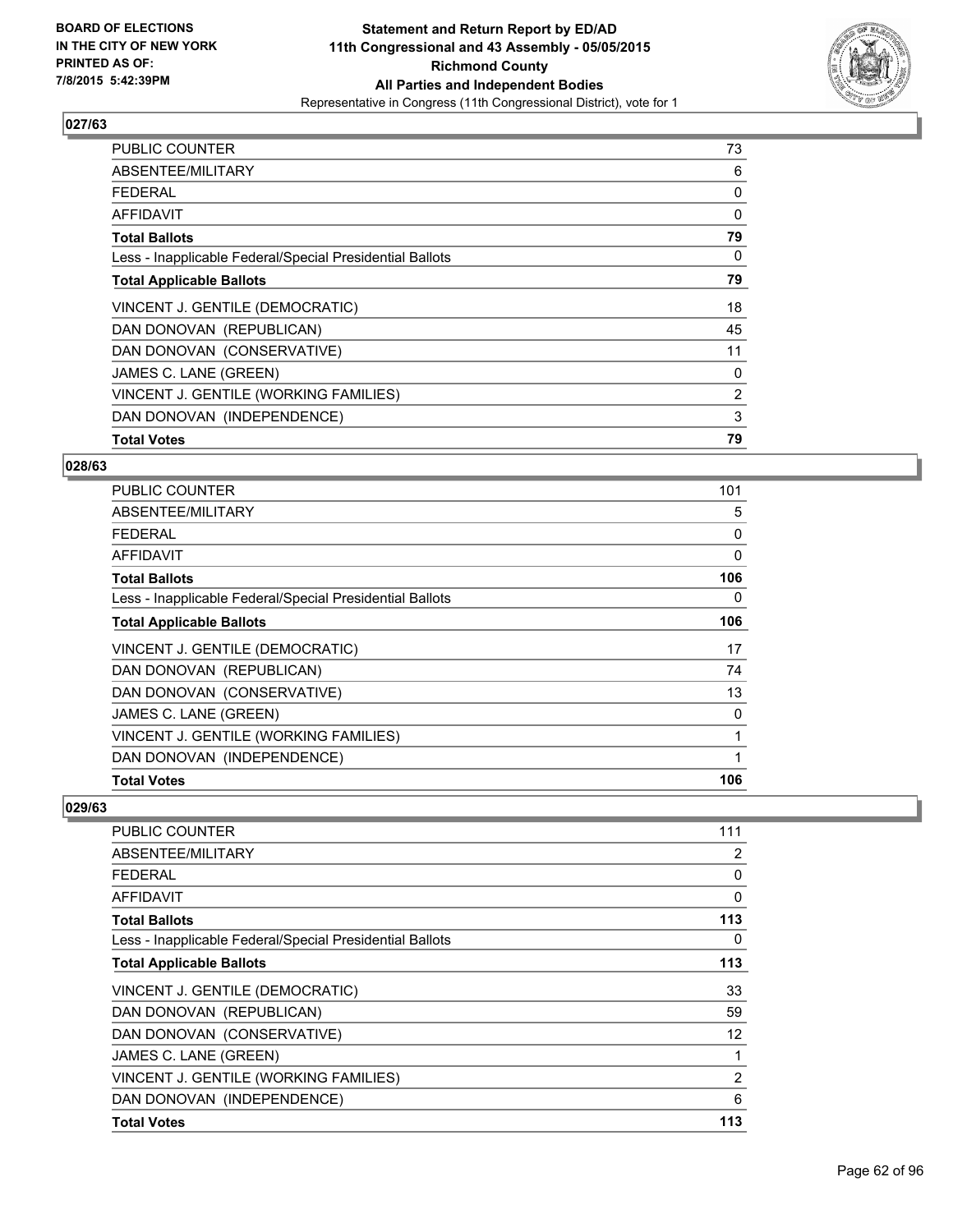

| <b>PUBLIC COUNTER</b>                                    | 74 |
|----------------------------------------------------------|----|
| ABSENTEE/MILITARY                                        | 10 |
| <b>FEDERAL</b>                                           | 0  |
| AFFIDAVIT                                                | 1  |
| <b>Total Ballots</b>                                     | 85 |
| Less - Inapplicable Federal/Special Presidential Ballots | 0  |
| <b>Total Applicable Ballots</b>                          | 85 |
| VINCENT J. GENTILE (DEMOCRATIC)                          | 24 |
| DAN DONOVAN (REPUBLICAN)                                 | 40 |
| DAN DONOVAN (CONSERVATIVE)                               | 14 |
| JAMES C. LANE (GREEN)                                    | 0  |
| VINCENT J. GENTILE (WORKING FAMILIES)                    | 1  |
| DAN DONOVAN (INDEPENDENCE)                               | 6  |
| <b>Total Votes</b>                                       | 85 |

## **031/63**

| <b>PUBLIC COUNTER</b>                                    | 91       |
|----------------------------------------------------------|----------|
| ABSENTEE/MILITARY                                        | 5        |
| <b>FEDERAL</b>                                           | 0        |
| <b>AFFIDAVIT</b>                                         | $\Omega$ |
| <b>Total Ballots</b>                                     | 96       |
| Less - Inapplicable Federal/Special Presidential Ballots | 0        |
| <b>Total Applicable Ballots</b>                          | 96       |
| VINCENT J. GENTILE (DEMOCRATIC)                          | 35       |
| DAN DONOVAN (REPUBLICAN)                                 | 46       |
| DAN DONOVAN (CONSERVATIVE)                               | 10       |
| JAMES C. LANE (GREEN)                                    | 0        |
| VINCENT J. GENTILE (WORKING FAMILIES)                    | 0        |
| DAN DONOVAN (INDEPENDENCE)                               | 5        |
| <b>Total Votes</b>                                       | 96       |

| <b>PUBLIC COUNTER</b>                                    | 115               |
|----------------------------------------------------------|-------------------|
| ABSENTEE/MILITARY                                        | 8                 |
| <b>FEDERAL</b>                                           | 1                 |
| AFFIDAVIT                                                | 0                 |
| <b>Total Ballots</b>                                     | 124               |
| Less - Inapplicable Federal/Special Presidential Ballots | 0                 |
| <b>Total Applicable Ballots</b>                          | 124               |
| VINCENT J. GENTILE (DEMOCRATIC)                          | 29                |
| DAN DONOVAN (REPUBLICAN)                                 | 72                |
| DAN DONOVAN (CONSERVATIVE)                               | $12 \overline{ }$ |
| JAMES C. LANE (GREEN)                                    | 1                 |
| VINCENT J. GENTILE (WORKING FAMILIES)                    | 4                 |
| DAN DONOVAN (INDEPENDENCE)                               | 6                 |
| <b>Total Votes</b>                                       | 124               |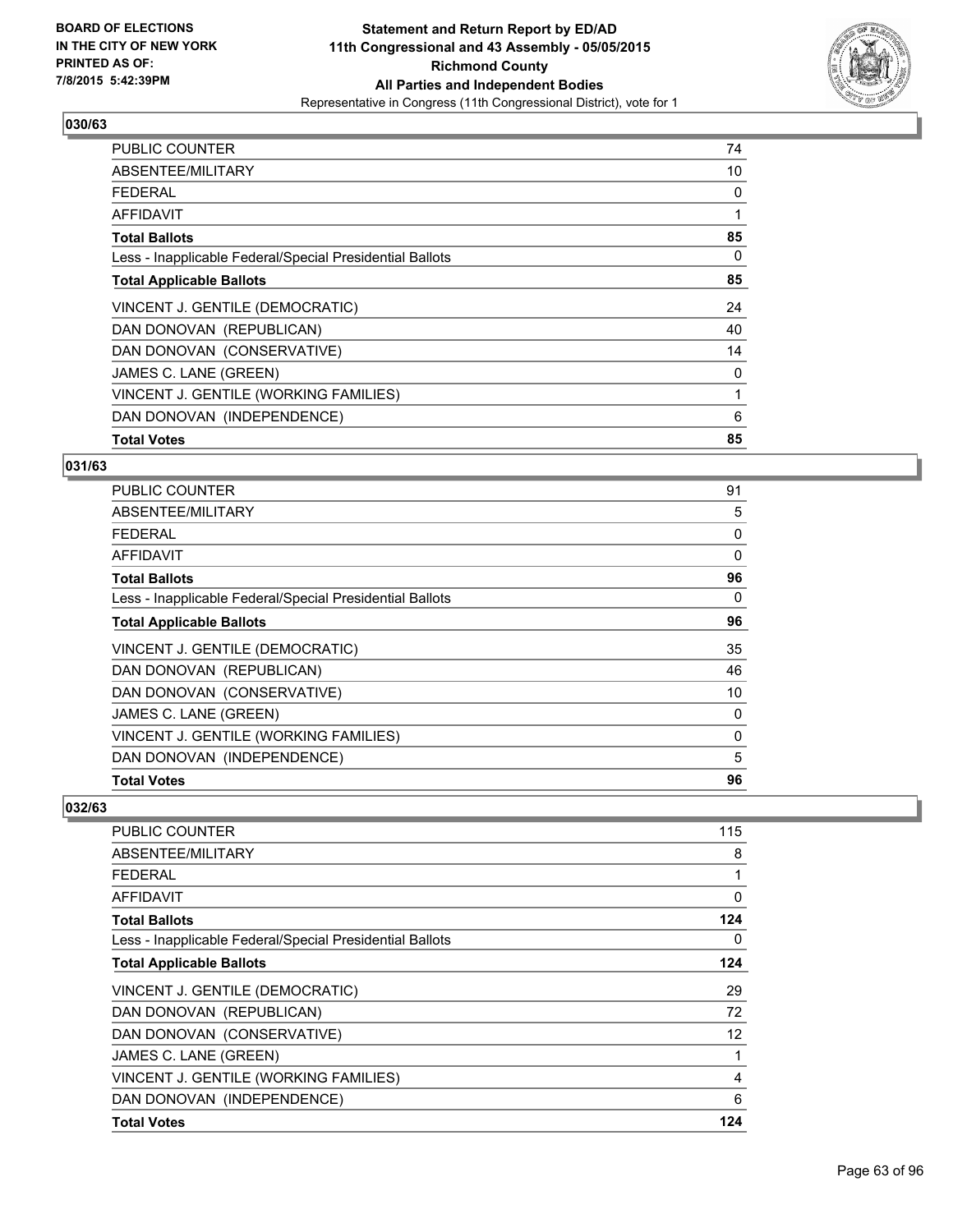

| <b>PUBLIC COUNTER</b>                                    | 155 |
|----------------------------------------------------------|-----|
| ABSENTEE/MILITARY                                        | 6   |
| <b>FEDERAL</b>                                           | 0   |
| AFFIDAVIT                                                | 0   |
| <b>Total Ballots</b>                                     | 161 |
| Less - Inapplicable Federal/Special Presidential Ballots | 0   |
| <b>Total Applicable Ballots</b>                          | 161 |
| VINCENT J. GENTILE (DEMOCRATIC)                          | 37  |
| DAN DONOVAN (REPUBLICAN)                                 | 91  |
| DAN DONOVAN (CONSERVATIVE)                               | 27  |
| JAMES C. LANE (GREEN)                                    | 1   |
| VINCENT J. GENTILE (WORKING FAMILIES)                    | 1   |
| DAN DONOVAN (INDEPENDENCE)                               | 4   |
| <b>Total Votes</b>                                       | 161 |

### **034/63 COMBINED into: 033/63**

| <b>PUBLIC COUNTER</b>                                    | 306            |
|----------------------------------------------------------|----------------|
| ABSENTEE/MILITARY                                        | 19             |
| FEDERAL                                                  | 0              |
| AFFIDAVIT                                                | $\overline{2}$ |
| <b>Total Ballots</b>                                     | 327            |
| Less - Inapplicable Federal/Special Presidential Ballots | 0              |
| <b>Total Applicable Ballots</b>                          | 327            |
| VINCENT J. GENTILE (DEMOCRATIC)                          | 80             |
| DAN DONOVAN (REPUBLICAN)                                 | 171            |
| DAN DONOVAN (CONSERVATIVE)                               | 50             |
| JAMES C. LANE (GREEN)                                    | 1              |
| VINCENT J. GENTILE (WORKING FAMILIES)                    | 11             |
| DAN DONOVAN (INDEPENDENCE)                               | 13             |
| JOSEPH MCCARTHY (WRITE-IN)                               | 1              |
| <b>Total Votes</b>                                       | 327            |
| 036/63 COMBINED into: 010/63                             |                |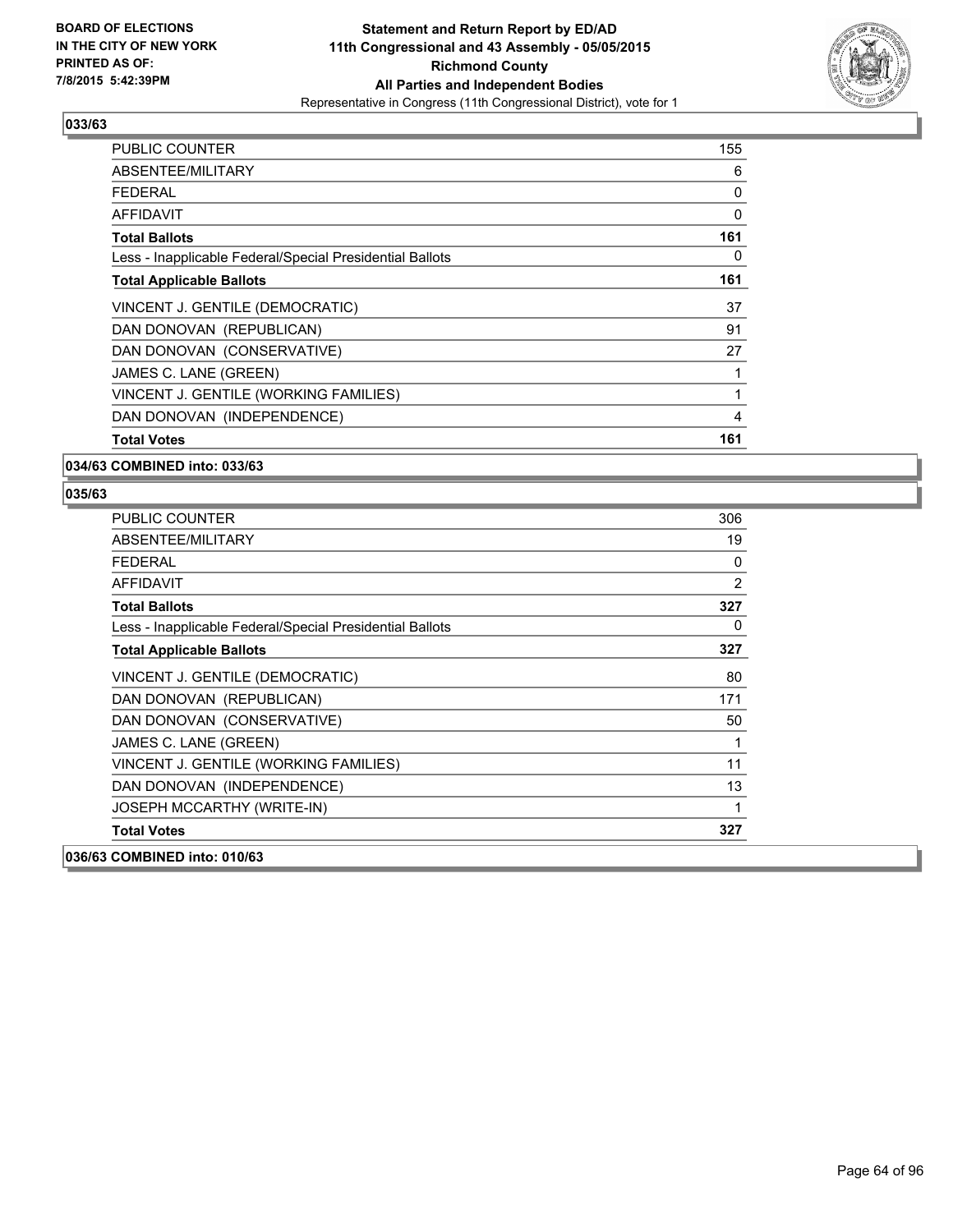

| <b>PUBLIC COUNTER</b>                                    | 70 |
|----------------------------------------------------------|----|
| ABSENTEE/MILITARY                                        | 4  |
| <b>FEDERAL</b>                                           | 0  |
| AFFIDAVIT                                                | 1  |
| <b>Total Ballots</b>                                     | 75 |
| Less - Inapplicable Federal/Special Presidential Ballots | 0  |
| <b>Total Applicable Ballots</b>                          | 75 |
| VINCENT J. GENTILE (DEMOCRATIC)                          | 42 |
| DAN DONOVAN (REPUBLICAN)                                 | 26 |
| DAN DONOVAN (CONSERVATIVE)                               | 6  |
| JAMES C. LANE (GREEN)                                    | 0  |
| VINCENT J. GENTILE (WORKING FAMILIES)                    | 1  |
| DAN DONOVAN (INDEPENDENCE)                               | 0  |
| <b>Total Votes</b>                                       | 75 |

#### **038/63**

| PUBLIC COUNTER                                           | 116            |
|----------------------------------------------------------|----------------|
| ABSENTEE/MILITARY                                        | $\overline{7}$ |
| <b>FEDERAL</b>                                           | 0              |
| <b>AFFIDAVIT</b>                                         | $\Omega$       |
| <b>Total Ballots</b>                                     | 123            |
| Less - Inapplicable Federal/Special Presidential Ballots | 0              |
| <b>Total Applicable Ballots</b>                          | 123            |
| VINCENT J. GENTILE (DEMOCRATIC)                          | 78             |
| DAN DONOVAN (REPUBLICAN)                                 | 31             |
| DAN DONOVAN (CONSERVATIVE)                               | 8              |
| JAMES C. LANE (GREEN)                                    |                |
| VINCENT J. GENTILE (WORKING FAMILIES)                    | 3              |
| DAN DONOVAN (INDEPENDENCE)                               | 2              |
| <b>Total Votes</b>                                       | 123            |

| PUBLIC COUNTER                                           | 101 |
|----------------------------------------------------------|-----|
| ABSENTEE/MILITARY                                        | 2   |
| <b>FEDERAL</b>                                           | 0   |
| AFFIDAVIT                                                | 0   |
| <b>Total Ballots</b>                                     | 103 |
| Less - Inapplicable Federal/Special Presidential Ballots | 0   |
| <b>Total Applicable Ballots</b>                          | 103 |
| VINCENT J. GENTILE (DEMOCRATIC)                          | 63  |
| DAN DONOVAN (REPUBLICAN)                                 | 26  |
| DAN DONOVAN (CONSERVATIVE)                               | 7   |
| JAMES C. LANE (GREEN)                                    | 4   |
| VINCENT J. GENTILE (WORKING FAMILIES)                    | 2   |
| DAN DONOVAN (INDEPENDENCE)                               | 1   |
| <b>Total Votes</b>                                       | 103 |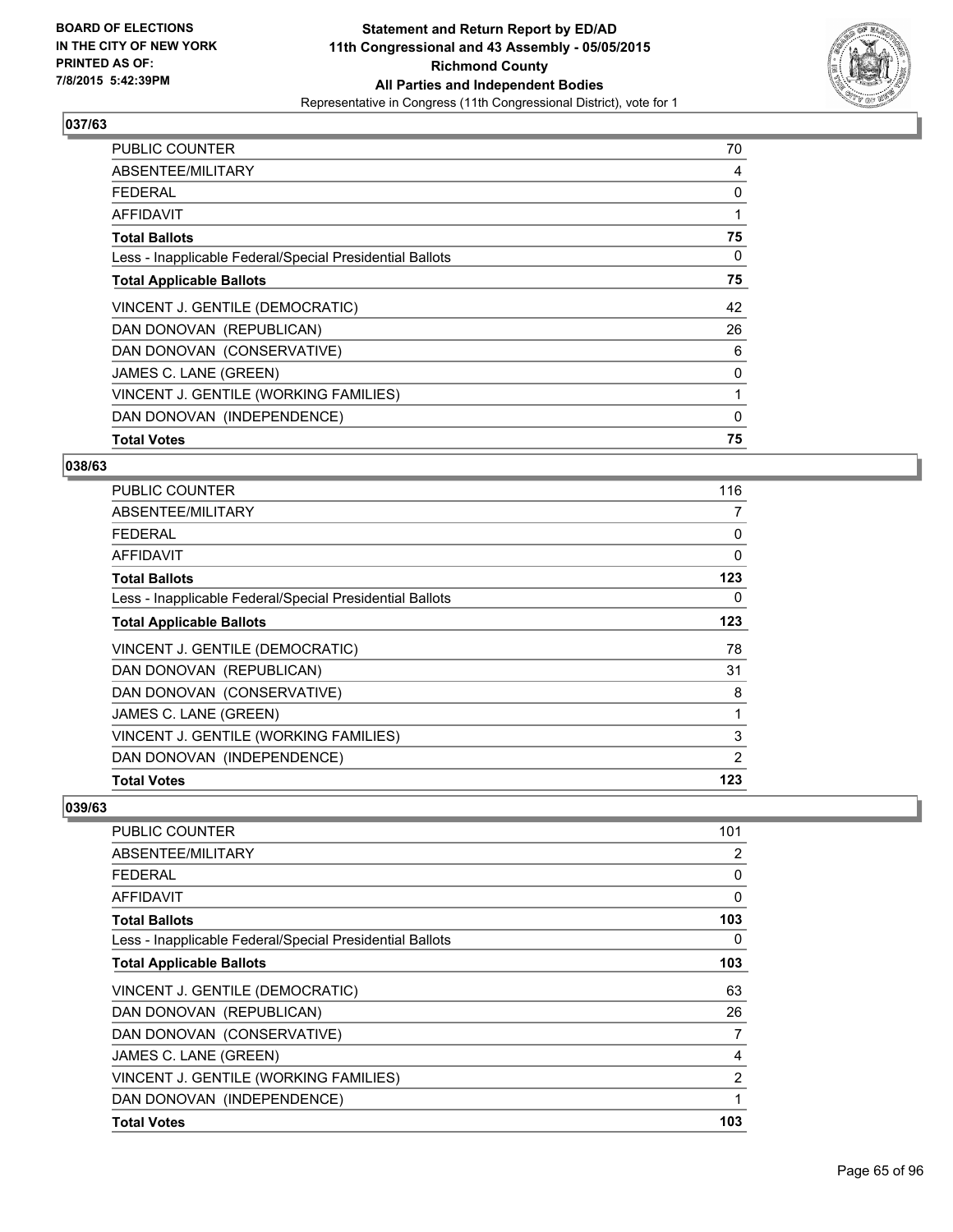

## **040/63 COMBINED into: 063/61**

#### **041/63 COMBINED into: 026/61**

**042/63** 

| <b>PUBLIC COUNTER</b>                                    | 76 |
|----------------------------------------------------------|----|
| ABSENTEE/MILITARY                                        | 4  |
| <b>FEDERAL</b>                                           |    |
| AFFIDAVIT                                                |    |
| <b>Total Ballots</b>                                     | 82 |
| Less - Inapplicable Federal/Special Presidential Ballots | 0  |
| <b>Total Applicable Ballots</b>                          | 82 |
| VINCENT J. GENTILE (DEMOCRATIC)                          | 71 |
| DAN DONOVAN (REPUBLICAN)                                 |    |
| DAN DONOVAN (CONSERVATIVE)                               | 0  |
| JAMES C. LANE (GREEN)                                    | 6  |
| VINCENT J. GENTILE (WORKING FAMILIES)                    | 4  |
| DAN DONOVAN (INDEPENDENCE)                               | 0  |
| <b>Total Votes</b>                                       | 82 |

| 044/63 COMBINED into: 045/63                             |                |
|----------------------------------------------------------|----------------|
| <b>Total Votes</b>                                       | 93             |
| DAN DONOVAN (INDEPENDENCE)                               | 1              |
| VINCENT J. GENTILE (WORKING FAMILIES)                    |                |
| JAMES C. LANE (GREEN)                                    | $\overline{2}$ |
| DAN DONOVAN (CONSERVATIVE)                               | 2              |
| DAN DONOVAN (REPUBLICAN)                                 | 8              |
| VINCENT J. GENTILE (DEMOCRATIC)                          | 79             |
| <b>Total Applicable Ballots</b>                          | 93             |
| Less - Inapplicable Federal/Special Presidential Ballots | 0              |
| <b>Total Ballots</b>                                     | 93             |
| <b>AFFIDAVIT</b>                                         | $\mathbf{0}$   |
| FEDERAL                                                  | 0              |
| ABSENTEE/MILITARY                                        | 3              |
| <b>PUBLIC COUNTER</b>                                    | 90             |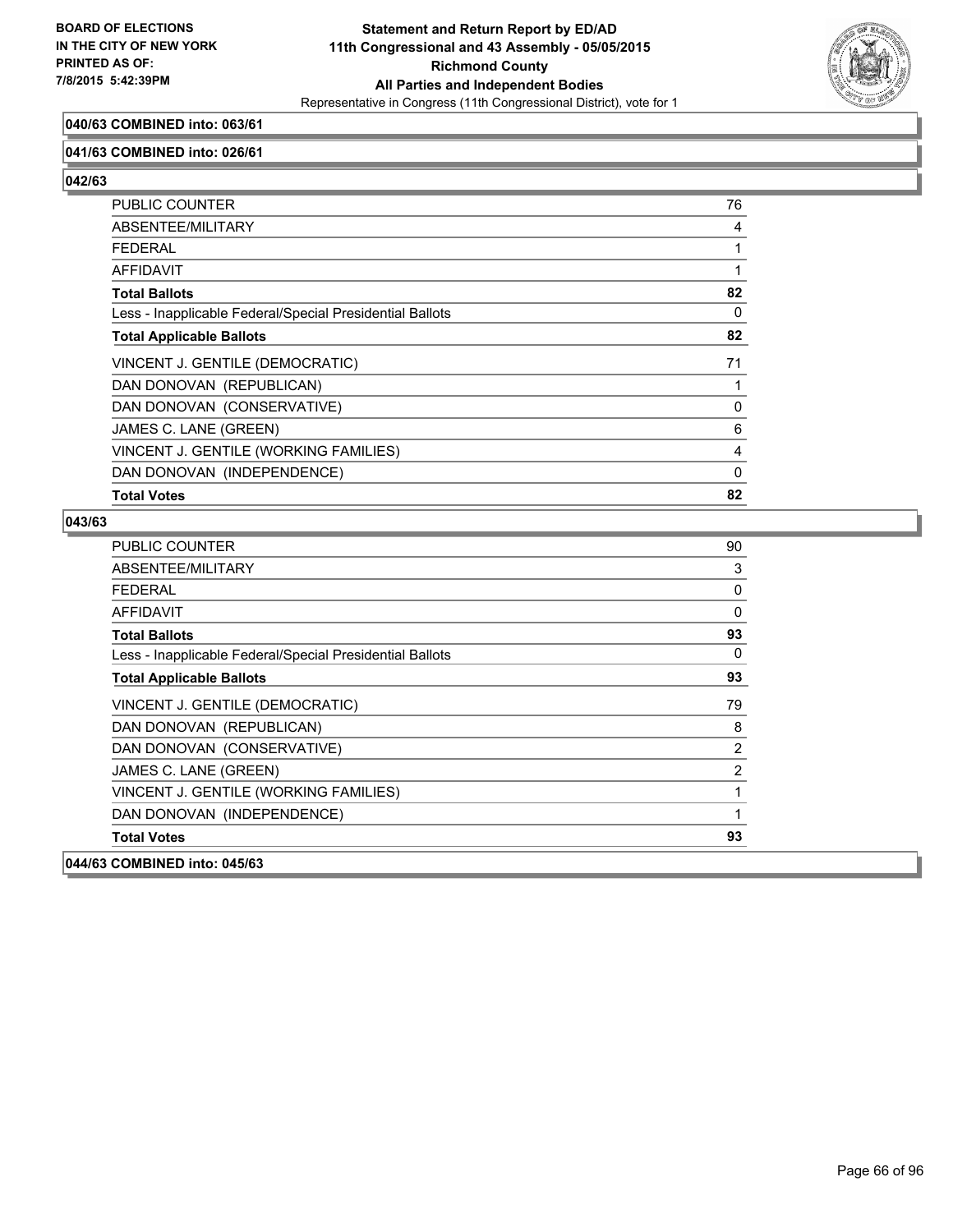

| <b>PUBLIC COUNTER</b>                                    | 147 |
|----------------------------------------------------------|-----|
| ABSENTEE/MILITARY                                        | 9   |
| <b>FEDERAL</b>                                           | 0   |
| AFFIDAVIT                                                | 6   |
| <b>Total Ballots</b>                                     | 162 |
| Less - Inapplicable Federal/Special Presidential Ballots | 0   |
| <b>Total Applicable Ballots</b>                          | 162 |
| VINCENT J. GENTILE (DEMOCRATIC)                          | 143 |
| DAN DONOVAN (REPUBLICAN)                                 | 8   |
| DAN DONOVAN (CONSERVATIVE)                               | 2   |
| JAMES C. LANE (GREEN)                                    | 3   |
| VINCENT J. GENTILE (WORKING FAMILIES)                    | 3   |
| DAN DONOVAN (INDEPENDENCE)                               | 3   |
| <b>Total Votes</b>                                       | 162 |

| <b>PUBLIC COUNTER</b>                                    | 181 |
|----------------------------------------------------------|-----|
| ABSENTEE/MILITARY                                        | 41  |
| <b>FEDERAL</b>                                           | 0   |
| AFFIDAVIT                                                | 1   |
| <b>Total Ballots</b>                                     | 223 |
| Less - Inapplicable Federal/Special Presidential Ballots | 0   |
| <b>Total Applicable Ballots</b>                          | 223 |
| VINCENT J. GENTILE (DEMOCRATIC)                          | 50  |
| DAN DONOVAN (REPUBLICAN)                                 | 134 |
| DAN DONOVAN (CONSERVATIVE)                               | 24  |
| JAMES C. LANE (GREEN)                                    |     |
| VINCENT J. GENTILE (WORKING FAMILIES)                    | 7   |
| DAN DONOVAN (INDEPENDENCE)                               | 6   |
| <b>Total Votes</b>                                       | 222 |
| Unrecorded                                               | 1   |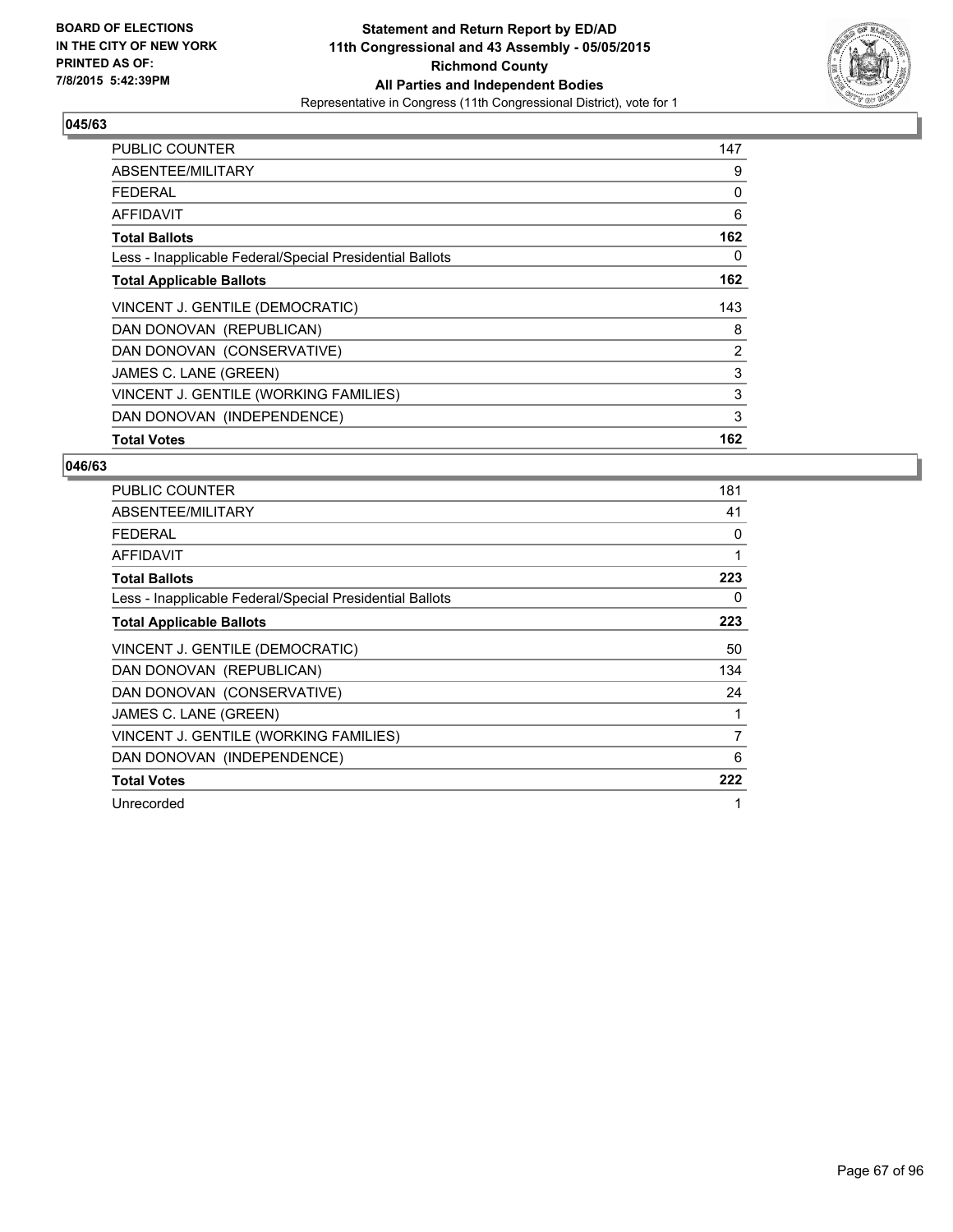

| <b>PUBLIC COUNTER</b>                                    | 170 |
|----------------------------------------------------------|-----|
| ABSENTEE/MILITARY                                        | 7   |
| FFDFRAI                                                  | 0   |
| <b>AFFIDAVIT</b>                                         | 1   |
| <b>Total Ballots</b>                                     | 178 |
| Less - Inapplicable Federal/Special Presidential Ballots | 0   |
| <b>Total Applicable Ballots</b>                          | 178 |
| VINCENT J. GENTILE (DEMOCRATIC)                          | 46  |
| DAN DONOVAN (REPUBLICAN)                                 | 92  |
| DAN DONOVAN (CONSERVATIVE)                               | 23  |
| JAMES C. LANE (GREEN)                                    | 3   |
| VINCENT J. GENTILE (WORKING FAMILIES)                    | 8   |
| DAN DONOVAN (INDEPENDENCE)                               | 5   |
| ANDREW J. LANZA (WRITE-IN)                               | 1   |
| <b>Total Votes</b>                                       | 178 |

**048/63 COMBINED into: 072/62**

| <b>PUBLIC COUNTER</b>                                    | 282 |
|----------------------------------------------------------|-----|
| ABSENTEE/MILITARY                                        | 29  |
| <b>FEDERAL</b>                                           |     |
| AFFIDAVIT                                                | 0   |
| <b>Total Ballots</b>                                     | 312 |
| Less - Inapplicable Federal/Special Presidential Ballots | 0   |
| <b>Total Applicable Ballots</b>                          | 312 |
| VINCENT J. GENTILE (DEMOCRATIC)                          | 61  |
| DAN DONOVAN (REPUBLICAN)                                 | 194 |
| DAN DONOVAN (CONSERVATIVE)                               | 41  |
| JAMES C. LANE (GREEN)                                    | 1   |
| VINCENT J. GENTILE (WORKING FAMILIES)                    | 4   |
| DAN DONOVAN (INDEPENDENCE)                               | 10  |
| LAWRENCE HANLEY (WRITE-IN)                               |     |
| <b>Total Votes</b>                                       | 312 |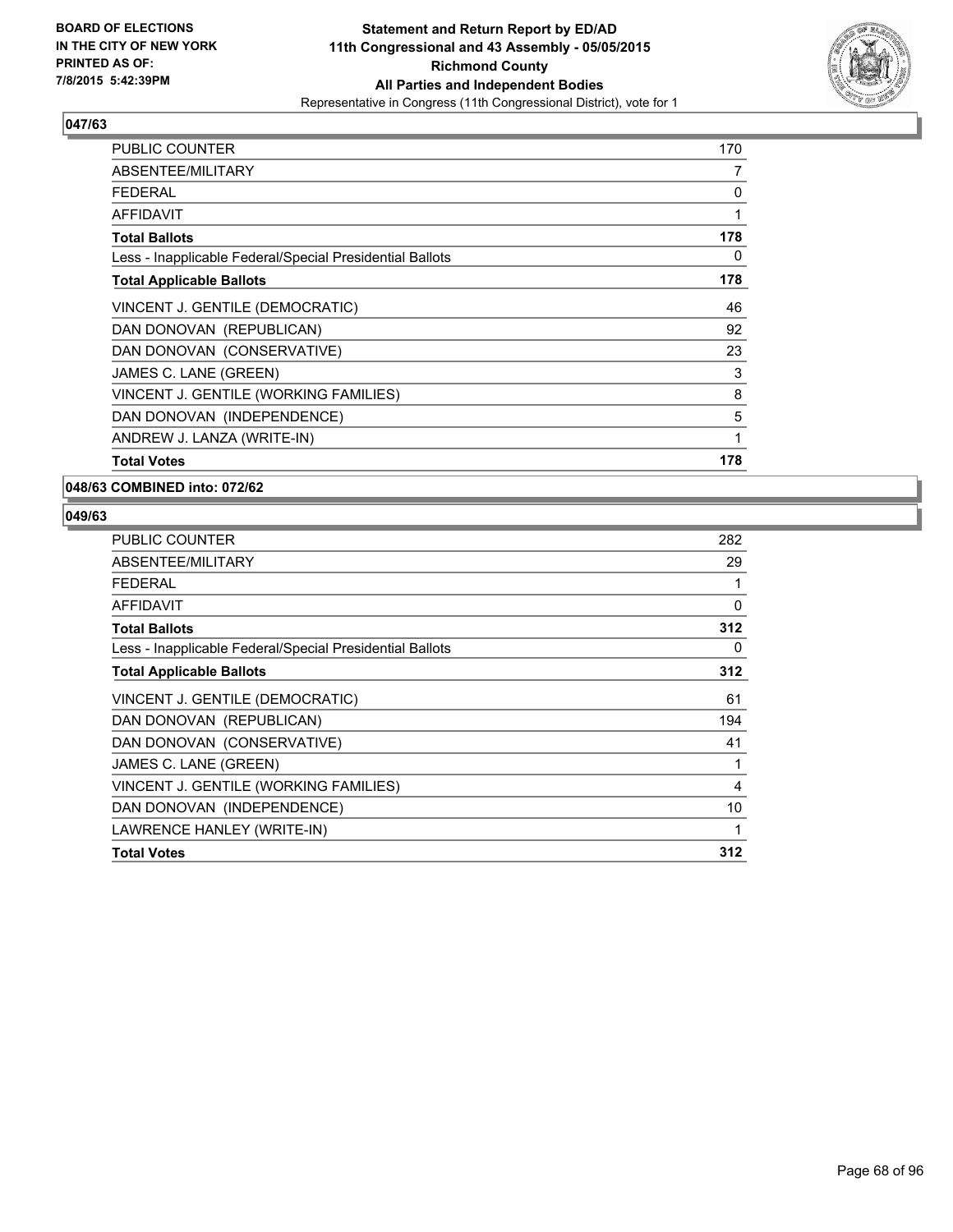

| <b>PUBLIC COUNTER</b>                                    | 133 |
|----------------------------------------------------------|-----|
| ABSENTEE/MILITARY                                        | 5   |
| <b>FEDERAL</b>                                           | 0   |
| AFFIDAVIT                                                | 1   |
| <b>Total Ballots</b>                                     | 139 |
| Less - Inapplicable Federal/Special Presidential Ballots | 0   |
| <b>Total Applicable Ballots</b>                          | 139 |
| VINCENT J. GENTILE (DEMOCRATIC)                          | 41  |
| DAN DONOVAN (REPUBLICAN)                                 | 74  |
| DAN DONOVAN (CONSERVATIVE)                               | 14  |
| JAMES C. LANE (GREEN)                                    | 1   |
| VINCENT J. GENTILE (WORKING FAMILIES)                    | 3   |
| DAN DONOVAN (INDEPENDENCE)                               | 5   |
| NICOLE MALIOTAKIS (WRITE-IN)                             | 1   |
| <b>Total Votes</b>                                       | 139 |

**051/63 COMBINED into: 049/63**

| <b>PUBLIC COUNTER</b>                                    | 158 |
|----------------------------------------------------------|-----|
| ABSENTEE/MILITARY                                        | 6   |
| FEDERAL                                                  | 0   |
| AFFIDAVIT                                                | 1   |
| <b>Total Ballots</b>                                     | 165 |
| Less - Inapplicable Federal/Special Presidential Ballots | 0   |
| <b>Total Applicable Ballots</b>                          | 165 |
| VINCENT J. GENTILE (DEMOCRATIC)                          | 33  |
| DAN DONOVAN (REPUBLICAN)                                 | 102 |
| DAN DONOVAN (CONSERVATIVE)                               | 20  |
| JAMES C. LANE (GREEN)                                    | 0   |
| VINCENT J. GENTILE (WORKING FAMILIES)                    | 0   |
| DAN DONOVAN (INDEPENDENCE)                               | 10  |
| <b>Total Votes</b>                                       | 165 |
| 053/63 COMBINED into: 070/62                             |     |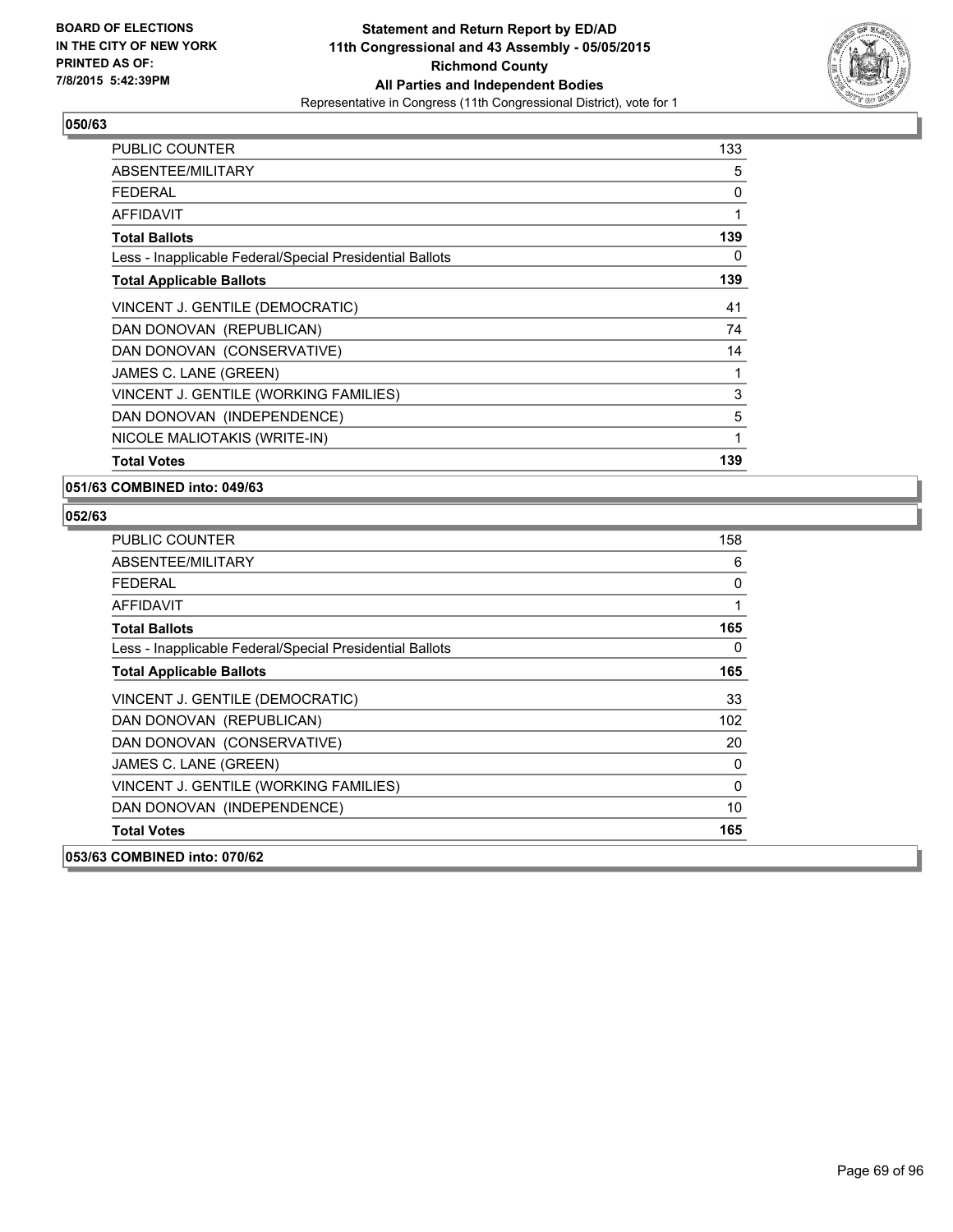

| <b>PUBLIC COUNTER</b>                                    | 134 |
|----------------------------------------------------------|-----|
| ABSENTEE/MILITARY                                        | 32  |
| <b>FEDERAL</b>                                           | 0   |
| AFFIDAVIT                                                | 0   |
| <b>Total Ballots</b>                                     | 166 |
| Less - Inapplicable Federal/Special Presidential Ballots | 0   |
| <b>Total Applicable Ballots</b>                          | 166 |
| VINCENT J. GENTILE (DEMOCRATIC)                          | 63  |
| DAN DONOVAN (REPUBLICAN)                                 | 77  |
| DAN DONOVAN (CONSERVATIVE)                               | 13  |
| JAMES C. LANE (GREEN)                                    | 4   |
| VINCENT J. GENTILE (WORKING FAMILIES)                    | 1   |
| DAN DONOVAN (INDEPENDENCE)                               | 8   |
| <b>Total Votes</b>                                       | 166 |

#### **055/63**

| <b>PUBLIC COUNTER</b>                                    | 122 |
|----------------------------------------------------------|-----|
| ABSENTEE/MILITARY                                        | 34  |
| <b>FEDERAL</b>                                           |     |
| AFFIDAVIT                                                | 2   |
| <b>Total Ballots</b>                                     | 159 |
| Less - Inapplicable Federal/Special Presidential Ballots | 0   |
| <b>Total Applicable Ballots</b>                          | 159 |
| VINCENT J. GENTILE (DEMOCRATIC)                          | 47  |
| DAN DONOVAN (REPUBLICAN)                                 | 79  |
| DAN DONOVAN (CONSERVATIVE)                               | 17  |
| JAMES C. LANE (GREEN)                                    | 2   |
| VINCENT J. GENTILE (WORKING FAMILIES)                    | 3   |
| DAN DONOVAN (INDEPENDENCE)                               | 10  |
| UNATTRIBUTABLE WRITE-IN (WRITE-IN)                       | 1   |
| <b>Total Votes</b>                                       | 159 |

| <b>PUBLIC COUNTER</b>                                    | 87 |
|----------------------------------------------------------|----|
| ABSENTEE/MILITARY                                        | 4  |
| FEDERAL                                                  | 0  |
| AFFIDAVIT                                                | 1  |
| <b>Total Ballots</b>                                     | 92 |
| Less - Inapplicable Federal/Special Presidential Ballots | 0  |
| <b>Total Applicable Ballots</b>                          | 92 |
| VINCENT J. GENTILE (DEMOCRATIC)                          | 35 |
| DAN DONOVAN (REPUBLICAN)                                 | 48 |
| DAN DONOVAN (CONSERVATIVE)                               | 3  |
| JAMES C. LANE (GREEN)                                    |    |
| VINCENT J. GENTILE (WORKING FAMILIES)                    |    |
| DAN DONOVAN (INDEPENDENCE)                               | 4  |
| <b>Total Votes</b>                                       | 92 |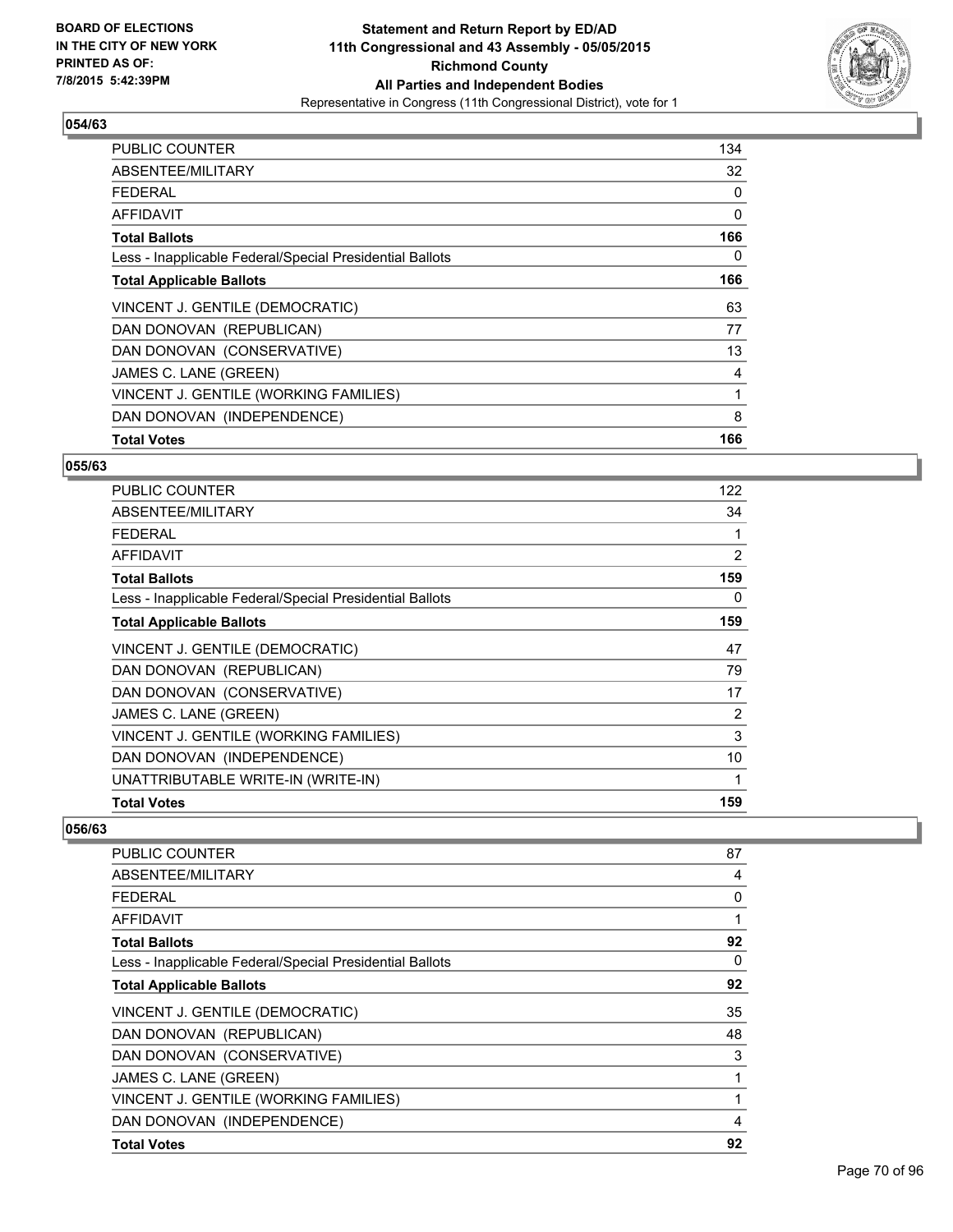

| <b>PUBLIC COUNTER</b>                                    | 181 |
|----------------------------------------------------------|-----|
| ABSENTEE/MILITARY                                        | 7   |
| <b>FEDERAL</b>                                           | 5   |
| AFFIDAVIT                                                | 0   |
| <b>Total Ballots</b>                                     | 193 |
| Less - Inapplicable Federal/Special Presidential Ballots | 0   |
| <b>Total Applicable Ballots</b>                          | 193 |
| VINCENT J. GENTILE (DEMOCRATIC)                          | 35  |
| DAN DONOVAN (REPUBLICAN)                                 | 132 |
| DAN DONOVAN (CONSERVATIVE)                               | 18  |
| JAMES C. LANE (GREEN)                                    | 0   |
| VINCENT J. GENTILE (WORKING FAMILIES)                    | 1   |
| DAN DONOVAN (INDEPENDENCE)                               | 7   |
| <b>Total Votes</b>                                       | 193 |

#### **058/63**

| <b>PUBLIC COUNTER</b>                                    | 151            |
|----------------------------------------------------------|----------------|
| ABSENTEE/MILITARY                                        | 7              |
| <b>FEDERAL</b>                                           | $\overline{7}$ |
| AFFIDAVIT                                                | 2              |
| <b>Total Ballots</b>                                     | 167            |
| Less - Inapplicable Federal/Special Presidential Ballots | 0              |
| <b>Total Applicable Ballots</b>                          | 167            |
| VINCENT J. GENTILE (DEMOCRATIC)                          | 36             |
| DAN DONOVAN (REPUBLICAN)                                 | 110            |
| DAN DONOVAN (CONSERVATIVE)                               | 13             |
| JAMES C. LANE (GREEN)                                    | 0              |
| VINCENT J. GENTILE (WORKING FAMILIES)                    | 2              |
| DAN DONOVAN (INDEPENDENCE)                               | 6              |
| <b>Total Votes</b>                                       | 167            |

| PUBLIC COUNTER                                           | 220 |
|----------------------------------------------------------|-----|
| ABSENTEE/MILITARY                                        | 9   |
| <b>FEDERAL</b>                                           | 0   |
| AFFIDAVIT                                                | 0   |
| <b>Total Ballots</b>                                     | 229 |
| Less - Inapplicable Federal/Special Presidential Ballots | 0   |
| <b>Total Applicable Ballots</b>                          | 229 |
| VINCENT J. GENTILE (DEMOCRATIC)                          | 62  |
| DAN DONOVAN (REPUBLICAN)                                 | 124 |
| DAN DONOVAN (CONSERVATIVE)                               | 28  |
| JAMES C. LANE (GREEN)                                    | 1   |
| VINCENT J. GENTILE (WORKING FAMILIES)                    | 5   |
| DAN DONOVAN (INDEPENDENCE)                               | 8   |
| UNATTRIBUTABLE WRITE-IN (WRITE-IN)                       | 1   |
| <b>Total Votes</b>                                       | 229 |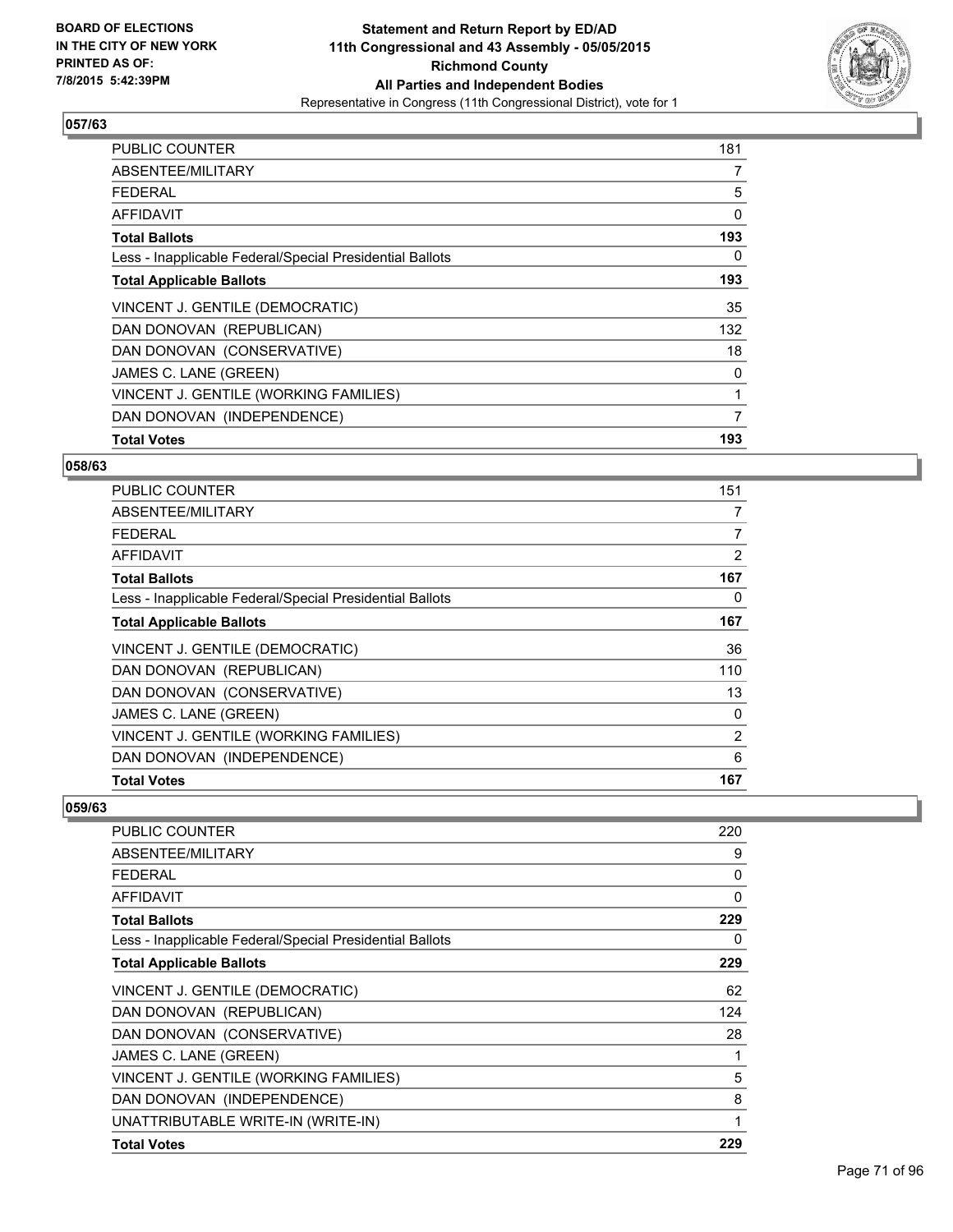

| <b>PUBLIC COUNTER</b>                                    | 154 |
|----------------------------------------------------------|-----|
| ABSENTEE/MILITARY                                        | 7   |
| <b>FEDERAL</b>                                           | 0   |
| AFFIDAVIT                                                | 0   |
| <b>Total Ballots</b>                                     | 161 |
| Less - Inapplicable Federal/Special Presidential Ballots | 0   |
| <b>Total Applicable Ballots</b>                          | 161 |
| VINCENT J. GENTILE (DEMOCRATIC)                          | 39  |
| DAN DONOVAN (REPUBLICAN)                                 | 84  |
| DAN DONOVAN (CONSERVATIVE)                               | 21  |
| JAMES C. LANE (GREEN)                                    | 3   |
| VINCENT J. GENTILE (WORKING FAMILIES)                    | 8   |
| DAN DONOVAN (INDEPENDENCE)                               | 6   |
| <b>Total Votes</b>                                       | 161 |

### **061/63 COMBINED into: 038/61**

| <b>PUBLIC COUNTER</b>                                    | 335 |
|----------------------------------------------------------|-----|
| ABSENTEE/MILITARY                                        | 16  |
| <b>FEDERAL</b>                                           | 2   |
| <b>AFFIDAVIT</b>                                         | 2   |
| <b>Total Ballots</b>                                     | 355 |
| Less - Inapplicable Federal/Special Presidential Ballots | 0   |
| <b>Total Applicable Ballots</b>                          | 355 |
| VINCENT J. GENTILE (DEMOCRATIC)                          | 105 |
| DAN DONOVAN (REPUBLICAN)                                 | 165 |
| DAN DONOVAN (CONSERVATIVE)                               | 45  |
| JAMES C. LANE (GREEN)                                    | 5   |
| VINCENT J. GENTILE (WORKING FAMILIES)                    | 14  |
| DAN DONOVAN (INDEPENDENCE)                               | 17  |
| DENNIS MCKEEN (WRITE-IN)                                 | 1   |
| JOE TIRONE JR. (WRITE-IN)                                | 3   |
| <b>Total Votes</b>                                       | 355 |
| 063/63 COMBINED into: 035/63                             |     |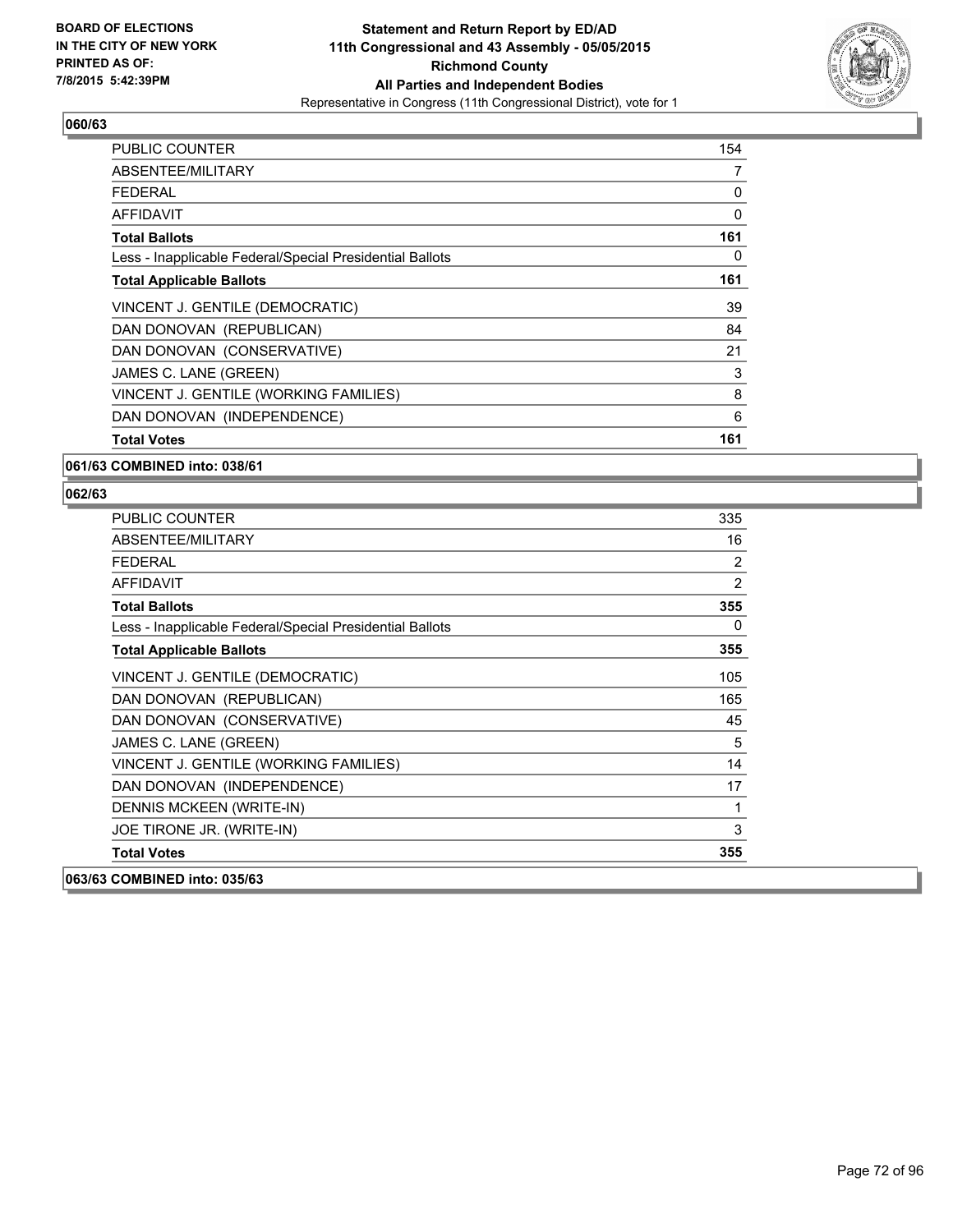

| <b>PUBLIC COUNTER</b>                                    | 321 |
|----------------------------------------------------------|-----|
| ABSENTEE/MILITARY                                        | 30  |
| <b>FEDERAL</b>                                           | 1   |
| <b>AFFIDAVIT</b>                                         | 3   |
| <b>Total Ballots</b>                                     | 355 |
| Less - Inapplicable Federal/Special Presidential Ballots | 0   |
| <b>Total Applicable Ballots</b>                          | 355 |
| VINCENT J. GENTILE (DEMOCRATIC)                          | 72  |
| DAN DONOVAN (REPUBLICAN)                                 | 199 |
| DAN DONOVAN (CONSERVATIVE)                               | 52  |
| JAMES C. LANE (GREEN)                                    | 6   |
| VINCENT J. GENTILE (WORKING FAMILIES)                    | 8   |
| DAN DONOVAN (INDEPENDENCE)                               | 17  |
| KIM O'DONNELL (WRITE-IN)                                 | 1   |
| <b>Total Votes</b>                                       | 355 |

**065/63 COMBINED into: 035/61**

#### **066/63 COMBINED into: 067/63**

| <b>PUBLIC COUNTER</b>                                    | 330            |
|----------------------------------------------------------|----------------|
| ABSENTEE/MILITARY                                        | 7              |
| <b>FEDERAL</b>                                           | $\overline{2}$ |
| AFFIDAVIT                                                | 0              |
| <b>Total Ballots</b>                                     | 339            |
| Less - Inapplicable Federal/Special Presidential Ballots | 0              |
| <b>Total Applicable Ballots</b>                          | 339            |
| VINCENT J. GENTILE (DEMOCRATIC)                          | 58             |
| DAN DONOVAN (REPUBLICAN)                                 | 184            |
| DAN DONOVAN (CONSERVATIVE)                               | 62             |
| JAMES C. LANE (GREEN)                                    | 4              |
| VINCENT J. GENTILE (WORKING FAMILIES)                    | 10             |
| DAN DONOVAN (INDEPENDENCE)                               | 20             |
| JENNA HEAVEY (WRITE-IN)                                  |                |
| <b>Total Votes</b>                                       | 339            |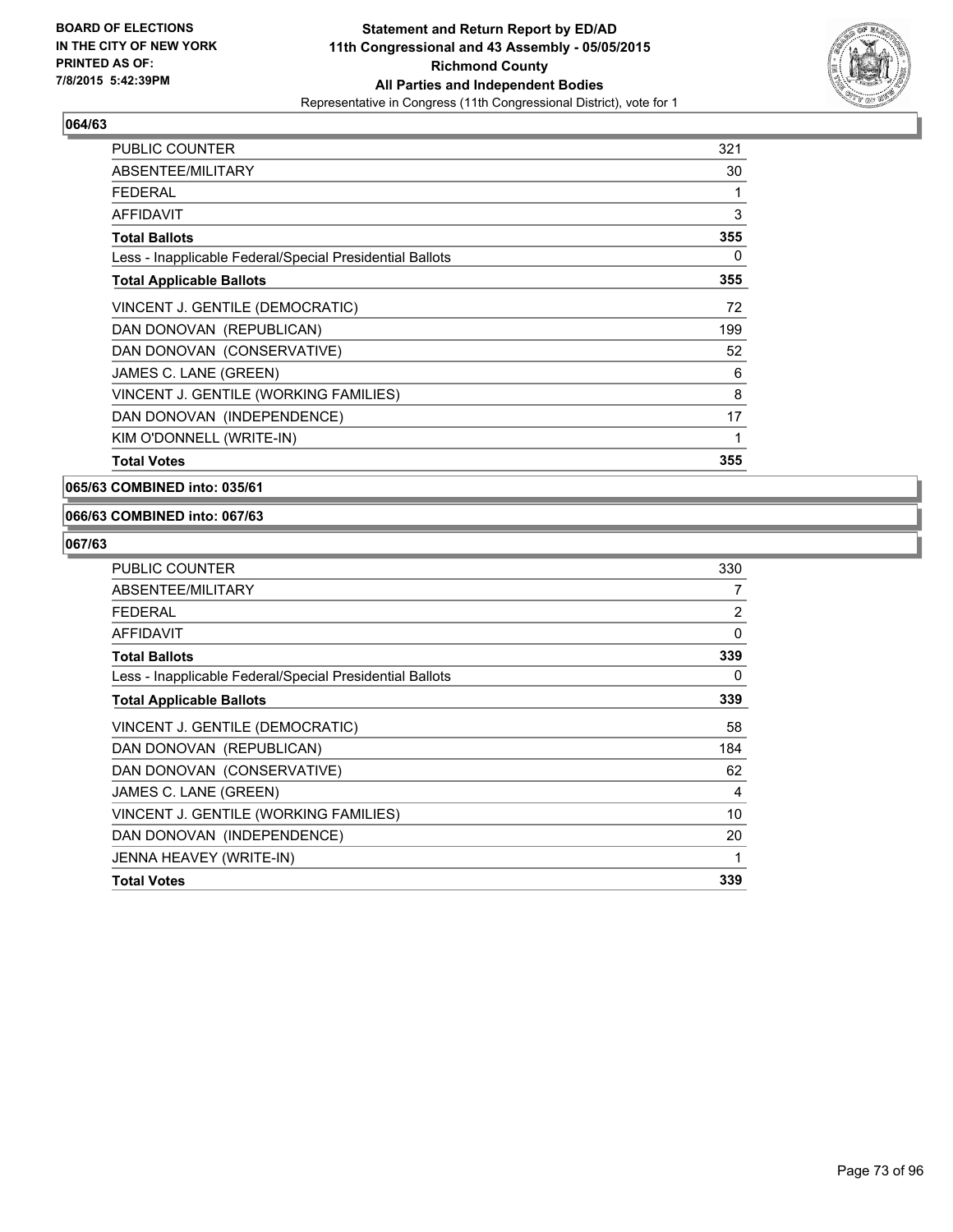

| <b>PUBLIC COUNTER</b>                                    | 88             |
|----------------------------------------------------------|----------------|
| ABSENTEE/MILITARY                                        | 15             |
| <b>FEDERAL</b>                                           | 0              |
| AFFIDAVIT                                                | 0              |
| <b>Total Ballots</b>                                     | 103            |
| Less - Inapplicable Federal/Special Presidential Ballots | 0              |
| <b>Total Applicable Ballots</b>                          | 103            |
| VINCENT J. GENTILE (DEMOCRATIC)                          | 49             |
| DAN DONOVAN (REPUBLICAN)                                 | 45             |
| DAN DONOVAN (CONSERVATIVE)                               | 5              |
| JAMES C. LANE (GREEN)                                    | $\overline{2}$ |
| VINCENT J. GENTILE (WORKING FAMILIES)                    | $\mathbf 0$    |
| DAN DONOVAN (INDEPENDENCE)                               | $\overline{2}$ |
| <b>Total Votes</b>                                       | 103            |

# **069/63 COMBINED into: 055/63**

**070/63 COMBINED into: 052/63**

# **071/63**

| <b>PUBLIC COUNTER</b>                                    | 93             |
|----------------------------------------------------------|----------------|
| ABSENTEE/MILITARY                                        | 3              |
| <b>FEDERAL</b>                                           | 0              |
| <b>AFFIDAVIT</b>                                         | 0              |
| <b>Total Ballots</b>                                     | 96             |
| Less - Inapplicable Federal/Special Presidential Ballots | 0              |
| <b>Total Applicable Ballots</b>                          | 96             |
| VINCENT J. GENTILE (DEMOCRATIC)                          | 69             |
| DAN DONOVAN (REPUBLICAN)                                 | 17             |
| DAN DONOVAN (CONSERVATIVE)                               | 4              |
| JAMES C. LANE (GREEN)                                    | 0              |
| VINCENT J. GENTILE (WORKING FAMILIES)                    | 4              |
| DAN DONOVAN (INDEPENDENCE)                               | $\overline{2}$ |
| <b>Total Votes</b>                                       | 96             |
| 072/63 COMBINED into: 062/63                             |                |
| 073/63 COMBINED into: 017/63                             |                |

**074/63 COMBINED into: 062/63**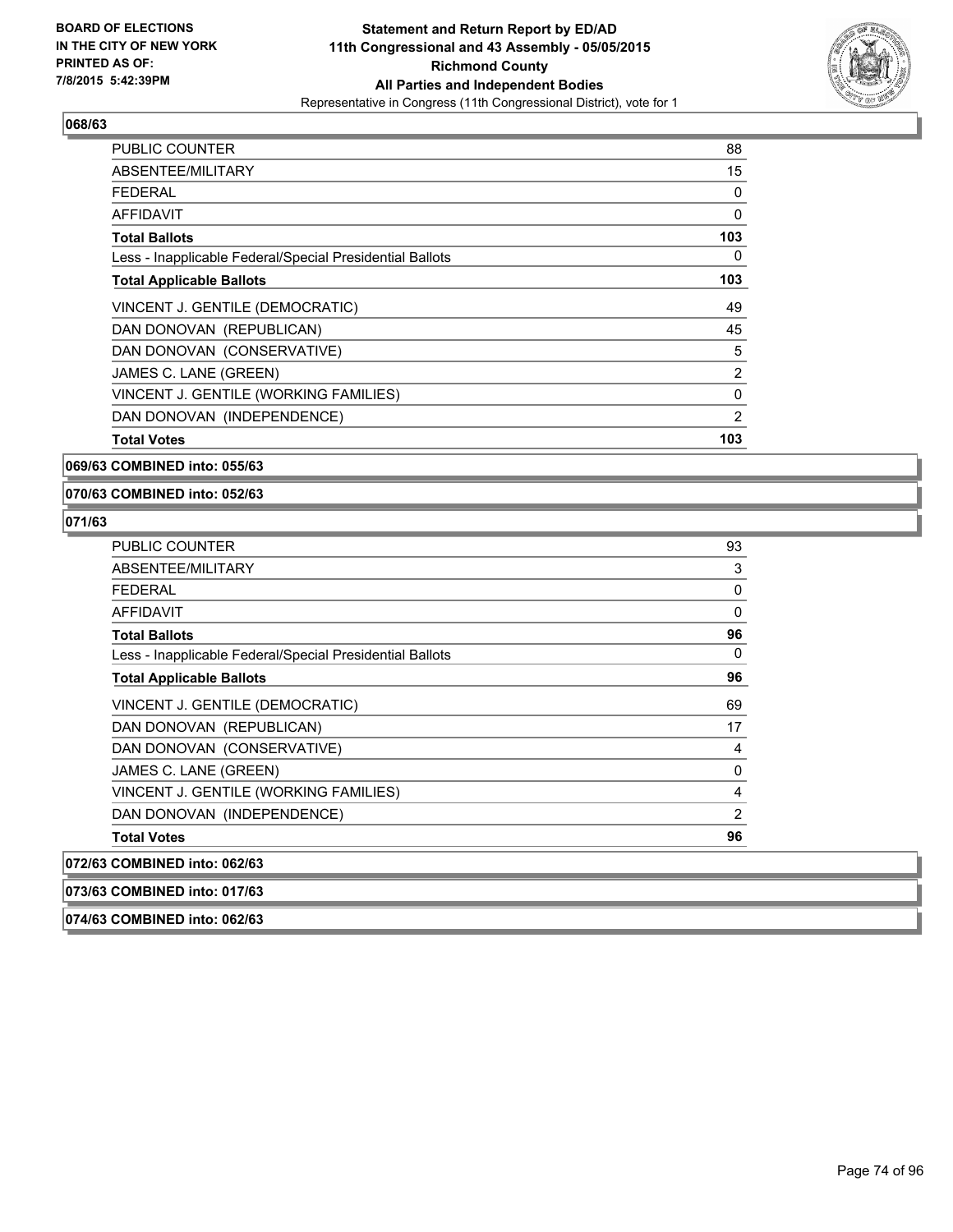

| <b>PUBLIC COUNTER</b>                                    | 76             |
|----------------------------------------------------------|----------------|
| ABSENTEE/MILITARY                                        | 4              |
| FEDERAL                                                  | 0              |
| AFFIDAVIT                                                | 0              |
| <b>Total Ballots</b>                                     | 80             |
| Less - Inapplicable Federal/Special Presidential Ballots | 0              |
| <b>Total Applicable Ballots</b>                          | 80             |
| VINCENT J. GENTILE (DEMOCRATIC)                          | 55             |
| DAN DONOVAN (REPUBLICAN)                                 | 18             |
| DAN DONOVAN (CONSERVATIVE)                               | 1              |
| JAMES C. LANE (GREEN)                                    | 0              |
| VINCENT J. GENTILE (WORKING FAMILIES)                    | $\overline{2}$ |
| DAN DONOVAN (INDEPENDENCE)                               | 4              |
| <b>Total Votes</b>                                       | 80             |

**076/63 COMBINED into: 045/63**

**077/63 COMBINED into: 018/63**

**078/63 COMBINED into: 033/63**

**079/63 COMBINED into: 052/63**

**080/63 COMBINED into: 026/62**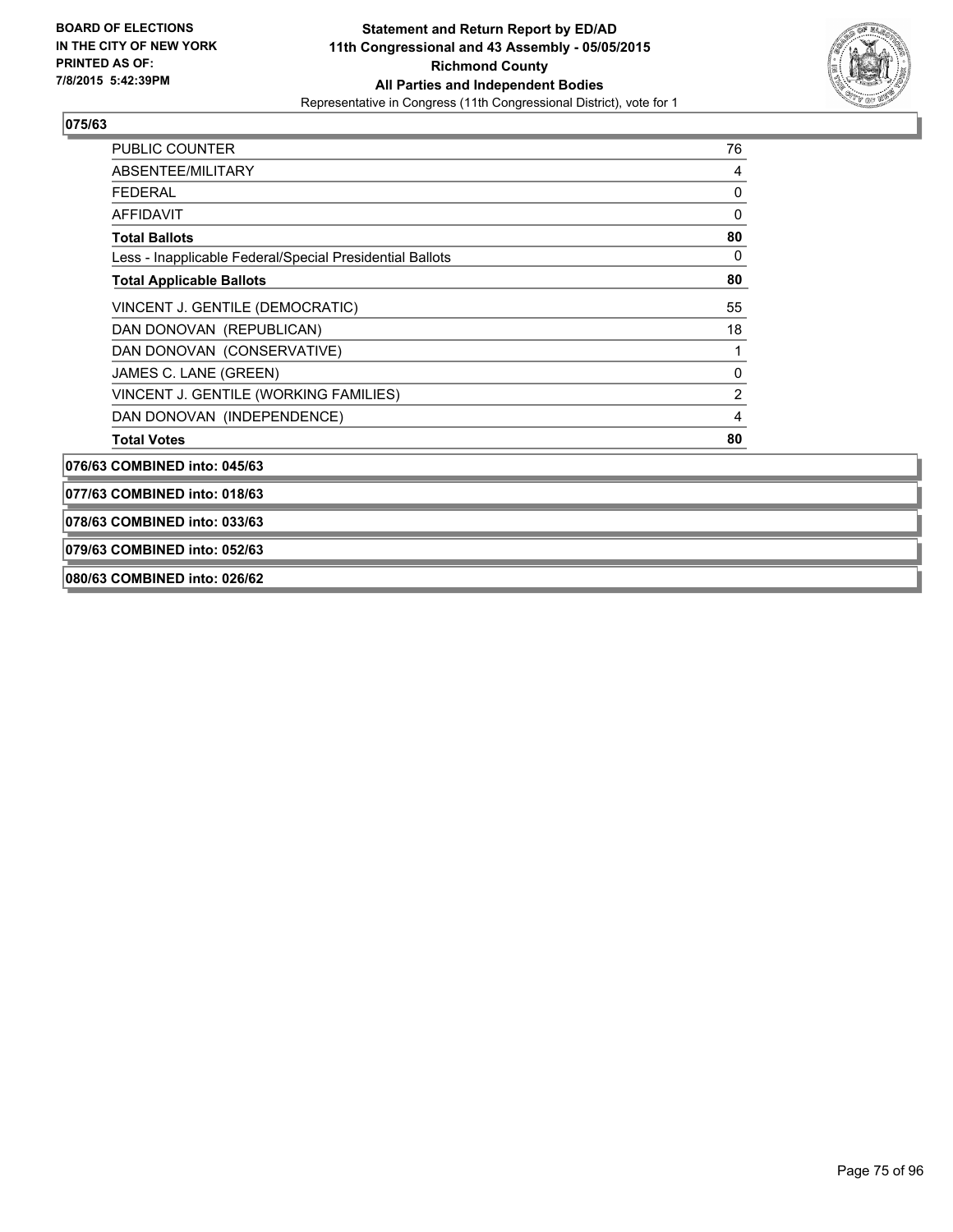

| <b>PUBLIC COUNTER</b>                                    | 102 |
|----------------------------------------------------------|-----|
| ABSENTEE/MILITARY                                        | 5   |
| <b>FEDERAL</b>                                           | 0   |
| AFFIDAVIT                                                | 0   |
| <b>Total Ballots</b>                                     | 107 |
| Less - Inapplicable Federal/Special Presidential Ballots | 0   |
| <b>Total Applicable Ballots</b>                          | 107 |
| VINCENT J. GENTILE (DEMOCRATIC)                          | 16  |
| DAN DONOVAN (REPUBLICAN)                                 | 67  |
| DAN DONOVAN (CONSERVATIVE)                               | 16  |
| JAMES C. LANE (GREEN)                                    |     |
| VINCENT J. GENTILE (WORKING FAMILIES)                    | 2   |
| DAN DONOVAN (INDEPENDENCE)                               | 5   |
| <b>Total Votes</b>                                       | 107 |

| <b>PUBLIC COUNTER</b>                                    | 162 |
|----------------------------------------------------------|-----|
| ABSENTEE/MILITARY                                        | 7   |
| <b>FEDERAL</b>                                           | 0   |
| AFFIDAVIT                                                | 0   |
| <b>Total Ballots</b>                                     | 169 |
| Less - Inapplicable Federal/Special Presidential Ballots | 0   |
| <b>Total Applicable Ballots</b>                          | 169 |
| VINCENT J. GENTILE (DEMOCRATIC)                          | 22  |
| DAN DONOVAN (REPUBLICAN)                                 | 98  |
| DAN DONOVAN (CONSERVATIVE)                               | 30  |
| JAMES C. LANE (GREEN)                                    | 1   |
| VINCENT J. GENTILE (WORKING FAMILIES)                    | 6   |
| DAN DONOVAN (INDEPENDENCE)                               | 12  |
| <b>Total Votes</b>                                       | 169 |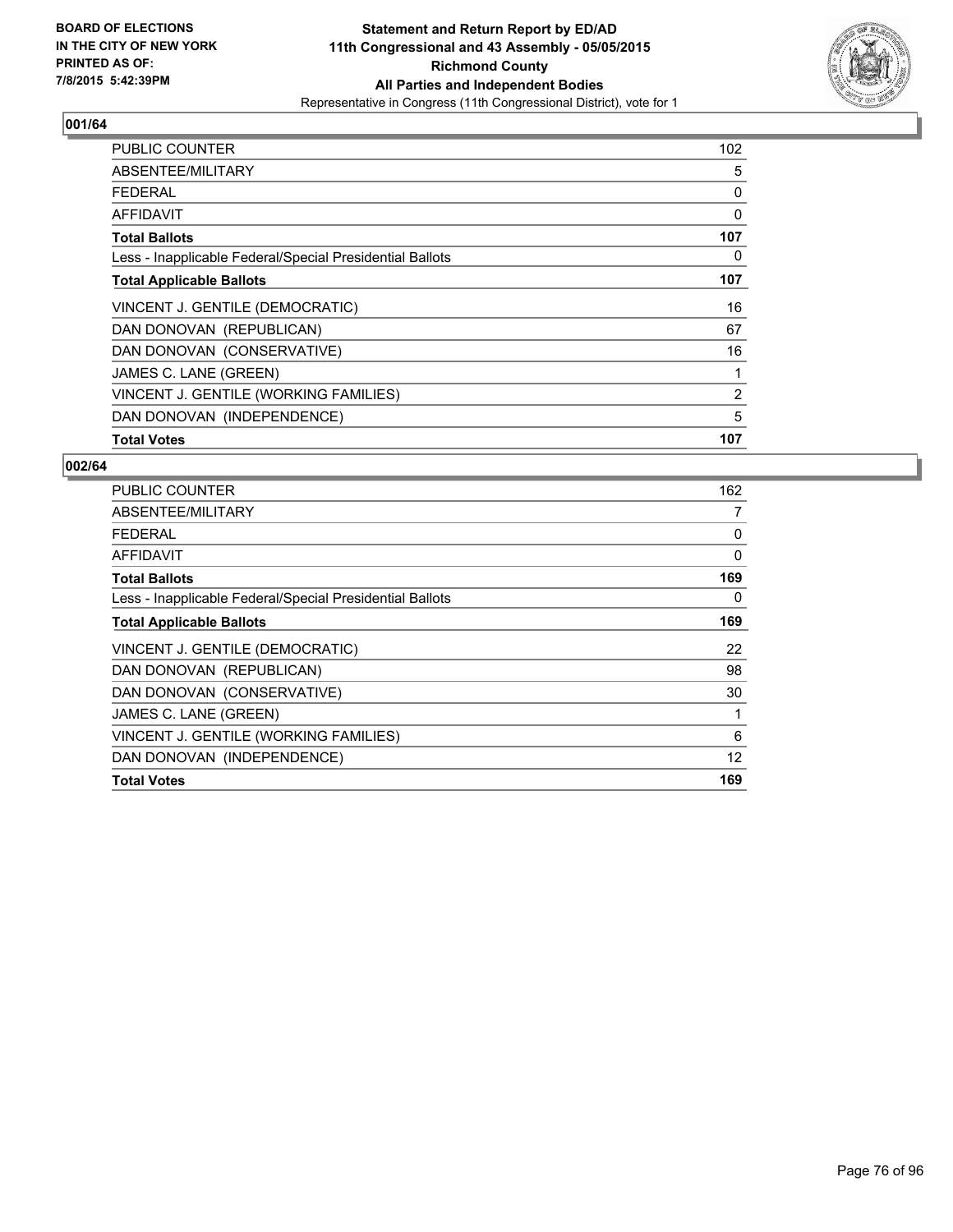

| <b>PUBLIC COUNTER</b>                                    | 189 |
|----------------------------------------------------------|-----|
| ABSENTEE/MILITARY                                        | 10  |
| <b>FEDERAL</b>                                           | 1   |
| AFFIDAVIT                                                | 0   |
| <b>Total Ballots</b>                                     | 200 |
| Less - Inapplicable Federal/Special Presidential Ballots | 0   |
| <b>Total Applicable Ballots</b>                          | 200 |
| VINCENT J. GENTILE (DEMOCRATIC)                          | 19  |
| DAN DONOVAN (REPUBLICAN)                                 | 132 |
| DAN DONOVAN (CONSERVATIVE)                               | 31  |
| JAMES C. LANE (GREEN)                                    | 2   |
| VINCENT J. GENTILE (WORKING FAMILIES)                    | 1   |
| DAN DONOVAN (INDEPENDENCE)                               | 13  |
| STEVEN SULLIVAN (WRITE-IN)                               | 1   |
| UNATTRIBUTABLE WRITE-IN (WRITE-IN)                       | 1   |
| <b>Total Votes</b>                                       | 200 |

| <b>PUBLIC COUNTER</b>                                    | 126 |
|----------------------------------------------------------|-----|
| ABSENTEE/MILITARY                                        | 4   |
| FEDERAL                                                  | 0   |
| AFFIDAVIT                                                | 0   |
| <b>Total Ballots</b>                                     | 130 |
| Less - Inapplicable Federal/Special Presidential Ballots | 0   |
| <b>Total Applicable Ballots</b>                          | 130 |
| VINCENT J. GENTILE (DEMOCRATIC)                          | 22  |
| DAN DONOVAN (REPUBLICAN)                                 | 80  |
| DAN DONOVAN (CONSERVATIVE)                               | 19  |
| JAMES C. LANE (GREEN)                                    | 0   |
| VINCENT J. GENTILE (WORKING FAMILIES)                    | 4   |
| DAN DONOVAN (INDEPENDENCE)                               | 5   |
| <b>Total Votes</b>                                       | 130 |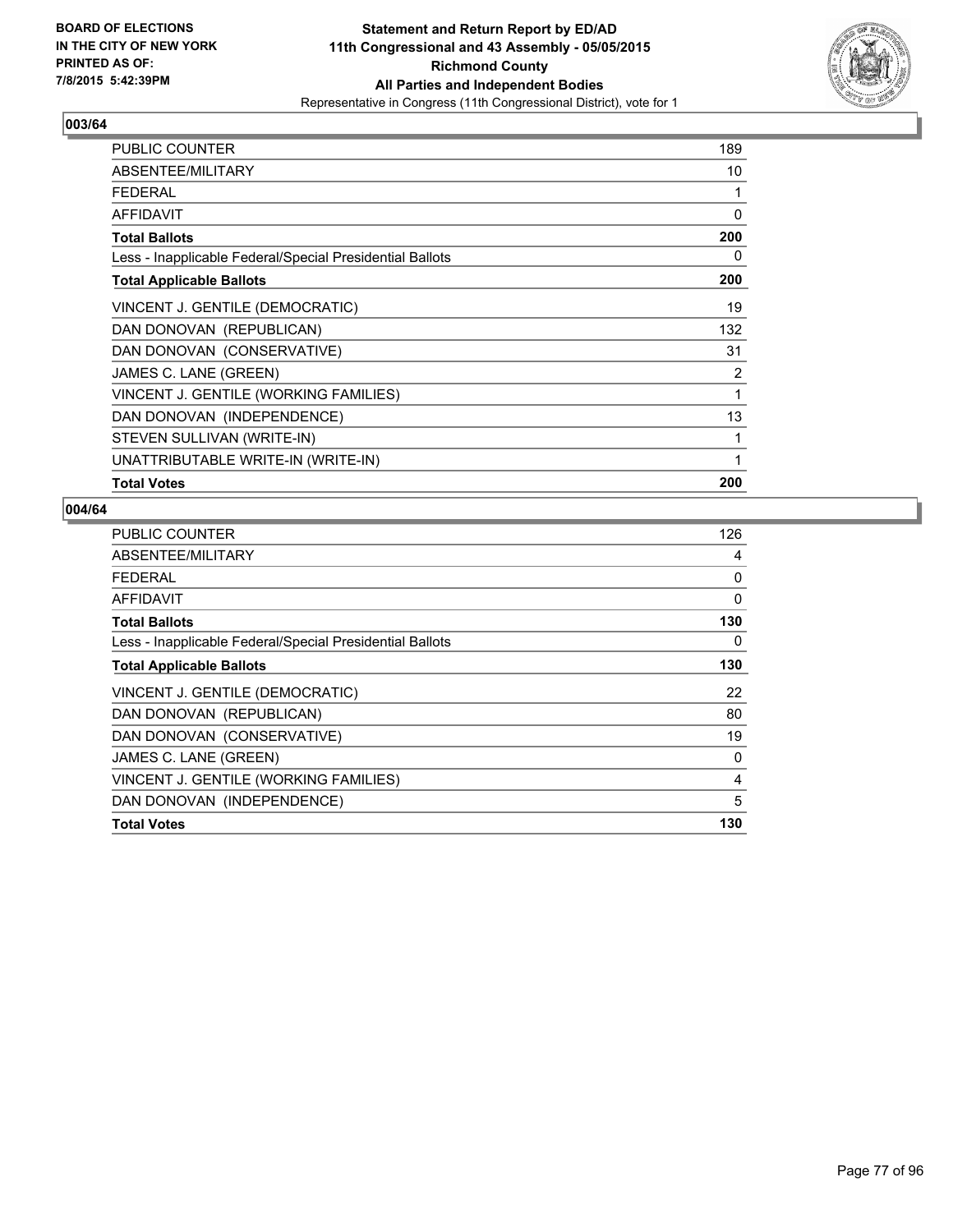

| PUBLIC COUNTER                                           | 164 |
|----------------------------------------------------------|-----|
| ABSENTEE/MILITARY                                        | 5   |
| FEDERAL                                                  | 0   |
| AFFIDAVIT                                                | 0   |
| <b>Total Ballots</b>                                     | 169 |
| Less - Inapplicable Federal/Special Presidential Ballots | 0   |
| <b>Total Applicable Ballots</b>                          | 169 |
| VINCENT J. GENTILE (DEMOCRATIC)                          | 30  |
| DAN DONOVAN (REPUBLICAN)                                 | 111 |
| DAN DONOVAN (CONSERVATIVE)                               | 20  |
| JAMES C. LANE (GREEN)                                    | 0   |
| VINCENT J. GENTILE (WORKING FAMILIES)                    | 5   |
| DAN DONOVAN (INDEPENDENCE)                               | 3   |
| <b>Total Votes</b>                                       | 169 |

| <b>PUBLIC COUNTER</b>                                    | 137 |
|----------------------------------------------------------|-----|
| ABSENTEE/MILITARY                                        | 6   |
| <b>FEDERAL</b>                                           | 0   |
| <b>AFFIDAVIT</b>                                         | 1   |
| <b>Total Ballots</b>                                     | 144 |
| Less - Inapplicable Federal/Special Presidential Ballots | 0   |
| <b>Total Applicable Ballots</b>                          | 144 |
| VINCENT J. GENTILE (DEMOCRATIC)                          | 24  |
| DAN DONOVAN (REPUBLICAN)                                 | 86  |
| DAN DONOVAN (CONSERVATIVE)                               | 19  |
| JAMES C. LANE (GREEN)                                    | 2   |
| VINCENT J. GENTILE (WORKING FAMILIES)                    | 0   |
| DAN DONOVAN (INDEPENDENCE)                               | 13  |
| <b>Total Votes</b>                                       | 144 |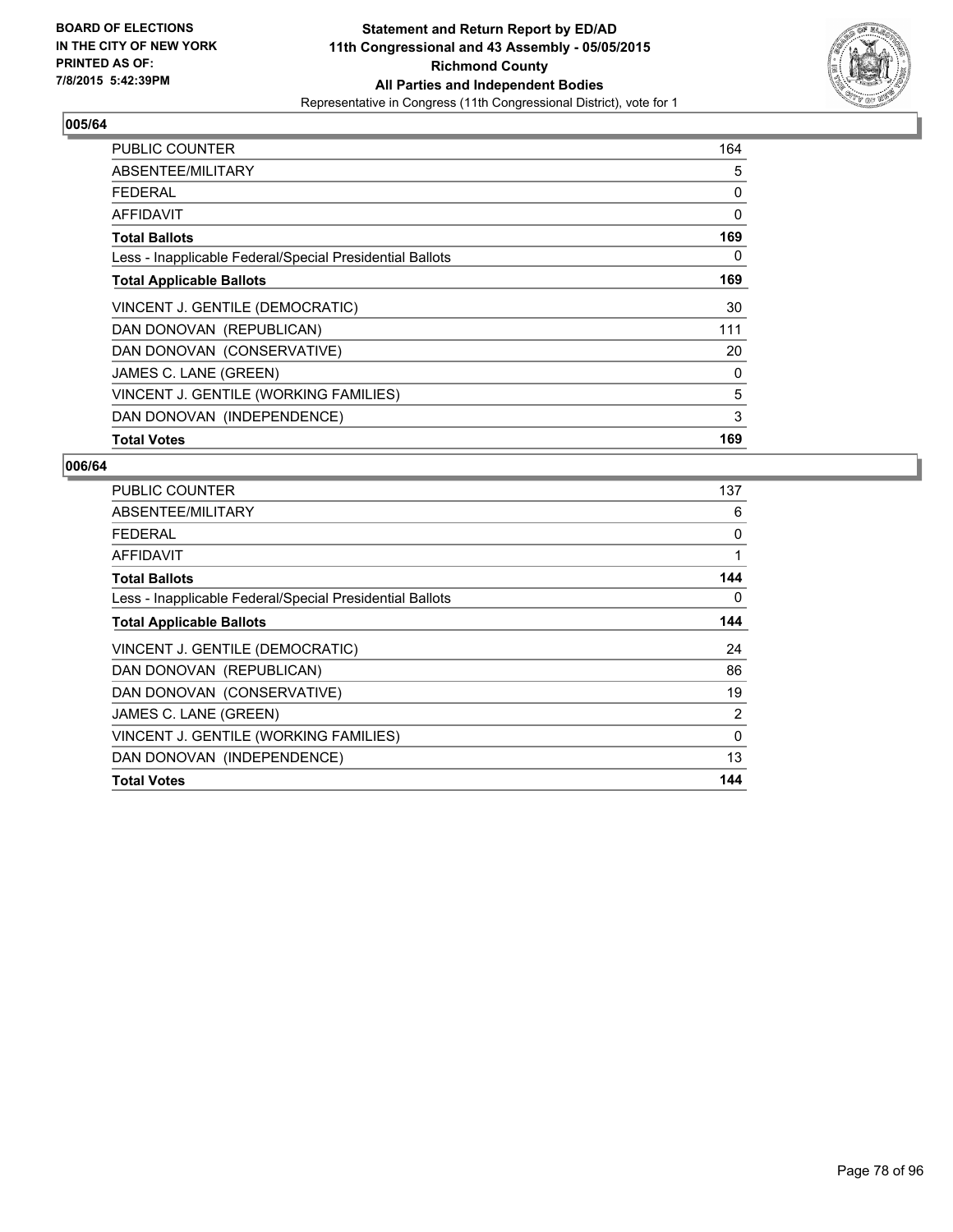

| PUBLIC COUNTER                                           | 164 |
|----------------------------------------------------------|-----|
| ABSENTEE/MILITARY                                        | 7   |
| <b>FEDERAL</b>                                           | 1   |
| <b>AFFIDAVIT</b>                                         | 0   |
| <b>Total Ballots</b>                                     | 172 |
| Less - Inapplicable Federal/Special Presidential Ballots | 0   |
| <b>Total Applicable Ballots</b>                          | 172 |
| VINCENT J. GENTILE (DEMOCRATIC)                          | 22  |
| DAN DONOVAN (REPUBLICAN)                                 | 108 |
| DAN DONOVAN (CONSERVATIVE)                               | 35  |
| JAMES C. LANE (GREEN)                                    | 0   |
| VINCENT J. GENTILE (WORKING FAMILIES)                    | 3   |
| DAN DONOVAN (INDEPENDENCE)                               | 2   |
| EDWARD R. SPALL (WRITE-IN)                               | 1   |
| <b>JAMES MURRAY (WRITE-IN)</b>                           | 1   |
| <b>Total Votes</b>                                       | 172 |

| <b>PUBLIC COUNTER</b>                                    | 125 |
|----------------------------------------------------------|-----|
| ABSENTEE/MILITARY                                        | 10  |
| <b>FEDERAL</b>                                           | 0   |
| AFFIDAVIT                                                | 0   |
| <b>Total Ballots</b>                                     | 135 |
| Less - Inapplicable Federal/Special Presidential Ballots | 0   |
| <b>Total Applicable Ballots</b>                          | 135 |
| VINCENT J. GENTILE (DEMOCRATIC)                          | 28  |
| DAN DONOVAN (REPUBLICAN)                                 | 80  |
| DAN DONOVAN (CONSERVATIVE)                               | 20  |
| JAMES C. LANE (GREEN)                                    | 1   |
| VINCENT J. GENTILE (WORKING FAMILIES)                    | 4   |
| DAN DONOVAN (INDEPENDENCE)                               | 2   |
| <b>Total Votes</b>                                       | 135 |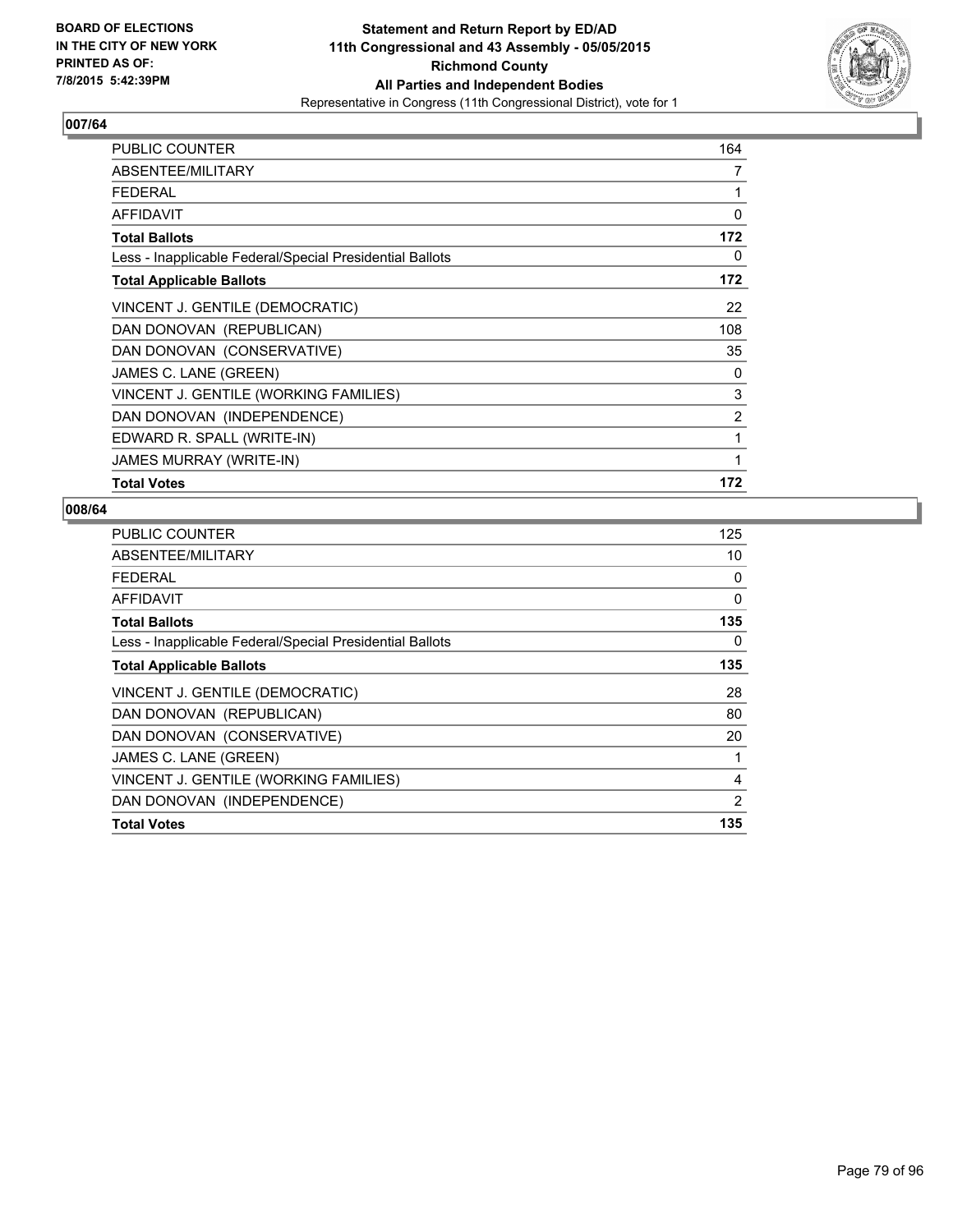

| <b>PUBLIC COUNTER</b>                                    | 129 |
|----------------------------------------------------------|-----|
| ABSENTEE/MILITARY                                        | 8   |
| FFDFRAI                                                  | 0   |
| <b>AFFIDAVIT</b>                                         | 0   |
| <b>Total Ballots</b>                                     | 137 |
| Less - Inapplicable Federal/Special Presidential Ballots | 0   |
| <b>Total Applicable Ballots</b>                          | 137 |
| VINCENT J. GENTILE (DEMOCRATIC)                          | 23  |
| DAN DONOVAN (REPUBLICAN)                                 | 74  |
| DAN DONOVAN (CONSERVATIVE)                               | 27  |
| JAMES C. LANE (GREEN)                                    | 2   |
| VINCENT J. GENTILE (WORKING FAMILIES)                    | 4   |
| DAN DONOVAN (INDEPENDENCE)                               | 6   |
| <b>Total Votes</b>                                       | 136 |
| Unrecorded                                               | 1   |

| <b>PUBLIC COUNTER</b>                                    | 155          |
|----------------------------------------------------------|--------------|
| ABSENTEE/MILITARY                                        | 4            |
| <b>FEDERAL</b>                                           | 1            |
| <b>AFFIDAVIT</b>                                         | 0            |
| <b>Total Ballots</b>                                     | 160          |
| Less - Inapplicable Federal/Special Presidential Ballots | 0            |
| <b>Total Applicable Ballots</b>                          | 160          |
| VINCENT J. GENTILE (DEMOCRATIC)                          | 23           |
| DAN DONOVAN (REPUBLICAN)                                 | 106          |
| DAN DONOVAN (CONSERVATIVE)                               | 22           |
| JAMES C. LANE (GREEN)                                    | 0            |
| VINCENT J. GENTILE (WORKING FAMILIES)                    | 3            |
| DAN DONOVAN (INDEPENDENCE)                               | 5            |
| UNATTRIBUTABLE WRITE-IN (WRITE-IN)                       | $\mathbf{1}$ |
| <b>Total Votes</b>                                       | 160          |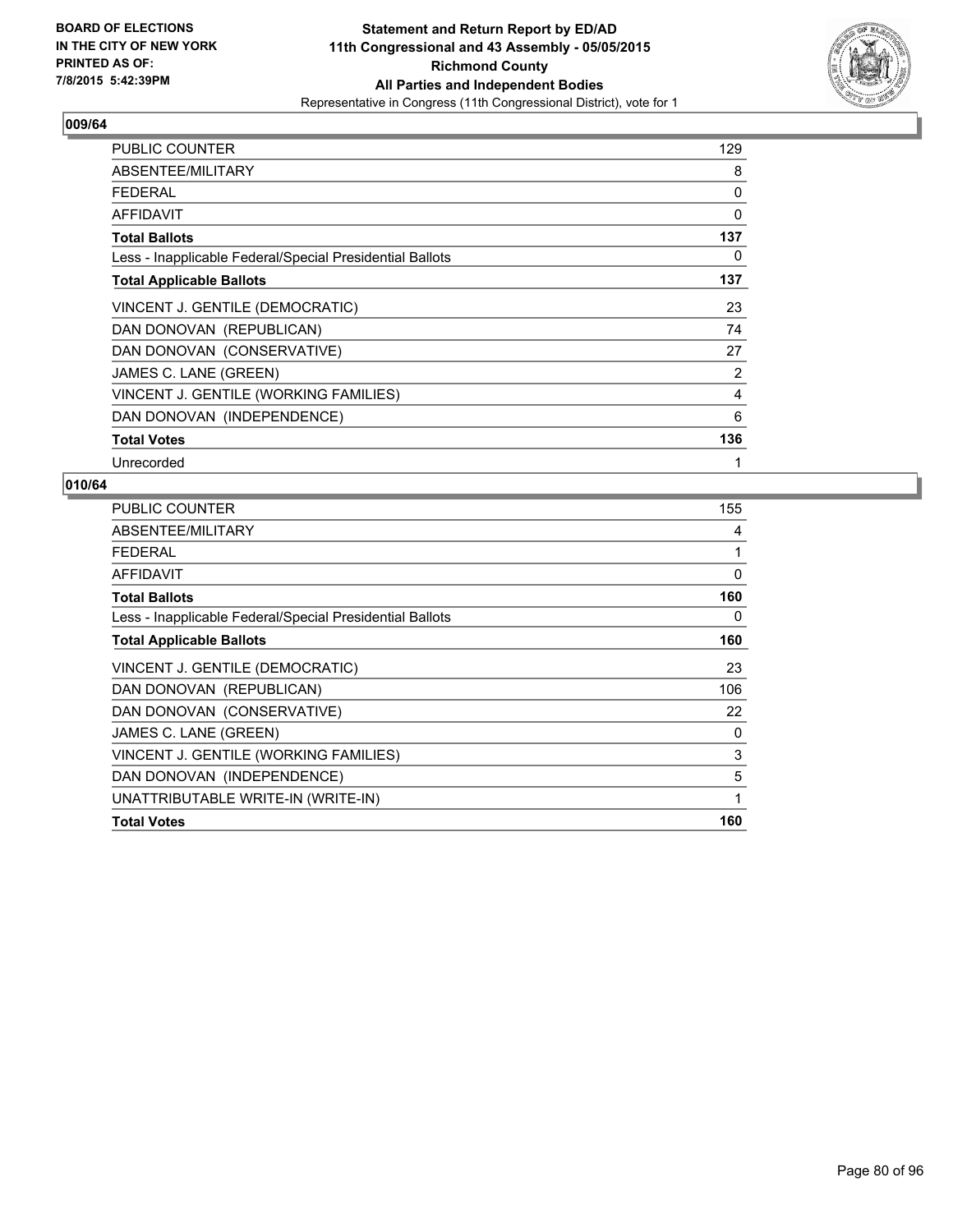

| PUBLIC COUNTER                                           | 170 |
|----------------------------------------------------------|-----|
| <b>ABSENTEE/MILITARY</b>                                 | 14  |
| FEDERAL                                                  | 1   |
| AFFIDAVIT                                                | 0   |
| <b>Total Ballots</b>                                     | 185 |
| Less - Inapplicable Federal/Special Presidential Ballots | 0   |
| <b>Total Applicable Ballots</b>                          | 185 |
| VINCENT J. GENTILE (DEMOCRATIC)                          | 31  |
| DAN DONOVAN (REPUBLICAN)                                 | 102 |
| DAN DONOVAN (CONSERVATIVE)                               | 43  |
| JAMES C. LANE (GREEN)                                    | 0   |
| VINCENT J. GENTILE (WORKING FAMILIES)                    | 4   |
| DAN DONOVAN (INDEPENDENCE)                               | 3   |
| RICHARD BELL (WRITE-IN)                                  | 1   |
| <b>Total Votes</b>                                       | 184 |
| Unrecorded                                               | 1   |

# **012/64 COMBINED into: 015/64**

#### **013/64 COMBINED into: 011/64**

| PUBLIC COUNTER                                           | 139            |
|----------------------------------------------------------|----------------|
| ABSENTEE/MILITARY                                        | 5              |
| <b>FEDERAL</b>                                           | 0              |
| <b>AFFIDAVIT</b>                                         | 0              |
| <b>Total Ballots</b>                                     | 144            |
| Less - Inapplicable Federal/Special Presidential Ballots | 0              |
| <b>Total Applicable Ballots</b>                          | 144            |
| VINCENT J. GENTILE (DEMOCRATIC)                          | 26             |
| DAN DONOVAN (REPUBLICAN)                                 | 91             |
| DAN DONOVAN (CONSERVATIVE)                               | 17             |
| JAMES C. LANE (GREEN)                                    |                |
| VINCENT J. GENTILE (WORKING FAMILIES)                    | $\overline{2}$ |
| DAN DONOVAN (INDEPENDENCE)                               | 7              |
| <b>Total Votes</b>                                       | 144            |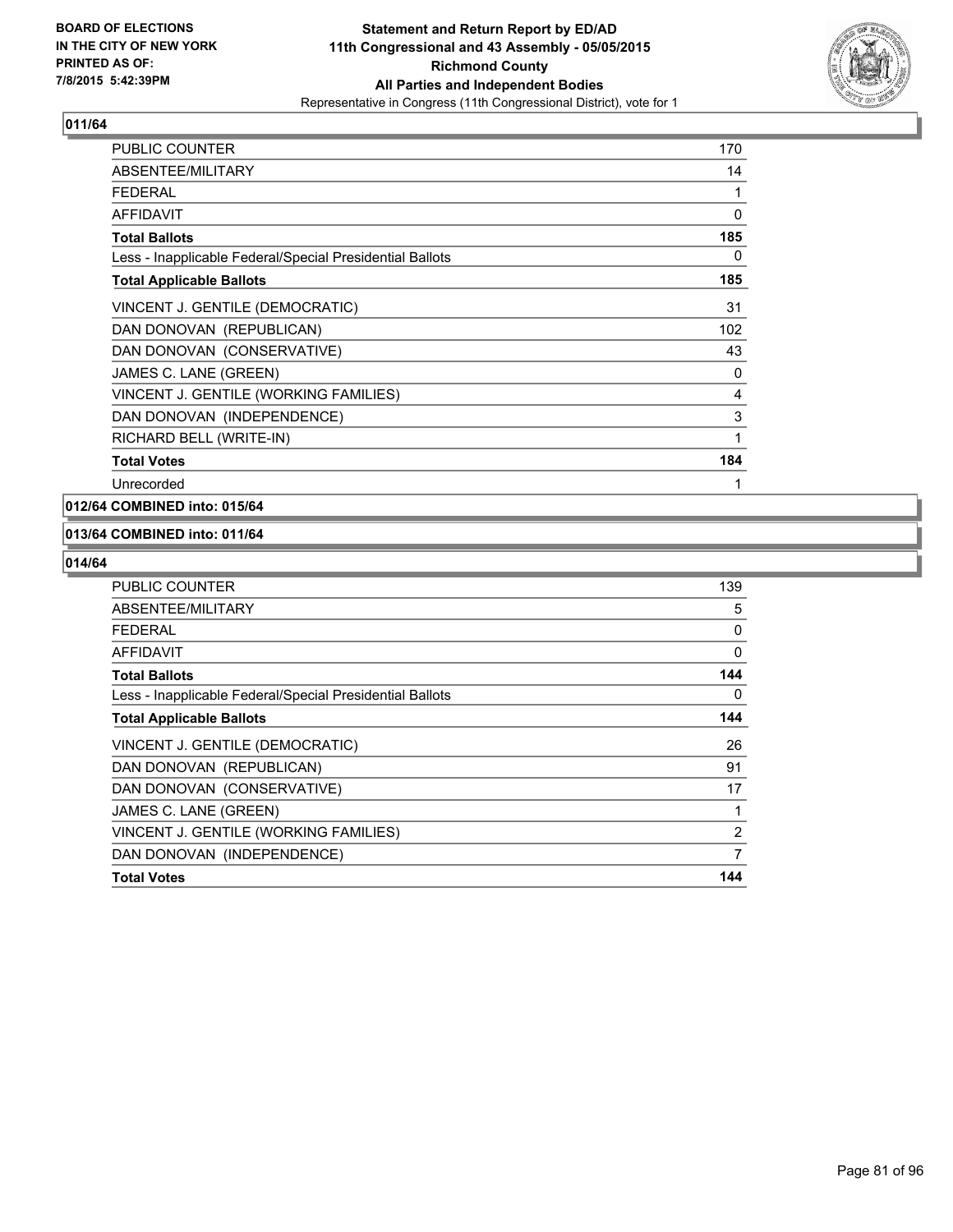

| <b>PUBLIC COUNTER</b>                                    | 277 |
|----------------------------------------------------------|-----|
| ABSENTEE/MILITARY                                        | 14  |
| <b>FEDERAL</b>                                           | 0   |
| <b>AFFIDAVIT</b>                                         | 1   |
| <b>Total Ballots</b>                                     | 292 |
| Less - Inapplicable Federal/Special Presidential Ballots | 0   |
| <b>Total Applicable Ballots</b>                          | 292 |
| VINCENT J. GENTILE (DEMOCRATIC)                          | 35  |
| DAN DONOVAN (REPUBLICAN)                                 | 209 |
| DAN DONOVAN (CONSERVATIVE)                               | 28  |
| JAMES C. LANE (GREEN)                                    | 1   |
| VINCENT J. GENTILE (WORKING FAMILIES)                    | 2   |
| DAN DONOVAN (INDEPENDENCE)                               | 16  |
| UNATTRIBUTABLE WRITE-IN (WRITE-IN)                       | 1   |
| <b>Total Votes</b>                                       | 292 |

| <b>PUBLIC COUNTER</b>                                    | 183            |
|----------------------------------------------------------|----------------|
| ABSENTEE/MILITARY                                        | 11             |
| <b>FEDERAL</b>                                           | 1              |
| <b>AFFIDAVIT</b>                                         | 0              |
| <b>Total Ballots</b>                                     | 195            |
| Less - Inapplicable Federal/Special Presidential Ballots | 0              |
| <b>Total Applicable Ballots</b>                          | 195            |
| VINCENT J. GENTILE (DEMOCRATIC)                          | 31             |
| DAN DONOVAN (REPUBLICAN)                                 | 121            |
| DAN DONOVAN (CONSERVATIVE)                               | 26             |
| JAMES C. LANE (GREEN)                                    | 3              |
| VINCENT J. GENTILE (WORKING FAMILIES)                    | $\overline{2}$ |
| DAN DONOVAN (INDEPENDENCE)                               | 9              |
| NICOLE MALIOTAKIS (WRITE-IN)                             | 2              |
| RICHARD BELL (WRITE-IN)                                  | 1              |
| <b>Total Votes</b>                                       | 195            |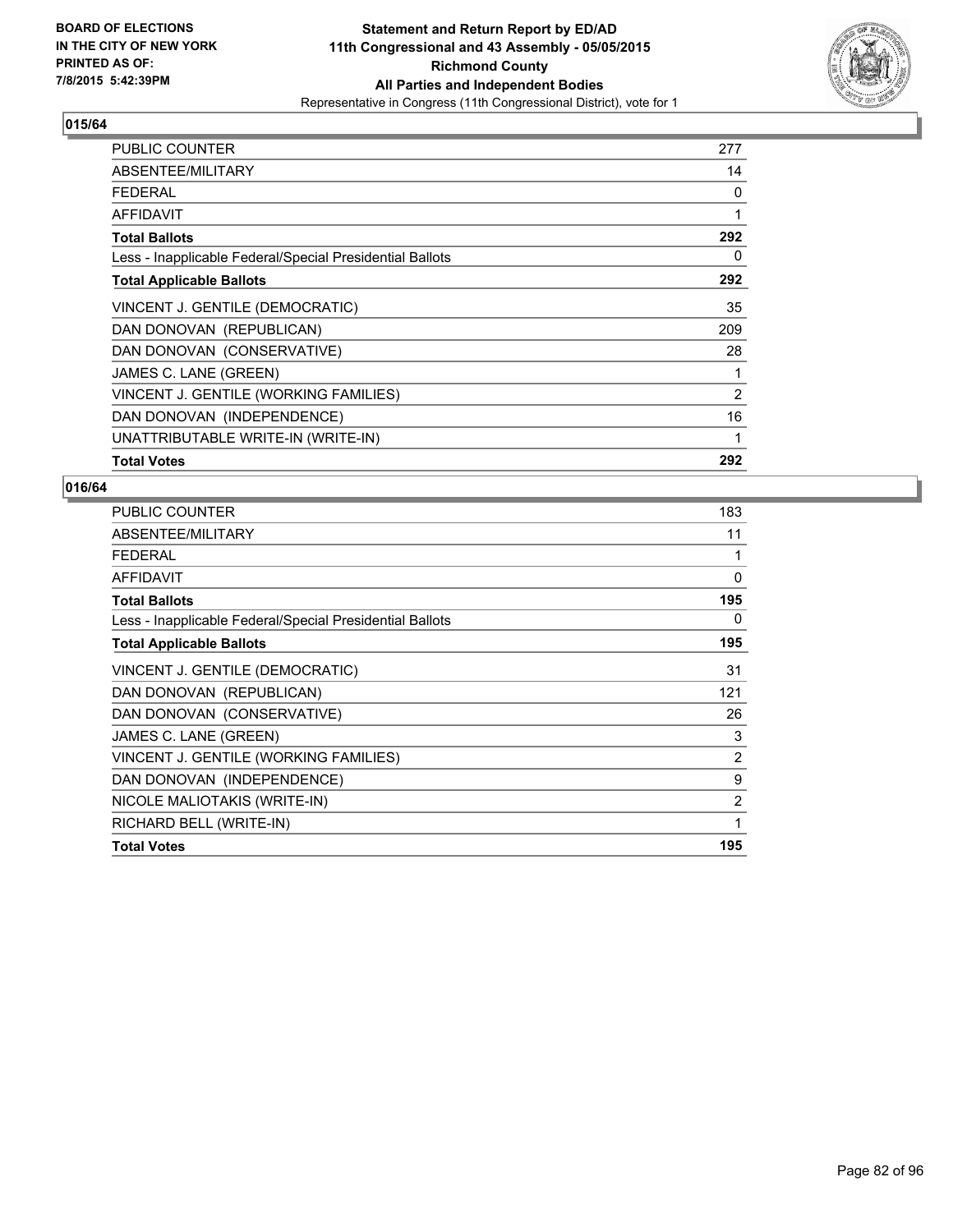

| <b>PUBLIC COUNTER</b>                                    | 193 |
|----------------------------------------------------------|-----|
| ABSENTEE/MILITARY                                        | 9   |
| FEDERAL                                                  | 0   |
| AFFIDAVIT                                                | 0   |
| <b>Total Ballots</b>                                     | 202 |
| Less - Inapplicable Federal/Special Presidential Ballots | 0   |
| <b>Total Applicable Ballots</b>                          | 202 |
| VINCENT J. GENTILE (DEMOCRATIC)                          | 39  |
| DAN DONOVAN (REPUBLICAN)                                 | 121 |
| DAN DONOVAN (CONSERVATIVE)                               | 28  |
| JAMES C. LANE (GREEN)                                    | 1   |
| VINCENT J. GENTILE (WORKING FAMILIES)                    | 3   |
| DAN DONOVAN (INDEPENDENCE)                               | 8   |
| BRUCE JENNER (WRITE-IN)                                  | 1   |
| MICHAEL MCMAHON (WRITE-IN)                               | 1   |
| <b>Total Votes</b>                                       | 202 |

| PUBLIC COUNTER                                           | 117            |
|----------------------------------------------------------|----------------|
| ABSENTEE/MILITARY                                        | 14             |
| <b>FEDERAL</b>                                           | 2              |
| <b>AFFIDAVIT</b>                                         | $\Omega$       |
| <b>Total Ballots</b>                                     | 133            |
| Less - Inapplicable Federal/Special Presidential Ballots | 0              |
| <b>Total Applicable Ballots</b>                          | 133            |
| VINCENT J. GENTILE (DEMOCRATIC)                          | 32             |
| DAN DONOVAN (REPUBLICAN)                                 | 80             |
| DAN DONOVAN (CONSERVATIVE)                               | 11             |
| JAMES C. LANE (GREEN)                                    | 2              |
| VINCENT J. GENTILE (WORKING FAMILIES)                    | $\overline{2}$ |
| DAN DONOVAN (INDEPENDENCE)                               | 4              |
| MARIETTA CANNING (WRITE-IN)                              | 1              |
| <b>Total Votes</b>                                       | 132            |
| Unrecorded                                               | 1              |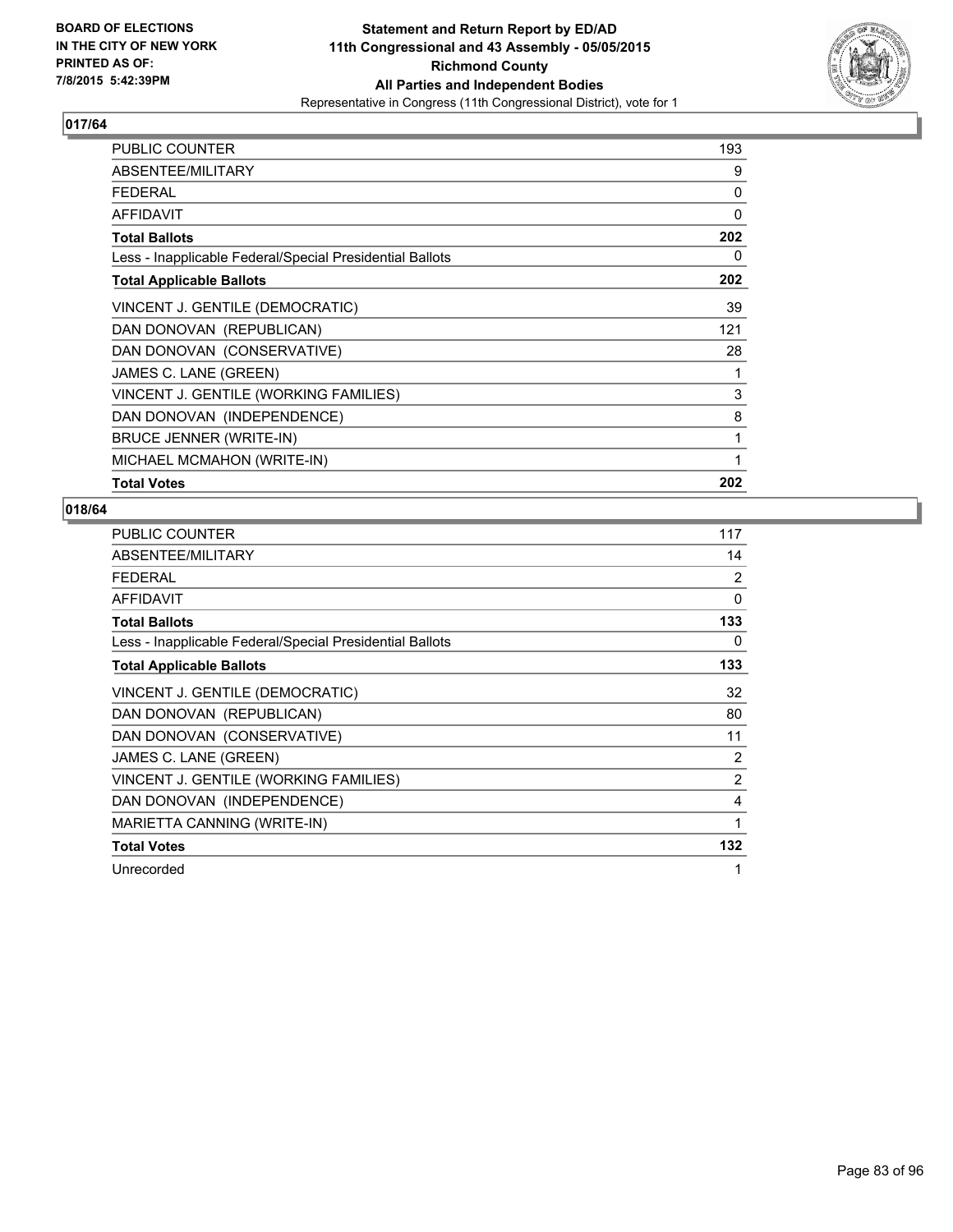

| PUBLIC COUNTER                                           | 87  |
|----------------------------------------------------------|-----|
| ABSENTEE/MILITARY                                        | 24  |
| <b>FEDERAL</b>                                           | 0   |
| AFFIDAVIT                                                | 0   |
| <b>Total Ballots</b>                                     | 111 |
| Less - Inapplicable Federal/Special Presidential Ballots | 0   |
| <b>Total Applicable Ballots</b>                          | 111 |
| VINCENT J. GENTILE (DEMOCRATIC)                          | 37  |
| DAN DONOVAN (REPUBLICAN)                                 | 58  |
| DAN DONOVAN (CONSERVATIVE)                               | 5   |
| JAMES C. LANE (GREEN)                                    | 0   |
| VINCENT J. GENTILE (WORKING FAMILIES)                    | 1   |
| DAN DONOVAN (INDEPENDENCE)                               | 8   |
| MICHAEL GRIMM (WRITE-IN)                                 | 1   |
| <b>Total Votes</b>                                       | 110 |
| Unrecorded                                               | 1   |

| <b>PUBLIC COUNTER</b>                                    | 99  |
|----------------------------------------------------------|-----|
| ABSENTEE/MILITARY                                        | 7   |
| FEDERAL                                                  | 0   |
| AFFIDAVIT                                                |     |
| <b>Total Ballots</b>                                     | 107 |
| Less - Inapplicable Federal/Special Presidential Ballots | 0   |
| <b>Total Applicable Ballots</b>                          | 107 |
| VINCENT J. GENTILE (DEMOCRATIC)                          | 24  |
| DAN DONOVAN (REPUBLICAN)                                 | 68  |
| DAN DONOVAN (CONSERVATIVE)                               | 8   |
| JAMES C. LANE (GREEN)                                    | 1   |
| VINCENT J. GENTILE (WORKING FAMILIES)                    | 4   |
| DAN DONOVAN (INDEPENDENCE)                               | 2   |
| <b>Total Votes</b>                                       | 107 |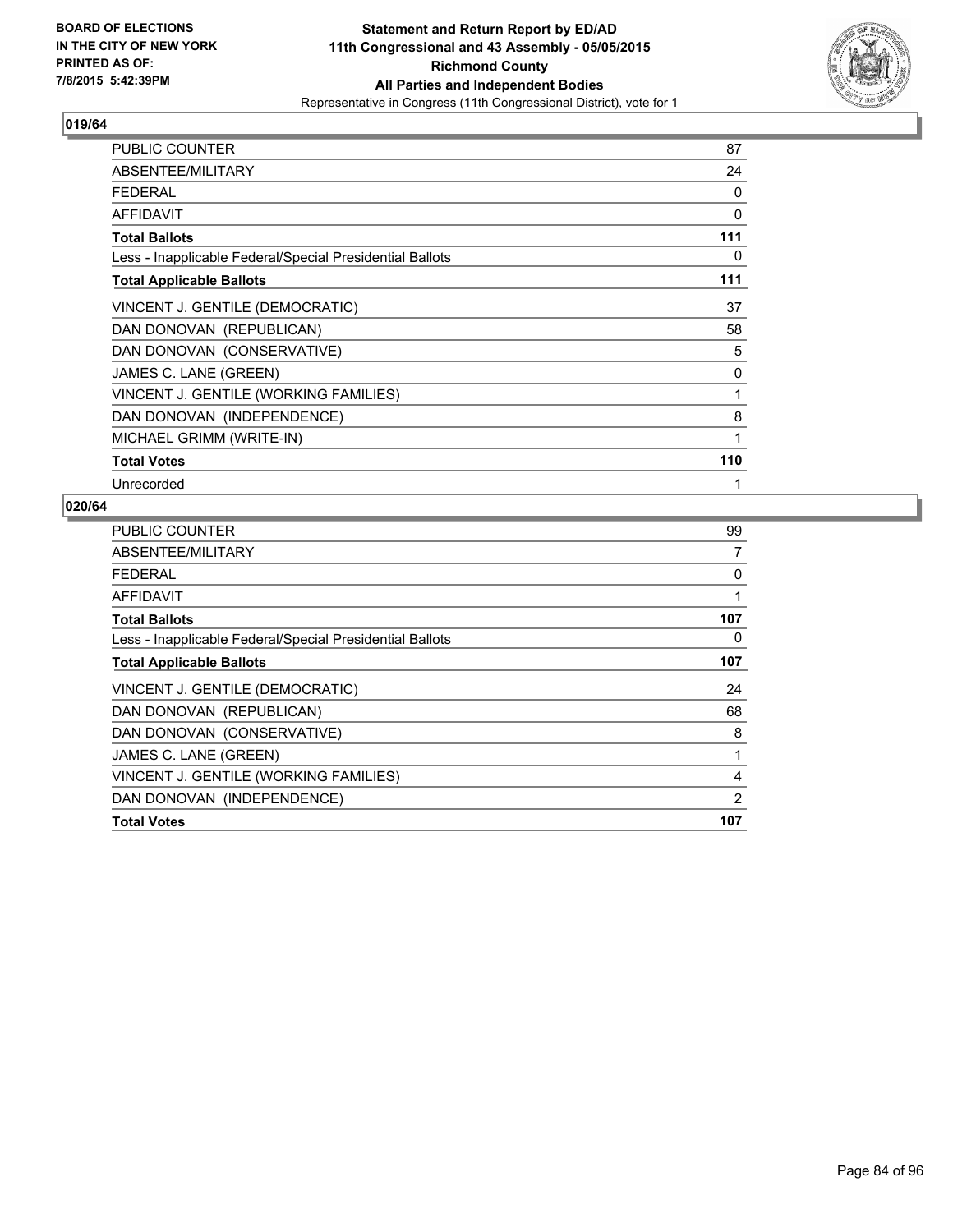

| <b>PUBLIC COUNTER</b>                                    | 98  |
|----------------------------------------------------------|-----|
| ABSENTEE/MILITARY                                        | 6   |
| <b>FEDERAL</b>                                           | 0   |
| AFFIDAVIT                                                | 0   |
| <b>Total Ballots</b>                                     | 104 |
| Less - Inapplicable Federal/Special Presidential Ballots | 0   |
| <b>Total Applicable Ballots</b>                          | 104 |
| VINCENT J. GENTILE (DEMOCRATIC)                          | 24  |
| DAN DONOVAN (REPUBLICAN)                                 | 60  |
| DAN DONOVAN (CONSERVATIVE)                               | 13  |
| JAMES C. LANE (GREEN)                                    | 2   |
| VINCENT J. GENTILE (WORKING FAMILIES)                    | 2   |
| DAN DONOVAN (INDEPENDENCE)                               | 3   |
| <b>Total Votes</b>                                       | 104 |

| <b>PUBLIC COUNTER</b>                                    | 163 |
|----------------------------------------------------------|-----|
| ABSENTEE/MILITARY                                        | 17  |
| <b>FEDERAL</b>                                           | 0   |
| AFFIDAVIT                                                | 1   |
| <b>Total Ballots</b>                                     | 181 |
| Less - Inapplicable Federal/Special Presidential Ballots | 0   |
| <b>Total Applicable Ballots</b>                          | 181 |
| VINCENT J. GENTILE (DEMOCRATIC)                          | 36  |
| DAN DONOVAN (REPUBLICAN)                                 | 101 |
| DAN DONOVAN (CONSERVATIVE)                               | 27  |
| JAMES C. LANE (GREEN)                                    | 4   |
| VINCENT J. GENTILE (WORKING FAMILIES)                    | 3   |
| DAN DONOVAN (INDEPENDENCE)                               | 8   |
| ANDREW CRAWFORD (WRITE-IN)                               | 1   |
| THOMAS O'BRIEN (WRITE-IN)                                | 1   |
| <b>Total Votes</b>                                       | 181 |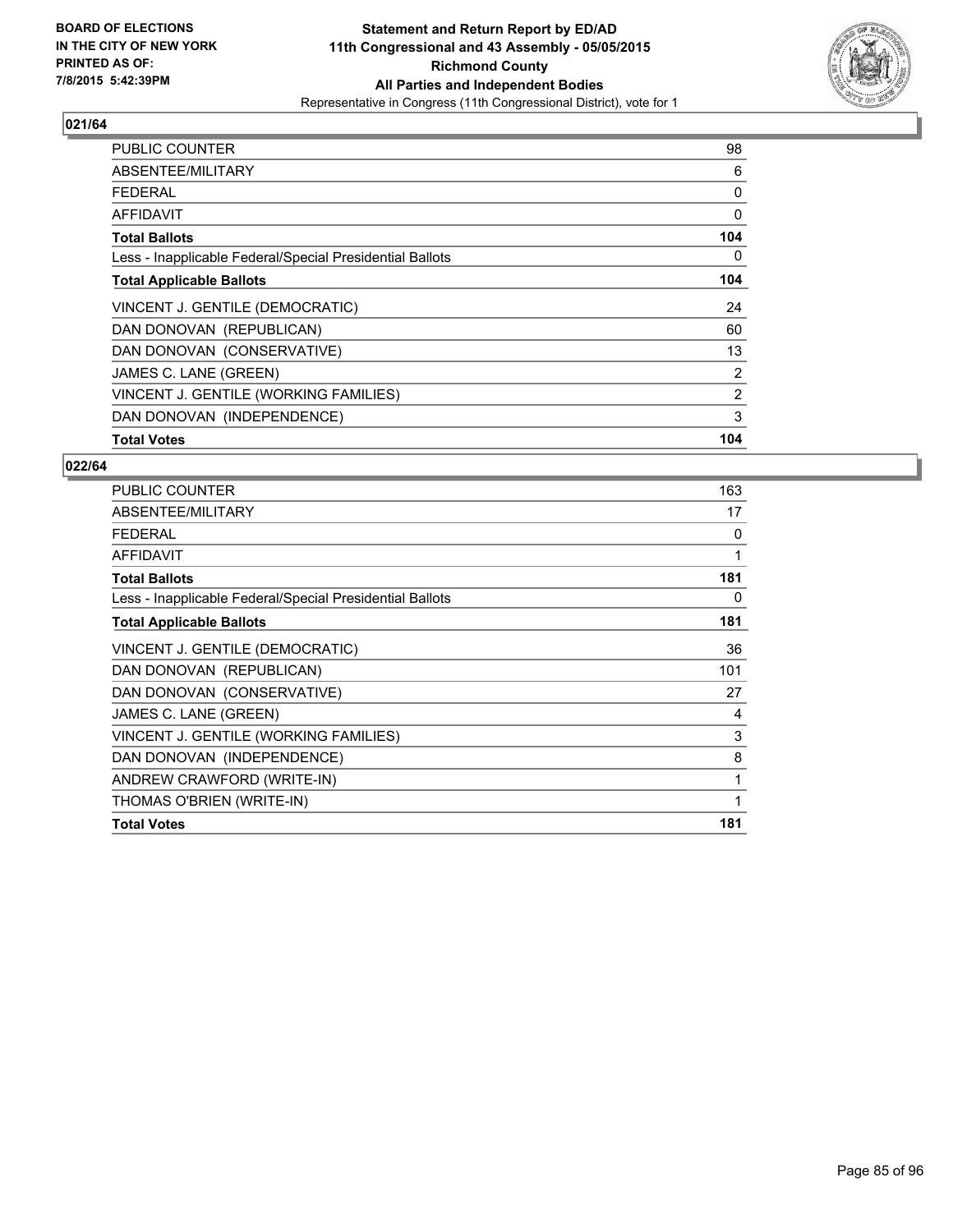

| <b>PUBLIC COUNTER</b>                                    | 184 |
|----------------------------------------------------------|-----|
| ABSENTEE/MILITARY                                        | 7   |
| <b>FEDERAL</b>                                           | 3   |
| <b>AFFIDAVIT</b>                                         | 0   |
| <b>Total Ballots</b>                                     | 194 |
| Less - Inapplicable Federal/Special Presidential Ballots | 0   |
| <b>Total Applicable Ballots</b>                          | 194 |
| VINCENT J. GENTILE (DEMOCRATIC)                          | 28  |
| DAN DONOVAN (REPUBLICAN)                                 | 125 |
| DAN DONOVAN (CONSERVATIVE)                               | 27  |
| JAMES C. LANE (GREEN)                                    | 0   |
| VINCENT J. GENTILE (WORKING FAMILIES)                    | 3   |
| DAN DONOVAN (INDEPENDENCE)                               | 9   |
| JOSEPH MANZO (WRITE-IN)                                  | 1   |
| <b>Total Votes</b>                                       | 193 |
| Unrecorded                                               | 1   |

| <b>PUBLIC COUNTER</b>                                    | 130 |
|----------------------------------------------------------|-----|
| ABSENTEE/MILITARY                                        | 8   |
| FEDERAL                                                  | 1   |
| <b>AFFIDAVIT</b>                                         | 0   |
| Total Ballots                                            | 139 |
| Less - Inapplicable Federal/Special Presidential Ballots | 0   |
| <b>Total Applicable Ballots</b>                          | 139 |
| VINCENT J. GENTILE (DEMOCRATIC)                          | 24  |
| DAN DONOVAN (REPUBLICAN)                                 | 87  |
| DAN DONOVAN (CONSERVATIVE)                               | 19  |
| JAMES C. LANE (GREEN)                                    | 0   |
| VINCENT J. GENTILE (WORKING FAMILIES)                    | 4   |
| DAN DONOVAN (INDEPENDENCE)                               | 5   |
| <b>Total Votes</b>                                       | 139 |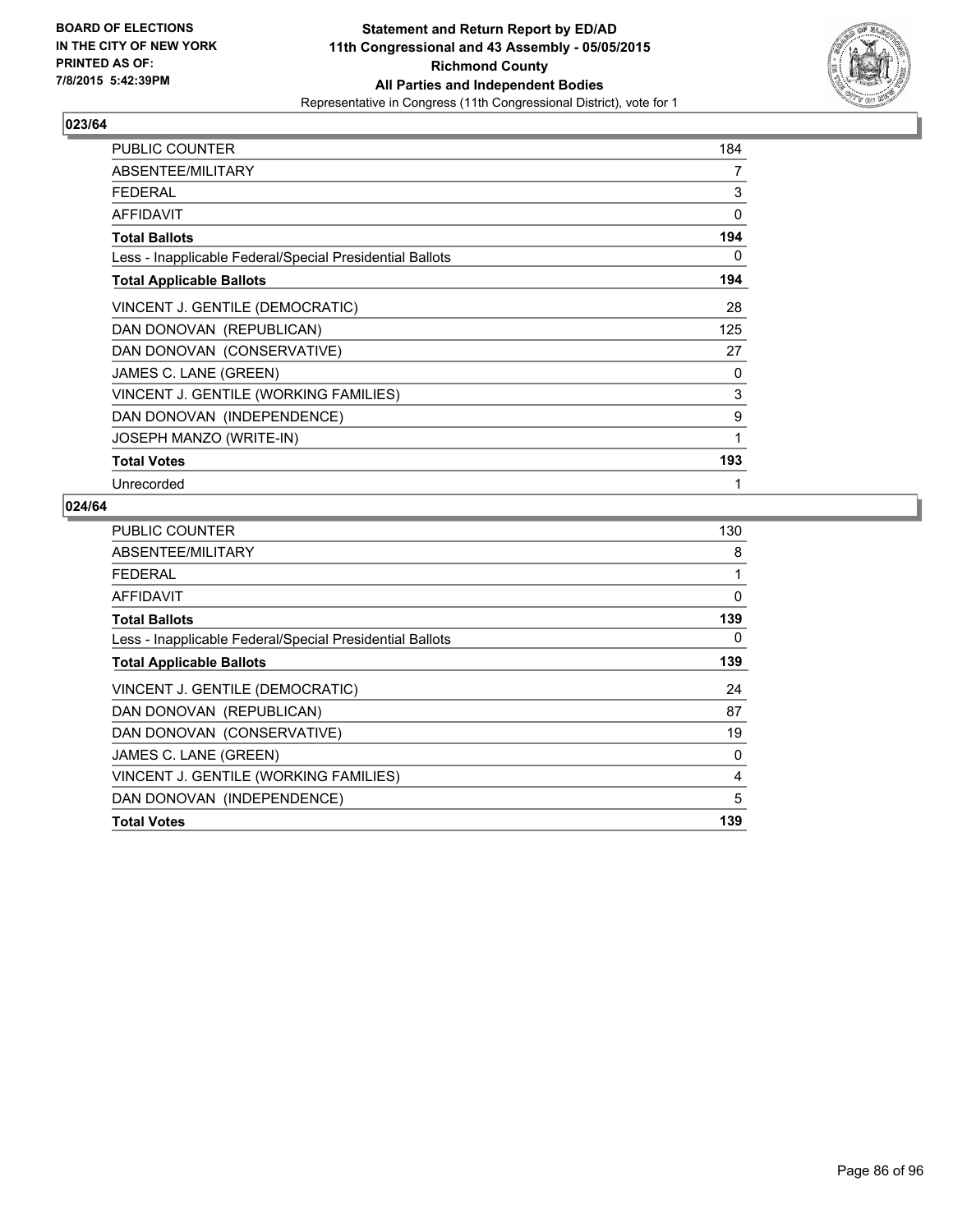

| <b>PUBLIC COUNTER</b>                                    | 97  |
|----------------------------------------------------------|-----|
| ABSENTEE/MILITARY                                        | 4   |
| <b>FEDERAL</b>                                           | 0   |
| AFFIDAVIT                                                | 0   |
| <b>Total Ballots</b>                                     | 101 |
| Less - Inapplicable Federal/Special Presidential Ballots | 0   |
| <b>Total Applicable Ballots</b>                          | 101 |
| VINCENT J. GENTILE (DEMOCRATIC)                          | 14  |
| DAN DONOVAN (REPUBLICAN)                                 | 65  |
| DAN DONOVAN (CONSERVATIVE)                               | 10  |
| JAMES C. LANE (GREEN)                                    | 3   |
| VINCENT J. GENTILE (WORKING FAMILIES)                    | 3   |
| DAN DONOVAN (INDEPENDENCE)                               | 6   |
| <b>Total Votes</b>                                       | 101 |

#### **026/64**

| <b>PUBLIC COUNTER</b>                                    | 175 |
|----------------------------------------------------------|-----|
| ABSENTEE/MILITARY                                        | 3   |
| <b>FEDERAL</b>                                           |     |
| AFFIDAVIT                                                | 0   |
| <b>Total Ballots</b>                                     | 179 |
| Less - Inapplicable Federal/Special Presidential Ballots | 0   |
| <b>Total Applicable Ballots</b>                          | 179 |
| VINCENT J. GENTILE (DEMOCRATIC)                          | 40  |
| DAN DONOVAN (REPUBLICAN)                                 | 107 |
| DAN DONOVAN (CONSERVATIVE)                               | 19  |
| JAMES C. LANE (GREEN)                                    | 2   |
| VINCENT J. GENTILE (WORKING FAMILIES)                    | 4   |
| DAN DONOVAN (INDEPENDENCE)                               | 7   |
| <b>Total Votes</b>                                       | 179 |

| <b>PUBLIC COUNTER</b>                                    | 82 |
|----------------------------------------------------------|----|
| ABSENTEE/MILITARY                                        | 2  |
| <b>FEDERAL</b>                                           | 0  |
| AFFIDAVIT                                                | 0  |
| <b>Total Ballots</b>                                     | 84 |
| Less - Inapplicable Federal/Special Presidential Ballots | 0  |
| <b>Total Applicable Ballots</b>                          | 84 |
| VINCENT J. GENTILE (DEMOCRATIC)                          | 18 |
| DAN DONOVAN (REPUBLICAN)                                 | 56 |
| DAN DONOVAN (CONSERVATIVE)                               | 7  |
| JAMES C. LANE (GREEN)                                    | 1  |
| VINCENT J. GENTILE (WORKING FAMILIES)                    | 1  |
| DAN DONOVAN (INDEPENDENCE)                               | 1  |
| <b>Total Votes</b>                                       | 84 |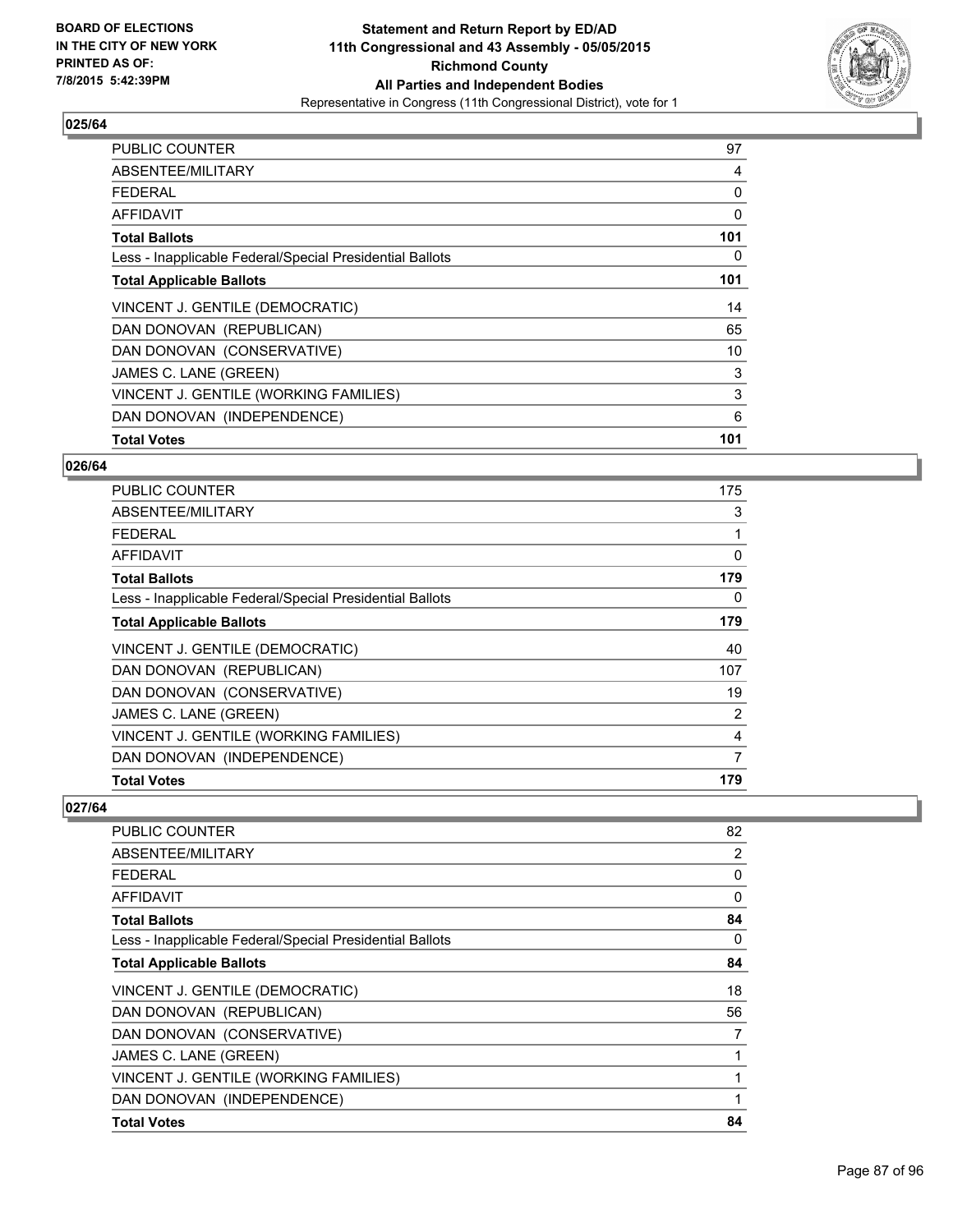

| <b>PUBLIC COUNTER</b>                                    | 149 |
|----------------------------------------------------------|-----|
| ABSENTEE/MILITARY                                        | 2   |
| <b>FEDERAL</b>                                           | 3   |
| AFFIDAVIT                                                | 0   |
| <b>Total Ballots</b>                                     | 154 |
| Less - Inapplicable Federal/Special Presidential Ballots | 0   |
| <b>Total Applicable Ballots</b>                          | 154 |
| VINCENT J. GENTILE (DEMOCRATIC)                          | 22  |
| DAN DONOVAN (REPUBLICAN)                                 | 106 |
| DAN DONOVAN (CONSERVATIVE)                               | 15  |
| JAMES C. LANE (GREEN)                                    | 5   |
| VINCENT J. GENTILE (WORKING FAMILIES)                    | 2   |
| DAN DONOVAN (INDEPENDENCE)                               | 4   |
| <b>Total Votes</b>                                       | 154 |

| <b>PUBLIC COUNTER</b>                                    | 119 |
|----------------------------------------------------------|-----|
| ABSENTEE/MILITARY                                        | 4   |
| <b>FEDERAL</b>                                           | 0   |
| <b>AFFIDAVIT</b>                                         | 0   |
| <b>Total Ballots</b>                                     | 123 |
| Less - Inapplicable Federal/Special Presidential Ballots | 0   |
| <b>Total Applicable Ballots</b>                          | 123 |
| VINCENT J. GENTILE (DEMOCRATIC)                          | 19  |
| DAN DONOVAN (REPUBLICAN)                                 | 79  |
| DAN DONOVAN (CONSERVATIVE)                               | 15  |
| JAMES C. LANE (GREEN)                                    | 1   |
| VINCENT J. GENTILE (WORKING FAMILIES)                    | 0   |
| DAN DONOVAN (INDEPENDENCE)                               | 8   |
| MICHAEL GRIMM (WRITE-IN)                                 | 1   |
| <b>Total Votes</b>                                       | 123 |
| 030/64 COMBINED into: 028/64                             |     |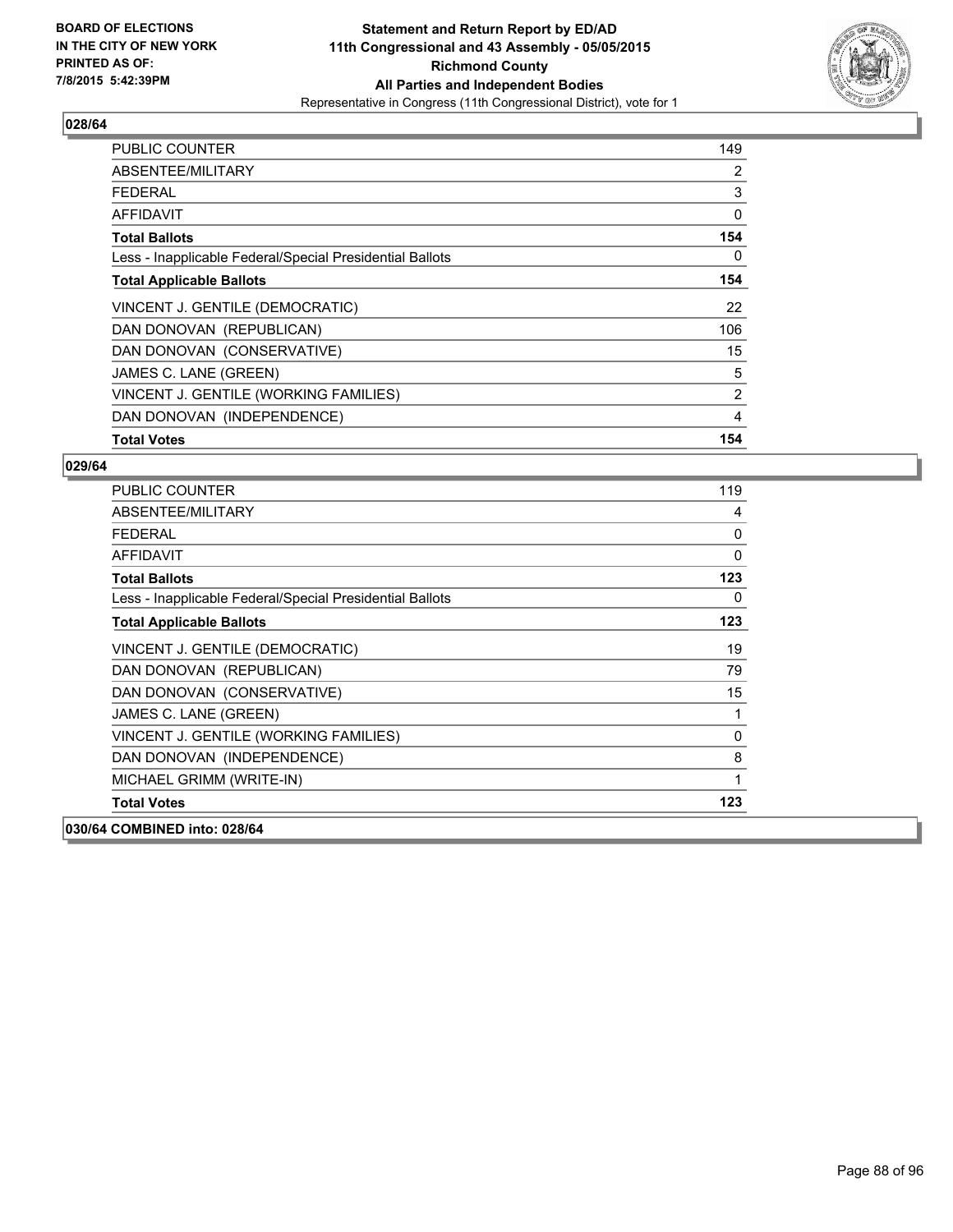

| <b>PUBLIC COUNTER</b>                                    | 95 |
|----------------------------------------------------------|----|
| ABSENTEE/MILITARY                                        | 3  |
| <b>FEDERAL</b>                                           | 0  |
| AFFIDAVIT                                                | 0  |
| <b>Total Ballots</b>                                     | 98 |
| Less - Inapplicable Federal/Special Presidential Ballots | 0  |
| <b>Total Applicable Ballots</b>                          | 98 |
| VINCENT J. GENTILE (DEMOCRATIC)                          | 21 |
| DAN DONOVAN (REPUBLICAN)                                 | 62 |
| DAN DONOVAN (CONSERVATIVE)                               | 8  |
| JAMES C. LANE (GREEN)                                    |    |
| VINCENT J. GENTILE (WORKING FAMILIES)                    |    |
| DAN DONOVAN (INDEPENDENCE)                               | 5  |
| <b>Total Votes</b>                                       | 98 |

# **032/64**

| <b>PUBLIC COUNTER</b>                                    | 135            |
|----------------------------------------------------------|----------------|
| ABSENTEE/MILITARY                                        | 9              |
| <b>FEDERAL</b>                                           | 0              |
| AFFIDAVIT                                                | $\Omega$       |
| <b>Total Ballots</b>                                     | 144            |
| Less - Inapplicable Federal/Special Presidential Ballots | 0              |
| <b>Total Applicable Ballots</b>                          | 144            |
| VINCENT J. GENTILE (DEMOCRATIC)                          | 23             |
| DAN DONOVAN (REPUBLICAN)                                 | 87             |
| DAN DONOVAN (CONSERVATIVE)                               | 26             |
| JAMES C. LANE (GREEN)                                    | 0              |
| VINCENT J. GENTILE (WORKING FAMILIES)                    | $\overline{2}$ |
| DAN DONOVAN (INDEPENDENCE)                               | 6              |
| <b>Total Votes</b>                                       | 144            |

| <b>PUBLIC COUNTER</b>                                    | 105            |
|----------------------------------------------------------|----------------|
| ABSENTEE/MILITARY                                        | 5              |
| <b>FEDERAL</b>                                           | 0              |
| AFFIDAVIT                                                | 0              |
| <b>Total Ballots</b>                                     | 110            |
| Less - Inapplicable Federal/Special Presidential Ballots | 0              |
| <b>Total Applicable Ballots</b>                          | 110            |
| VINCENT J. GENTILE (DEMOCRATIC)                          | 17             |
| DAN DONOVAN (REPUBLICAN)                                 | 69             |
| DAN DONOVAN (CONSERVATIVE)                               | 9              |
| JAMES C. LANE (GREEN)                                    | $\overline{2}$ |
| VINCENT J. GENTILE (WORKING FAMILIES)                    | 7              |
| DAN DONOVAN (INDEPENDENCE)                               | 5              |
| RICHARD BELL (WRITE-IN)                                  | 1              |
| <b>Total Votes</b>                                       | 110            |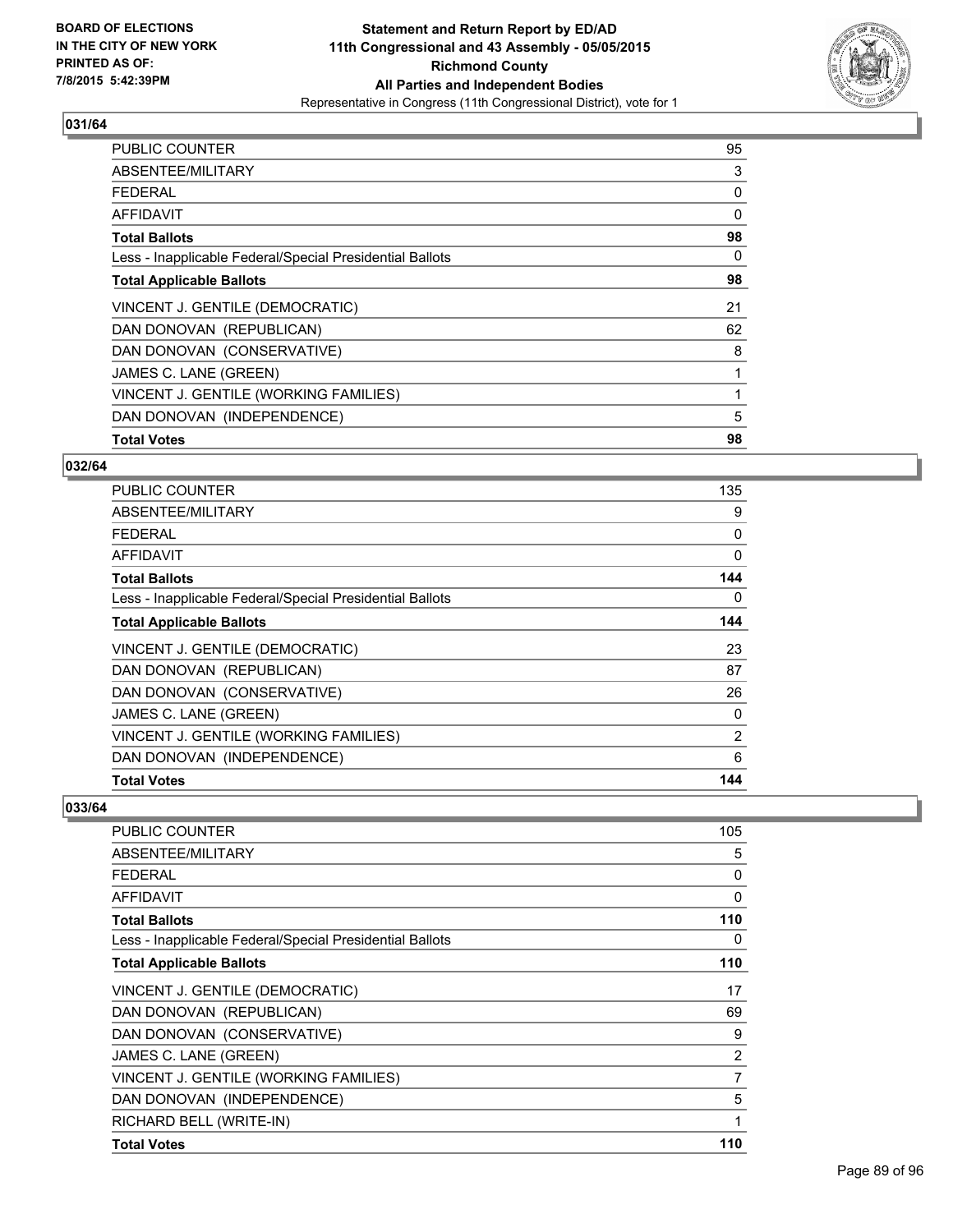

# **034/64 COMBINED into: 046/63**

# **035/64**

| <b>PUBLIC COUNTER</b>                                    | 197 |
|----------------------------------------------------------|-----|
| ABSENTEE/MILITARY                                        | 25  |
| <b>FEDERAL</b>                                           | 0   |
| <b>AFFIDAVIT</b>                                         | 0   |
| <b>Total Ballots</b>                                     | 222 |
| Less - Inapplicable Federal/Special Presidential Ballots | 0   |
| <b>Total Applicable Ballots</b>                          | 222 |
| VINCENT J. GENTILE (DEMOCRATIC)                          | 51  |
| DAN DONOVAN (REPUBLICAN)                                 | 135 |
| DAN DONOVAN (CONSERVATIVE)                               | 21  |
| JAMES C. LANE (GREEN)                                    | 0   |
| VINCENT J. GENTILE (WORKING FAMILIES)                    | 4   |
| DAN DONOVAN (INDEPENDENCE)                               | 8   |
| <b>Total Votes</b>                                       | 219 |
| Unrecorded                                               | 3   |

#### **036/64**

| <b>PUBLIC COUNTER</b>                                    | 205         |
|----------------------------------------------------------|-------------|
| ABSENTEE/MILITARY                                        | 15          |
| <b>FEDERAL</b>                                           | 2           |
| <b>AFFIDAVIT</b>                                         | $\mathbf 0$ |
| <b>Total Ballots</b>                                     | 222         |
| Less - Inapplicable Federal/Special Presidential Ballots | 0           |
| <b>Total Applicable Ballots</b>                          | 222         |
| VINCENT J. GENTILE (DEMOCRATIC)                          | 77          |
| DAN DONOVAN (REPUBLICAN)                                 | 100         |
| DAN DONOVAN (CONSERVATIVE)                               | 32          |
| JAMES C. LANE (GREEN)                                    | 1           |
| VINCENT J. GENTILE (WORKING FAMILIES)                    | 4           |
| DAN DONOVAN (INDEPENDENCE)                               | 6           |
| DOMENIC M. RECCHIA JR. (WRITE-IN)                        | 1           |
| <b>Total Votes</b>                                       | 221         |
| Unrecorded                                               | 1           |
| 037/64 COMBINED into: 039/64                             |             |

**038/64 COMBINED into: 035/64**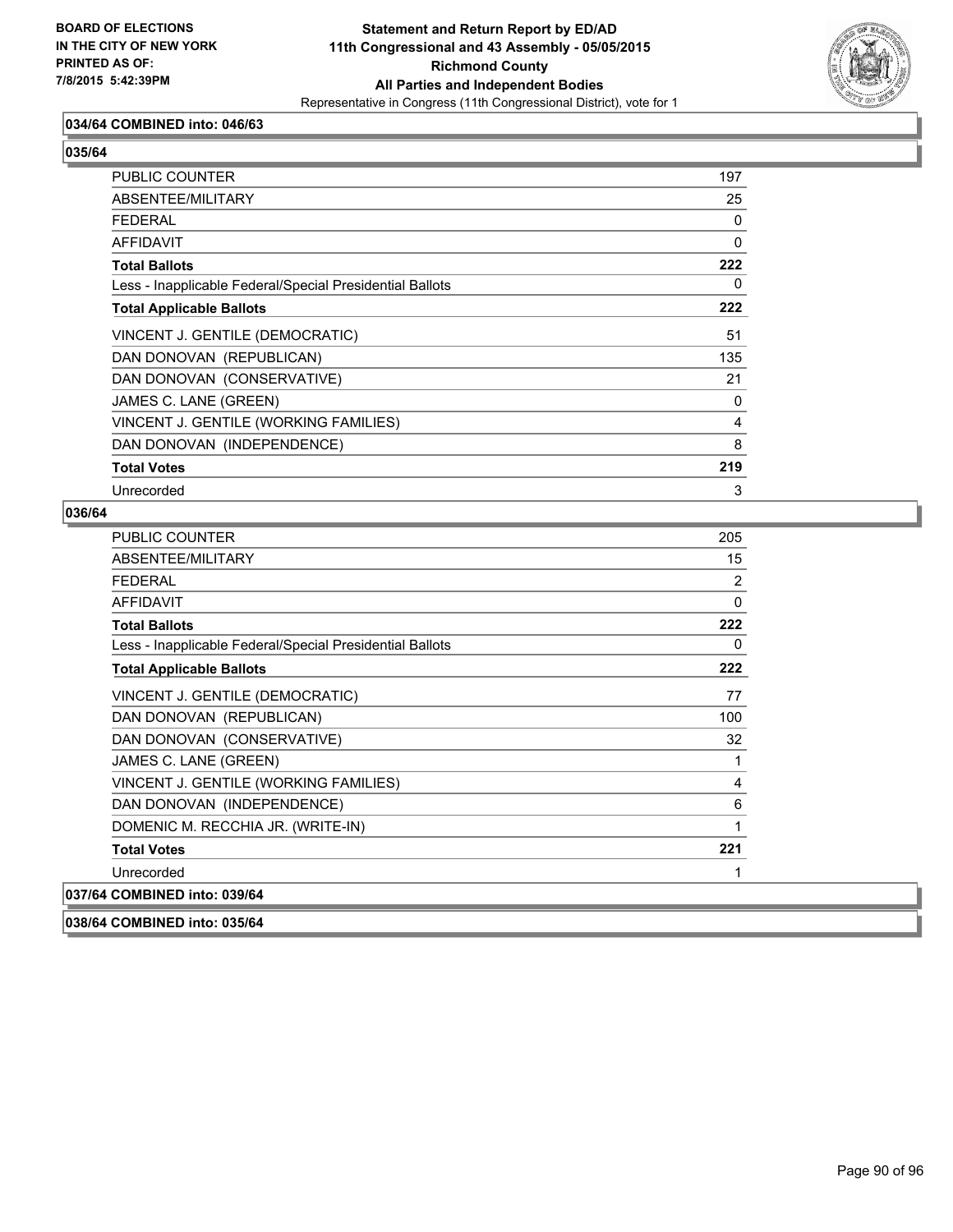

| <b>PUBLIC COUNTER</b>                                    | 217               |
|----------------------------------------------------------|-------------------|
| ABSENTEE/MILITARY                                        | $12 \overline{ }$ |
| FEDERAL                                                  | 0                 |
| AFFIDAVIT                                                | 0                 |
| <b>Total Ballots</b>                                     | 229               |
| Less - Inapplicable Federal/Special Presidential Ballots | 0                 |
| <b>Total Applicable Ballots</b>                          | 229               |
| VINCENT J. GENTILE (DEMOCRATIC)                          | 63                |
| DAN DONOVAN (REPUBLICAN)                                 | 121               |
| DAN DONOVAN (CONSERVATIVE)                               | 27                |
| JAMES C. LANE (GREEN)                                    | 1                 |
| VINCENT J. GENTILE (WORKING FAMILIES)                    | 7                 |
| DAN DONOVAN (INDEPENDENCE)                               | 9                 |
| LORY M. MCLAUGHIN (WRITE-IN)                             | 1                 |
| <b>Total Votes</b>                                       | 229               |

#### **040/64**

| PUBLIC COUNTER                                           | 64 |
|----------------------------------------------------------|----|
| ABSENTEE/MILITARY                                        | 2  |
| <b>FEDERAL</b>                                           | 0  |
| <b>AFFIDAVIT</b>                                         | 0  |
| <b>Total Ballots</b>                                     | 66 |
| Less - Inapplicable Federal/Special Presidential Ballots | 0  |
| <b>Total Applicable Ballots</b>                          | 66 |
| VINCENT J. GENTILE (DEMOCRATIC)                          | 38 |
| DAN DONOVAN (REPUBLICAN)                                 | 17 |
| DAN DONOVAN (CONSERVATIVE)                               | 4  |
| JAMES C. LANE (GREEN)                                    | 0  |
| VINCENT J. GENTILE (WORKING FAMILIES)                    | 4  |
| DAN DONOVAN (INDEPENDENCE)                               | 3  |
| <b>Total Votes</b>                                       | 66 |

| PUBLIC COUNTER                                           | 72 |
|----------------------------------------------------------|----|
| ABSENTEE/MILITARY                                        | 2  |
| <b>FFDFRAI</b>                                           | 0  |
| AFFIDAVIT                                                |    |
| <b>Total Ballots</b>                                     | 75 |
| Less - Inapplicable Federal/Special Presidential Ballots | 0  |
| <b>Total Applicable Ballots</b>                          | 75 |
| VINCENT J. GENTILE (DEMOCRATIC)                          | 27 |
| DAN DONOVAN (REPUBLICAN)                                 | 36 |
| DAN DONOVAN (CONSERVATIVE)                               | 8  |
| JAMES C. LANE (GREEN)                                    | 0  |
| VINCENT J. GENTILE (WORKING FAMILIES)                    | 3  |
| DAN DONOVAN (INDEPENDENCE)                               |    |
| <b>Total Votes</b>                                       | 75 |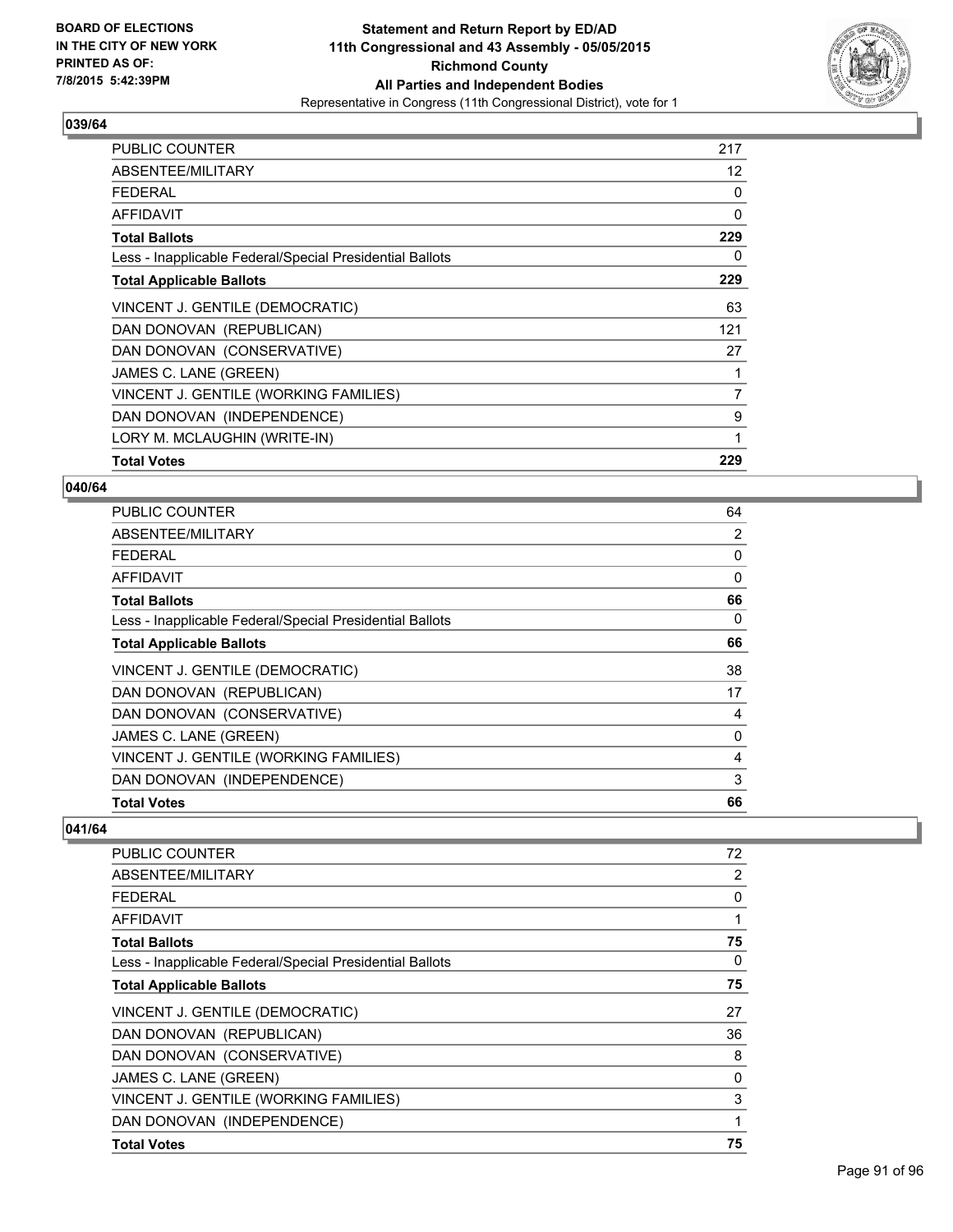

| <b>PUBLIC COUNTER</b>                                    | 85 |
|----------------------------------------------------------|----|
| ABSENTEE/MILITARY                                        | 10 |
| <b>FEDERAL</b>                                           | 0  |
| AFFIDAVIT                                                | 0  |
| <b>Total Ballots</b>                                     | 95 |
| Less - Inapplicable Federal/Special Presidential Ballots | 0  |
| <b>Total Applicable Ballots</b>                          | 95 |
| VINCENT J. GENTILE (DEMOCRATIC)                          | 45 |
| DAN DONOVAN (REPUBLICAN)                                 | 33 |
| DAN DONOVAN (CONSERVATIVE)                               | 6  |
| JAMES C. LANE (GREEN)                                    | 2  |
| VINCENT J. GENTILE (WORKING FAMILIES)                    | 3  |
| DAN DONOVAN (INDEPENDENCE)                               | 6  |
| <b>Total Votes</b>                                       | 95 |

#### **043/64**

| <b>PUBLIC COUNTER</b>                                    | 95             |
|----------------------------------------------------------|----------------|
| ABSENTEE/MILITARY                                        | 15             |
| <b>FEDERAL</b>                                           |                |
| <b>AFFIDAVIT</b>                                         | 1              |
| <b>Total Ballots</b>                                     | 112            |
| Less - Inapplicable Federal/Special Presidential Ballots | 0              |
| <b>Total Applicable Ballots</b>                          | 112            |
| VINCENT J. GENTILE (DEMOCRATIC)                          | 37             |
| DAN DONOVAN (REPUBLICAN)                                 | 63             |
| DAN DONOVAN (CONSERVATIVE)                               | 7              |
| JAMES C. LANE (GREEN)                                    |                |
| VINCENT J. GENTILE (WORKING FAMILIES)                    | $\overline{2}$ |
| DAN DONOVAN (INDEPENDENCE)                               | 2              |
| <b>Total Votes</b>                                       | 112            |

| PUBLIC COUNTER                                           | 80 |
|----------------------------------------------------------|----|
| ABSENTEE/MILITARY                                        | 3  |
| <b>FEDERAL</b>                                           | 1  |
| AFFIDAVIT                                                | 0  |
| <b>Total Ballots</b>                                     | 84 |
| Less - Inapplicable Federal/Special Presidential Ballots | 0  |
| <b>Total Applicable Ballots</b>                          | 84 |
| VINCENT J. GENTILE (DEMOCRATIC)                          | 33 |
| DAN DONOVAN (REPUBLICAN)                                 | 38 |
| DAN DONOVAN (CONSERVATIVE)                               | 6  |
| JAMES C. LANE (GREEN)                                    | 0  |
| VINCENT J. GENTILE (WORKING FAMILIES)                    | 2  |
| DAN DONOVAN (INDEPENDENCE)                               | 5  |
| <b>Total Votes</b>                                       | 84 |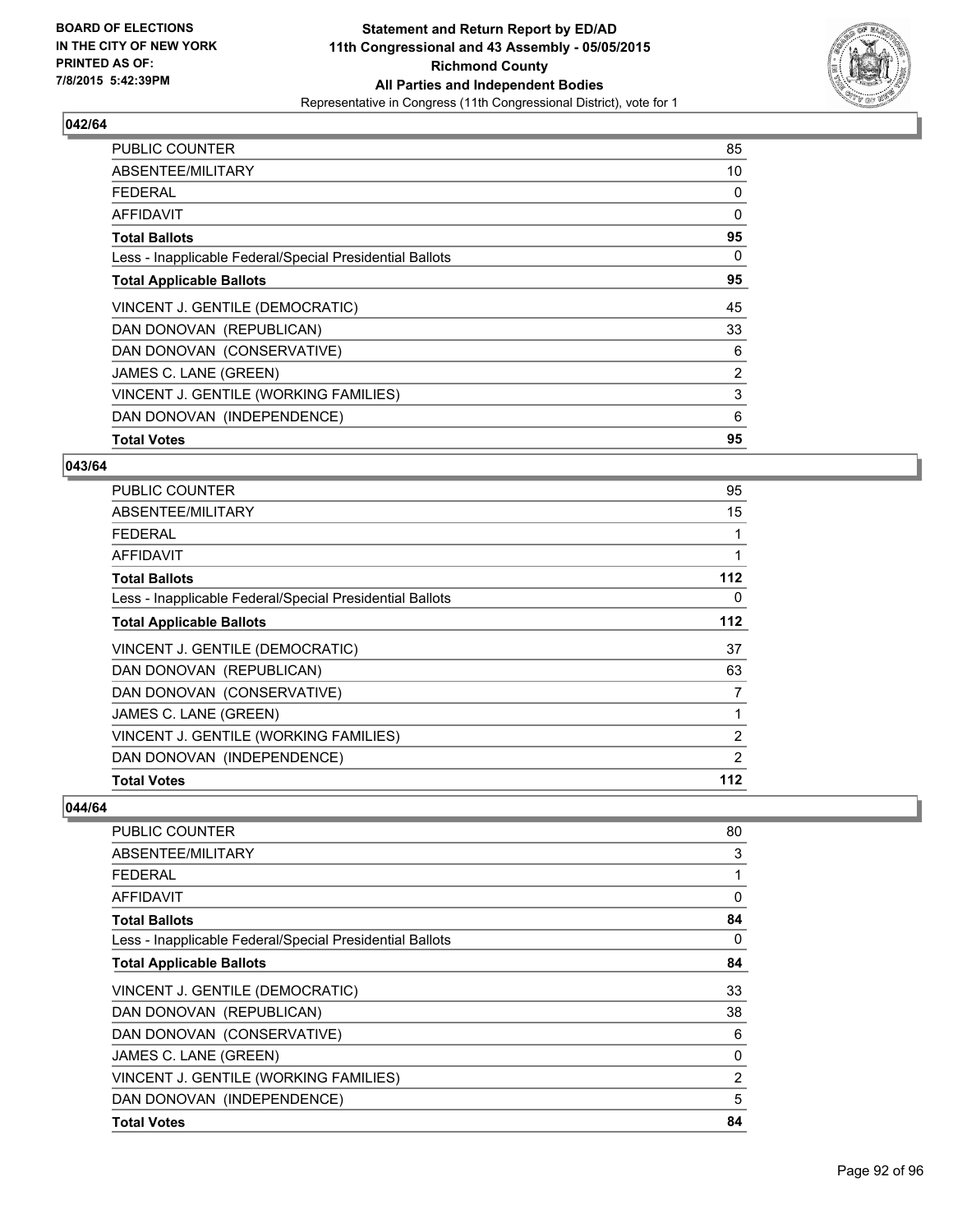

# **045/64 COMBINED into: 043/64**

#### **046/64 COMBINED into: 036/64**

**047/64** 

| PUBLIC COUNTER                                           | 163 |
|----------------------------------------------------------|-----|
| ABSENTEE/MILITARY                                        | 12  |
| <b>FEDERAL</b>                                           | 0   |
| <b>AFFIDAVIT</b>                                         | 0   |
| <b>Total Ballots</b>                                     | 175 |
| Less - Inapplicable Federal/Special Presidential Ballots | 0   |
| <b>Total Applicable Ballots</b>                          | 175 |
| VINCENT J. GENTILE (DEMOCRATIC)                          | 49  |
| DAN DONOVAN (REPUBLICAN)                                 | 90  |
| DAN DONOVAN (CONSERVATIVE)                               | 21  |
| JAMES C. LANE (GREEN)                                    | 1   |
| VINCENT J. GENTILE (WORKING FAMILIES)                    | 3   |
| DAN DONOVAN (INDEPENDENCE)                               | 10  |
| <b>Total Votes</b>                                       | 174 |
| Unrecorded                                               | 1   |

### **048/64 COMBINED into: 011/64**

| <b>PUBLIC COUNTER</b>                                    | 178 |
|----------------------------------------------------------|-----|
| ABSENTEE/MILITARY                                        | 20  |
| <b>FEDERAL</b>                                           | 0   |
| AFFIDAVIT                                                | 2   |
| <b>Total Ballots</b>                                     | 200 |
| Less - Inapplicable Federal/Special Presidential Ballots | 0   |
| <b>Total Applicable Ballots</b>                          | 200 |
| VINCENT J. GENTILE (DEMOCRATIC)                          | 72  |
| DAN DONOVAN (REPUBLICAN)                                 | 96  |
| DAN DONOVAN (CONSERVATIVE)                               | 12  |
| JAMES C. LANE (GREEN)                                    | 5   |
| VINCENT J. GENTILE (WORKING FAMILIES)                    | 7   |
| DAN DONOVAN (INDEPENDENCE)                               | 8   |
| <b>Total Votes</b>                                       | 200 |
|                                                          |     |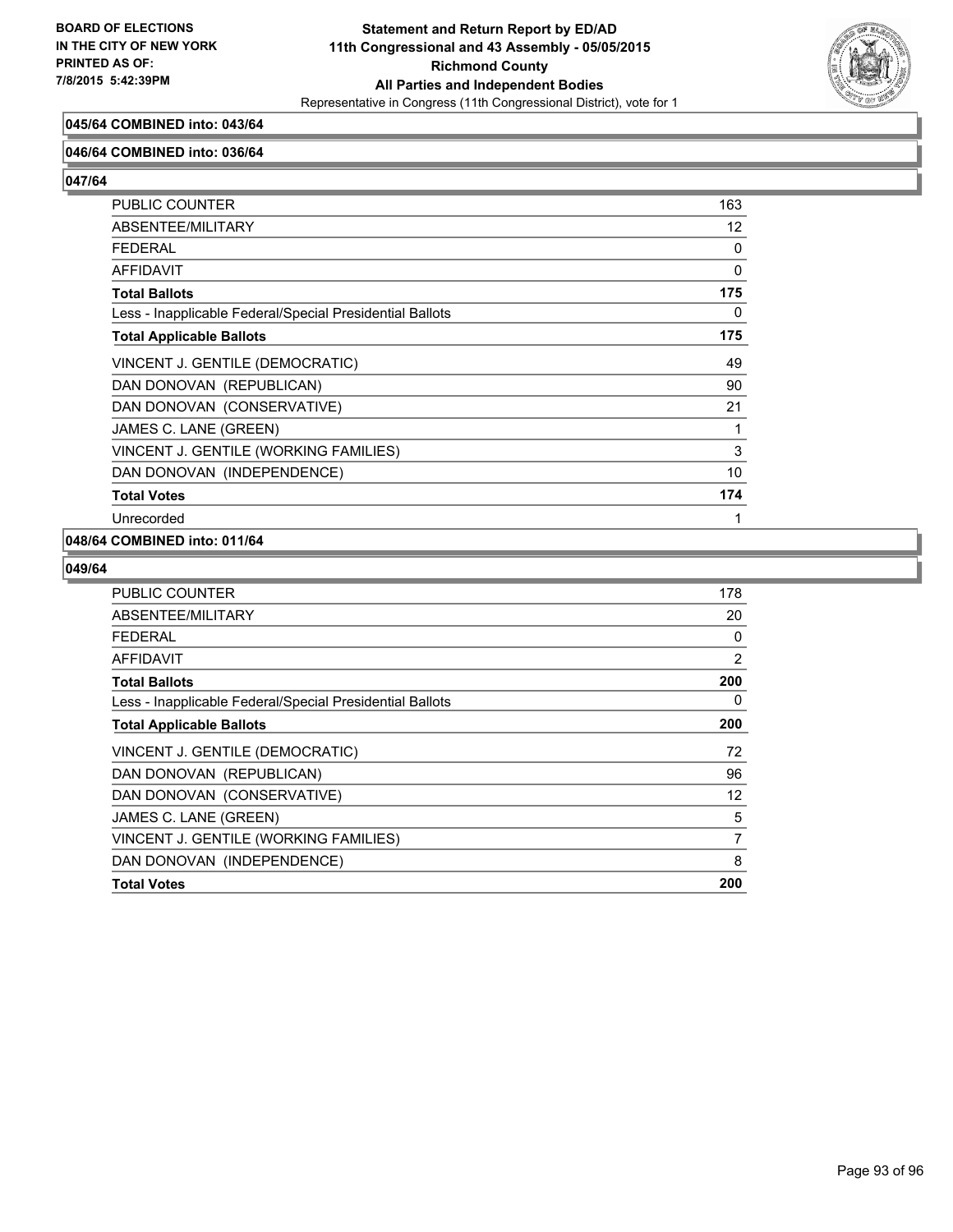

| <b>PUBLIC COUNTER</b>                                    | 156 |
|----------------------------------------------------------|-----|
| ABSENTEE/MILITARY                                        | 5   |
| <b>FEDERAL</b>                                           | 2   |
| AFFIDAVIT                                                | 0   |
| <b>Total Ballots</b>                                     | 163 |
| Less - Inapplicable Federal/Special Presidential Ballots | 0   |
| <b>Total Applicable Ballots</b>                          | 163 |
| VINCENT J. GENTILE (DEMOCRATIC)                          | 49  |
| DAN DONOVAN (REPUBLICAN)                                 | 76  |
| DAN DONOVAN (CONSERVATIVE)                               | 25  |
| JAMES C. LANE (GREEN)                                    | 1   |
| VINCENT J. GENTILE (WORKING FAMILIES)                    | 2   |
| DAN DONOVAN (INDEPENDENCE)                               | 10  |
| <b>Total Votes</b>                                       | 163 |

# **051/64**

| <b>PUBLIC COUNTER</b>                                    | 86             |
|----------------------------------------------------------|----------------|
| ABSENTEE/MILITARY                                        | 2              |
| <b>FEDERAL</b>                                           | 0              |
| AFFIDAVIT                                                | $\Omega$       |
| <b>Total Ballots</b>                                     | 88             |
| Less - Inapplicable Federal/Special Presidential Ballots | 0              |
| <b>Total Applicable Ballots</b>                          | 88             |
| VINCENT J. GENTILE (DEMOCRATIC)                          | 34             |
| DAN DONOVAN (REPUBLICAN)                                 | 37             |
| DAN DONOVAN (CONSERVATIVE)                               | 13             |
| JAMES C. LANE (GREEN)                                    | 0              |
| VINCENT J. GENTILE (WORKING FAMILIES)                    | $\overline{2}$ |
| DAN DONOVAN (INDEPENDENCE)                               | 2              |
| <b>Total Votes</b>                                       | 88             |

| <b>PUBLIC COUNTER</b>                                    | 125 |
|----------------------------------------------------------|-----|
| ABSENTEE/MILITARY                                        | 3   |
| <b>FEDERAL</b>                                           | 0   |
| AFFIDAVIT                                                | 0   |
| <b>Total Ballots</b>                                     | 128 |
| Less - Inapplicable Federal/Special Presidential Ballots | 0   |
| <b>Total Applicable Ballots</b>                          | 128 |
| VINCENT J. GENTILE (DEMOCRATIC)                          | 44  |
| DAN DONOVAN (REPUBLICAN)                                 | 63  |
| DAN DONOVAN (CONSERVATIVE)                               | 9   |
| JAMES C. LANE (GREEN)                                    | 1   |
| VINCENT J. GENTILE (WORKING FAMILIES)                    | 5   |
| DAN DONOVAN (INDEPENDENCE)                               | 6   |
| <b>Total Votes</b>                                       | 128 |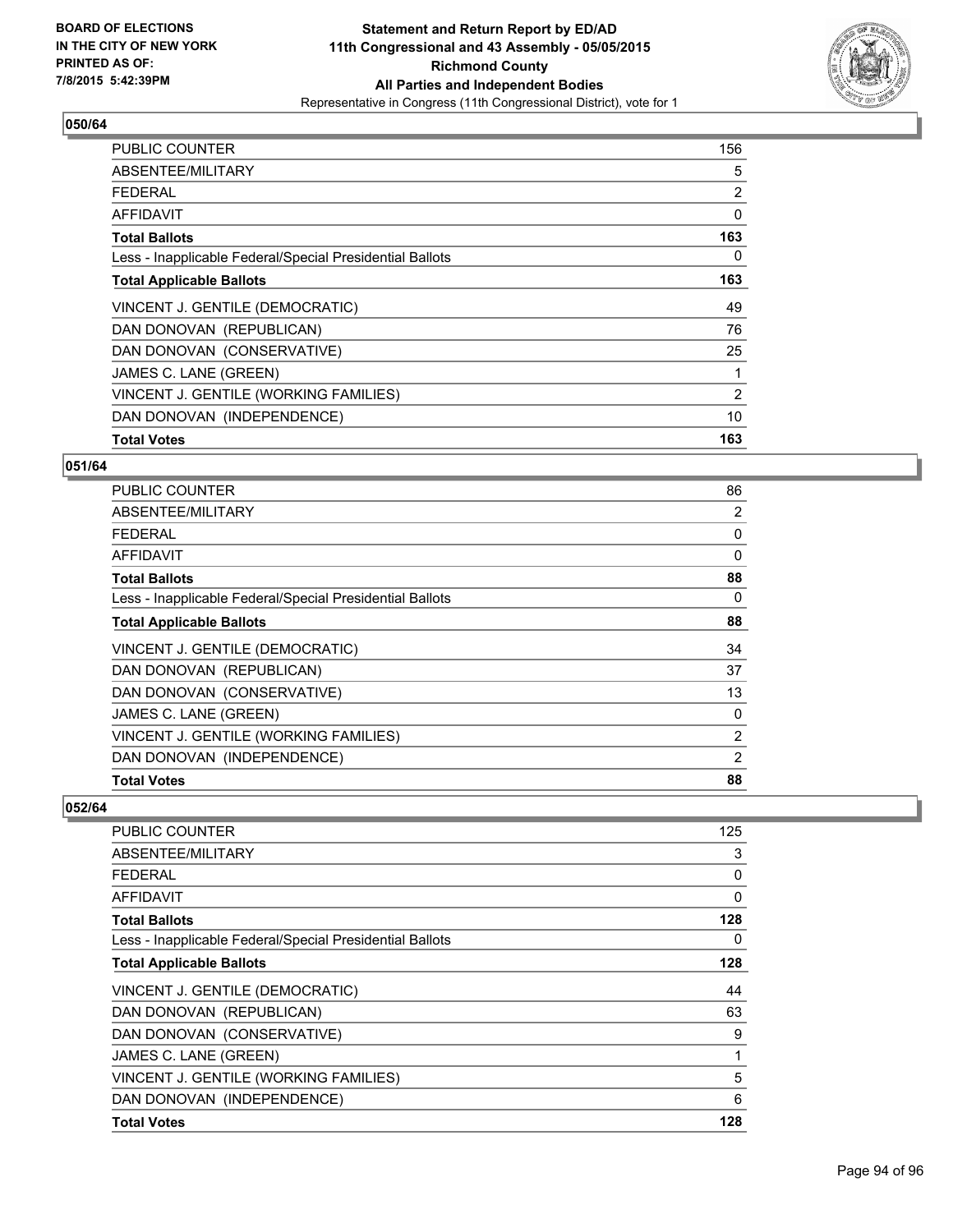

| 053/64 COMBINED into: 047/64 |
|------------------------------|
| 054/64 COMBINED into: 040/64 |
| 055/64 COMBINED into: 040/64 |
| 056/64 COMBINED into: 027/64 |
| 057/64 COMBINED into: 040/64 |
| 058/64 COMBINED into: 001/64 |
| 059/64 COMBINED into: 049/64 |
| 060/64 COMBINED into: 001/64 |
| 061/64 COMBINED into: 049/64 |